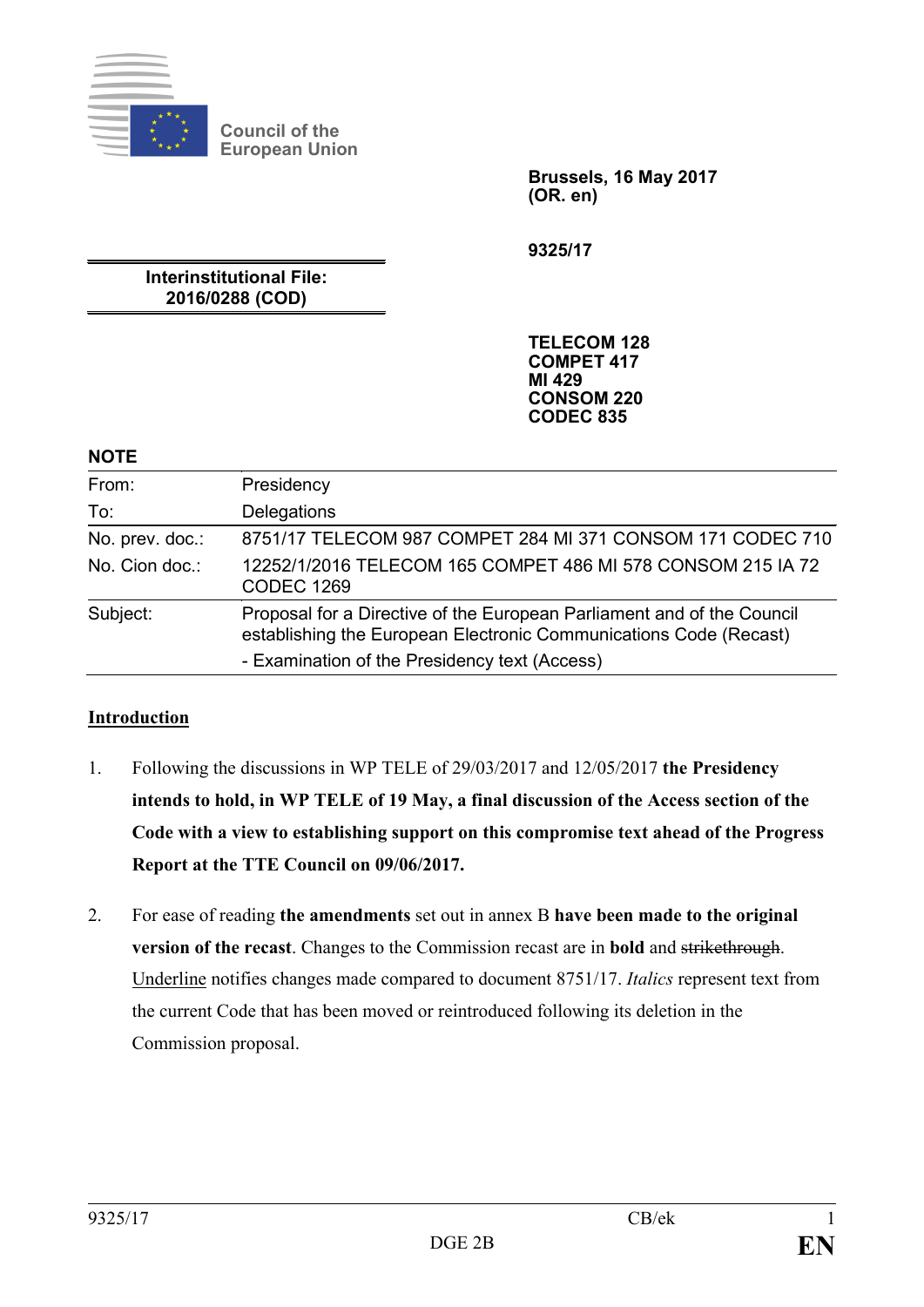- 3. Paragraph numbering, references, spelling and grammar have been reviewed and amended through the text.
- 4. The issue of whether it should be **National Regulatory Authorities or Competent Authorities** that are responsible for different elements is **to be discussed further** in the context of the institutional arrangements, in particular in Article 5. The areas most likely to require discussion have the relevant references to National Regulatory Authority in square brackets.

## **Geographical Survey (Article 22)**

5. The process by which National Regulatory Authorities may require undertakings to provide information about deployment intentions has been amended in **Article 22(3).** There is now a clearer **two step process**. First, having identified and designated a 'digital exclusion area' the **NRA invites undertakings** to declare intentions to deploy in this area. The invitation is nonbinding but would provide an opportunity, particularly for smaller undertakings, to declare their intentions. If no declaration is forthcoming, no further action is taken. However, if the intention to deploy is declared, then the NRA is able to take a second step, **requiring other undertakings** to declare their intentions. This requirement to provide information would ultimately be backed by the general sanctions set out in Article 20. This approach seeks to ensure that the mechanism provides a level of protection for investment in these digital exclusion zones in a way that minimises regulatory burden and is fair and non-discriminatory. **Recital 61** has been updated to reflect this change.

# **Internal Market Procedures (Articles 32-34)**

6. The text in **Article 33(5)** has been reinserted as noted by the Presidency in the Working Party of 12 May. **Recital 75** has also been updated in line with previous changes to the Article.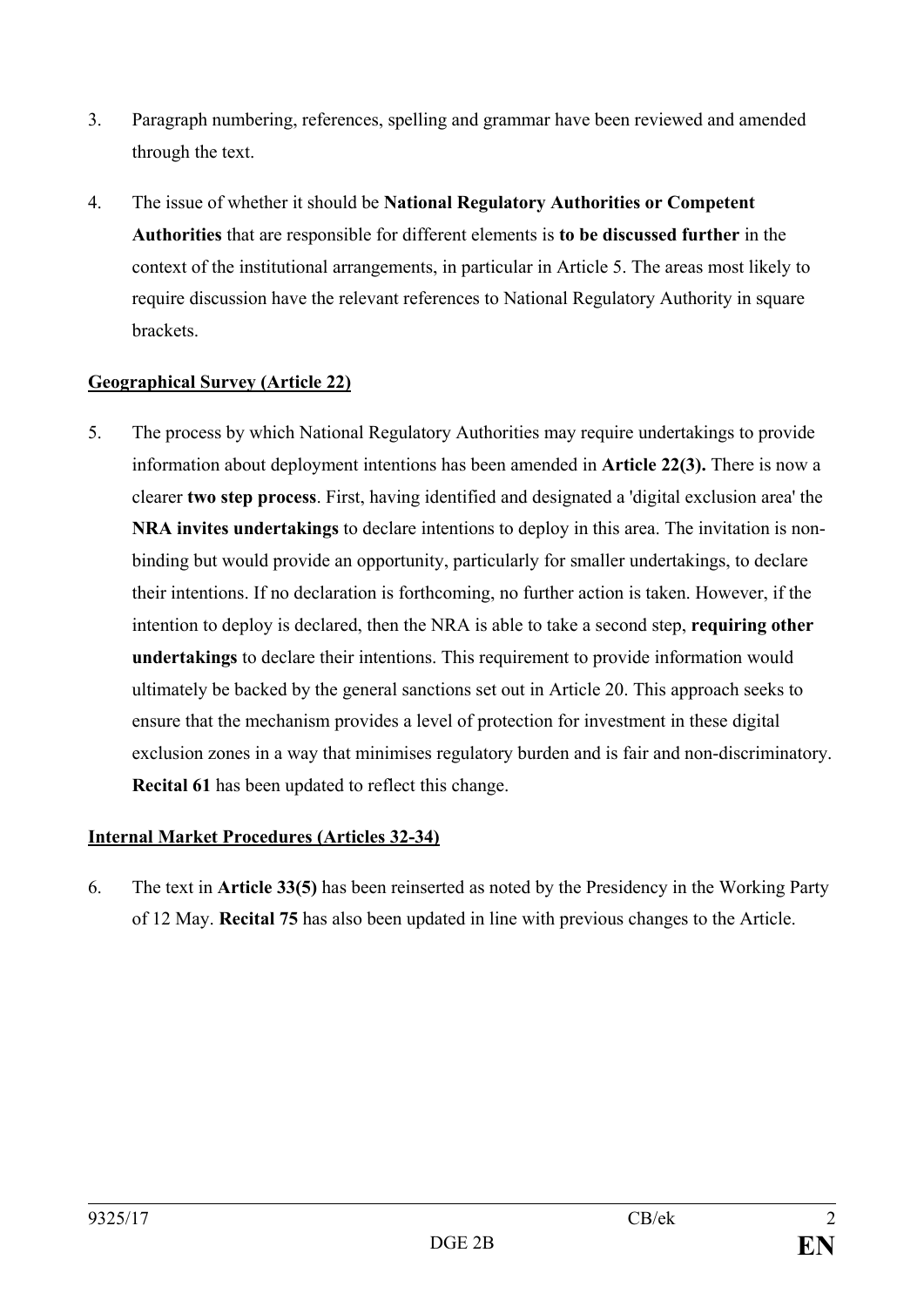## **Access to Land (Articles 43-44)**

7. No changes have been made to this section.

## **Access and Interconnection (Articles 59-60)**

- 8. In respect of **Article 59(2)** the Presidency proposes to retain the division between obligations imposed up to the first distribution or concentration point (the first subparagraph) and obligations imposed beyond that point (the second subparagraph)**.** The main reasons for retaining this approach are that it allows for the first subparagraph to be mandatory, meaning regulatory authorities are obliged to impose obligations up to this point and that it allows the second subparagraph to contain appropriate caveats which do not apply to the first subparagraph. Without this division the provision would need to be entirely mandatory or optional and either have limits that apply throughout or no limits at all.
- 9. Within this structure the Presidency has amended the text to make more explicit that **the national regulatory authority has the necessary power and responsibility to make the important determinations about the concentration or distribution points and when access obligations are necessary.** These changes have been reflected in **Recitals 139 to 141**.
- 10. Some Member States expressed concern that in the future there may need to be more regulatory interventions to address the lack of competition as a result of oligopolies. The proposed text has continued to move towards emphasising the power of national regulatory authorities to act while maintaining the overall structure of an SMP approach. **Where Member States can not support the compromise text due to concerns about oligopolies, the Presidency will ask if the compromise text can not be supported irrespective of this issue.**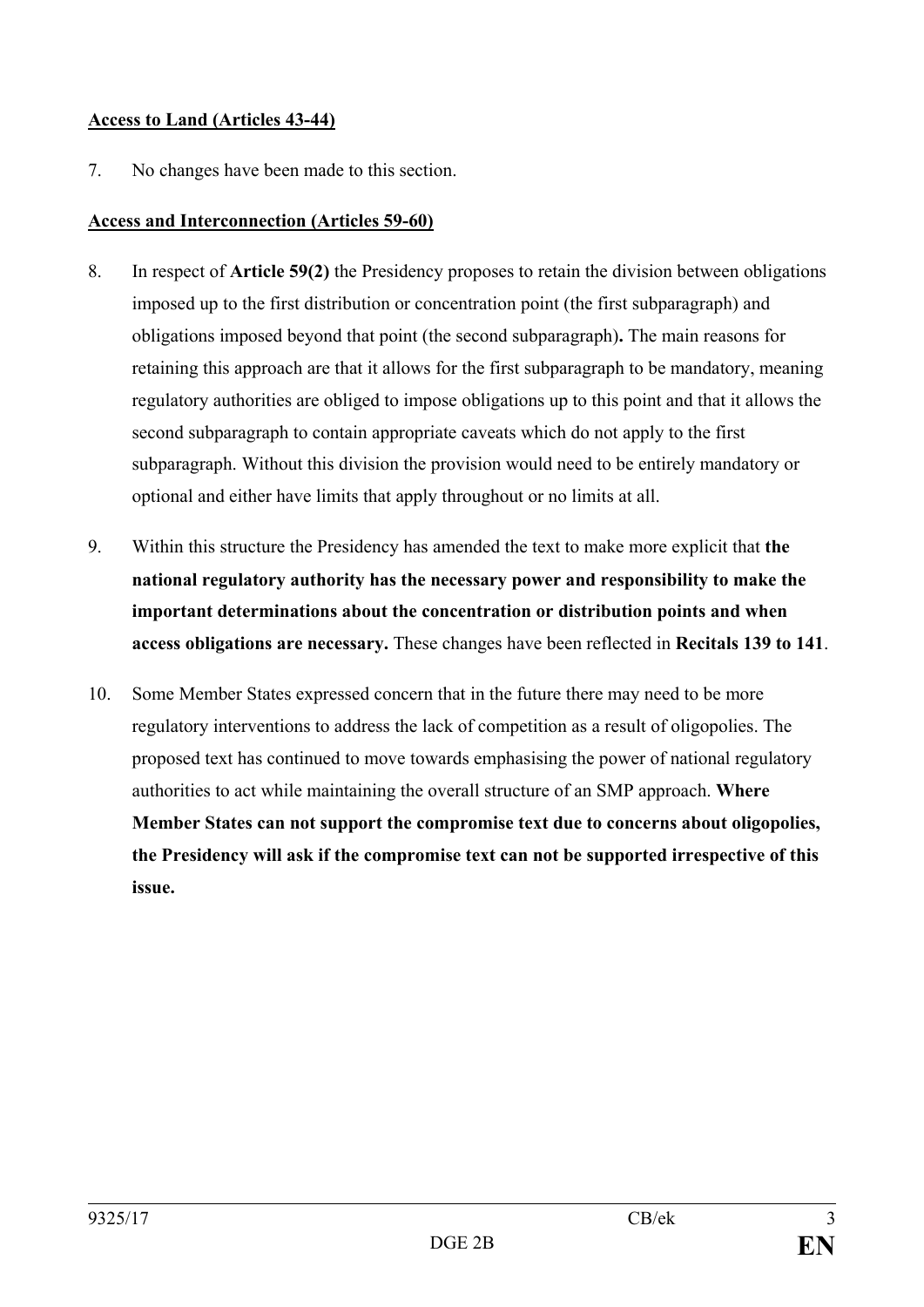## **Market Analysis and Significant Market Power (Articles 61-65)**

- 11. **Article 62(3)** has been amended to make clear that **the Geographical Survey need only be used where relevant** for the purposes of this article.
- 12. The process set out in **Article 63(1)** has been restructured to make the **process of events clearer**.
- 13. The proposal that the market analysis could be required after three years in markets characterised by rapid change has been removed from **Article 65(5),** meaning that it remains as an obligation at least every **five years**.
- 14. The newly introduced text in **Recital 162** has been reworded to improve clarity.

# **Imposition, Amendment or Withdrawal of Obligations and Transparency, Non-Discrimination and Accounting Separation Obligations (Articles 66-69)**

15. References to **BEREC** in **Article 67(4)** have been put in **square brackets pending further discussion** on institutional and governance issues**.**

## **Access to Civil Engineering and Specific Network Facilities (Articles 70-71)**

- 16. **Article 70(1)** has been amended to make clear that, while the NRA must consider the **market analysis**, this is **not necessarily the only source of relevant data**.
- 17. The previously deleted **bullet point (d) has been reinstated** in **Article 71(1).**
- 18. The wording included in **Article 71(2)** setting out the order of preference for **the imposition of access obligations** has been revised to make the subparagraphs **more consistent and clearer**. The objective of this judgement has also been aligned with the objectives specified in the Article, rather than with the overarching objectives.
- 19. **Recital 176** has been updated to clarify further the flexibility of NRAs to choose not to impose obligations under Article 71.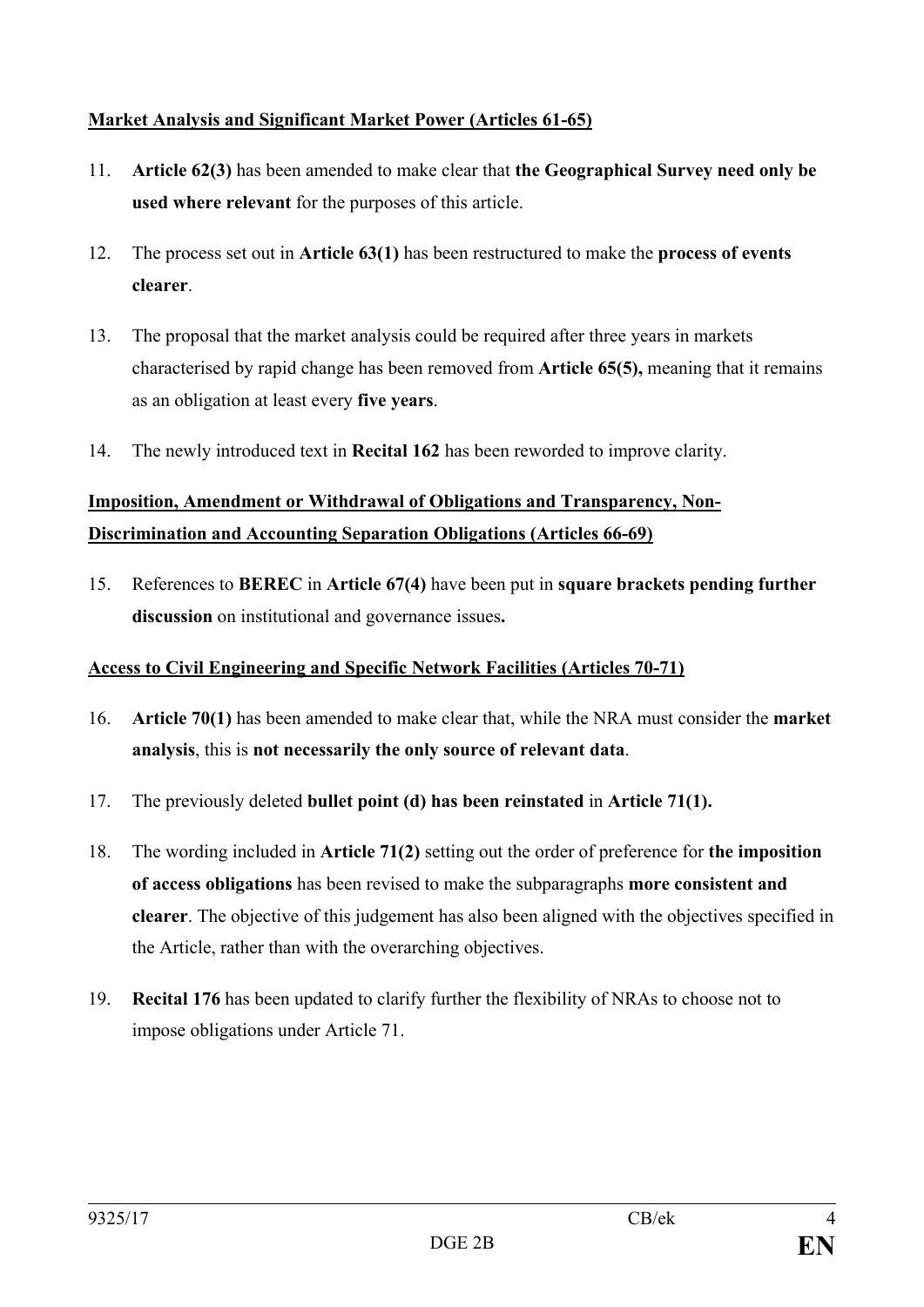# **Cost Control and Termination Rates (Articles 72-73)**

- 20. **Article 73** has been further clarified to make explicit the intention that the Commission will set **a single EU-wide termination rate**. It also now includes the consideration of a **transition period**.
- 21. **Recital 178** has been updated to make clear the flexibility of NRAs not to impose obligations under Article 72.

## **Regulatory Treatment of New Elements (Article 74)**

22. The Presidency has further revised the text relating to co-investment in **Article 74.** The **role of the NRA in determining when co-investment conditions are met**, and the function of conducting a market test in order to ensure any co-investment arrangements are available to operators of different size and financial capacity are clarified. Also clarified is the way in which **regulatory obligations may be reintroduced** following market analyses. As such, with these additional clarifications the Presidency believes it is justified to **return the text from 'may' to 'shall'** in the opening paragraph. This has been reflected in **Recital 184** and **Annex IV**.

#### **Separation and Migration (Articles 75-78)**

23. **Article 78** has been amended so that it applies to decommissioning or replacement.

**At the Working Party on 12 May the Presidency will ask if any Member State can not support any of the compromise text as set out in the Annex and explained in each of the sections above.**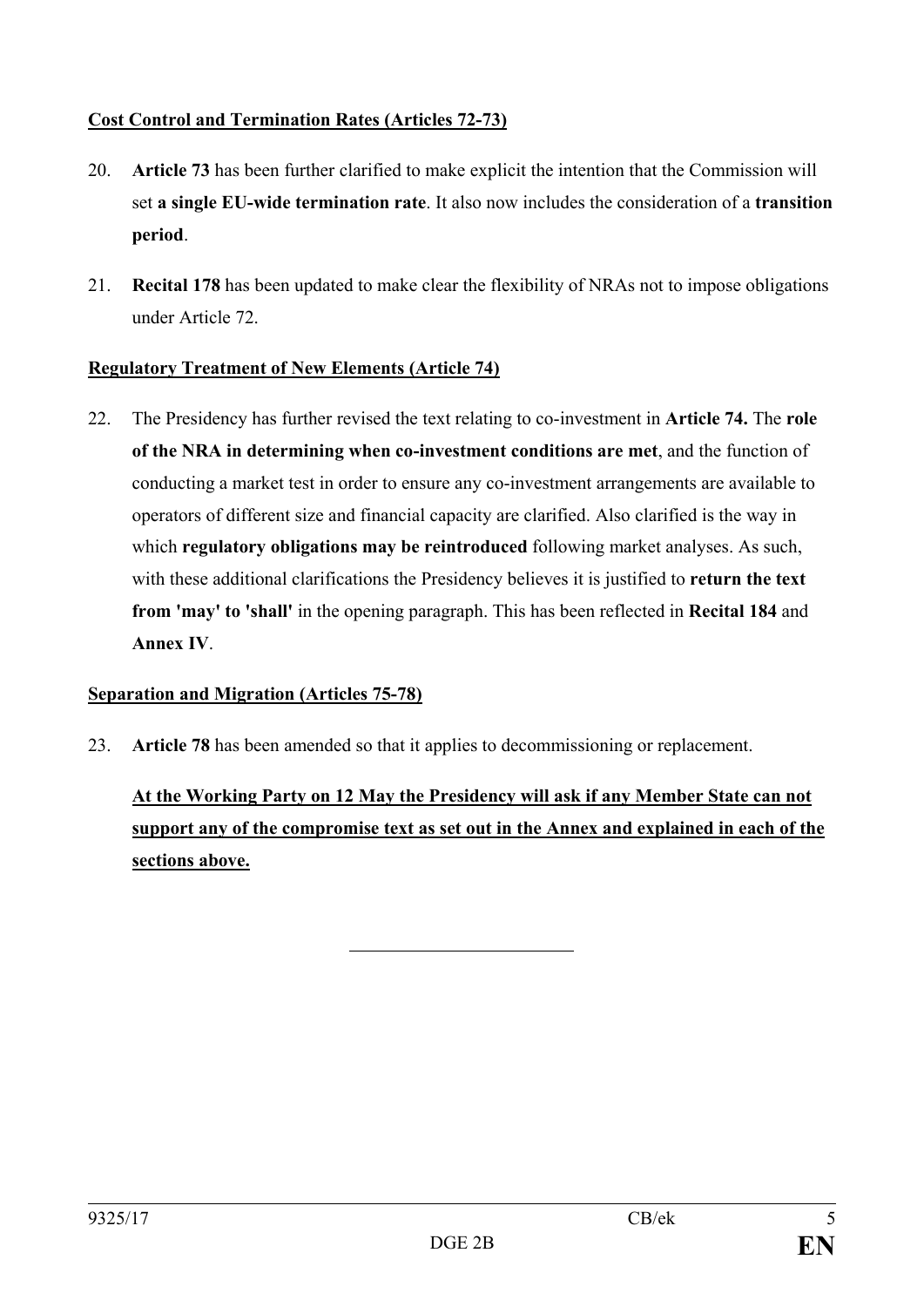- (60) Electronic communications broadband networks are becoming increasingly diverse in terms of technology, topology, medium used and ownership, therefore, regulatory intervention must rely on detailed information and forecasts regarding network roll-out in order to be effective and to target the areas where it is needed. That information should include plans regarding both deployment of very high capacity networks, as well as significant upgrades or extensions of existing copper or other networks which might not match the performance characteristics of very high capacity networks in all respects, such as roll-out of fibre to the cabinet coupled with active technologies like vectoring. The level of detail and territorial granularity of the information that national regulatory authorities should gather should be guided by the specific regulatory objective, and should be adequate for the regulatory purposes that it serves. Therefore, the size of the territorial unit will also vary between Member States, depending on the regulatory needs in the specific national circumstances, and on the availability of local data. Level 3 in the Nomenclature of Territorial Units for Statistics (NUTS) is unlikely to be a sufficiently small territorial unit in most circumstances. National regulatory authorities should be guided by BEREC guidelines on best practice to approach such a task, and such guidelines will be able to rely on the existing experience of national regulatory authorities in conducting geographical surveys of networks roll-out. National regulatory authorities should **may** make available tools to end-users as regards quality of service to contribute towards the improvement of their awareness of the available connectivity services.
- (61) In the case of specific and well defined digital exclusion areas, national regulatory authorities should have the possibility to **invite undertakings to declare their intention to deploy very high capacity networks,** organise a call for declarations of interest with the aim of identifying undertakings that are willing to invest in very high capacity networks **in these areas**. **Undertakings that are already present in the area and operate networks therein may be Where an undertaking declares an intention to deploy in this area, required by the national regulatory authority may require other undertakings to declare whether or not they intend to invest. This procedure will create transparency for undertakings that have expressed their interest in deploying in these areas, so that when designing their business plans they can assess the likely competition that they will face from other networks. The positive effect of such transparency relies on market participants responding truthfully and in good faith. While market participants can change their deployment plans for unforeseen, objective and justifiable reasons, national regulatory authorities should be able to intervene and if appropriate impose a sanction if they have been deliberately mislead by undertaking, with the objective of undermining other market participants that have taken the risk to deliver very high capacity networks in these areas.** In the interests of predictable investment conditions, national regulatory authorities should be able to share information with undertakings expressing interest in deploying very high-speed networks on whether other types of network upgrades, including those below 100 Mbps download speed, are present or foreseen in the area in question.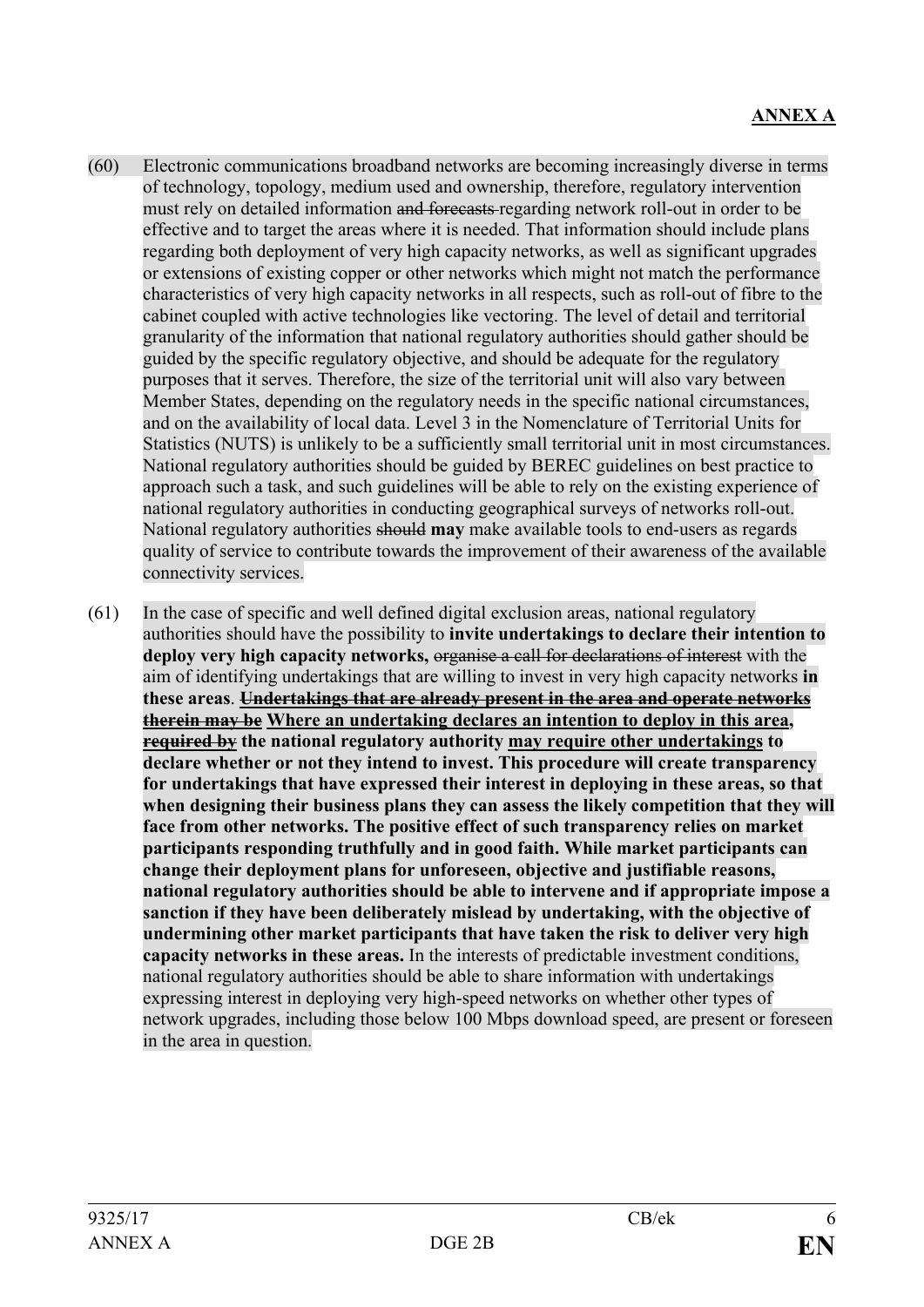- (75) The Commission should be able, after consulting the Communications Committee  $\Rightarrow$  taking utmost account of the opinion of BEREC  $\Leftarrow$ , to **require invite** a national regulatory authority to withdraw a draft measure where it concerns definition of relevant markets or the designation or not of undertakings with significant market power, and where such decisions would create a barrier to the single market or would be incompatible with Community  $\boxtimes$  Union  $\boxtimes$  law and in particular the policy objectives that national regulatory authorities should follow. This procedure is without prejudice to the notification procedure provided for in Directive 98/34/EC2015/1535/EU and the Commission's prerogatives under the Treaty in respect of infringements of  $\overline{\mathsf{Commumitw}} \boxtimes \text{Union } \textcircled{x}$  law.
- (76) The national consultation provided for under Article  $\boxtimes$  24  $\otimes$  6 of Directive 2002/21/EC (Framework Directive) should be conducted prior to the Community  $\boxtimes$  Union  $\boxtimes$  law consultation provided for under Articles  $\neq \boxtimes$  34  $\times$  and  $\neq \cong$  35  $\times$  of that  $\times$  this  $\times$ Directive, in order to allow the views of interested parties to be reflected in the Community  $\boxtimes$  Union  $\boxtimes$  law consultation. This would also avoid the need for a second Community  $\boxtimes$  Union  $\boxtimes$  law consultation in the event of changes to a planned measure as a result of the national consultation.
- (77) It is important that the regulatory framework is implemented in a timely manner. When the Commission has taken a decision requiring a national regulatory authority to withdraw a planned measure, national regulatory authorities should submit a revised measure to the Commission. A deadline should be laid down for the notification of the revised measure to the Commission under Article  $\neq \boxtimes$  34  $\otimes$  of Directive 2002/21/EC (Framework Directive) in order to allow market players to know the duration of the market review and in order to increase legal certainty.
- (78) The Community  $\boxtimes$  Union  $\boxtimes$  mechanism allowing the Commission to require national regulatory authorities to withdraw planned measures concerning market definition and the designation of operators having significant market power has contributed significantly to a consistent approach in identifying the circumstances in which *ex ante* regulation may be applied and those in which the operators are subject to such regulation. Monitoring of the market by the Commission and, in particular, tThe experience of the procedure  $\boxtimes$  procedures  $\boxtimes$  under Article 7  $\boxtimes$  and 7a  $\boxtimes$  of Directive 2002/21/EC (Framework Directive), has shown that inconsistencies in the national regulatory authorities' application of remedies<del>, even</del> under similar market conditions<del>, could</del> undermine the internal market in electronic communications. Therefore the Commission  $\Rightarrow$  and BEREC  $\Leftarrow$  may  $\Rightarrow$  should  $\Leftarrow$ participate in ensuring  $\Rightarrow$ , within their respective responsibilities,  $\Leftarrow$  a higher level of consistency in the application of remedies by adopting opinions on  $\boxtimes$  concerning  $\boxtimes$  draft measures proposed by national regulatory authorities.  $\Rightarrow$  In addition, where BEREC shares the Commission's concerns, the Commission should be able to require a national regulatory authority to withdraw a draft measure.  $\Leftarrow$  In order to benefit from the expertise of national regulatory authorities on the market analysis, the Commission should consult BEREC prior to adoption of its decisions and/or recommendations.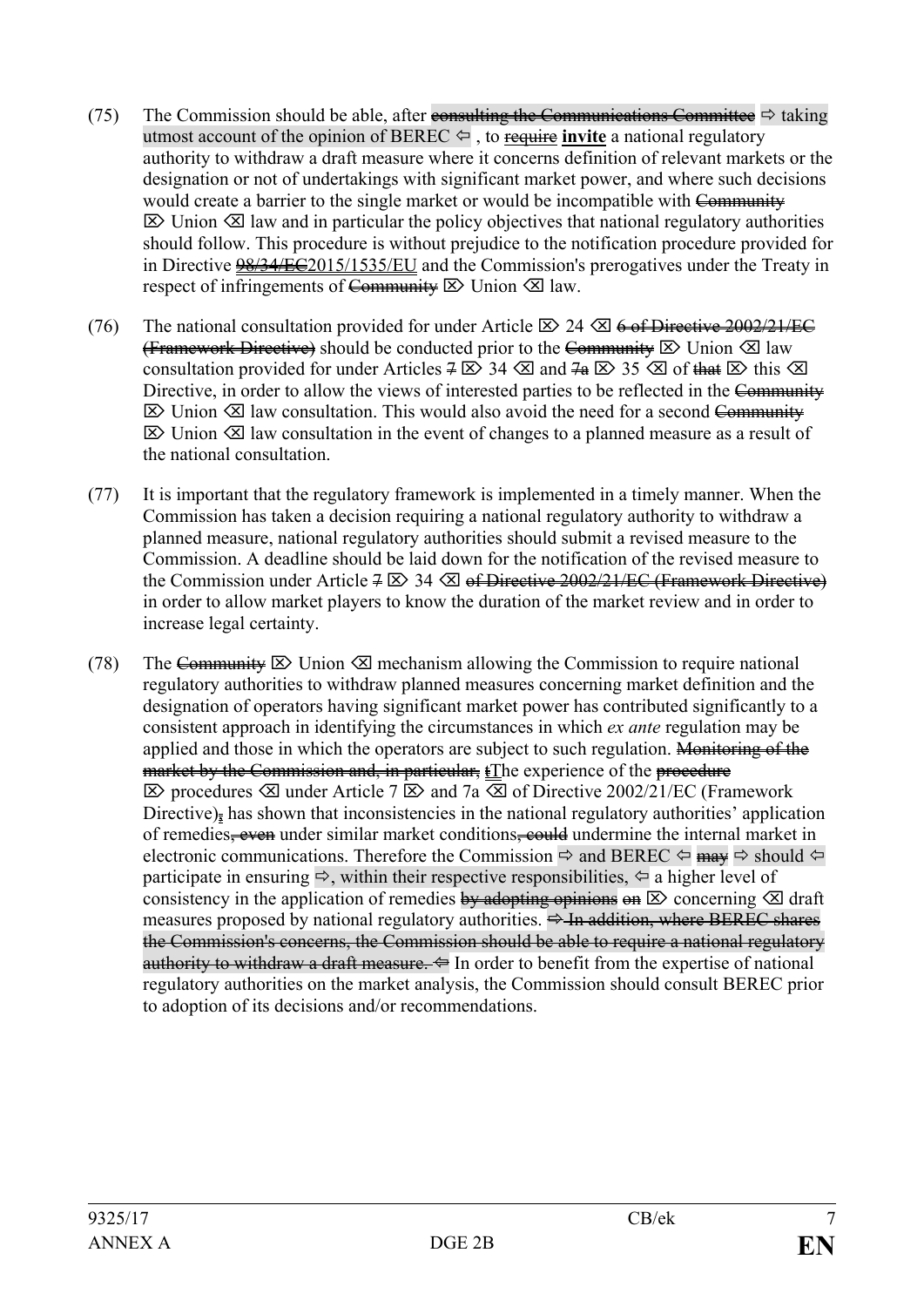- (79) Having regard to the short time-limits in the Community  $\boxtimes$  Union  $\boxtimes$  consultation mechanism, powers should be conferred on the Commission to adopt recommendations and/or guidelines to simplify the procedures for exchanging information between the Commission and national regulatory authorities, for example in cases concerning stable markets, or involving only minor changes to previously notified measures. Powers should also be conferred on the Commission in order to allow for the introduction of a notification exemption so as to streamline procedures in certain cases.
- $(80)$  National regulatory authorities should be required to cooperate with each other,  $\Rightarrow$  with BEREC  $\Leftarrow$  and with the Commission in a transparent manner to ensure the consistent application, in all Member States, of the provisions of this Directive and the Specific Directives. This cooperation could take place, inter alia, in the Communications Committee or in a group comprising European regulators. Member States should decide which bodies are national regulatory authorities for the purposes of this Directive and the Specific Directives.
- (81) The discretion of national regulatory authorities needs to be reconciled with the development of consistent regulatory practices and the consistent application of the regulatory framework in order to contribute effectively to the development and completion of the internal market. National regulatory authorities should therefore support the internal market activities of the Commission and those of BEREC.
- (82) Measures that could affect trade between Member States are measures that may have an influence, direct or indirect, actual or potential, on the pattern of trade between Member States in a manner which might create a barrier to the single market. They comprise measures that have a significant impact on operators or users in other Member States, which include, *inter alia*: measures which affect prices for users in other Member States; measures which affect the ability of an undertaking established in another Member State to provide an electronic communications service, and in particular measures which affect the ability to offer services on a transnational basis; and measures which affect market structure or access, leading to repercussions for undertakings in other Member States.
- (83) In carrying out its reviews of the functioning of the  $\boxtimes$  this  $\boxtimes$  Framework Directive and the Specific Directives, the Commission should assess whether, in the light of developments in the market and with regard to both competition and consumer protection, there is a continued need for the provisions on sector-specific *ex ante* regulation laid down in Articles 8 to 13a of Directive 2002/19/EC (Access Directive) and Article 17 of Directive 2002/22/EC (Universal Service Directive) or whether those provisions should be amended or repealed.
- (97) It should be ensured that procedures exist for the granting of rights to install facilities that are timely, non-discriminatory and transparent, in order to guarantee the conditions for fair and effective competition. This Directive is without prejudice to national provisions governing the expropriation or use of property, the normal exercise of property rights, the normal use of the public domain, or to the principle of neutrality with regard to the rules in Member States governing the system of property ownership.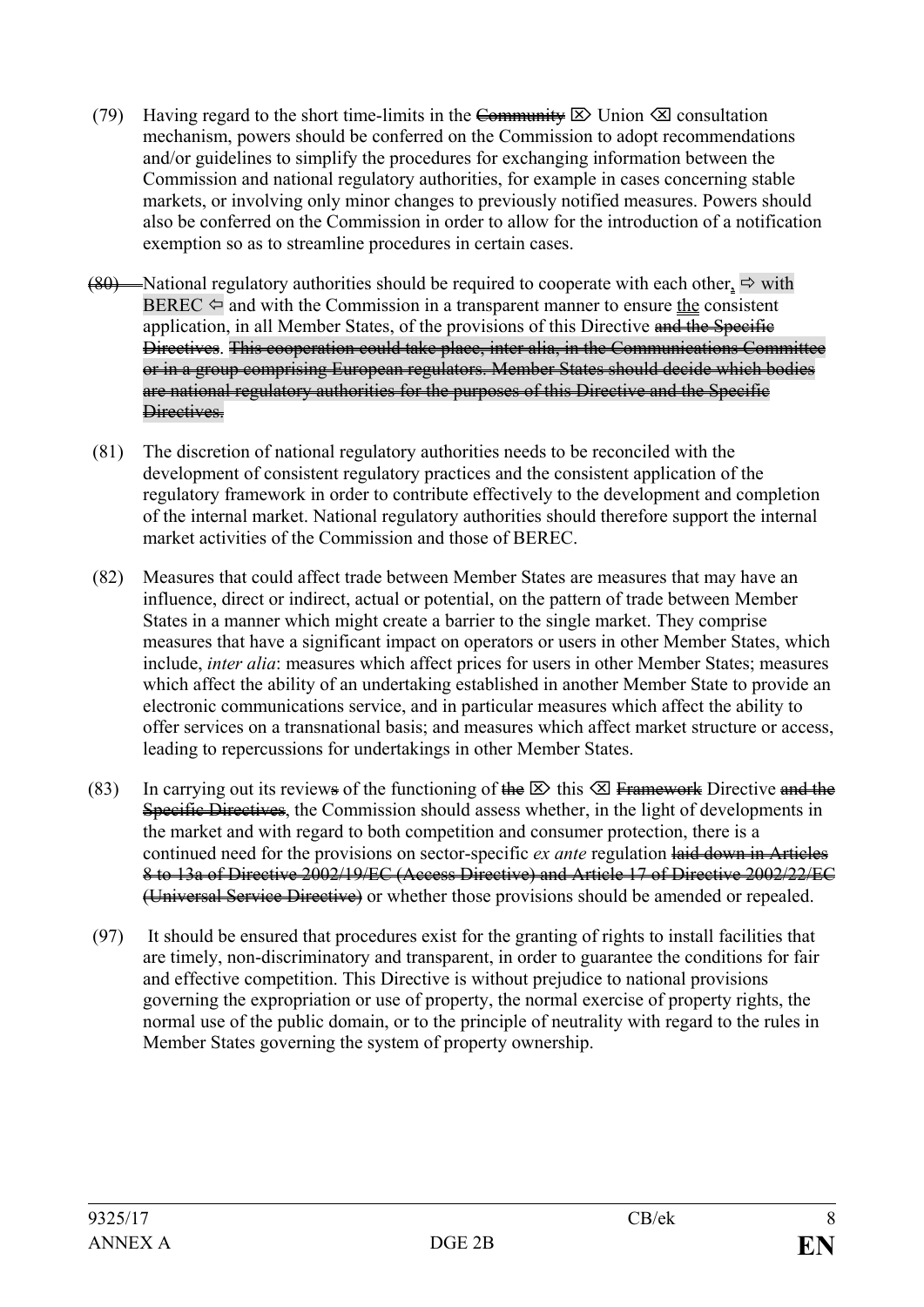- (98) Permits issued to undertakings providing electronic communications networks and services allowing them to gain access to public or private property are essential factors for the establishment of electronic communications networks or new network elements. Unnecessary complexity and delay in the procedures for granting rights of way may therefore represent important obstacles to the development of competition. Consequently, the acquisition of rights of way by authorised undertakings should be simplified. National regulatory authorities should be able to coordinate the acquisition of rights of way, making relevant information accessible on their websites.
- (99) It is necessary to strengthen the powers of the Member States as regards holders of rights of way to ensure the entry or roll-out of a new network in a fair, efficient and environmentally responsible way and independently of any obligation on an operator with significant market power to grant access to its electronic communications network. Improving facility sharing can significantly improve competition and lower the overall financial and environmental cost of deploying electronic communications infrastructure for undertakings, particularly of new access networks  $\Rightarrow$  and serve public health, public security and meet town and country planning objectives  $\Leftarrow$ . National regulatory  $\Rightarrow$  Competent  $\Leftarrow$  authorities should be empowered to require that the holders  $\boxtimes$  undertakings which have benefitted from  $\boxtimes$  of the rights to install facilities on, over or under public or private property share such facilities or property (including physical co-location) in order to encourage efficient investment in infrastructure and the promotion of innovation, after an appropriate period of public consultation, during which all interested parties should be given the opportunity to state their views  $\Rightarrow$ , in the specific areas where such general interest reasons impose such sharing. That can be the case for instance where the subsoil is highly congested or where a natural barrier needs to be crossed.  $\Leftrightarrow$  Such sharing or coordination arrangements may include rules for apportioning the costs of the facility or property sharing and should ensure that there is an appropriate reward of risk for the undertakings concerned. National regulatory  $\Rightarrow$  Competent  $\Leftarrow$  authorities should in particular be able to impose the sharing of network elements and associated facilities, such as ducts, conduits, masts, manholes, cabinets, antennae, towers and other supporting constructions, buildings or entries into buildings, and a better coordination of civil works  $\Rightarrow$  on environmental or other public-policy grounds. On the contrary, it should be for national regulatory authorities to define rules for apportioning the costs of the facility or property sharing, to ensure that there is an appropriate reward of risk for the undertakings concerned  $\Leftarrow$ .  $\boxtimes$  In the light of the obligations imposed by Directive 2014/61/EU,  $\overline{\otimes}$  The competent authorities, particularly local authorities, should also establish appropriate coordination procedures, in cooperation with national regulatory authorities, with respect to public works and other appropriate public facilities or property which may include procedures that ensure that interested parties have information concerning appropriate public facilities or property and ongoing and planned public works, that they are notified in a timely manner of such works, and that sharing is facilitated to the maximum extent possible.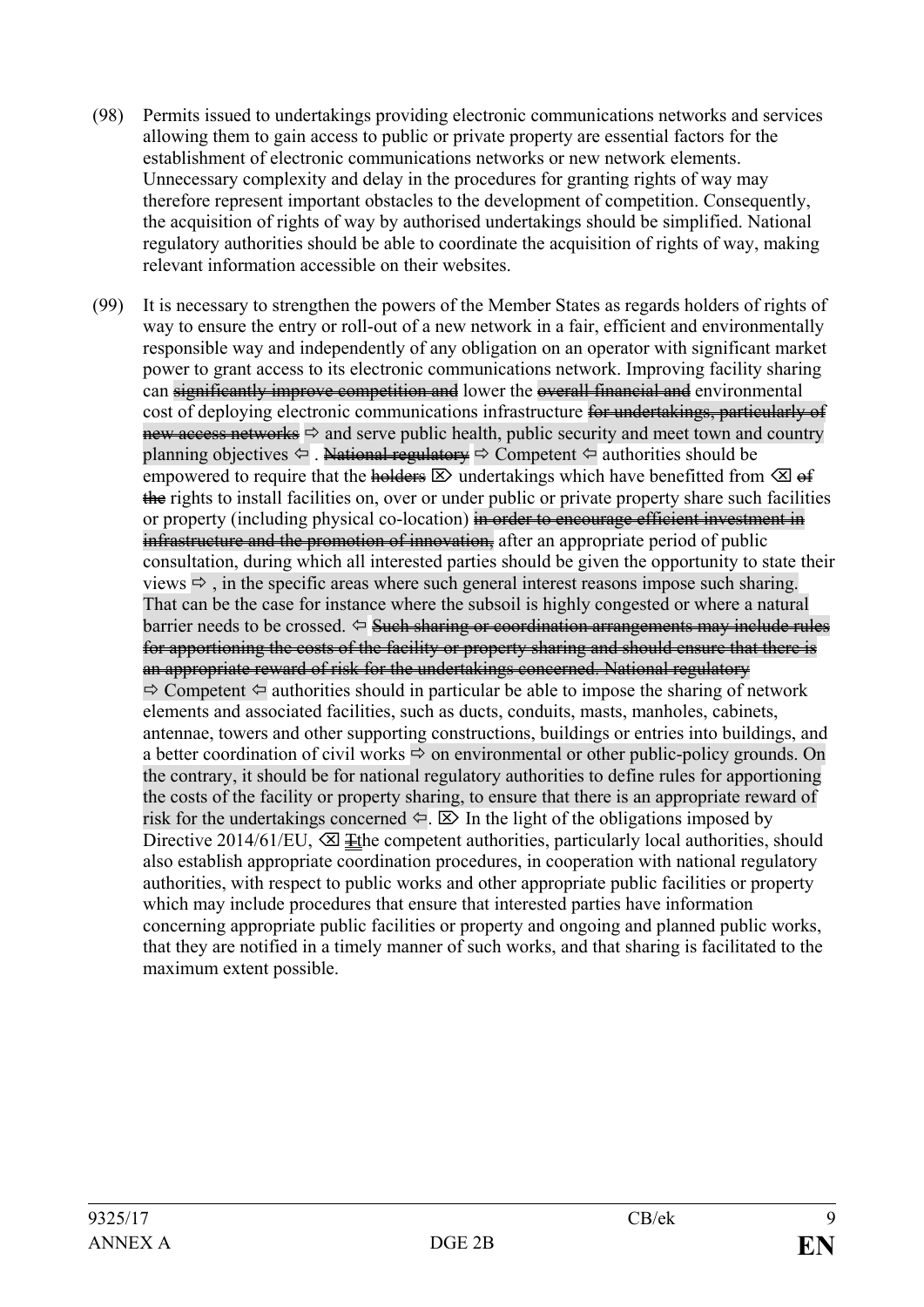- (100) Where mobile operators are required to share towers or masts for environmental reasons, such mandated sharing may lead to a reduction in the maximum transmitted power levels allowed for each operator for reasons of public health, and this in turn may require operators to install more transmission sites to ensure national coverage.  $\Rightarrow$  Convergent authorities should seek to reconcile the environmental and public health considerations in question, taking due account of the precautionary approach set out in Council Recommendation No 1999/519/EC. ⇔
- (129) Directive 2002/21/EC of the European Parliament and of the Council of 7 March 2002 on a common regulatory framework for electronic communications networks and services (Framework Directive) $\pm$  lays down the objectives of a regulatory framework to cover electronic communications networks and services in the Community, including fixed and mobile telecommunications networks, cable television networks, networks used for terrestrial broadcasting, satellite networks and Internet networks, whether used for voice, fax, data or images. Such networks may have been authorised by Member States under Directive 2002/20/EC of the European Parliament and of the Council of 7 March 2002 on the authorisation of electronic communications networks and services (Authorisation  $\overrightarrow{Directive}^2$  or have been authorised under previous regulatory measures. The provisions of this Directive  $\boxtimes$  as regards access and interconnection  $\boxtimes$  apply to those networks that are used for the provision of publicly available electronic communications services.  $\overline{\text{This}}$ Directive covers access and interconnection arrangements between service suppliers. Nonpublic networks do not have  $\boxtimes$  access or interconnection  $\boxtimes$  obligations under this Directive except where, in benefiting from access to public networks, they may be subject to conditions laid down by Member States.

Services providing content such as the offer for sale of a package of sound or television broadcasting content are not covered by the common regulatory framework for electronic communications networks and services.

(130) The term 'access' has a wide range of meanings, and it is therefore necessary to define precisely how that term is used in this Directive, without prejudice to how it may be used in other Community  $\boxtimes$  Union  $\boxtimes$  measures. An operator may own the underlying network or facilities or may rent some or all of them.

 $\frac{1}{2}$  See page 33 of this Official Journal

**<sup>2</sup>** See page 21 of this Official Journal.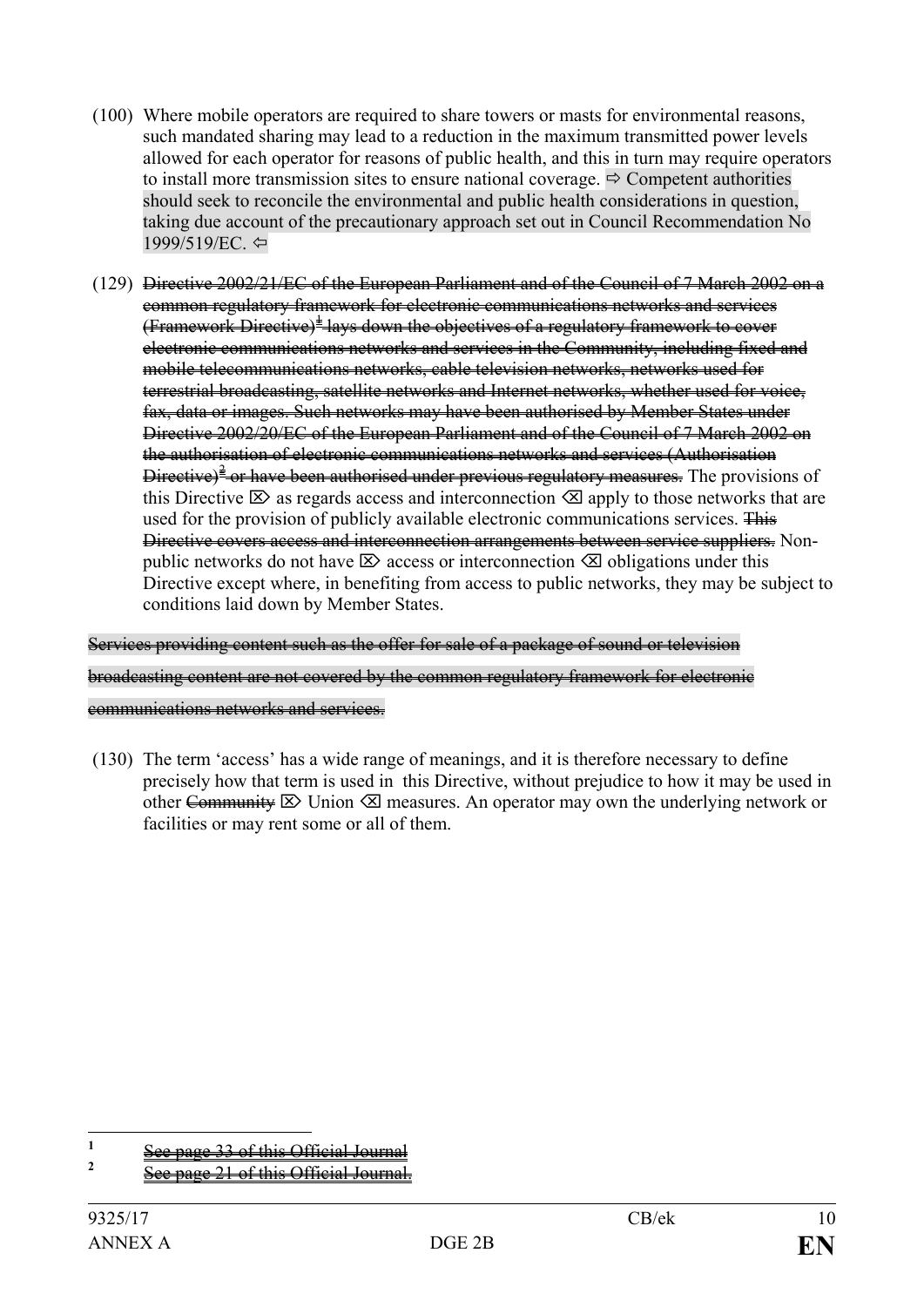- (131) In an open and competitive market, there should be no restrictions that prevent undertakings from negotiating access and interconnection arrangements between themselves, in particular on cross-border agreements, subject to the competition rules of the Treaty. In the context of achieving a more efficient, truly pan-European market, with effective competition, more choice and competitive services to consumers  $\Leftrightarrow$  end-users  $\Leftrightarrow$ , undertakings which receive requests for access or interconnection  $\Rightarrow$  from other undertakings which are subject to general authorisation in order to provide electronic communications networks or services to the public  $\Leftarrow$  should in principle conclude such agreements on a commercial basis, and negotiate in good faith.
- (132) In markets where there continue to be large differences in negotiating power between undertakings, and where some undertakings rely on infrastructure provided by others for delivery of their services, it is appropriate to establish a framework to ensure that the market functions effectively. National regulatory authorities should have the power to secure, where commercial negotiation fails, adequate access and interconnection and interoperability of services in the interest of end-users. In particular, they  $\overline{m}$   $\overline{\otimes}$  can  $\overline{\otimes}$  ensure end-to-end connectivity by imposing proportionate obligations on undertakings that  $\Rightarrow$  are subject to the general authorisation and that  $\Leftrightarrow$  control access to end-users. Control of means of access may entail ownership or control of the physical link to the end-user (either fixed or mobile), and/or the ability to change or withdraw the national number or numbers needed to access an end-user's network termination point. This would be the case for example if network operators were to restrict unreasonably end-user choice for access to Internet portals and services.
- (133) In the light of the principle of non-discrimination, national regulatory authorities should ensure that all operators, irrespective of their size and business model, whether vertically integrated or separated, can interconnect on reasonable terms and conditions, with the view to providing end-to-end connectivity and access to the global Internet.
- (134) National legal or administrative measures that link the terms and conditions for access or interconnection to the activities of the party seeking interconnection, and specifically to the degree of its investment in network infrastructure, and not to the interconnection or access services provided, may cause market distortion and may therefore not be compatible with competition rules.
- (135) Network operators who control access to their own customers do so on the basis of unique numbers or addresses from a published numbering or addressing range. Other network operators need to be able to deliver traffic to those customers, and so need to be able to interconnect directly or indirectly to each other. The existing  $\Rightarrow$  It is therefore appropriate to lay down  $\Leftrightarrow$  rights and obligations to negotiate interconnection should therefore be maintained. It is also appropriate to maintain the obligations formerly laid down in Directive 95/47/EC requiring fully digital electronic communications networks used for the distribution of television services and open to the public to be capable of distributing wide screen television services and programmes, so that users are able to receive such programmes in the format in which they were transmitted.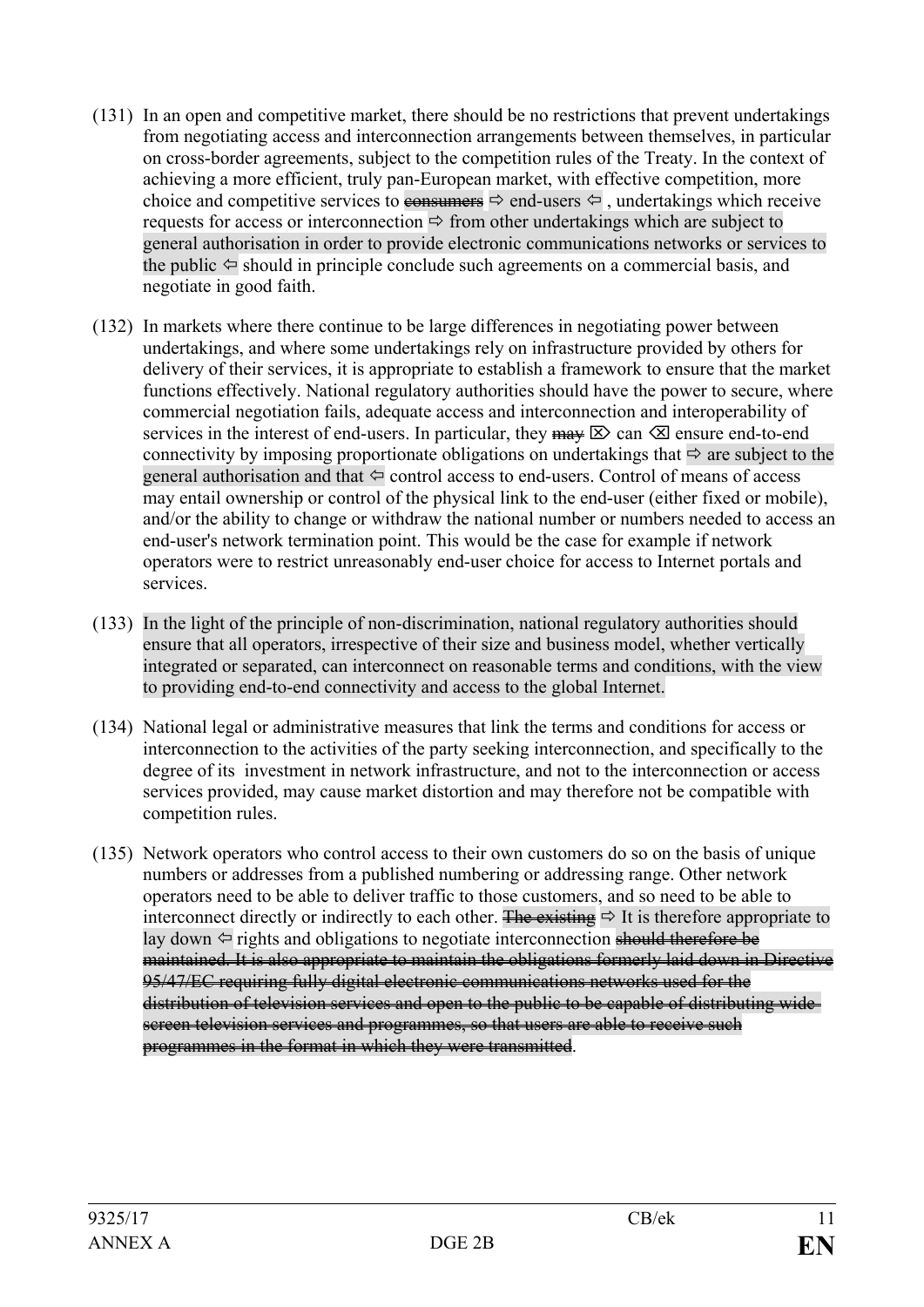- (136) Interoperability is of benefit to end-users and is an important aim of this regulatory framework. Encouraging interoperability is one of the objectives for national regulatory authorities as set out in this framework, which also provides for the Commission to publish a list of standards and/or specifications covering the provision of services, technical interfaces and/or network functions, as the basis for encouraging harmonisation in electronic communications. Member States should encourage the use of published standards and/or specifications to the extent strictly necessary to ensure interoperability of services and to improve freedom of choice for users.
- (137) Currently both end-to-end connectivity and access to emergency services depend on endusers adopting number-based interpersonal communications services. Future technological developments or an increased use of number-independent interpersonal communications services could entail a lack of sufficient interoperability between communications services. As a consequence significant barriers to market entry and obstacles to further onward innovation could emerge and appreciably threaten both effective end-to-end connectivity between end-users and effective access to emergency services.
- (138) In case such interoperability issues arise, the Commission may request a BEREC report which should provide a factual assessment of the market situation at the Union and Member States level. On the basis of the BEREC report and other available evidence and taking into account the effects on the internal market, the Commission should decide whether there is a need for regulatory intervention by national regulatory authorities. If the Commission considers that such regulatory intervention should be considered by National Regulatory Authorities, it may adopt implementing measures specifying the nature and scope of possible regulatory interventions by NRAs, including in particular measures to impose the mandatory use of standards or specifications on all or specific providers. The terms 'European standards' and 'international standards' are defined in Article 2 of Regulation (EU) No 1025/2012.**<sup>3</sup>** National regulatory authorities should assess, in the light of the specific national circumstances, whether any intervention is necessary and justified to ensure end-toend-connectivity or access to emergency services, and if so, impose proportionate obligations in accordance with the Commission implementing measures.

**<sup>3</sup>** Regulation (EU) No 1025/2012 of the European Parliament and of the Council of 25 October 2012 on European standardisation, amending Council Directives 89/686/EEC and 93/15/EEC and Directives 94/9/EC, 94/25/EC, 95/16/EC, 97/23/EC, 98/34/EC, 2004/22/EC, 2007/23/EC, 2009/23/EC and 2009/105/EC of the European Parliament and of the Council and repealing Council Decision 87/95/EEC and Decision No 1673/2006/EC of the European Parliament and of the Council [OJ L 364 of 14.11.2012, p.12]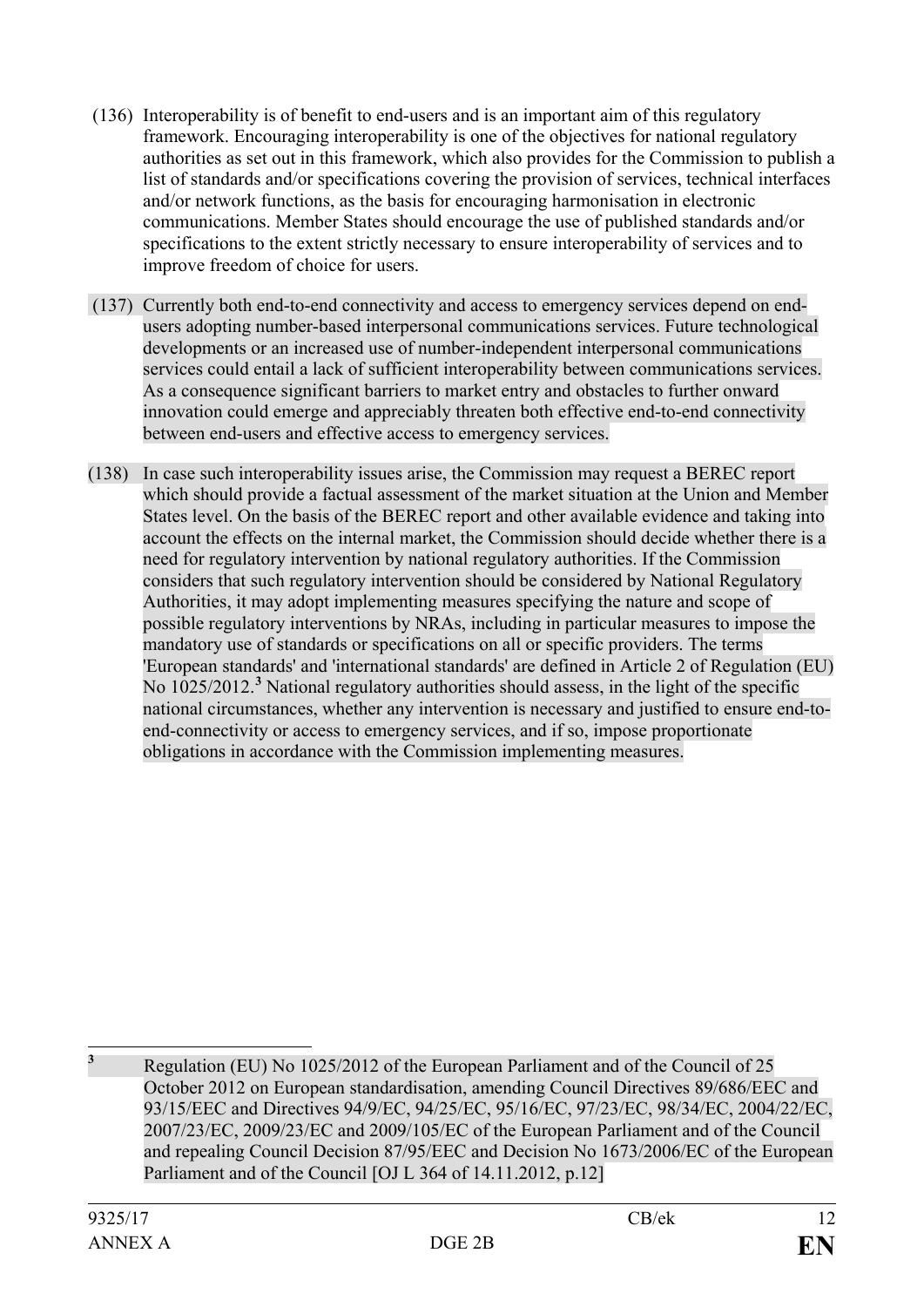- (139) In situations where undertakings are deprived of access to viable alternatives to nonreplicable assets **wiring and cables inside buildings or** up to the first distribution **or concentration** point **just outside**, national regulatory authorities should be empowered to impose access obligations to all operators, without prejudice to their respective market power. In this regard, national regulatory authorities should take into consideration all technical and economic barriers to future replication of networks. The mere fact that more than one such infrastructure already exists should not necessarily be interpreted as showing that its assets are replicable. The first distribution **or concentration** point should be identified **by national regulatory authorities** by reference to objective criteria. **If necessary in combination with such access obligations, undertakings may also rely on the obligations to provide access to physical infrastructure, inter alia inspection chambers, manholes, buildings or entries to buildings, based on Directive 2014/61/EU on measures to reduce the cost of deploying high-speed electronic communications networks. National regulatory authorities should be able to impose access to active network components used for service provision on such infrastructure if access to passive elements would be economically inefficient or physically impracticable, and if the national regulatory authority considers that, absent an intervention, access obligation would be frustrated. National regulatory authorities should not impose obligations beyond the first concentration or distribution point when access is already provided at a technical level that allows the access seeker the same functionality and ability to control and tailor its services and costs in a similar way as if they would have enjoyed access through symmetrical regulation.**
- (140) **It is important that when national regulatory authorities assess which concentration or distribution point to impose obligations on they choose a concentration point close to end-users. Selecting a concentration point nearer end-users will be more beneficial to infrastructure competition and the roll-out of very high speed networks. In this way choosing a concentration point in a building or just outside a building will be the first point that a national regulatory authority should assess.** It could be justified to extend access obligations to wiring and cables beyond the first concentration point **in exceptional circumstances** in areas with lower population density, while confining such obligations to points as close as possible to end-users, where it is demonstrated that replication would also be impossible **impracticable** beyond that first concentration point **for an economically viable operator and to ensure competitive outcomes for end users, including in terms of choice, price and network quality. Obligations are unlikely to be necessary where end users can be reached on the basis of wholesale access products that are imposed on operators with significant market power, or that are commercially provided on fair and reasonable terms. Obligations are more likely to be necessary in geographical areas where the case for alternative infrastructure rollout is made more risky, for example by low population density or the limited number of multi-dwelling buildings. National regulatory authorities should be able to impose access to active network components used for service provision on such infrastructure if access to passive elements would be economically inefficient or physically impracticable, and if the national regulatory authority considers that, absent an intervention, access obligation would be frustrated.**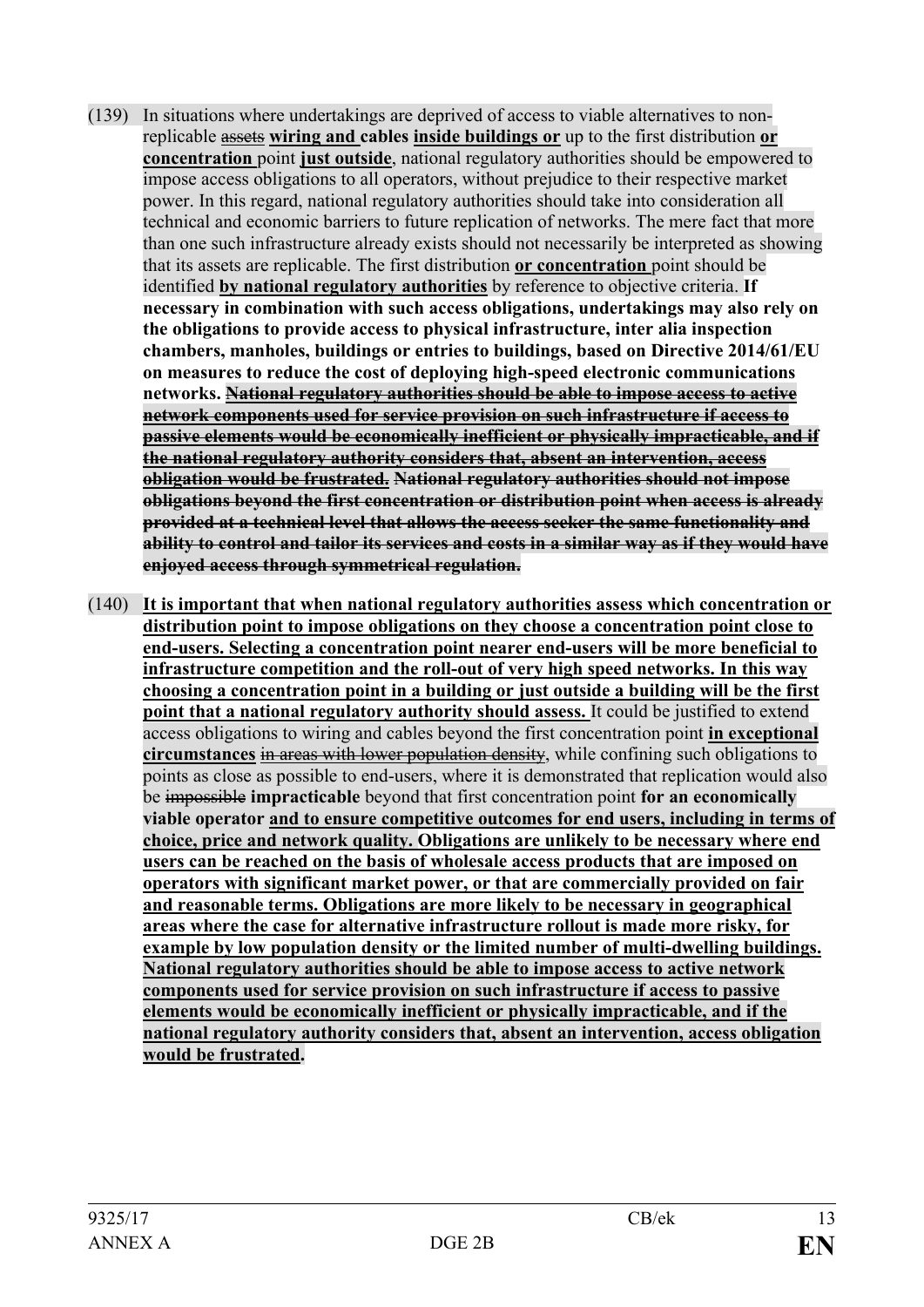- (141) In such cases, in order to comply with the principle of proportionality, it can be appropriate for national regulatory authorities to exclude certain categories of owners or undertakings, or both, from obligations going beyond the first distribution **concentration** point, **which should be further defined determined by national regulatory authorities**, on the grounds that an access obligation not based on significant market power would risk compromising their business case for recently deployed network elements. Structurally separated u**U**ndertakings should not be subject to such access obligations if they offer an effective alternative access on a commercial basis to a very high capacity network , **on fair and reasonable terms and conditions, including as regards price.**.
- (142) Sharing of passive or active infrastructure used in the provision of wireless electronic communications services, or the joint roll-out of such infrastructures, in compliance with competition law principles can be particularly useful to maximise very high capacity connectivity throughout the Union, especially in less dense areas where replication is impracticable and end-users risk being deprived of such connectivity. National regulatory authorities should, exceptionally, be enabled to impose such sharing or joint roll-out, or localised roaming access, in compliance with Union law, if they demonstrate the benefits of such sharing or access in terms of overcoming very significant barriers to replication and of addressing otherwise severe restrictions on end-user choice or quality of service, or both, or on territorial coverage, and taking into account several elements, including in particular the need to maintain infrastructure roll-out incentives.
- (143) While it is appropriate in some circumstances for a national regulatory authority to impose obligations on operators that do not have significant market power in order to achieve goals such as end-to-end connectivity or interoperability of services, it is however necessary to ensure that such obligations are imposed in conformity with the EU regulatory framework and, in particular, its notification procedures. **Such obligations must only be imposed where justified in order to secure the objectives of this Directive, and where they are objectively justified, transparent, proportionate and non-discriminatory for the purpose of promoting efficiency, sustainable competition, efficient investment and innovation, and giving the maximum benefit to end-users, and imposed in conformity with the relevant notification procedures.**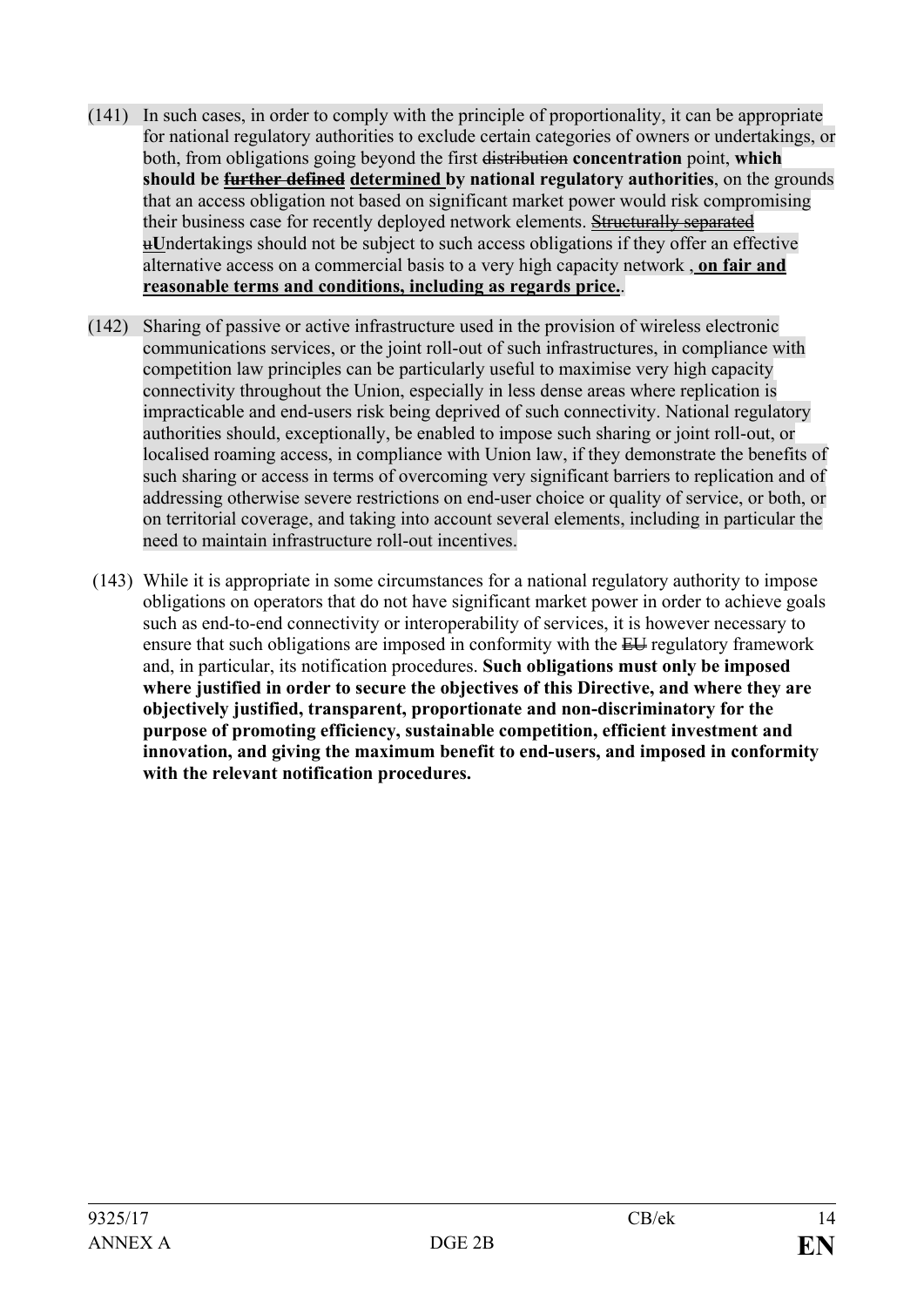- (144) Competition rules alone may not be sufficient to ensure cultural diversity and media pluralism in the area of digital television. Directive 95/47/EC provided an initial regulatory framework for the nascent digital television industry which should be maintained, including in particular the obligation to provide conditional access on fair, reasonable and non discriminatory terms, in order to make sure that a wide variety of programming and services is available. Technological and market developments make it necessary to review these obligations  $\Rightarrow$  to provide conditional access on fair, reasonable and non-discriminatory terms  $\Leftarrow$  on a regular basis, either by a Member State for its national market or the Commission for the Community  $\boxtimes$  Union  $\boxtimes$ , in particular to determine whether there is justification for extending obligations to new gateways, such as electronic programme guides (EPGs) and application programme interfaces (APIs), to the extent that is necessary to ensure accessibility for end-users to specified digital broadcasting services. Member States may specify the digital broadcasting services to which access by end-users must be ensured by any legislative, regulatory or administrative means that they deem necessary.
- (145) Member States may also permit their national regulatory authority to review obligations in relation to conditional access to digital broadcasting services in order to assess through a market analysis whether to withdraw or amend conditions for operators that do not have significant market power on the relevant market. Such withdrawal or amendment should not adversely affect access for end-users to such services or the prospects for effective competition.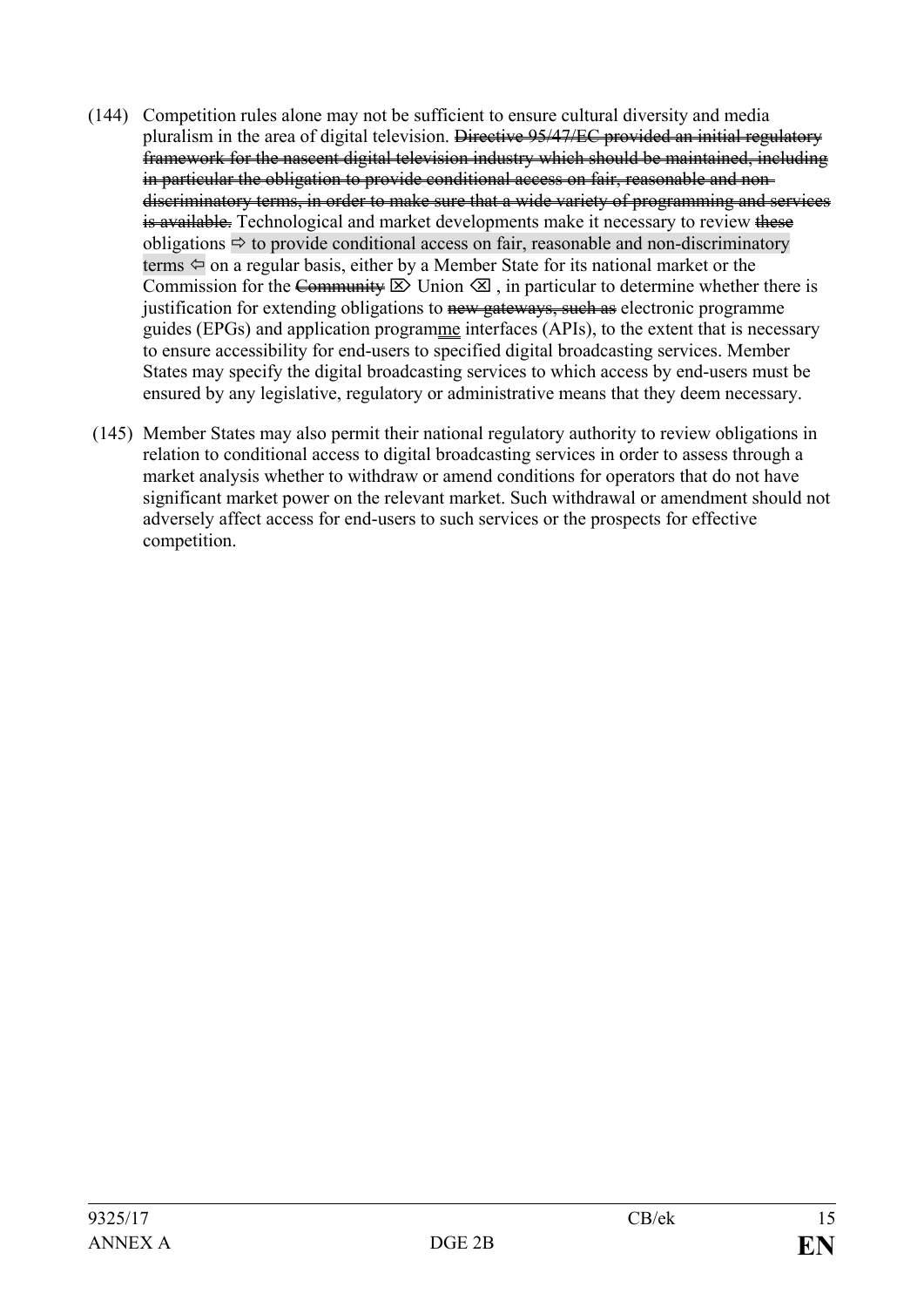In order to ensure continuity of existing agreements and to avoid a legal vacuum, it is necessary to ensure that obligations for access and interconnection imposed under Articles 4, 6, 7, 8, 11, 12, and 14 of Directive 97/33/EC of the European Parliament and of the Council of 30 June 1997 on interconnection in telecommunications with regard to ensuring universal service and interoperability through application of the principles of open network provision  $\mathrm{(OMP)}^4, \mathrm{obligations}$ on special access imposed under Article 16 of Directive 98/10/EC of the European Parliament and of the Council of 26 February 1998 on the application of open network provision (ONP) to voice telephony and on universal service for telecommunications in a competitive environment<sup>s</sup>, and obligations concerning the provision of leased line transmission capacity under Council Directive 92/44/EEC of 5 June 1992 on the application of open network provision to leased lines $\frac{6}{7}$  are initially carried over into the new regulatory framework, but are subject to immediate review in the light of prevailing market conditions. Such a review should also extend to those organisations covered by Regulation (EC) No 2887/2000 of the European Parliament and of the Council of 18 December 2000 on unbundled access to the local loop<sup>7</sup>.

**<sup>4</sup>** OJ L 199, 26.7.1997, p. 32. Directive as last amended by Directive 98/61/EC (OJ L 268,  $3.10.1998, p.37$ 

 $\overline{91 \pm 101, 1.4.1998, p. 24.}$ 

**<sup>6</sup>** OJ L 165, 19.6.1992, p. 27. Directive as last amended by Commission Decision No 98/80/EC (OJ L 14, 20.1.1998, p. 27).

<sup>7 &</sup>lt;del>QH 366, 30.12.2000 p. 4.</del>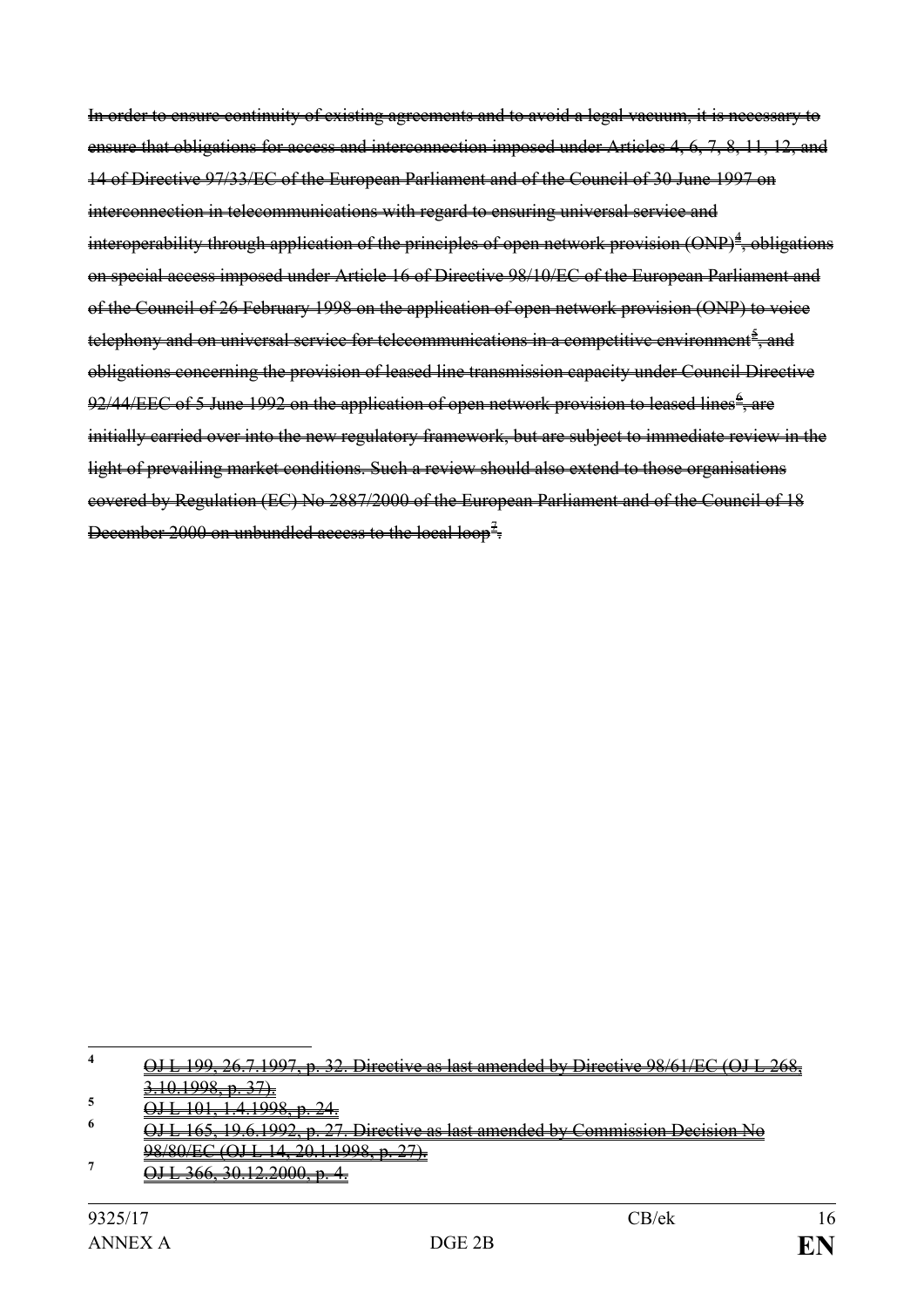The review should be carried out using an economic market analysis based on competition law methodology. The aim is to reduce *ex ante* sector specific rules progressively as competition in the market develops. However the procedure also takes account of transitional problems in the market such as those related to international roaming and of the possibility of new bottlenecks arising as a result of technological development, which may require *ex ante* regulation, for example in the area of broadband access networks. It may well be the case that competition develops at different speeds in different market segments and in different Member States, and national regulatory authorities should be able to relax regulatory obligations in those markets where competition is delivering the desired results. In order to ensure that market players in similar circumstances are treated in similar ways in different Member States, the Commission should be able to ensure harmonised application of the provisions of this Directive. National regulatory authorities and national authorities entrusted with the implementation of competition law should, where appropriate, coordinate their actions to ensure that the most appropriate remedy is applied. The Community and its Member States have entered into commitments on interconnection of telecommunications networks in the context of the World Trade Organisation agreement on basic telecommunications and these commitments need to be respected.

Directive 97/33/EC laid down a range of obligations to be imposed on undertakings with significant market power, namely transparency, non discrimination, accounting separation, access, and price control including cost orientation. This range of possible obligations should be maintained but, in addition, they should be established as a set of maximum obligations that can be applied to undertakings, in order to avoid over regulation. Exceptionally, in order to comply with international commitments or Community law, it may be appropriate to impose obligations for access or interconnection on all market players, as is currently the case for conditional access systems for digital television services.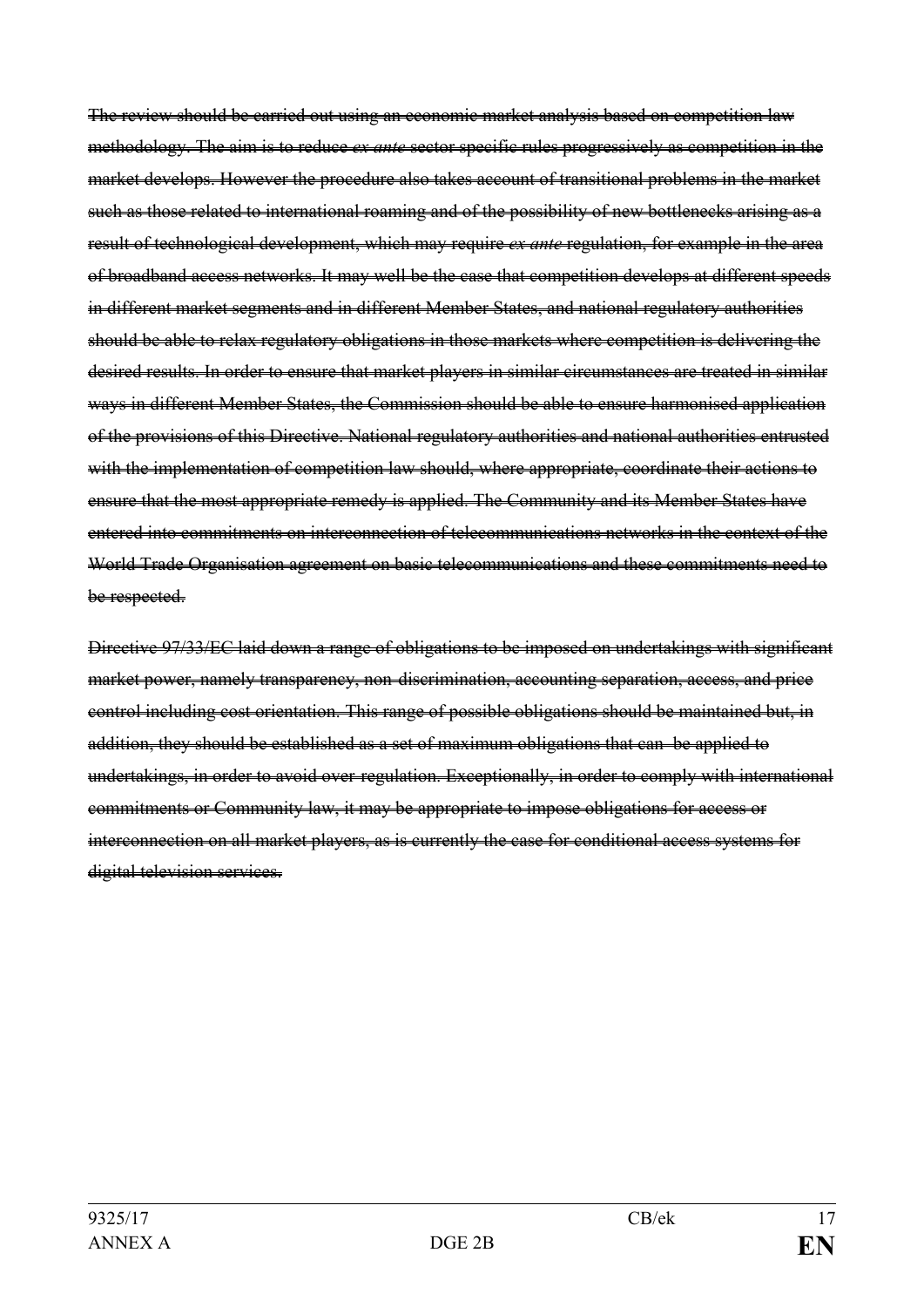- (146) There is a need for *ex ante* obligations in certain circumstances in order to ensure the development of a competitive market,  $\Rightarrow$  the conditions of which favour the deployment and take-up of very high capacity connectivity and the maximisation of end-user benefits  $\Leftarrow$ . The definition of significant market power in the Directive 97/33/EC of the European Parliament and of the Council of 30 June 1997 on interconnection in telecommunications with regard to ensuring universal service and interoperability through application of the principles of open network provision (ONP)<sup>8</sup>has proved effective in the initial stages of market opening as the threshold for ex ante obligations, but now needs to be adapted to suit more complex and dynamic markets. For this reason, the definition used in this Directive is equivalent to the concept of dominance as defined in the case law of the Court of Justice and the Court of First Instance of the European Communities.
- (147) Two or more undertakings can be found to enjoy a joint dominant position not only where there exist structural or other links between them but also where the structure of the relevant market is conducive to coordinated effects, that is, it encourages parallel or aligned anticompetitive behaviour on the market.
- (148) It is essential that *ex ante* regulatory obligations should only be imposed  $\Rightarrow$  on a wholesale market  $\Leftrightarrow$  where there is not effective competition, i.e. in markets where there are one or more undertakings with significant market power,  $\Rightarrow$  with a view to ensure sustainable competition on a related retail market  $\leftarrow$ , and where national and Community  $\boxtimes$  Union  $\boxtimes$ competition law remedies are not sufficient to address the problem. It is necessary therefore for the Commission  $\boxtimes$  has  $\boxtimes$  to drawn up guidelines at Community  $\boxtimes$  Union  $\boxtimes$  level in accordance with the principles of competition law for national regulatory authorities to follow in assessing whether competition is effective in a given market and in assessing significant market power. National regulatory authorities should analyse whether a given product or service market is effectively competitive in a given geographical area, which could be the whole or a part of the territory of the Member State concerned or neighbouring parts of territories of Member States considered together. An analysis of effective competition should include an analysis as to whether the market is prospectively competitive, and thus whether any lack of effective competition is durable. Those guidelines  $\overline{\text{with}} \ \boxtimes$  should  $\textless 2$  also address the issue of newly emerging markets, where de facto the market leader is likely to have a substantial market share but should not be subjected to inappropriate obligations. The Commission should review the guidelines regularly,  $\Rightarrow$  in particular on the occasion of a review of the existing legislation, taking into account evolving case law, economic thinking and actual market experience and with a view  $\Leftarrow$  to ensureing that they remain appropriate in a rapidly developing market. National regulatory authorities will need to cooperate with each other where the relevant market is found to be transnational.

# $8$  OJ L 199, 26.7.1997, p. 32. Directive as amended by Directive  $\frac{210}{1998}$  p. 37).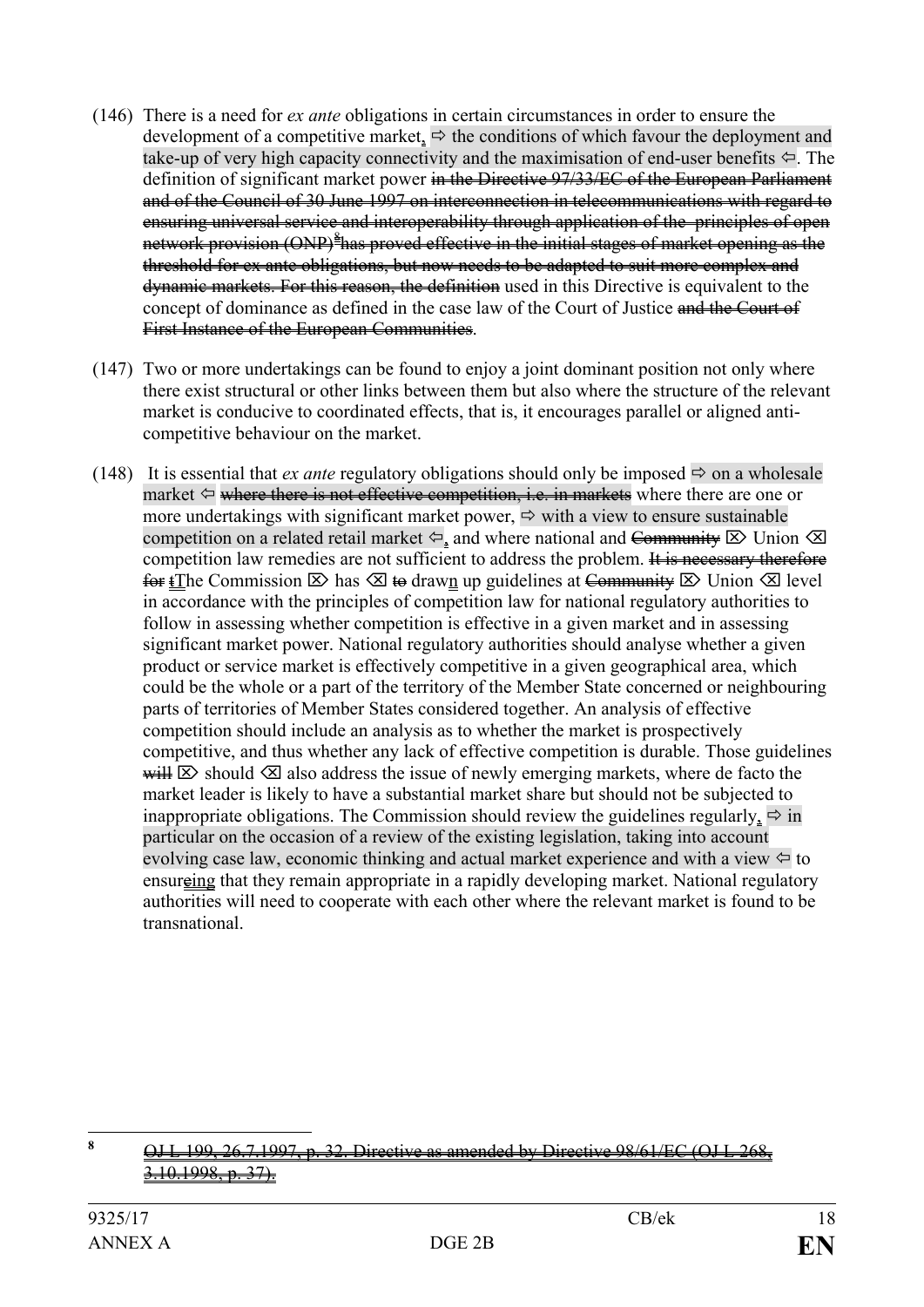- (149) In determining whether an undertaking has significant market power in a specific market, national regulatory authorities should act in accordance with Community  $\boxtimes$  Union  $\boxtimes$  law and take into the utmost account the Commission guidelines  $\mathbb{Z}$  on market analysis and the assessment of significant market power  $\otimes$ .
- (150) National regulatory authorities should define relevant geographic markets within their territory taking into utmost account the Commission Recommendation on Relevant Product and Service Markets adopted in accordance with this Directive and taking into account national and local circumstances. Therefore, national regulatory authorities should at least analyse the markets that are contained in the Recommendation, including those markets that are listed but no longer regulated in the specific national or local context. National regulatory authorities should also analyse markets that are not contained in that Recommendation, but are regulated within the territory of their jurisdiction on the basis of previous market analyses, or other markets, if they have sufficient grounds to consider that the three criteria test provided in this Directive may be met.
- (151) Transnational markets can be defined when it is justified by the geographic market definition, taking into account all supply-side and demand-side factors in accordance with competition law principles. BEREC is the most appropriate body to undertake such analysis, benefiting from the extensive collective experience of national regulatory authorities when defining markets on a national level. **National circumstances should be taken into account when an analysis of potential transnational markets is undertaken.** If transnational markets are defined and warrant regulatory intervention, concerned national regulatory authorities should cooperate to identify the appropriate regulatory response, including in the process of notification to the Commission. They can also cooperate in the same manner where transnational markets are not identified but on their territories market conditions are sufficiently homogeneous to benefit from a coordinated regulatory approach, such as for example in terms of similar costs, market structures or operators or in case of transnational or comparable end-user demand.
- (152) In some circumstances geographic markets are defined as national or sub-national, for example due to the national or local nature of network roll-out which determines the boundaries of undertakings' potential market power in respect of wholesale supply, but there still is a significant transnational demand from one or more categories of end-users. That can in particular be the case for demand from business end-users with multisite facility operations in different Member States. If that transnational demand is not sufficiently met by suppliers, for example if they are fragmented along national borders or locally, a potential internal market barrier arises. Therefore, BEREC should be empowered to provide guidelines to national regulatory authorities on common regulatory approaches to ensure that transnational demand can be met in a satisfactory way, permitting efficiencies and economies of scale despite the fragmented supply side. BEREC's guidelines should shape the choices of national regulatory authorities in pursuing the internal market objective when imposing regulatory obligations on SMP operators at the national level.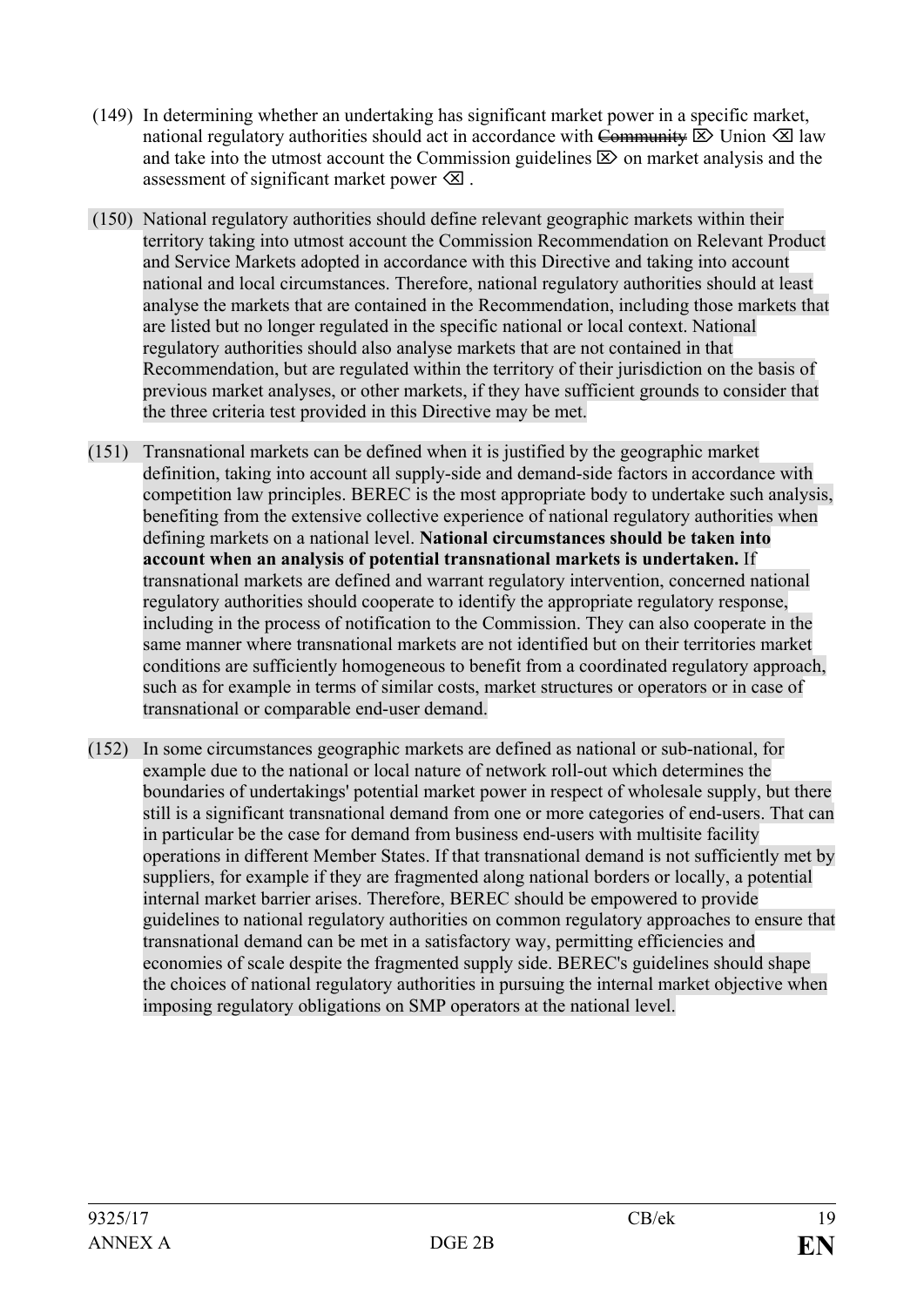- (153) If national regulatory authorities have not followed the common approach recommended by BEREC to meet the identified transnational demand, with the consequence that transnational end user demand is not efficiently met, and that avoidable barriers to the internal market arise, it could be necessary to harmonise the technical specifications of wholesale access products capable of meeting a given transnational demand, taking into account the BEREC guidelines.
- (154) The objective of any *ex ante* regulatory intervention is ultimately to produce benefits for end-users in terms of price, quality and choice by making retail markets effectively competitive on a sustainable basis. It is likely that national regulatory authorities will gradually be able to find many retail markets to be competitive even in the absence of wholesale regulation, especially taking into account expected improvements in innovation and competition.
- (155) For national regulatory authorities the starting point for the identification of wholesale markets susceptible to *ex ante* regulation is the analysis of corresponding retail markets. The analysis of effective competition at the retail and at the wholesale level is conducted from a forward-looking perspective over a given time horizon, and is guided by competition law, including the relevant case-law of the Court of Justice, as appropriate. If it is concluded that a retail markets would be effectively competitive in the absence of *ex ante* wholesale regulation on the corresponding relevant market(s), this should lead the national regulatory authority to conclude that regulation is no longer needed at the relevant wholesale level.
- (156) During the gradual transition to deregulated markets, commercial agreements between operators will gradually become more common, and if they are sustainable and improve competitive dynamics, they can contribute to the conclusion that a particular wholesale market does not warrant *ex ante* regulation. A similar logic would apply in reverse, to unforeseeable termination of commercial agreements on a deregulated market. The analysis of such agreements should take into account that the prospect of regulation can be a motive for network owners to enter into commercial negotiations. With a view to ensure adequate consideration of the impact of regulation imposed on related markets when determining whether a given market warrants *ex ante* regulation, national regulatory authorities should ensure markets are analysed in a coherent manner and where possible, at the same time or as close as possible to each other in time.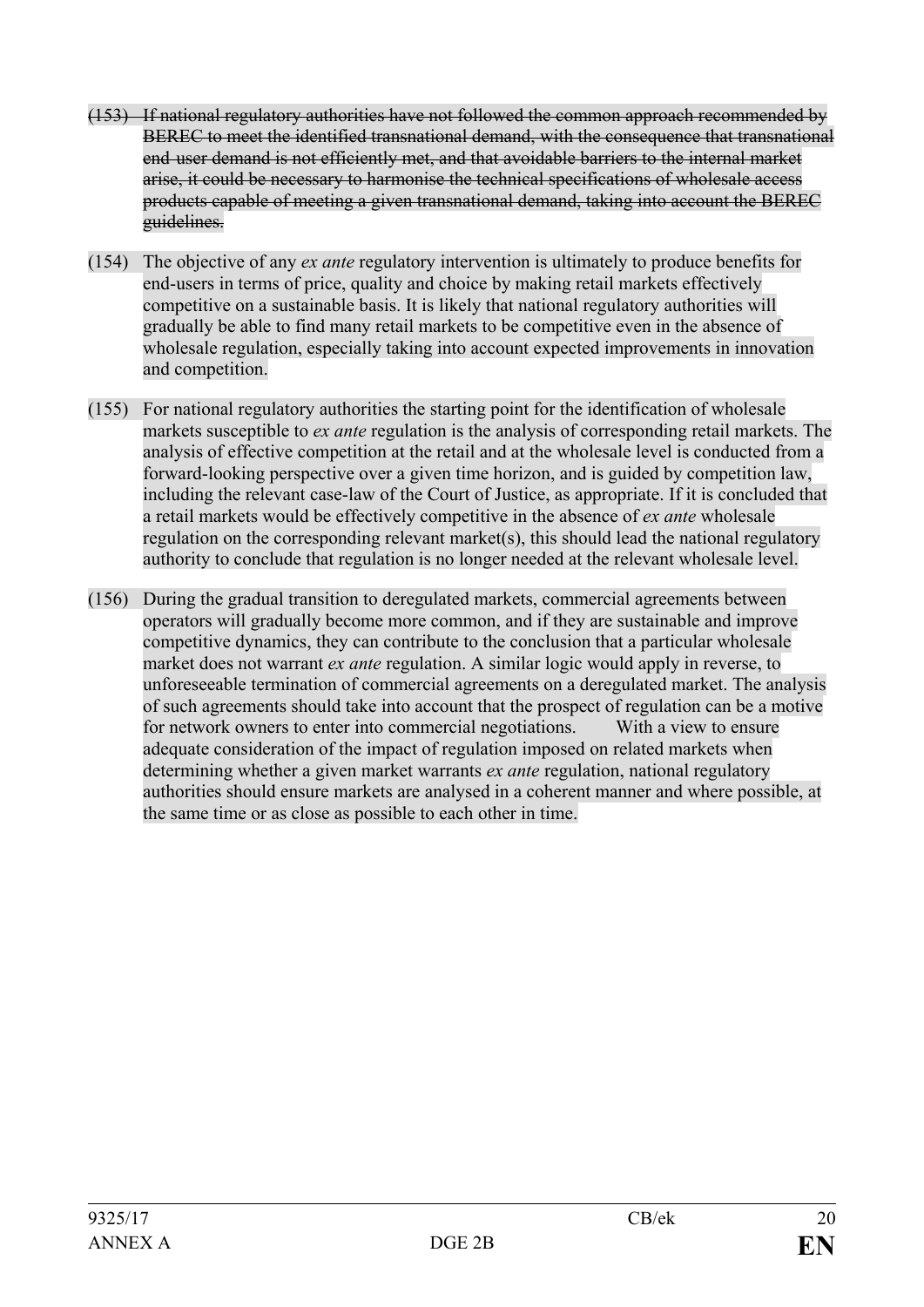- (157) When assessing wholesale regulation to solve problems at the retail level, national regulatory authorities should take into account that several wholesale markets can provide wholesale upstream inputs for a particular retail market, and conversely, one wholesale market can provide wholesale upstream inputs for a variety of retail markets. Furthermore, competitive dynamics in a particular market can be influenced by markets that are contiguous but not in a vertical relationship, such as can be the case between certain fixed and mobile markets. National regulatory authorities should conduct that assessment for each individual wholesale market considered for regulation, starting with remedies for access to civil infrastructure, as such remedies are usually conducive to more sustainable competition including infrastructure competition, and thereafter analysing any wholesale markets considered susceptible to *ex ante* regulation in order of their likely suitability to address identified competition problems at retail level. When deciding on the specific remedy to be imposed, national regulatory authorities should assess its technical feasibility and carry out a cost-benefit analysis, having regard to its degree of suitability to address the identified competition problems at retail level. National regulatory authorities should consider the consequences of imposing any specific remedy which, if feasible only on certain network topologies, could constitute a disincentive for the deployment of very high capacity networks in the interest of end-users. At each stage of the assessment, before the national regulatory authority determines whether any additional remedy should be imposed on the significant market power operator, it should seek to determine whether the retail market concerned would be effectively competitive in the light of any relevant commercial arrangements or other wholesale market circumstances, including other types of regulation already in force, such as for example general access obligations to non-replicable assets or obligations imposed pursuant to Directive 2014/61/EU, and of any regulation already deemed appropriate by the national regulatory authority for an operator with significant market power. Even if such differences do not result in the definition of distinct geographic markets, they may justify differentiation in the appropriate remedies imposed in the light of the diferring **differing** intensity of competitive constraints.
- (158) *Ex ante* regulation imposed at the wholesale level, which is in principle less intrusive than retail regulation, is considered sufficient to tackle potential competition problems on the related downstream retail market or markets. The advances in the functioning of competition since the regulatory framework for electronic communications has been in place are demonstrated by the progressive deregulation of retail markets across the Union. Further, the rules relating to the imposition of *ex ante* remedies on undertakings with significant market power should be simplified and be made more predictable, where possible. Therefore, the power of imposition of *ex ante* regulatory controls based on significant market power in retail markets should be repealed.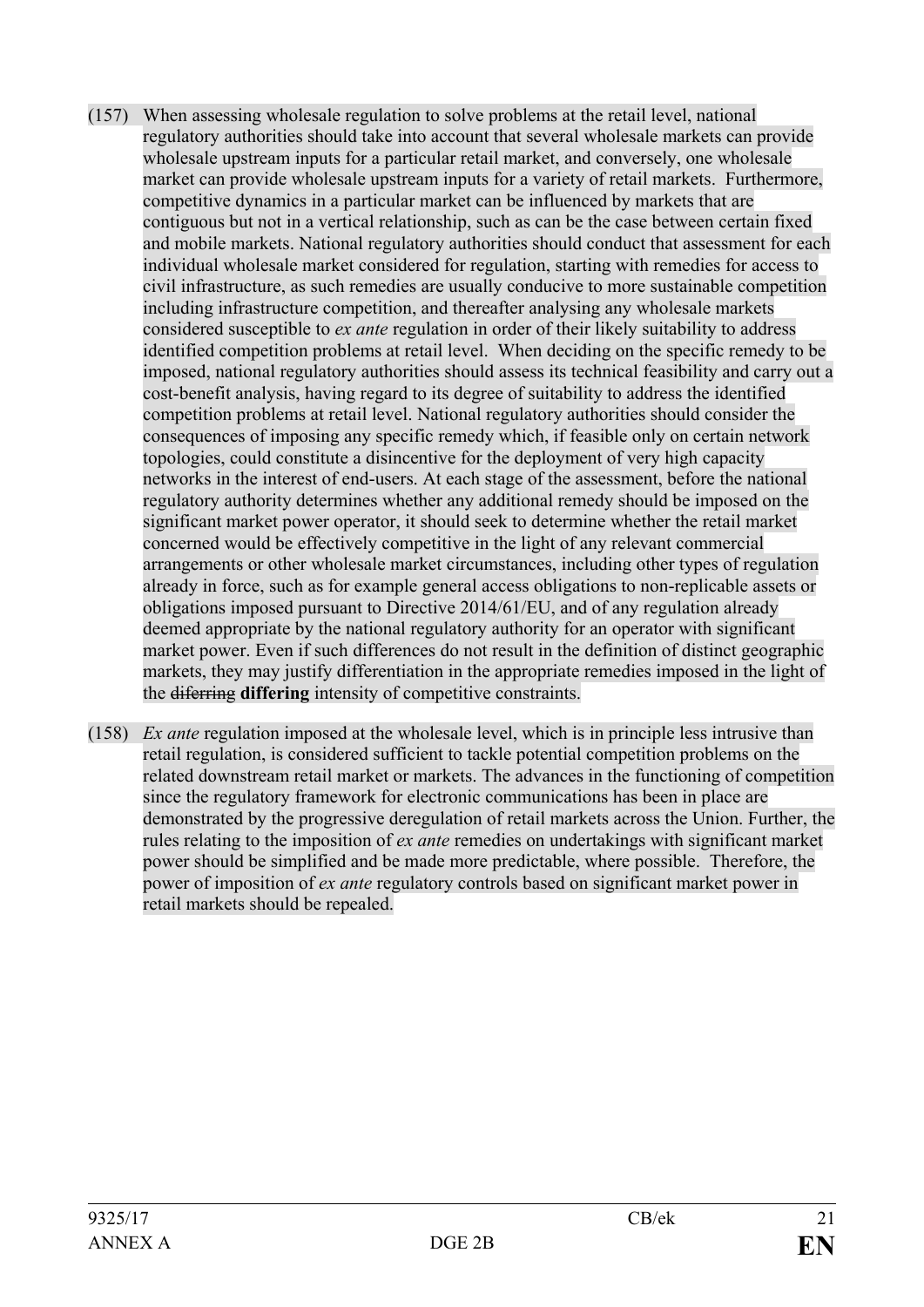- (159) When a national regulatory authority withdraws wholesale regulation it should define an appropriate period of notice to ensure a sustainable transition to a de-regulated market. In defining such period, the national regulatory authority should take into account the existing agreements between access providers and access seekers that have been entered into on the basis of the imposed regulatory obligations. In particular, such agreements can provide a contractual legal protection to access seekers for a determined period of time. The national regulatory authority should also take into account the effective possibility for market participants to take up any commercial wholesale access or co-investment offers which can be present in the market and the need to avoid an extended period of possible regulatory arbitrage. Transition arrangements established by the national regulatory authority should consider the extent and timing of regulatory oversight of pre-existing agreements, once the notice period starts.
- (160) In order to provide market players with certainty as to regulatory conditions, a time limit for market reviews is necessary. It is important to conduct a market analysis on a regular basis and within a reasonable and appropriate time frame. The time frame should take account of whether the particular market has previously been subject to market analysis and duly notified. Failure by a national regulatory authority to analyse a market within the time limit may jeopardise the internal market, and normal infringement proceedings may not produce their desired effect on time. Alternatively, the national regulatory authority concerned should be able to request the assistance of BEREC to complete the market analysis. For instance, this assistance could take the form of a specific task force composed of representatives of other national regulatory authorities.
- (161) Due to the high level of technological innovation and highly dynamic markets in the electronic communications sector, there is a need to adapt regulation rapidly in a coordinated and harmonised way at Community  $\boxtimes$  Union  $\boxtimes$  level, as experience has shown that divergence among the national regulatory authorities in the implementation of the EU regulatory framework may create a barrier to the development of the internal market.
- (162) However, in the interest of greater stability and predictability of regulatory measures, the maximum period allowed between market analyses should be extended from three to five years, provided market changes in the intervening period do not require a new analysis. In determining whether a national regulatory authority has complied with its obligation to analyse markets and notified the corresponding draft measure at a minimum every five years, only a notification including a new assessment of the market definition and of significant market power will be considered as starting a new five-year market cycle. A mere notification of new or amended regulatory remedies, imposed on the basis of a previous and unrevised market analysis will not be considered to have satisfied that obligation. **The validity of obligations imposed by a national regulatory authorityies based on a market analysis conducted within the deadlines laid down in this directive is not dependent upon whether that national regulatory authority has complied with the obligation to conduct market analysis at regular intervals.**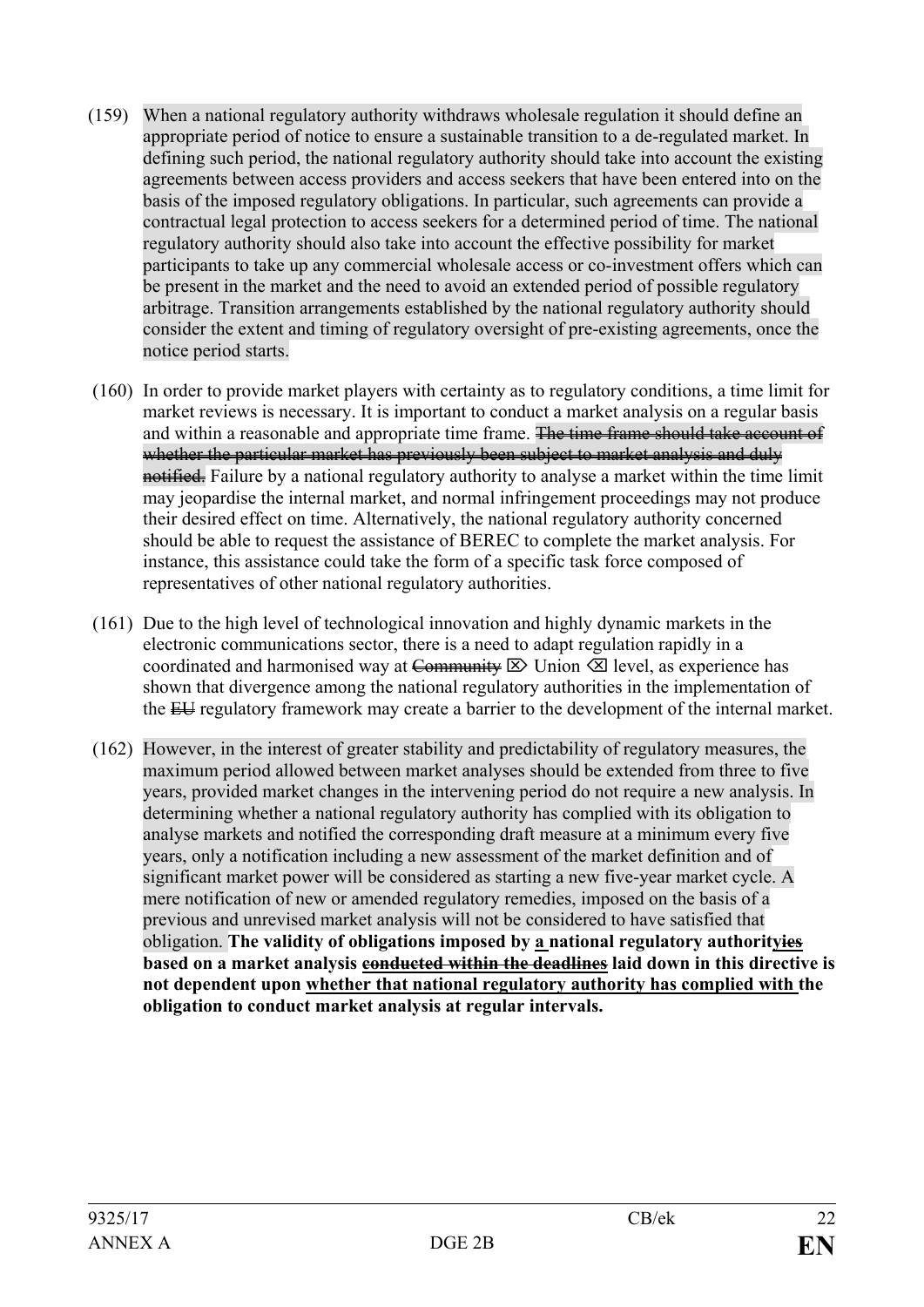- (163) The imposition of a specific obligation on an undertaking with significant market power does not require an additional market analysis but a justification that the obligation in question is appropriate and proportionate in relation to the nature of the problem identified  $\Rightarrow$  on the market in question, and on the related retail market  $\Leftarrow$ .
- (164) When assessing the proportionality of the obligations and conditions to be imposed, national regulatory authorities should take into account the different competitive conditions existing in the different areas within their Member States  $\Rightarrow$  having regard in particular to the results of the geographical survey conducted in accordance with this Directive  $\Leftarrow$ .
- (165) When  $\boxtimes$  considering whether to  $\boxtimes$  imposeing remedies to control prices,  $\boxtimes$  and if so in what form  $\otimes$ , national regulatory authorities should seek to allow a fair return for the investor on a particular new investment project. In particular, there may be risks associated with investment projects specific to new access networks which support products for which demand is uncertain at the time the investment is made.
- (166) Reviews of obligations imposed on operators designated as having significant market power during the timeframe of a market analysis should allow national regulatory authorities to take into account the impact on competitive conditions of new developments, for instance of newly concluded voluntary agreements between operators, such as access and co-investment agreements, thus providing the flexibility which is particularly necessary in the context of longer regulatory cycles. A similar logic should apply in case of unforeseeable termination of commercial agreements. If such termination occurs in a deregulated market, a new market analysis may be necessary.
- (167) Transparency of terms and conditions for access and interconnection, including prices, serve to speed up negotiation, avoid disputes and give confidence to market players that a service is not being provided on discriminatory terms. Openness and transparency of technical interfaces can be particularly important in ensuring interoperability. Where a national regulatory authority imposes obligations to make information public, it may also specify the manner in which the information is to be made available, covering for example the type of publication (paper and/or electronic) and whether or not it is free of charge, taking into account the nature and purpose of the information concerned.
- (168) In light of the variety of network topologies, access products and market circumstance that have arisen since 2002, the objectives of Annex II of the Directive 2002/19/EC, concerning local loop unbundling, and access products for providers of digital television and radio services, can be better achieved and in a more flexible manner, by providing guidelines on the minimum criteria for a reference offer to be developed by and periodically updated by BEREC. Annex II of the Directive 2002/19/EC should therefore be removed.
- (169) The principle of non-discrimination ensures that undertakings with market power do not distort competition, in particular where they are vertically integrated undertakings that supply services to undertakings with whom they compete on downstream markets.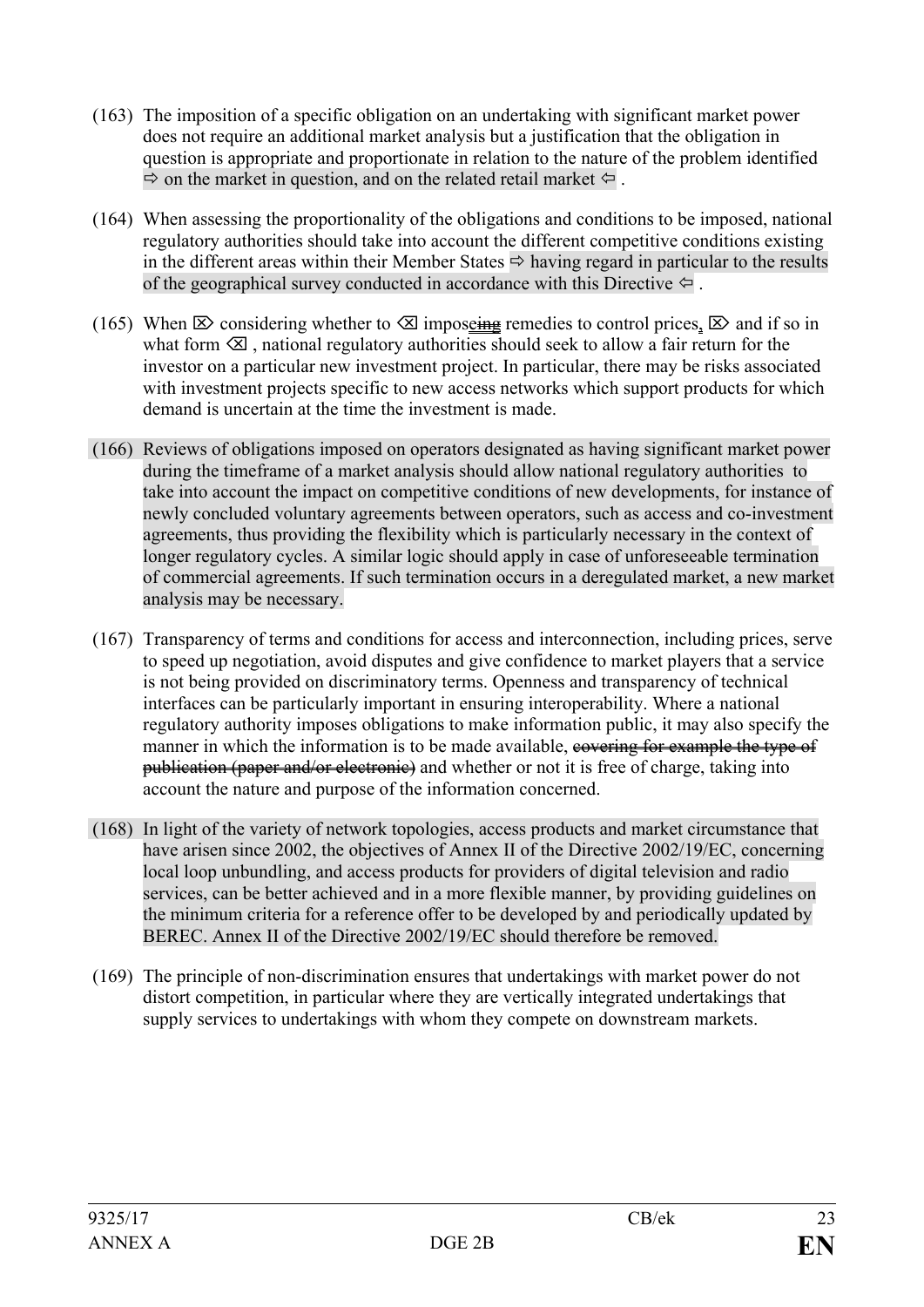- (170) In order to address and prevent non-price related discriminatory behaviour, equivalence of inputs (EoI) is in principle the surest way to achieve effective protection from discrimination. On the other hand, providing regulated wholesale inputs on an EoI basis is likely to trigger higher compliance costs than other forms of non-discrimination obligations. Those higher compliance costs should be measured against the benefits of more vigorous competition downstream, and of the relevance of non-discrimination guarantees in circumstances where the operator with significant market power is not subject to direct price controls. In particular, national regulatory authorities might consider that the provision of wholesale inputs over new systems on an EoI basis is more likely to create sufficient net benefits, and thus be proportionate, given the comparatively lower incremental compliance costs to ensure that newly built systems are EoI-compliant. On the other hand, national regulatory authorities should also **consider whether obligations are proportionate taking into account the implementation costs for affected undertakings and** weigh up possible disincentives to the deployment of new systems, relative to more incremental upgrades, in the event that the former would be subject to more restrictive regulatory obligations. In Member States with a high number of small-scale SMP operators, the imposition of EoI on each of these operators can be disproportionate.
- (171) Accounting separation allows internal price transfers to be rendered visible, and allows national regulatory authorities to check compliance with obligations for non-discrimination where applicable. In this regard the Commission published Recommendation  $\frac{98/322/EC}{\text{eff}}$ 8 April 1998 on interconnection in a liberalised telecommunications market (Part 2 accounting separation and cost accounting) $\frac{2}{3}$  2005/698/EC of 19 September 2005 on accounting separation and cost accounting systems.
- (172) Civil engineering assets that can host an electronic communications network are crucial for the successful roll-out of new very high capacity networks because of the high cost of duplicating them, and the significant savings that can be made when they can be reused. Therefore, in addition to the rules on physical infrastructure laid down in Directive 2014/61/EU, a specific remedy is necessary in those circumstances where civil engineering assets are owned by an operator designated with significant market power. Where civil engineering assets exist and are reusable, the positive effect of achieving effective access to them on the roll-out of competing infrastructure is very high, and it is therefore necessary to ensure that access to such assets can be used as a self-standing remedy for the improvement of competitive and deployment dynamics in any downstream market, to be considered before assessing the need to impose any other potential remedies, and not just as an ancillary remedy to other wholesale products or services or as a remedy limited to undertakings availing of such other wholesale products or services. National regulatory authorities should value reusable legacy civil engineering assets on the basis of the regulatory accounting value net of the accumulated depreciation at the time of calculation, indexed by an appropriate price index, such as the retail price index, and excluding those assets which are fully depreciated, over a period of not less than 40 years, but still in use.

 **9** OJ L 141, 13.5.1998, p. 6.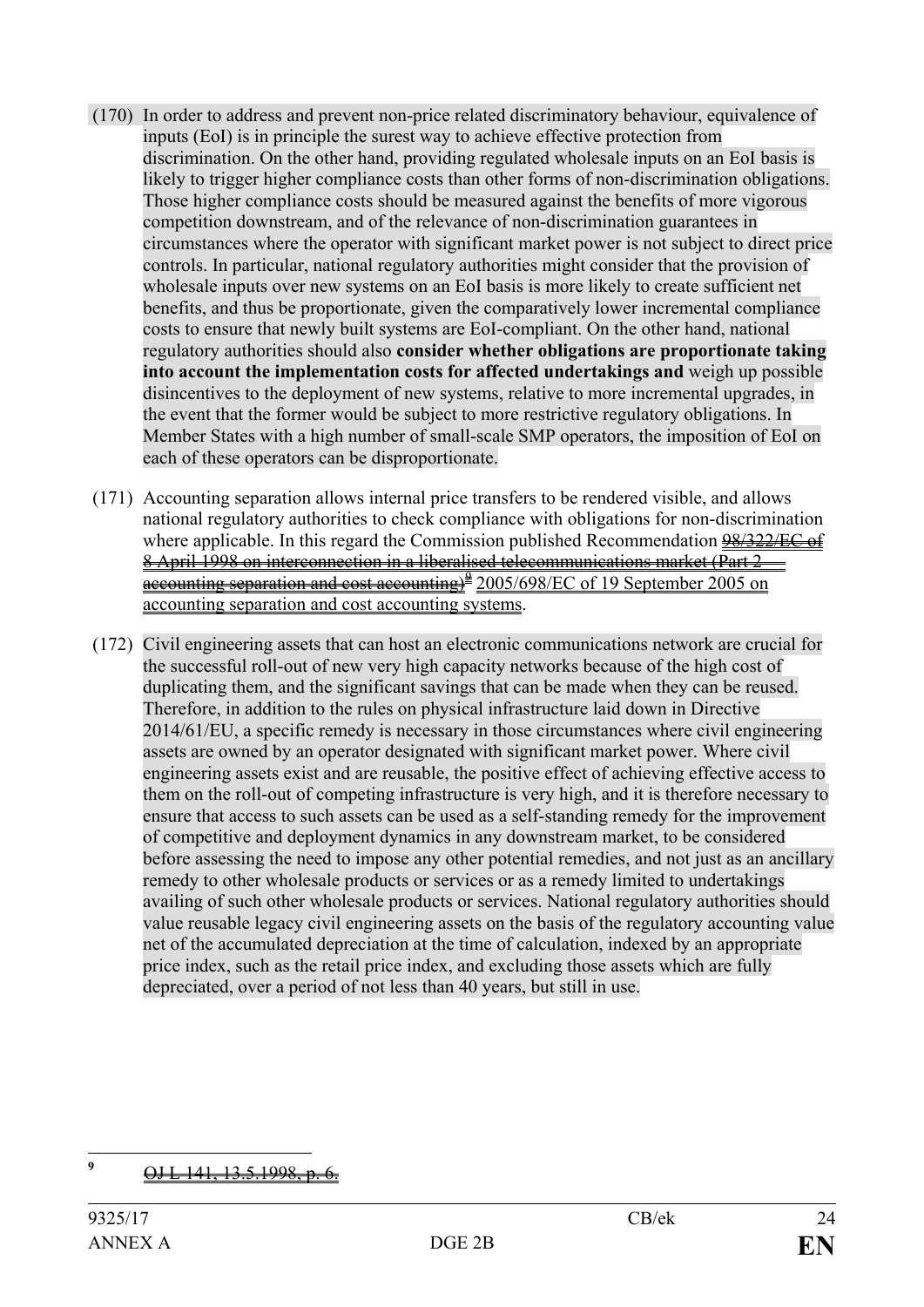- (173) National regulatory authorities should, when imposing obligations for access to new and enhanced infrastructures, ensure that access conditions reflect the circumstances underlying the investment decision, taking into account, *inter alia*, the roll-out costs, the expected rate of take up of the new products and services and the expected retail price levels. Moreover, in order to provide planning certainty to investors, national regulatory authorities should be able to set, if applicable, terms and conditions for access which are consistent over appropriate review periods.  $\Rightarrow$  In the event that price controls are deemed appropriate,  $\Leftrightarrow$ sSuch terms and conditions  $\boxtimes$  can  $\boxtimes$   $\Longleftrightarrow$  include pricing arrangements which depend on volumes or length of contract in accordance with  $\epsilon$  = Union  $\otimes$  law and provided they have no discriminatory effect. Any access conditions imposed should respect the need to preserve effective competition in services to consumers and businesses.
- (174) Mandating access to network infrastructure can be justified as a means of increasing competition, but national regulatory authorities need to balance the rights of an infrastructure owner to exploit its infrastructure for its own benefit, and the rights of other service providers to access facilities that are essential for the provision of competing services.
- (175) In geographic areas where two access networks can be expected on a forward-looking basis, end-users are more likely to benefit from improvements in network quality, by virtue of infrastructure-based competition, than in areas where only one network persists. The adequacy of competition on other parameters, such as price and choice, is likely to depend on the national and local competitive circumstances. Where at least one of the network operators offers wholesale access to any interested undertaking on reasonable commercial terms permitting sustainable competition **competitive outcomes for end-users** on the retail market, national regulatory authorities are unlikely to need to impose or maintain SMPbased wholesale access obligations, beyond access to civil infrastructure, therefore reliance can be placed on the application of general competition rules. This applies *a fortiori* if both network operators offer reasonable commercial wholesale access. In both such cases, it may be more appropriate for national regulatory authorities to rely on specific monitoring on an *ex post* basis. Where on a forward-looking basis, three access network operators are present or are expected to be present and to sustainably compete in the same retail and wholesale markets (e.g. as can be the case for mobile, and as can occur in some geographic areas for fixed-line networks, especially where there is effective access to civil infrastructure and/or co-investment, such that three or more operators have effective control over the necessary access network assets to meet retail demand), national regulatory authorities will be less likely to identify an operator as having SMP, unless they make a finding of collective dominance, or if each of the undertakings in question has significant market power in distinct wholesale markets, such as in the case of voice call termination markets. The application of general competition rules in such markets characterised by sustainable and effective infrastructure-based competition should be sufficient.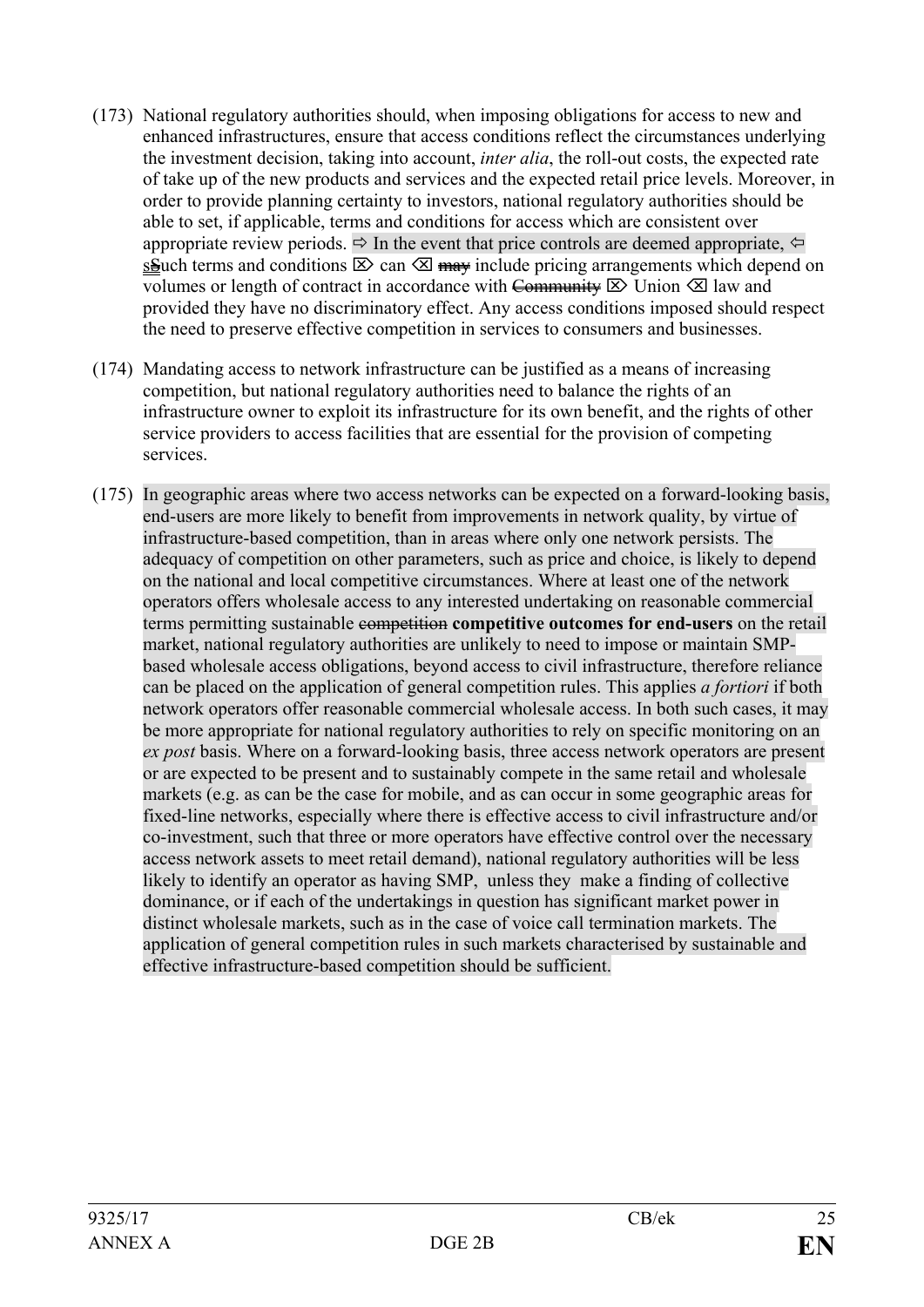(176) Mandating access to network infrastructure can be justified as a means of increasing competition, but national regulatory authorities need to balance the rights of an infrastructure owner to exploit its infrastructure for its own benefit, and the rights of other service providers to access facilities that are essential for the provision of competing services. Where obligations are imposed on operators that require them to meet reasonable requests for access to and use of networks elements and associated facilities, such requests should only be refused on the basis of objective criteria such as technical feasibility or the need to maintain network integrity. Where access is refused, the aggrieved party may submit the case to the dispute resolutions procedure referred to in Articles  $\frac{20}{27}$  and  $\frac{21}{28}$  of Directive 2002/21/EC (Framework Directive). An operator with mandated access obligations cannot be required to provide types of access which  $\frac{d}{dt} \otimes \mathbf{i}$  it is  $\otimes$  not within its powers to provide. The imposition by national regulatory authorities of mandated access that increases competition in the short term should not reduce incentives for competitors to invest in alternative facilities that will secure more  $\Rightarrow$  sustainable  $\Leftrightarrow$  competition  $\boxtimes$  and/or higher performance and end-user benefits  $\otimes$  in the long-term. For example, national **regulatory authorities might decide not to impose access obligations if this contributes significantly to the deployment of very high capacity networks in the interests of users when sustainable service competition could be safeguarded in other ways.**The Commission has published a Notice on the application of the competition rules to access agreements in the telecommunications sector $\frac{10}{2}$  which addresses these issues. National regulatory authorities may impose technical and operational conditions on the provider and/or beneficiaries of mandated access in accordance with Community  $\boxtimes$  Union  $\boxtimes$  law. In particular the imposition of technical standards should comply with Directive 1535/2015/EU 98/34/EC of the European Parliament and of the Council of 22 June 1998 laying down a procedure for the provision of information in the field of technical standards and regulations and of rules of Information Society Services $\frac{11}{11}$ .

 $10$ 10 **QJ C 265, 22.8.1998, p. 2.** 

 $11 \quad \overline{OH} \quad 241 \quad 17.9 \quad 2015 \quad n$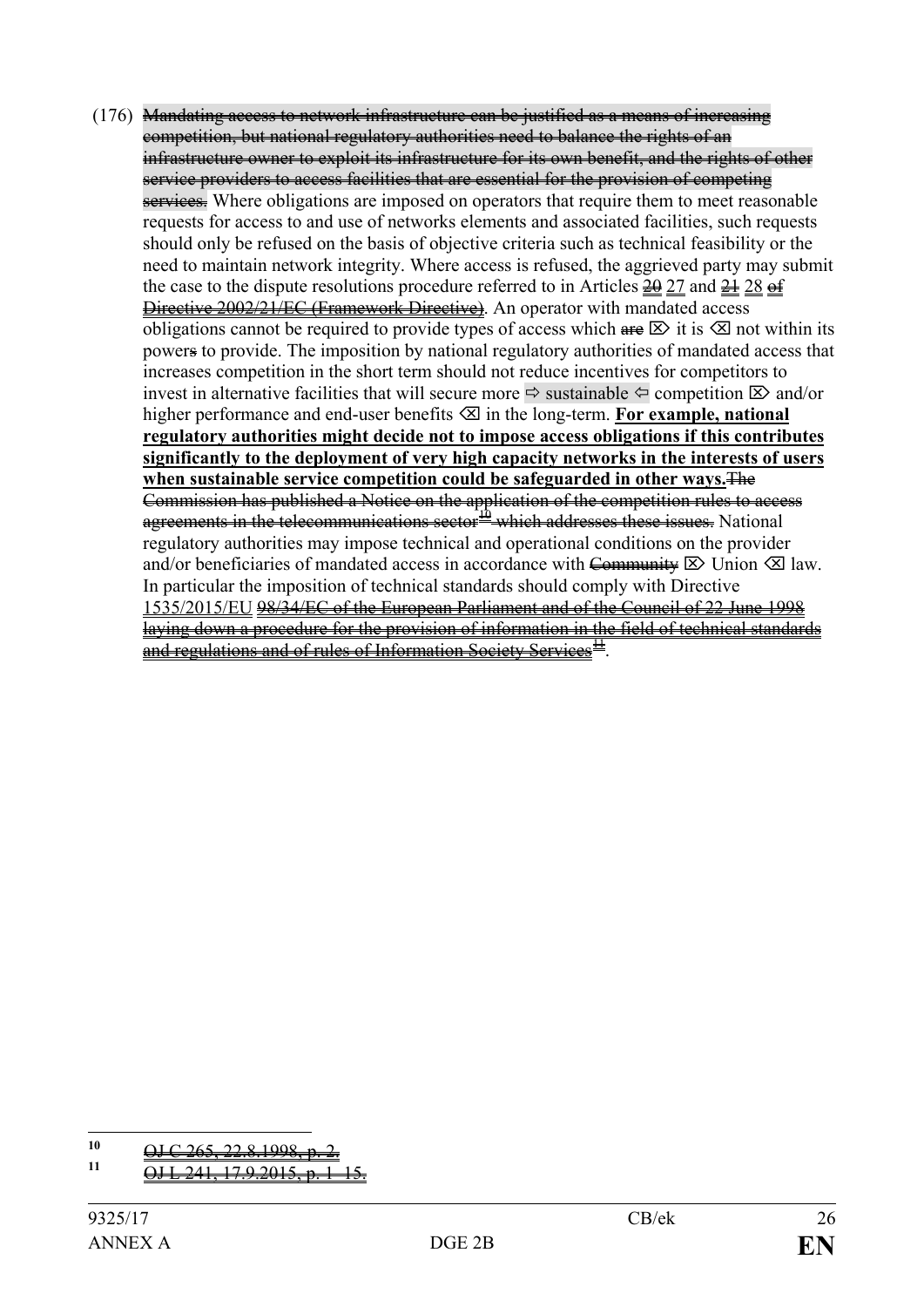- (177) Price control may be necessary when market analysis in a particular market reveals inefficient competition. The regulatory intervention may be relatively light, such as an obligation that prices for carrier selection are reasonable as laid down in Directive 97/33/EC, or much heavier such as an obligation that prices are cost oriented to provide full justification for those prices where competition is not sufficiently strong to prevent excessive pricing. In particular, operators with significant market power should avoid a price squeeze whereby the difference between their retail prices and the interconnection  $\boxtimes$  and/or access  $\otimes$  prices charged to competitors who provide similar retail services is not adequate to ensure sustainable competition. When a national regulatory authority calculates costs incurred in establishing a service mandated under this Directive, it is appropriate to allow a reasonable return on the capital employed including appropriate labour and building costs, with the value of capital adjusted where necessary to reflect the current valuation of assets and efficiency of operations. The method of cost recovery should be appropriate to the circumstances taking account of the need to promote efficiency, and sustainable competition  $\Rightarrow$  and deployment of very high capacity networks  $\Leftrightarrow$  and  $\boxtimes$  thereby  $\boxtimes$  maximise consumer  $\Rightarrow$  end-user  $\Leftarrow$  benefits,  $\Rightarrow$  and should take in account the need to have predictable and stable wholesale prices for the benefit of all operators seeking to deploy new and enhanced networks, in accordance with Commission guidance<sup>12</sup>.  $\Leftrightarrow$
- (178) Due to uncertainty regarding the rate of materialisation of demand for the provision of nextgeneration broadband services it is important in order to promote efficient investment and innovation to allow those operators investing in new or upgraded networks a certain degree of pricing flexibility. To prevent excessive prices in markets where there are operators designated as having significant market power, pricing flexibility should be accompanied by additional safeguards to protect competition and end-user interests, such as strict nondiscrimination obligations, measures to ensure technical and economic replicability of downstream products, and a demonstrable retail price constraint resulting from infrastructure competition or a price anchor stemming from other regulated access products, or both. Those competitive safeguards do not prejudice the identification by national regulatory authorities of other circumstances under which it would be appropriate not to impose regulated access prices for certain wholesale inputs, such as where high price elasticity of end-user demand makes it unprofitable for the operator with significant market power to charge prices appreciably above the competitive level **or where lower population density reinforces the incentives for the development of very high capacity networks and the national regulatory authority establishes that effective and non-discriminatory access is ensured through obligations imposed in accordance with this directive**.
- (179) Where a national regulatory authority imposes obligations to implement a cost accounting system in order to support price controls, it may itself undertake an annual audit to ensure compliance with that cost accounting system, provided that it has the necessary qualified staff, or it may require the audit to be carried out by another qualified body, independent of the operator concerned.

**<sup>12</sup>** Commission Recommendation 2013/466/EU of 11 September 2013 on consistent nondiscrimination obligations and costing methodologies to promote competition and enhance the broadband investment environment, OJ L 251, 21.9.2013, p. 13.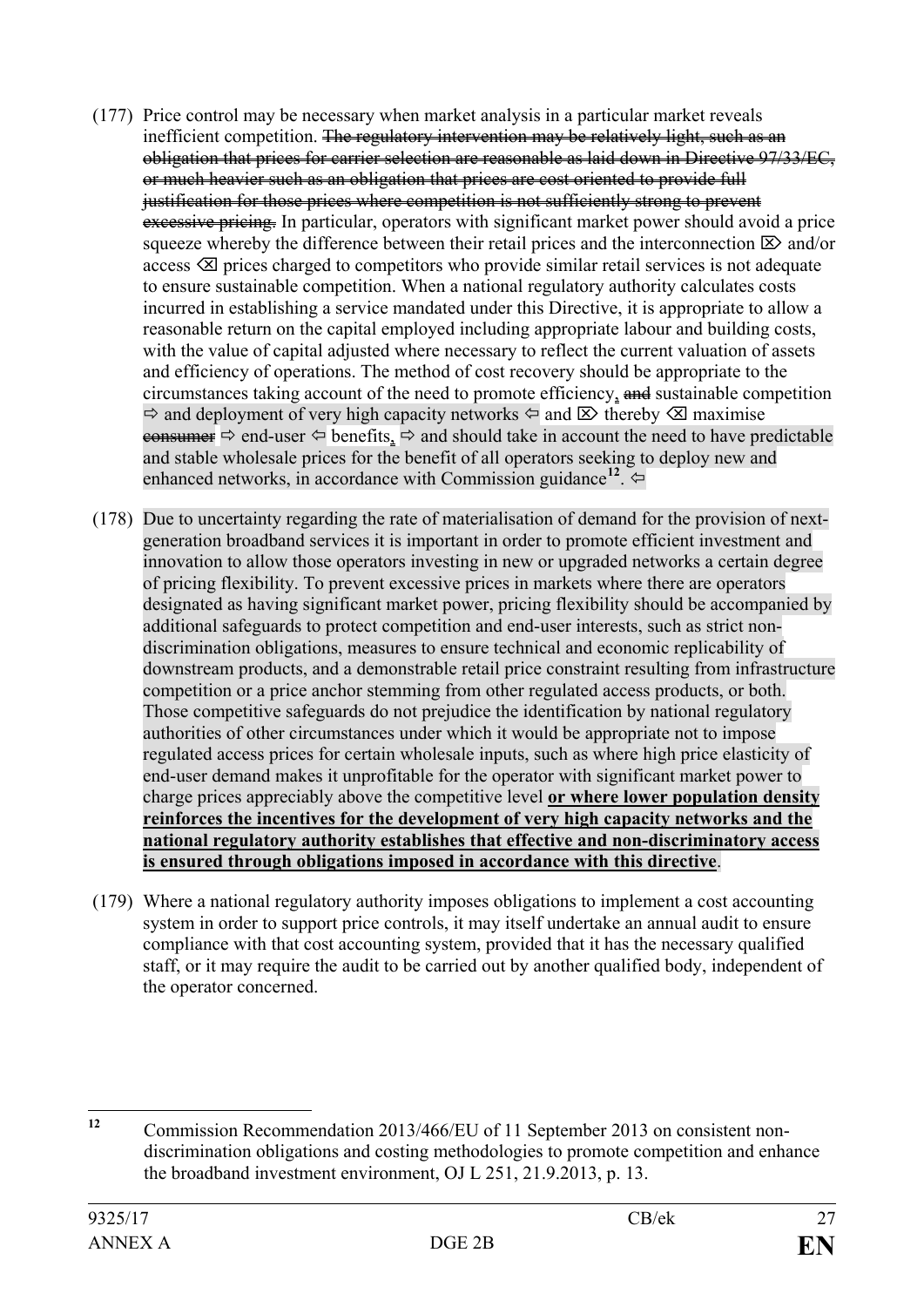- (180) The charging system in the Union for wholesale voice call termination is based on Calling Party Network Pays. An analysis of demand and supply substitutability shows that currently or in the foreseeable future, there are as yet no substitutes at wholesale level which might constrain the setting of charges for termination in a given network. Taking into account the two-way access nature of termination markets, further potential competition problems include cross-subsidisation between operators. These potential competition problems are common to both fixed and mobile voice call termination markets. Therefore, in the light of the ability and incentives of terminating operators to raise prices substantially above cost, cost orientation is considered the most appropriate intervention to address this concern over the medium term. **Future market developments may alter the dynamics of these markets to the extent that regulation would no longer be necessary.**
- (181) In order to reduce the regulatory burden in addressing the competition problems relating to wholesale voice call termination coherently across the Union, this Directive should lay down a common approach as a basis for setting price control obligations, to be completed by a binding common **cost** methodology to be determined by the Commission and by technical guidance which should be developed by BEREC **in an implementing act**.
- (182) In order to simplify their setting and facilitate their imposition where appropriate, wholesale voice call termination rates in fixed and mobile markets in the Union shall **should** be set by means of a delegated **an implementing** act. This Directive should lay down the detailed criteria and parameters on the basis of which the values of voice call termination rates are set. In applying that set of criteria and parameters, the Commission should take into account, inter alia, that only those costs which are incremental to the provision of wholesale call termination service should be covered; that spectrum fees are subscriber and not traffic driven and should therefore be excluded and that additional spectrum is mainly allocated for data and therefore not relevant for the call termination increment; that it is recognised that while in mobile networks a minimum efficient scale is estimated at the level of at least 20% market share, in the fixed networks smaller operators can achieve the same efficiencies and produce at the same unit costs as the efficient operator, independently of their size. When setting the exact maximum rate, the Commission should include appropriate weighting to take into account the total number of end users in each Member State, where this is required on account of remaining cost divergences. When the Commission determines that rate, the experience of BEREC and the national regulatory authorities in building suitable cost models will be invaluable and should be taken into account.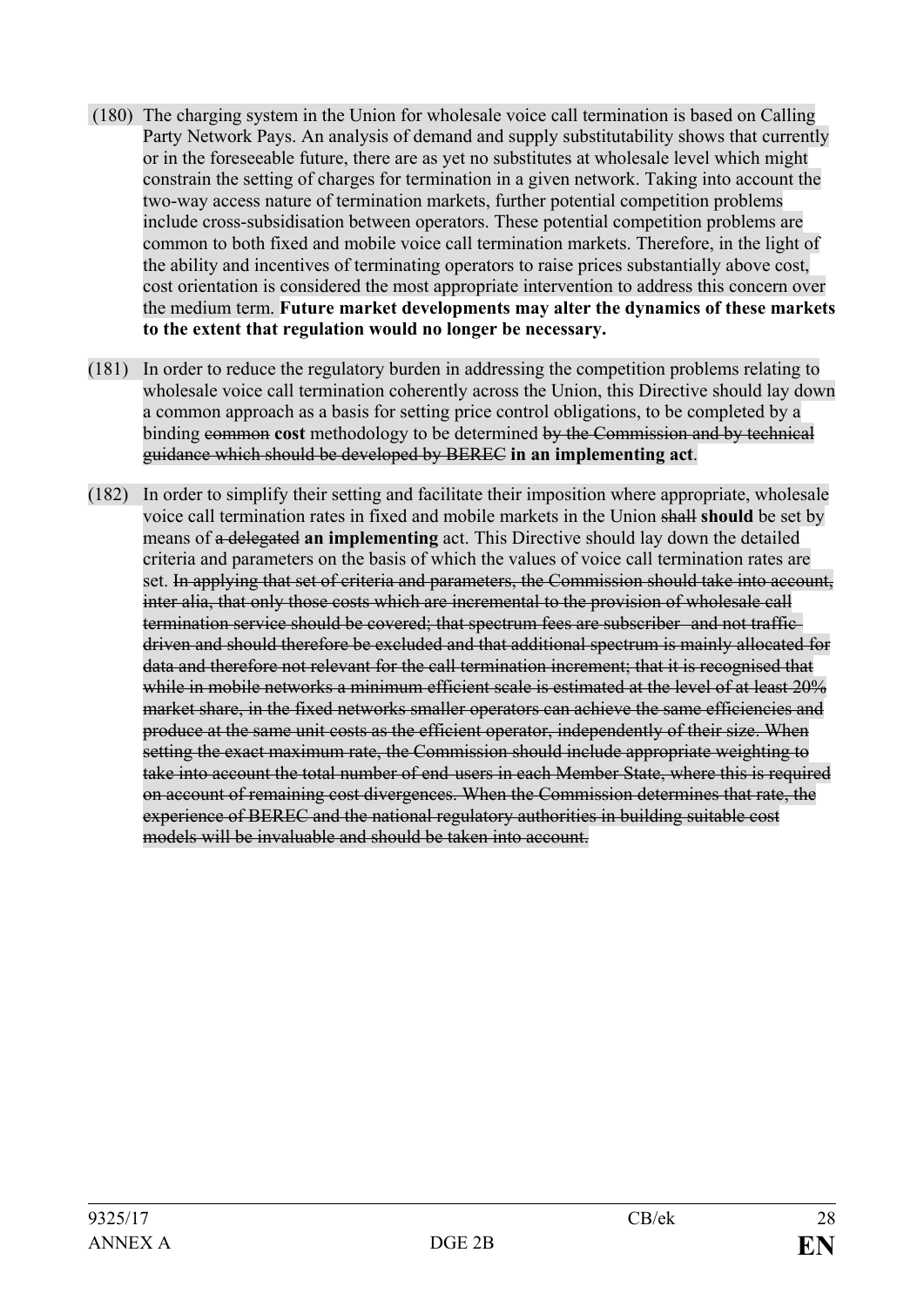- (183) This Directive sets maximum wholesale voice call termination rates for fixed and mobile networks below which the initial delegated act will establish the exact rate to be applied by national regulatory authorities. The initial rate will be further updated. Based on the bottom up pure LRIC models applied by national regulators to date and applying the above criteria the voice termination rates currently vary from  $0.4045$  €cent per minute to 1.226 €cent per minute in mobile networks and between 0.0430 €cent per minute and 0.1400 €cent per minute in fixed networks in the most local layer of interconnection (calculated as a weighted average between peak and off peak rates). The variation in rates is due to different local conditions and relative price structures currently existing as well as to the different timing of the model calculations across Member States. In addition, in fixed networks the level of cost efficient termination rates depends also on the network layer where the termination service is provided.
- (184) Due to current uncertainty regarding the rate of materialisation of demand for very high capacity broadband services as well as general economies of scale and density, coinvestment agreements offer significant benefits in terms of pooling of costs and risks, enabling smaller-scale operators to invest on economically rational terms and thus promoting sustainable, long-term competition, including in areas where infrastructure-based competition might not be efficient. Where an operator with significant market power makes an open call for co-investment on fair, reasonable and non-discriminatory terms in new network elements which significantly contribute to the deployment of very high capacity networks **and provide an opportunity to operators of different sizes and financial capacity to become infrastructure co-investors**, the national regulatory authority should typically **be able to** refrain from imposing obligations pursuant to this Directive on the new network elements, subject to further review in subsequent market analyses. Provided due account is taken of the prospective pro-competitive effects of the co-investment at wholesale and retail level, national regulatory authorities can still consider it appropriate, in light of the existing market structure and dynamics developed under regulated wholesale access conditions, and in the absence of a commercial offer to that effect, to safeguard the rights of access seekers who do not participate in a given co-investment through the maintenance of existing access products or – where legacy network elements are dismantled in due course – through imposition of access products with comparable functionality to those previously available on the legacy infrastructure. **Furthermore, obligations imposed on operators irrespective of market power pursuant to this Directive or to the Directive on measures to reduce the cost of deploying high-speed electronic communications networks (2014/61/EU) will continue to apply. Obligations in relation to co-investment agreements are without prejudice to the application of Union law.**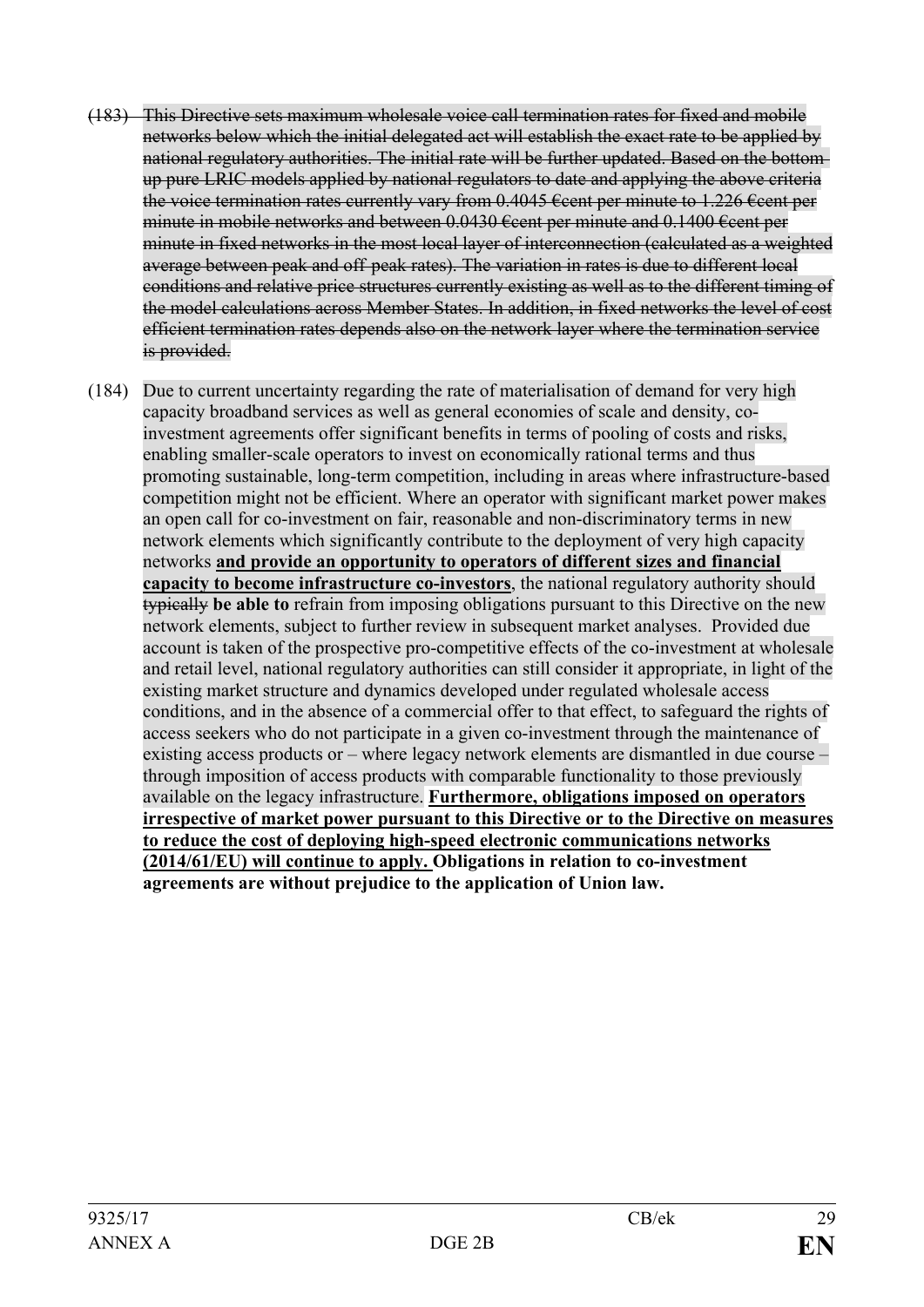- (185) The purpose of functional separation, whereby the vertically integrated operator is required to establish operationally separate business entities, is to ensure the provision of fully equivalent access products to all downstream operators, including the operator's own vertically integrated downstream divisions. Functional separation has the capacity to improve competition in several relevant markets by significantly reducing the incentive for discrimination and by making it easier to verify and enforce compliance with nondiscrimination obligations. In exceptional cases, functional separation may be justified as a remedy where there has been persistent failure to achieve effective non-discrimination in several of the markets concerned, and where there is little or no prospect of infrastructure competition within a reasonable time frame after recourse to one or more remedies previously considered to be appropriate. However, it is very important to ensure that its imposition preserves the incentives of the concerned undertaking to invest in its network and that it does not entail any potential negative effects on consumer welfare. Its imposition requires a coordinated analysis of different relevant markets related to the access network, in accordance with the market analysis procedure set out in Article  $6746$  of Directive 2002/21/EC (Framework Directive). When undertaking the market analysis and designing the details of this remedy, national regulatory authorities should pay particular attention to the products to be managed by the separate business entities, taking into account the extent of network roll-out and the degree of technological progress, which may affect the substitutability of fixed and wireless services. In order to avoid distortions of competition in the internal market, proposals for functional separation should be approved in advance by the Commission.
- (186) The implementation of functional separation should not prevent appropriate coordination mechanisms between the different separate business entities in order to ensure that the economic and management supervision rights of the parent company are protected.
- (187) Where a vertically integrated undertaking chooses to transfer a substantial part or all of its local access network assets to a separate legal entity under different ownership or by establishing a separate business entity for dealing with access products, the national regulatory authority should assess the effect of the intended transaction,  $\Rightarrow$  including any access commitments offered by this undertaking  $\Leftrightarrow$ , on all existing regulatory obligations imposed on the vertically integrated operator in order to ensure the compatibility of any new arrangements with  $\boxtimes$  this  $\boxtimes$  Directive<del>2002/19/EC (Access Directive) and Directive</del> 2002/22/EC (Universal Service Directive) . The national regulatory authority concerned should undertake a new analysis of the markets in which the segregated entity operates, and impose, maintain, amend or withdraw obligations accordingly. To this end, the national regulatory authority should be able to request information from the undertaking.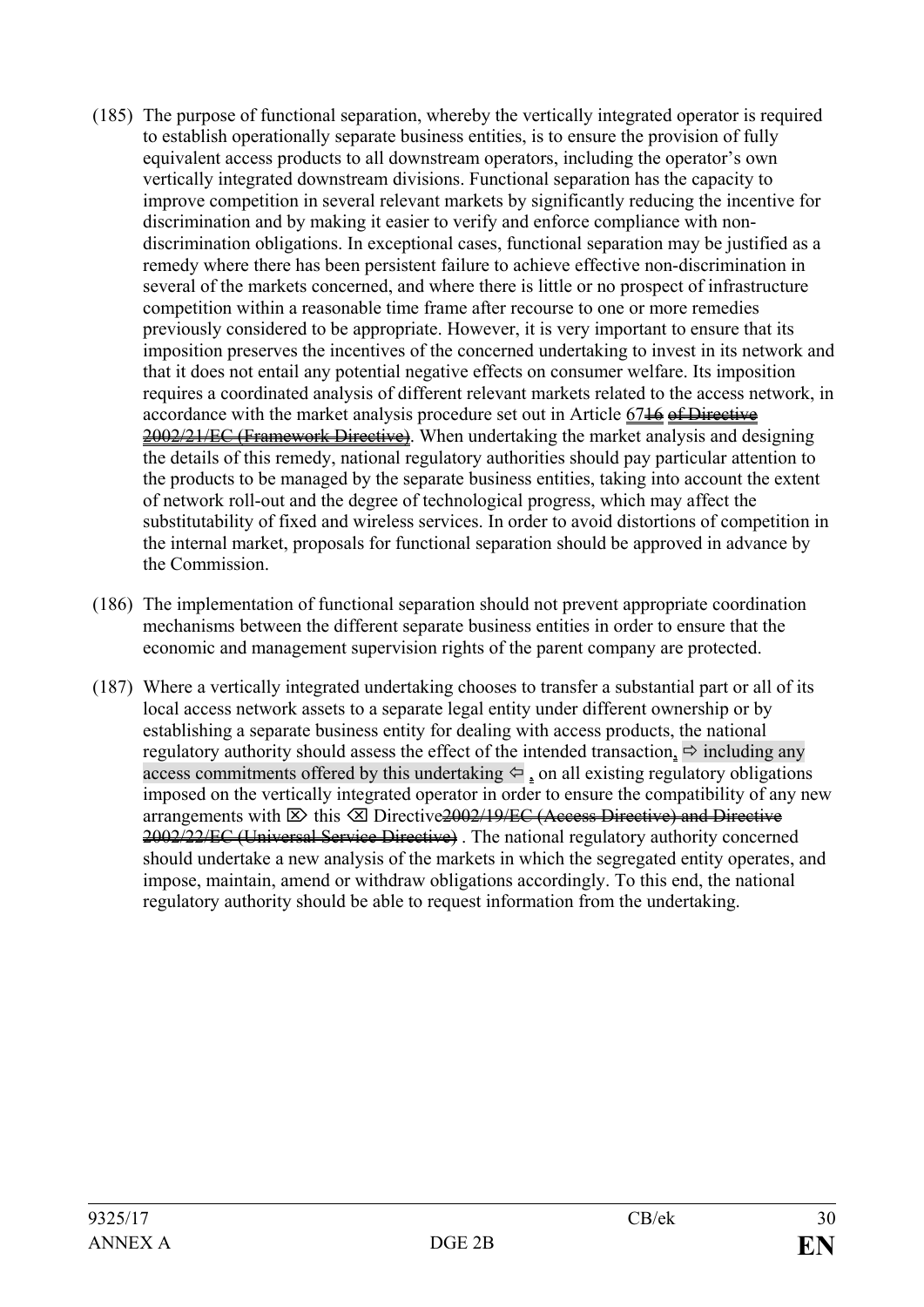- (188) Binding commitments can add predictability and transparency to the process of voluntary separation by a vertically integrated undertaking which has been designated as having significant market power in one or more relevant markets, by setting out the process of implementation of the planned separation, for example by providing a roadmap for implementation with clear milestones and predictable consequences if certain milestones are not met. National regulatory authorities should consider the commitments made from a forward-looking perspective of sustainability, in particular when choosing the period for which they are made binding, and should have regard to the value placed by stakeholders in the public consultation on stable and predictable market conditions.
- (189) The commitments can include the appointment of a monitoring trustee, whose identity and mandate should be approved by the national regulatory authority and the obligation on the operator offering them to provide periodic implementation reports.
- (190) Network owners that do not have retail market activities and whose business model is therefore limited to the provision of wholesale services to others, can be beneficial to the creation of a thriving wholesale market, with positive effects on retail competition downstream. Furthermore, their business model can be attractive to potential financial investors in less volatile infrastructure assets and with longer term perspectives on deployment of very high capacity networks. Nevertheless, the presence of a wholesale-only operator does not necessarily lead to effectively competitive retail markets, and wholesaleonly operators can be designated with significant market power in particular product and geographic markets. The competition risks arising from the behaviour of operators following wholesale-only business models might be lower than for vertically integrated operators, provided the wholesale-only model is genuine and no incentives to discriminate between downstream providers exist. The regulatory response should therefore be commensurately less intrusive**, but should preserve in particular the possibility to introduce obligations in relation to price**. On the other hand, national regulatory authorities must be able to intervene if competition problems have arisen to the detriment of end-users. **An undertaking active on a wholesale market which supplies services solely to retail markets other than households and SME's should not be regarded as vertically integrated with respect to the latter segment, and should therefore be regarded as a vertically separate undertaking.**
- (191) To facilitate the migration from legacy copper networks to next-generation networks, which is in the interests of end-users, national regulatory authorities should be able to monitor network operators' own initiatives in this respect and to establish, where necessary, an appropriate migration process, for example by means of prior notice, transparency and acceptable comparable access products, once the intent and readiness by the network owner to switch off the copper network is clearly demonstrated. In order to avoid unjustified delays to the migration, national regulatory authorities should be empowered to withdraw access obligations relating to the copper network once an adequate migration process has been established.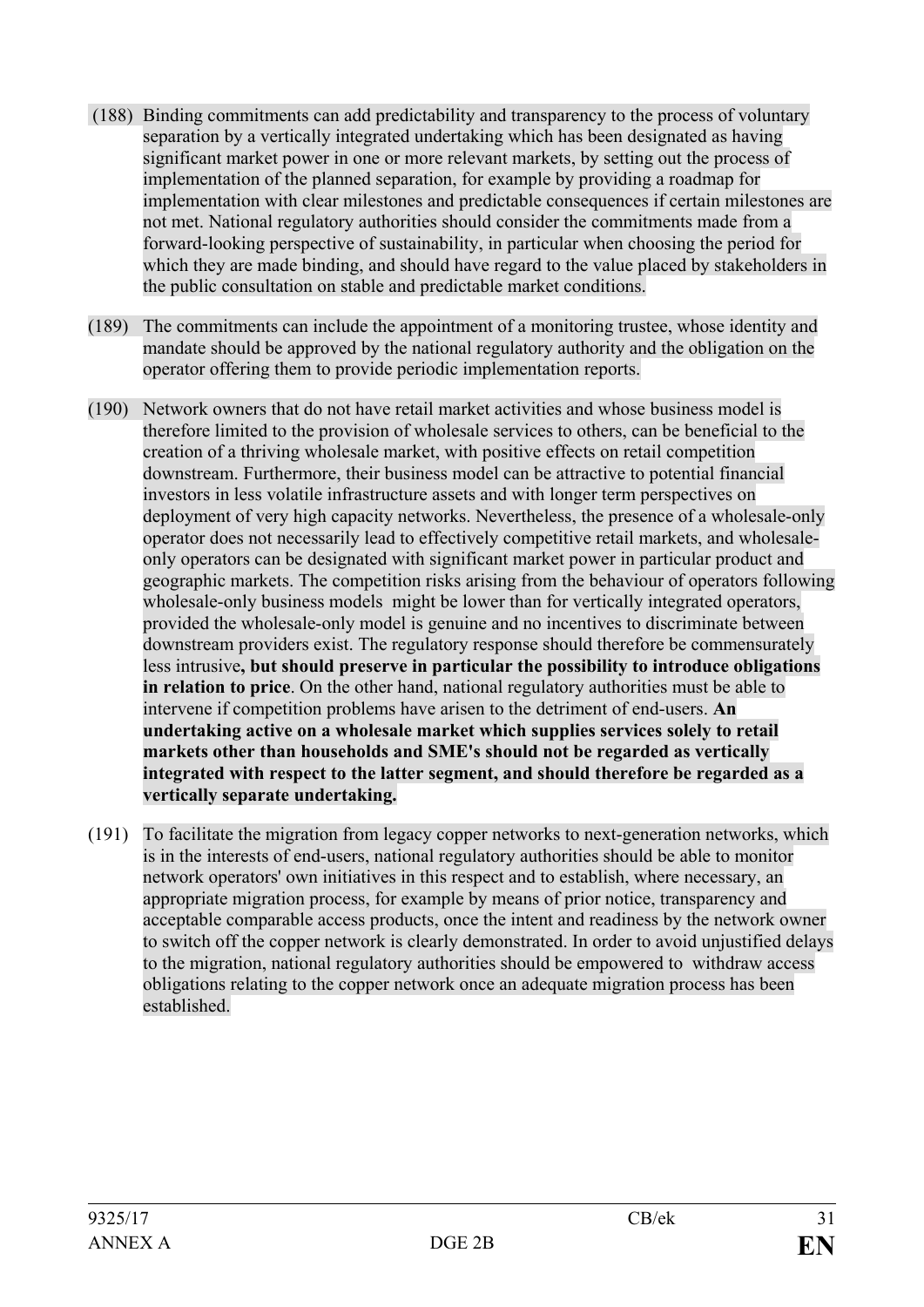## *Article 22*

## **Geographical surveys of network deployments**

1. **[**National regulatory authorities**]** shall conduct a geographical survey of the reach of electronic communications networks capable of delivering broadband ("broadband networks") within three years from [deadline for transposition of the Directive] and shall update it at least every three years .

This geographical survey shall consist of:

- a) **include** a survey of the current geographic reach of broadband networks within their territory, in particular for conducting the tasks required by Articles 62 and 65 and by Article 81, as well as for imposing obligations in accordance with Article 66 and for the surveys required for the application of State aid rules; and
- b) **This geographical survey may also include** a three year forecast **of up to three years** of the reach of broadband networks within their territory, relying **in particular** on the information gathered in accordance with point (a)**,** where this is available and relevant.

This forecast shall reflect the economic prospects of the electronic communications networks sector and investment intentions of operators at the time when the data is gathered, in order to allow the identification of available connectivity in different areas. This forecast shall include information on planned deployments by any undertaking or public authority, in particular to include very high capacity networks and significant upgrades or extensions of legacy broadband networks to at least the performance of nextgeneration access networks. For this purpose, **[**national regulatory authorities**]** shall request undertakings to provide relevant information regarding planned deployments of such networks **to the extent that it is available and can be provided with reasonable effort. The [national regulatory authority] may shall decide to what extent it would be appropriate to rely on all or part of the information gathered in the context of such forecast for conducting the tasks required by Articles 62 and 65 and by Article 81, as well as for imposing obligations in accordance with Article 66.**.

The information collected in the **geographical** survey shall be at an appropriate level of local detail and shall include sufficient information on the quality of service and parameters thereof. **[National regulatory authorities] shall ensure that confidential information gathered in the context of a geographical survey are treated in accordance with Article 20.**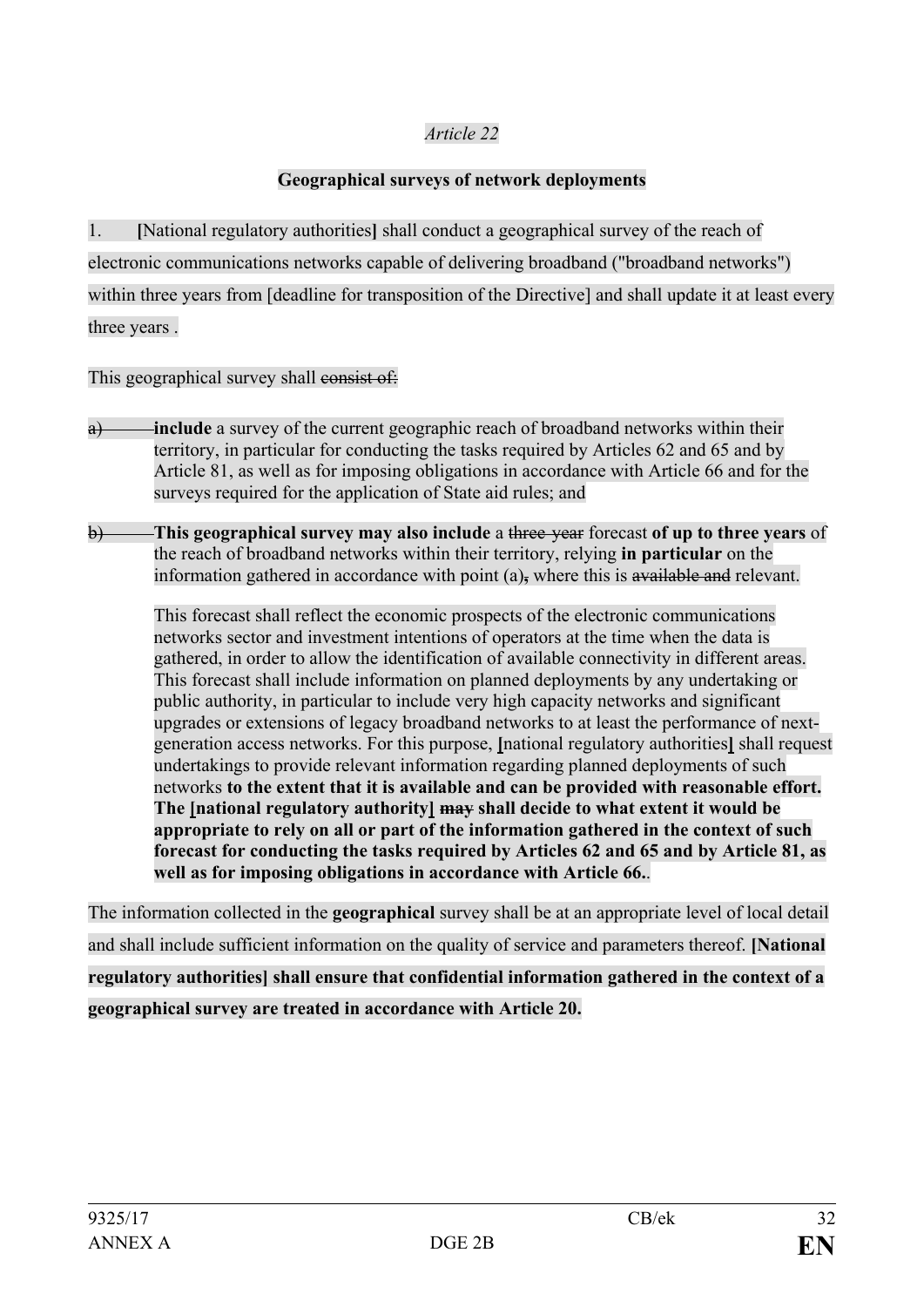2. **[**National regulatory authorities**]** may designate a "digital exclusion area" corresponding to an area with clear territorial boundaries where, on the basis of the information gathered pursuant to paragraph 1, it is determined that for the duration of the relevant forecast period **defined by the [national regulatory authority]**, no undertaking or public authority has deployed or is planning to deploy a very high capacity network or has significantly upgraded or extended its network to a performance of at least 100 Mbps download speeds, or is planning to do so. **[**National regulatory authorities**]** shall publish the designated digital exclusion areas.

3. Within a designated digital exclusion area, **[**national regulatory authorities**]** may **invite** issue a call open to any undertaking**s** to declare their intention to deploy very high capacity networks over the duration of the relevant forecast period **and directly require specific undertakings that the geographical survey has identified as providing already provide electronic communications networks in the designated digital exclusion area to declare their intention. The [national regulatory authority] shall do so where requested by the Member State in question competent authority**. **In cases where this invitation results in a declaration by an undertaking to invest within the digital exclusion area, the [national regulatory authority] may require other undertakings to declare their intention to deploy very high capacity networks in this area.** The **[**national regulatory authority**]** shall specify the information to be included in such submissions, in order to ensure at least a similar level of detail as that taken into consideration in the forecast envisaged in paragraph 1(b). It shall also inform any undertaking expressing its interest whether the designated digital exclusion area is covered or likely to be covered by an NGA network offering download speeds below 100 Mbps on the basis of the information gathered pursuant to paragraph 1(b).

4. When **[**national regulatory authorities**]** take measures pursuant to paragraph 3, they shall do so according to an efficient, objective, transparent and non-discriminatory procedure, whereby no undertaking is a priori excluded. Failure to provide information pursuant to paragraph 1(b) or to respond to the call for interest pursuant to paragraph 3 may be considered as misleading information pursuant to Articles 20 or 21.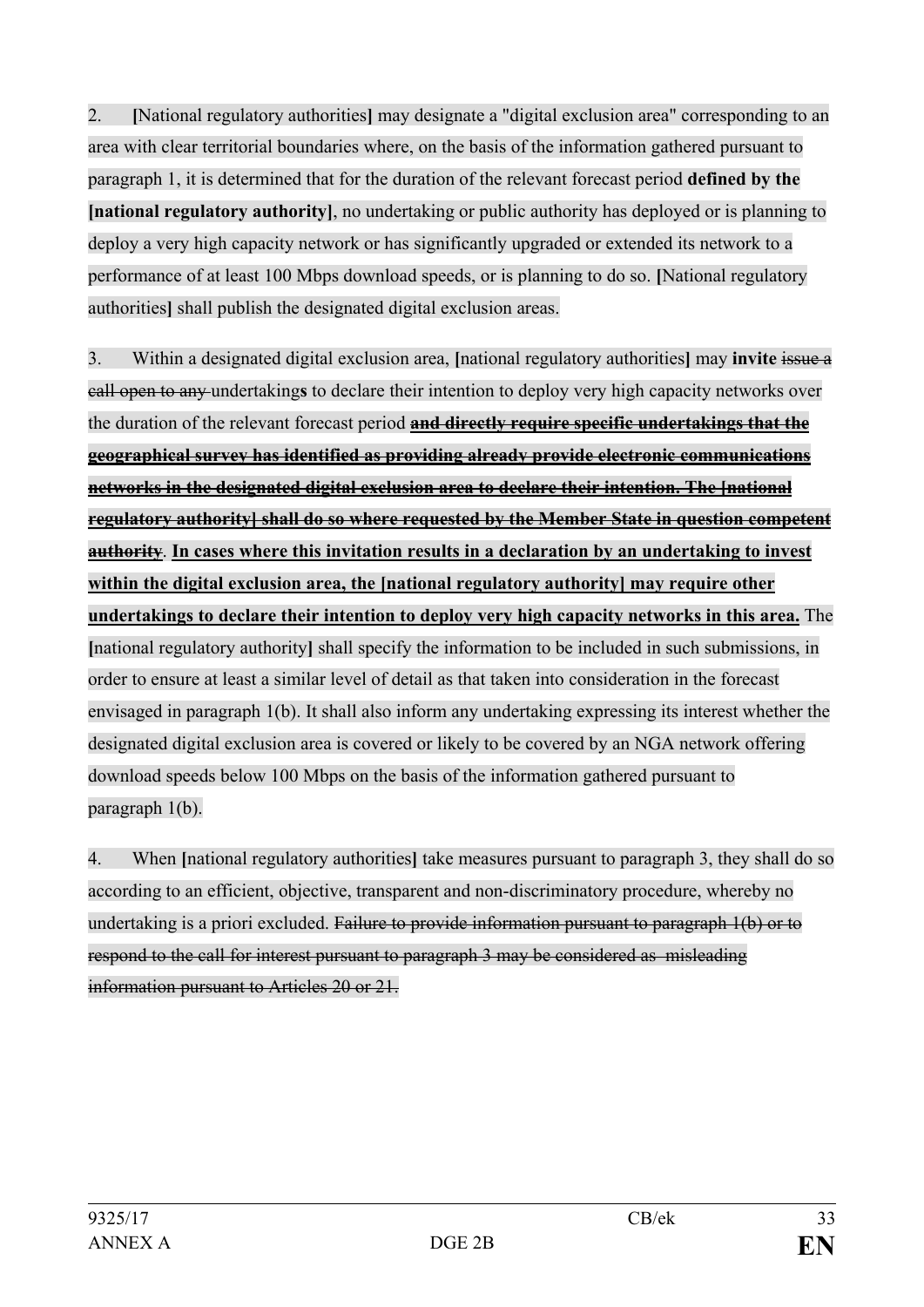5. Member States shall ensure that local, regional and national authorities with responsibility for the allocation of public funds for the deployment of electronic communications networks, for the design of national broadband plans, for defining coverage obligations attached to rights of use for radio spectrum and for verifying availability of services falling within the universal service obligation in their territory take into account the results of the **geographical** surveys and of the designated digital exclusion areas conducted in accordance with **pursuant to** paragraphs 1, 2 and 3, and that **[**national regulatory authorities**]** supply such results subject to the receiving authority ensuring the same level of confidentiality and protection of business secrets as the originating authority. These results shall also be made available to BEREC and the Commission upon their request and under the same conditions.

6. **[**National regulatory authorities**]** may make available information tools to end-users, in order to assist them to determine the availability of connectivity in different areas, with a level of detail which is useful to support their choice in terms of connectivity services, in line with **[**national regulatory authority´s**]** obligations regarding the protection of confidential information and business secrets.

7. By [date] in order to contribute to the consistent application of geographical surveys and forecasts, BEREC shall, after consulting stakeholders and in close cooperation with the Commission, issue guidelines to assist **[**national regulatory authorities**]** on the consistent implementation of their obligations under this Article.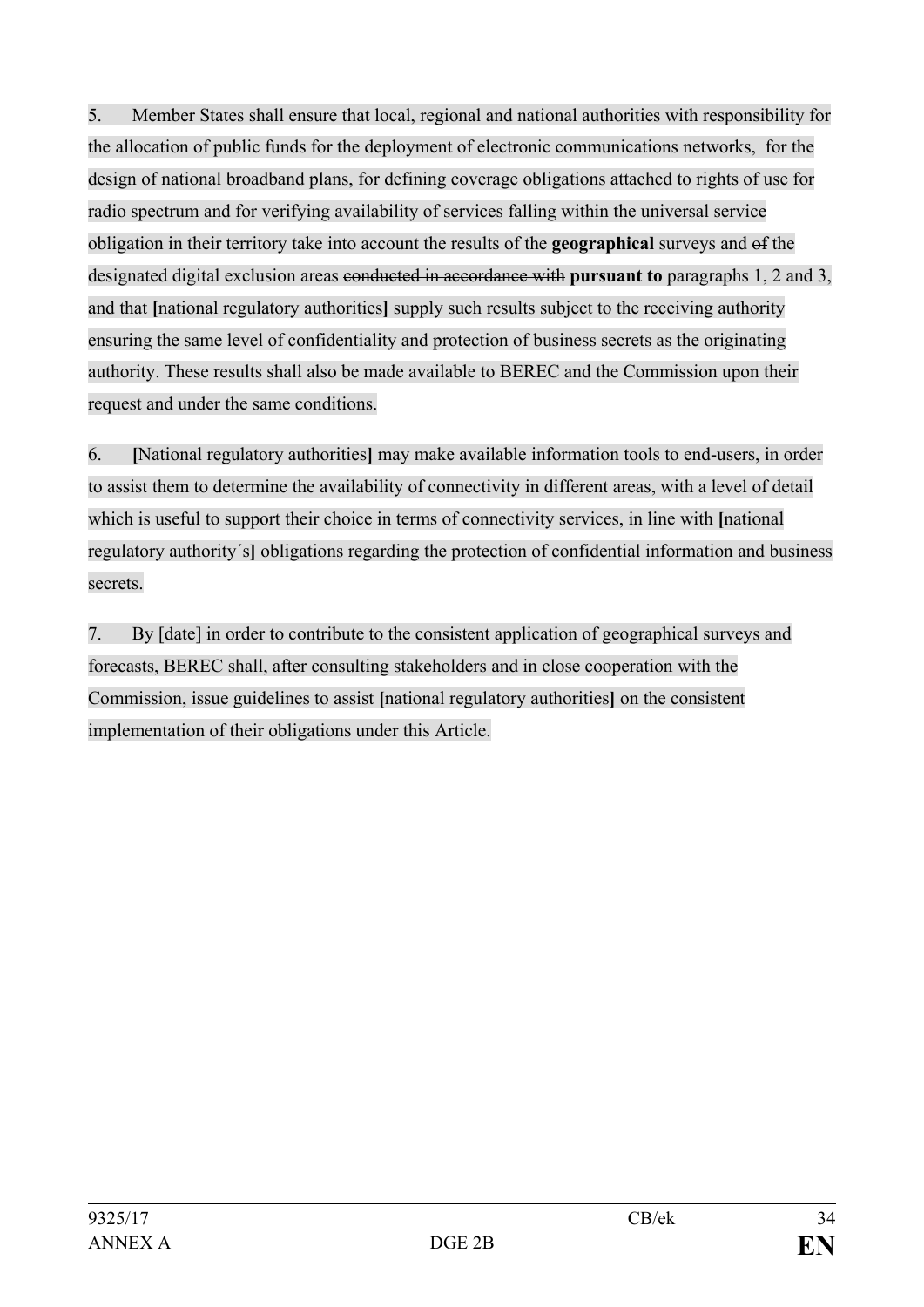## **TITLE IV: INTERNAL MARKET PROCEDURES**

# *Article 732*

#### **Consolidating the internal market for electronic communications**

1. In carrying out their tasks under this Directive and the Specific Directives, national regulatory authorities shall take the utmost account of the objectives set out in Article  $\frac{8}{3}$ , including in so far as they relate to the functioning of the internal market.

2. National regulatory authorities shall contribute to the development of the internal market by working with each other and with the Commission and BEREC in a transparent manner so as to ensure the consistent application, in all Member States, of the provisions of this Directive and the Specific Directives. To this end, they shall, in particular, work with the Commission and BEREC to identify the types of instruments and remedies best suited to address particular types of situations in the marketplace.

3. Except where otherwise provided in recommendations or guidelines adopted pursuant to Article  $\frac{\pi}{4}$  34 upon completion of the consultation, if referred to in required, under Article  $\frac{23}{3}$ , where a national regulatory authority intends to take a measure which:

- (a) falls within the scope of Articles  $\boxtimes$  59, 62, 65 or 66  $\boxtimes$  +5 or  $\oplus$  of this Directive—or Articles 5 or 8 of Directive 2002/19/EC (Access Directive); and
- (b) would affect trade between Member States;

it shall make the draft measure accessible to the Commission, BEREC, and the national regulatory authorities in other Member States, at the same time, together with the reasoning on which the measure is based, in accordance with Article  $\frac{20(3)}{3}$ , and inform the Commission, BEREC and other national regulatory authorities thereof. National regulatory authorities, BEREC and the Commission may make comments to the national regulatory authority concerned only within one month. The one-month period may not be extended.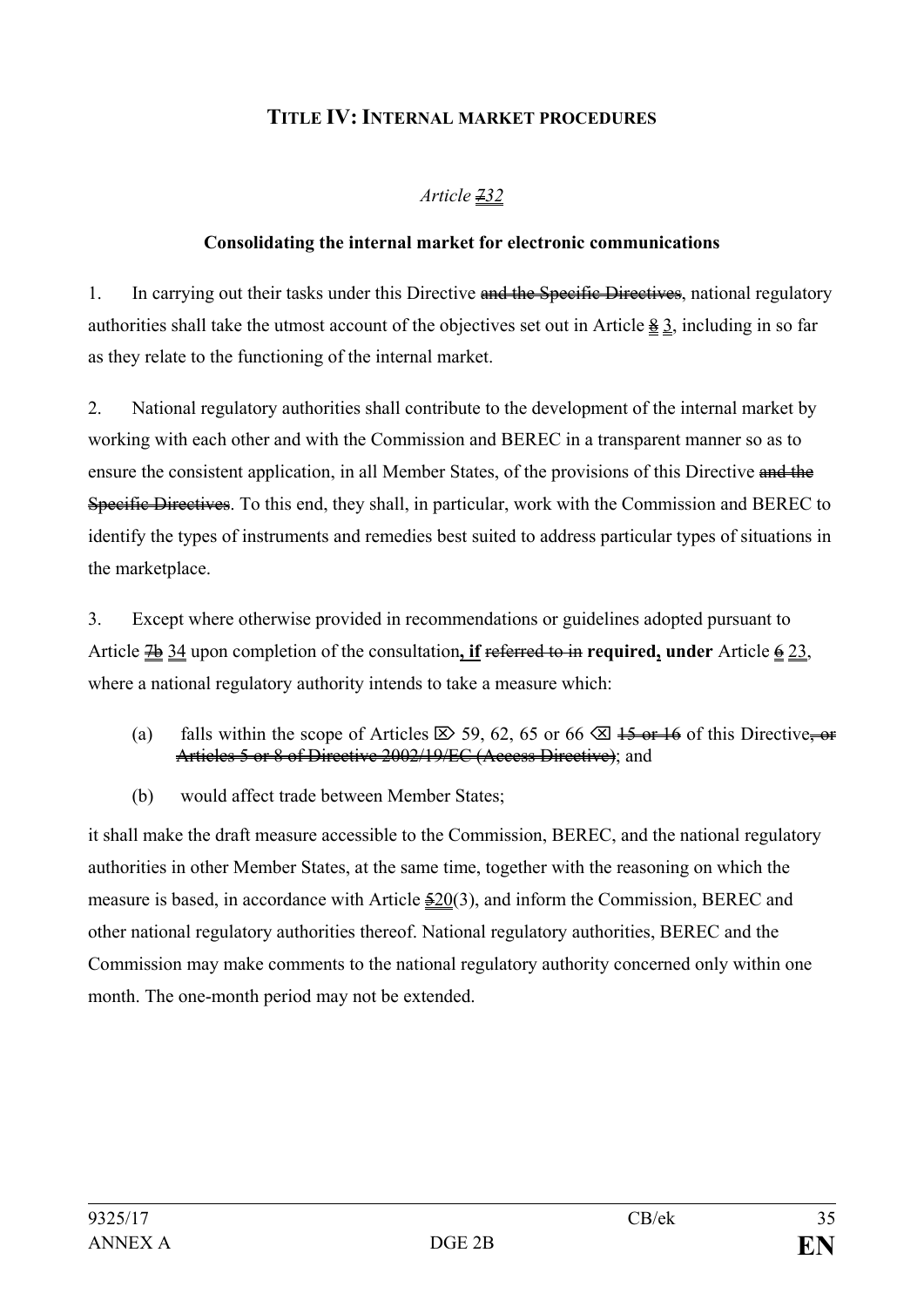- 4. Where an intended measure covered by paragraph 3 aims at:
	- (a) defining a relevant market which differs from those defined in the Recommendation in accordance with Article  $\frac{15}{15}$  62(1); or
	- (b) deciding whether or not to designate an undertaking as having, either individually or jointly with others, significant market power, under Article  $\frac{1665(3)}{16}$  or  $\left(\frac{5}{2}\right)$  (4);

and would affect trade between Member States, and the Commission has indicated to the national regulatory authority that it considers that the draft measure would create a barrier to the single market or if it has serious doubts as to its compatibility with Community  $\boxtimes$  Union  $\boxtimes$  law and in particular the objectives referred to in Article 83, the draft measure shall not be adopted for a further two months. This period may not be extended. The Commission shall inform other national regulatory authorities of its reservations in such a case.

- 5. Within the two-month period referred to in paragraph 4, the Commission may:
	- (a) take a decision requiring the national regulatory authority concerned to withdraw the draft measure; and/or
	- (b) take a decision to lift its reservations in relation to a draft measure referred to in paragraph 4.

The Commission shall take utmost account of the opinion of BEREC before issuing a decision. The decision shall be accompanied by a detailed and objective analysis of why the Commission considers that the draft measure should not be adopted, together with specific proposals for amending the draft measure.

6. Where the Commission has adopted a decision in accordance with paragraph 5, requiring the national regulatory authority to withdraw a draft measure, the national regulatory authority shall amend or withdraw the draft measure within six months of the date of the Commission's decision. When the draft measure is amended, the national regulatory authority shall undertake a public consultation in accordance with the procedures referred to in Article  $\frac{623}{2}$ , and shall re-notify the amended draft measure to the Commission in accordance with the provisions of paragraph 3.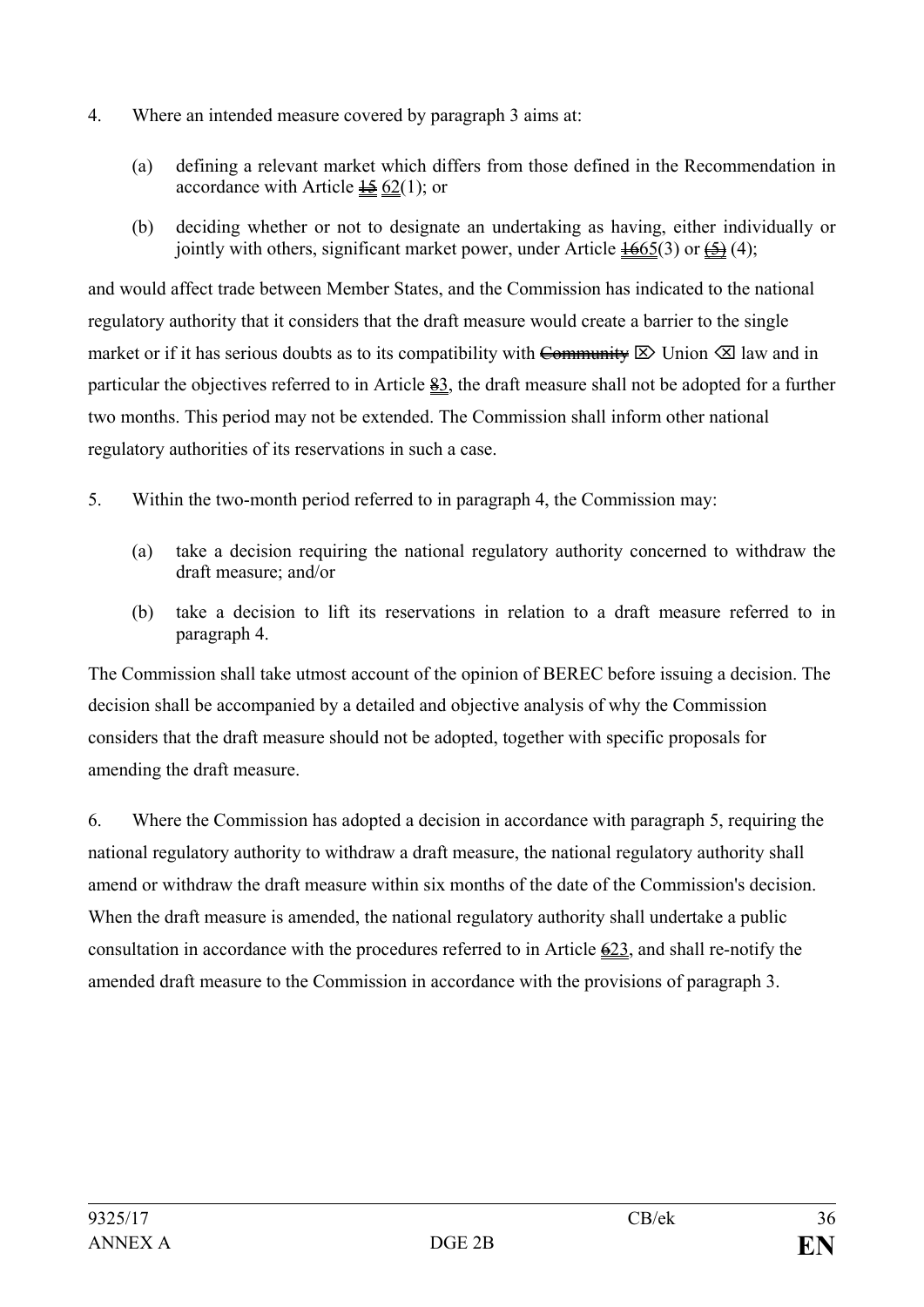7. The national regulatory authority concerned shall take the utmost account of comments of other national regulatory authorities, BEREC and the Commission and may, except in cases covered by paragraphs 4 and 5(a), adopt the resulting draft measure and, where it does so, shall communicate it to the Commission.

8. The national regulatory authority shall communicate to the Commission and BEREC all adopted final measures which fall under Article 7  $\boxtimes$  paragraph  $\boxtimes$  (3)(a) and (b)  $\boxtimes$  of this Article  $\otimes$ .

9. In exceptional circumstances, where a national regulatory authority considers that there is an urgent need to act, in order to safeguard competition and protect the interests of users, by way of derogation from the procedure set out in paragraphs 3 and 4, it may immediately adopt proportionate and provisional measures. It shall, without delay, communicate those measures, with full reasons, to the Commission, the other national regulatory authority, and BEREC. A decision by the national regulatory authority to render such measures permanent or extend the time for which they are applicable shall be subject to the provisions of paragraphs 3 and 4.

# *Article 7a33*

# **Procedure for the consistent application of remedies**

1. Where an intended measure covered by Article  $\frac{432}{3}$  aims at imposing, amending or withdrawing an obligation on an operator in application of Article  $\frac{16}{16}$  65 in conjunction with Article 5 59 and Articles 967 to <del>13</del> 74 of Directive 2002/19/EC (Access Directive), and Article 17 of Directive 2002/22/EC (Universal Service Directive), the Commission may, within the period of one month provided for by Article  $\frac{432}{3}$  ef this Directive, notify the national regulatory authority concerned and BEREC of its reasons for considering that the draft measure would create a barrier to the single market or its serious doubts as to its compatibility with Community  $\boxtimes$  Union  $\boxtimes$  law. In such a case, the draft measure shall not be adopted for a further three months following the Commission's notification.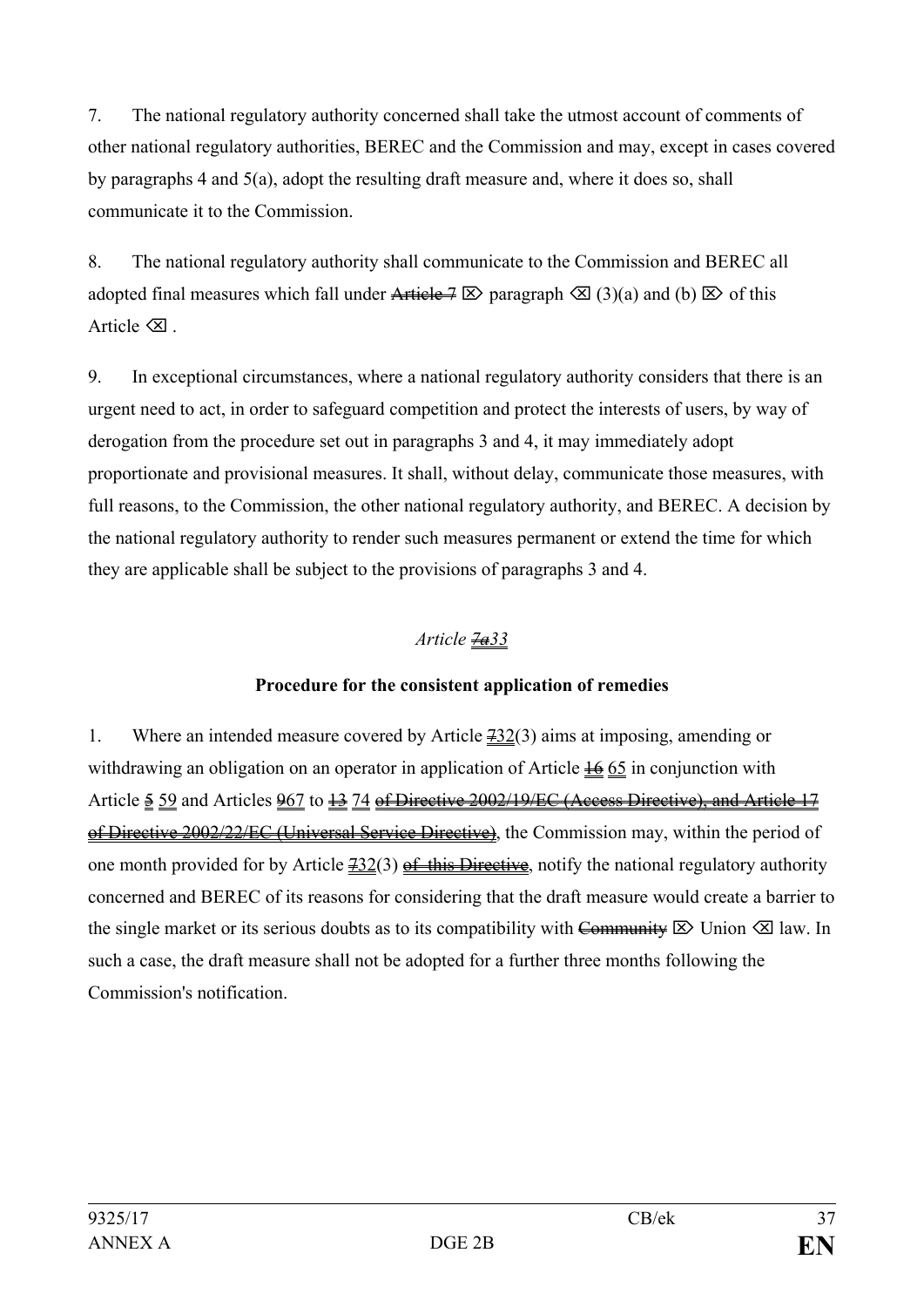In the absence of such notification, the national regulatory authority concerned may adopt the draft measure, taking utmost account of any comments made by the Commission, BEREC or any other national regulatory authority.

2. Within the three month period referred to in paragraph 1, the Commission, BEREC and the national regulatory authority concerned shall cooperate closely to identify the most appropriate and effective measure in the light of the objectives laid down in Article  $\frac{83}{3}$ , whilst taking due account of the views of market participants and the need to ensure the development of consistent regulatory practice.

3. Within six weeks from the beginning of the three month period referred to in paragraph 1, BEREC shall, acting by a majority of its component members, issue an opinion on the Commission's notification referred to in paragraph 1, indicating whether it considers that the draft measure should be amended or withdrawn and, where appropriate, provide specific proposals to that end. This opinion shall be reasoned and made public.

4. If in its opinion, BEREC shares the serious doubts of the Commission, it shall cooperate closely with the national regulatory authority concerned to identify the most appropriate and effective measure. Before the end of the three month period referred in paragraph 1, the national regulatory authority may:

- (a) amend or withdraw its draft measure taking utmost account of the Commission's notification referred to in paragraph 1 and of BEREC's opinion and advice;
- (b) maintain its draft measure.

5. *Where BEREC does not share the serious doubts of the Commission or does not issue an opinion, or where the national regulatory authority amends or maintains its draft measure pursuant to paragraph* 4, *t***The Commission may, within one month following the end of the three month** period referred to in paragraph 1 and taking utmost account of the opinion of BEREC if any: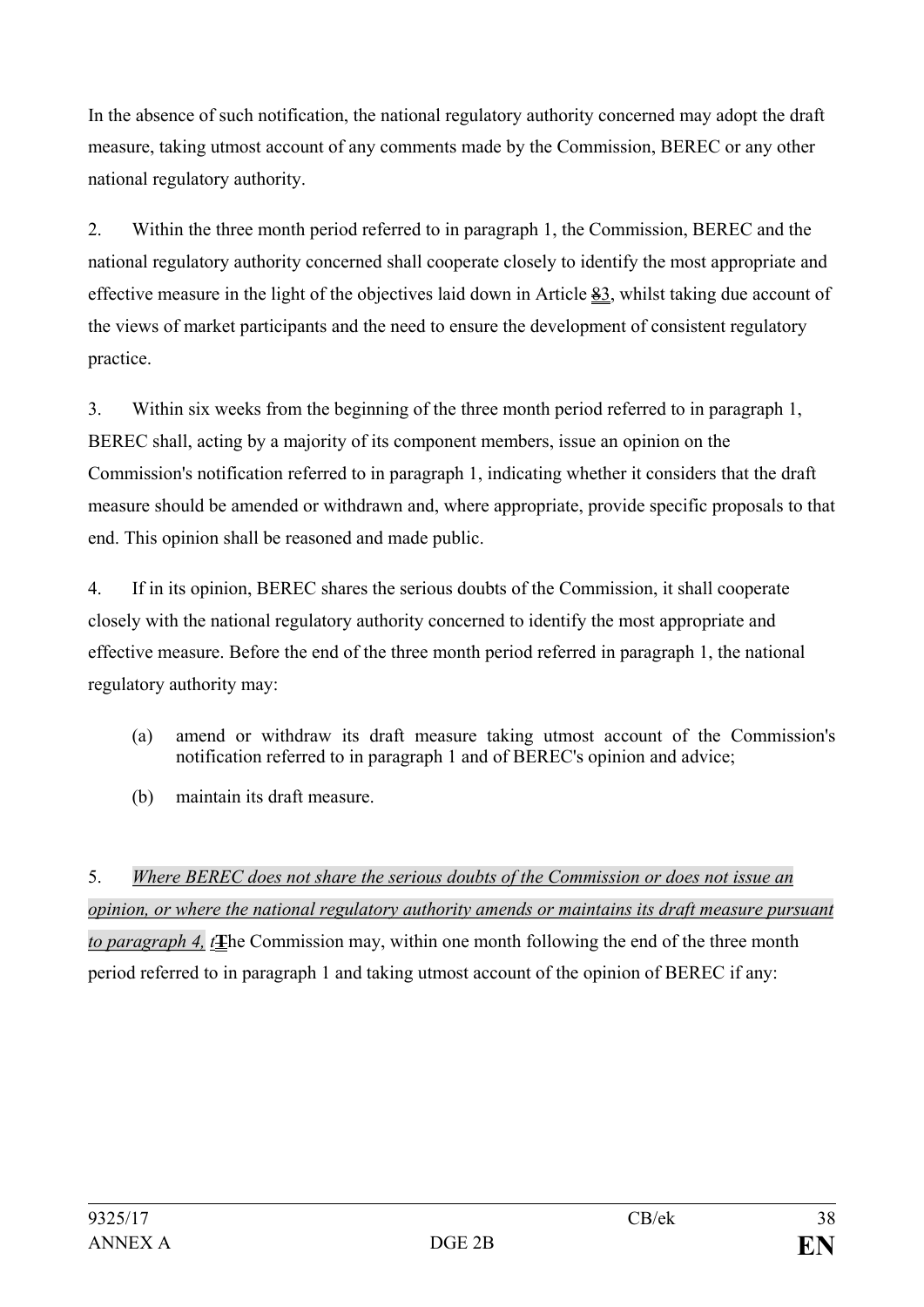- (a) issue a recommendation requiring **inviting** the national regulatory authority concerned to amend or withdraw the draft measure, including specific proposals to that end and providing reasons justifying its recommendation, in particular where BEREC does not share the serious doubts of the Commission;
- (b) take a decision to lift its reservations indicated in accordance with paragraph 1.
- (c) take a decision requiring the national regulatory authority concerned to withdraw the draft measure, where BEREC shares the serious doubts of the Commission. The decision shall be accompanied by a detailed and objective analysis of why the Commission considers that the draft measure should not be adopted, together with specific proposals for amending the draft measure. In this case, the procedure referred to in Article 32 (6) shall apply *mutatis mutandis*.

 $\triangle$  2009/140/EC Art. 1.7 (adapted)

6. Within one month of the Commission issuing the recommendation in accordance with paragraph 5(a) or lifting its reservations in accordance with paragraph 5(b)  $\boxtimes$  of this Article  $\boxtimes$ . the national regulatory authority concerned shall communicate to the Commission and BEREC the adopted final measure.

This period may be extended to allow the national regulatory authority to undertake a public consultation in accordance with Article  $\frac{623}{623}$ .

7. Where the national regulatory authority decides not to amend or withdraw the draft measure on the basis of the recommendation issued under paragraph 5(a), it shall provide a reasoned justification.

8. The national regulatory authority may withdraw the proposed draft measure at any stage of the procedure.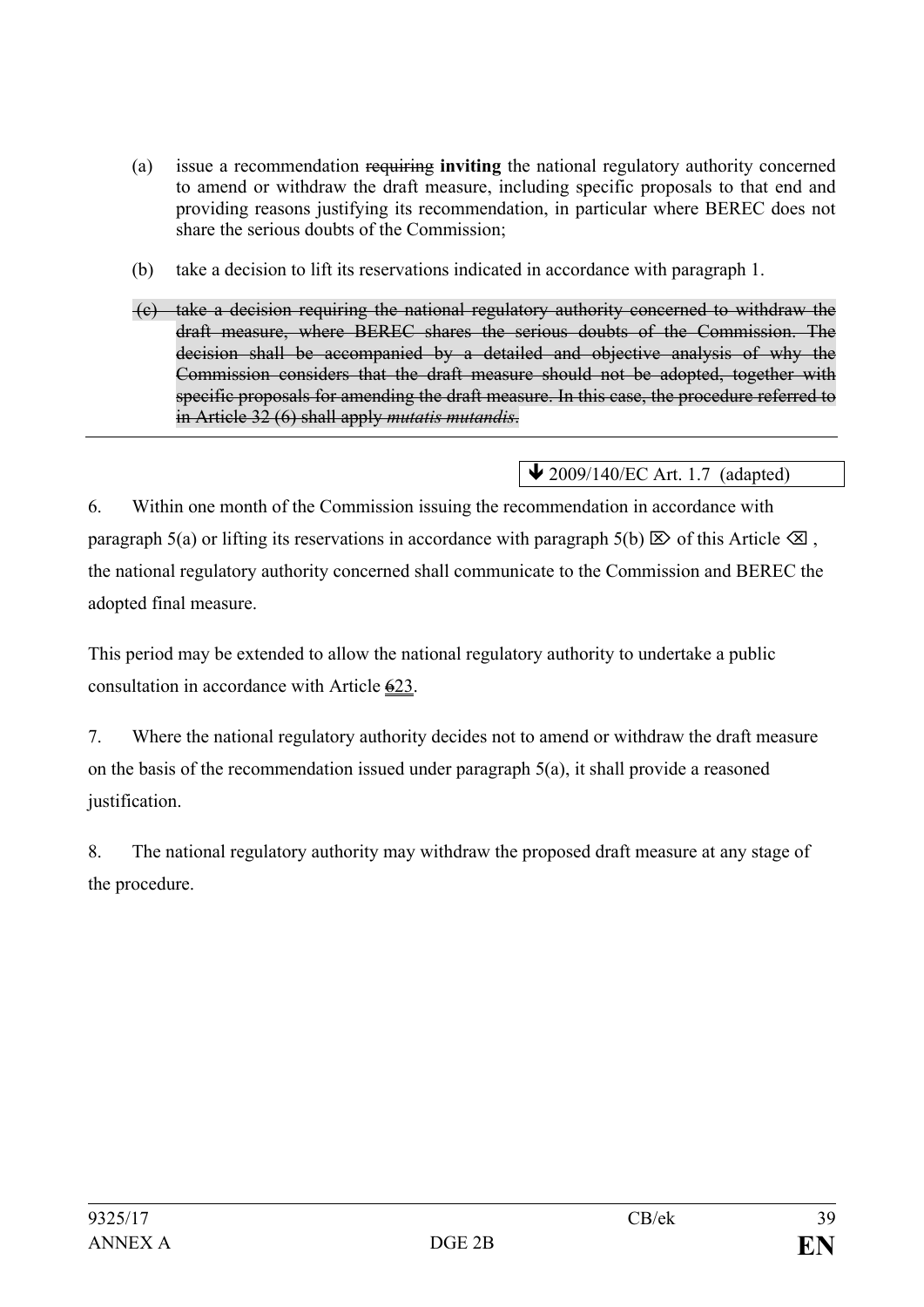### *Article 7b34*

#### **Implementing provisions**

 $\pm$  After public consultation and consultation with national regulatory authorities and taking utmost account of the opinion of BEREC, the Commission may adopt recommendations and/or guidelines in relation to Article  $\frac{732}{132}$  that define the form, content and level of detail to be given in the notifications required in accordance with Article  $\frac{1232}{3}$ , the circumstances in which notifications would not be required, and the calculation of the time-limits.

2. The measures referred to in paragraph 1 shall be adopted in accordance with the advisory procedure referred to in Article 22(2).

# **CHAPTER I**

# **ACCESS TO LAND <b>EX**

## *Article*  $#43$

#### **Rights of way**

- 1. Member States shall ensure that when a competent authority considers:
- an application for the granting of rights to install facilities on, over or under public or private property to an undertaking authorised to provide public communications networks, or
- an application for the granting of rights to install facilities on, over or under public property to an undertaking authorised to provide electronic communications networks other than to the public,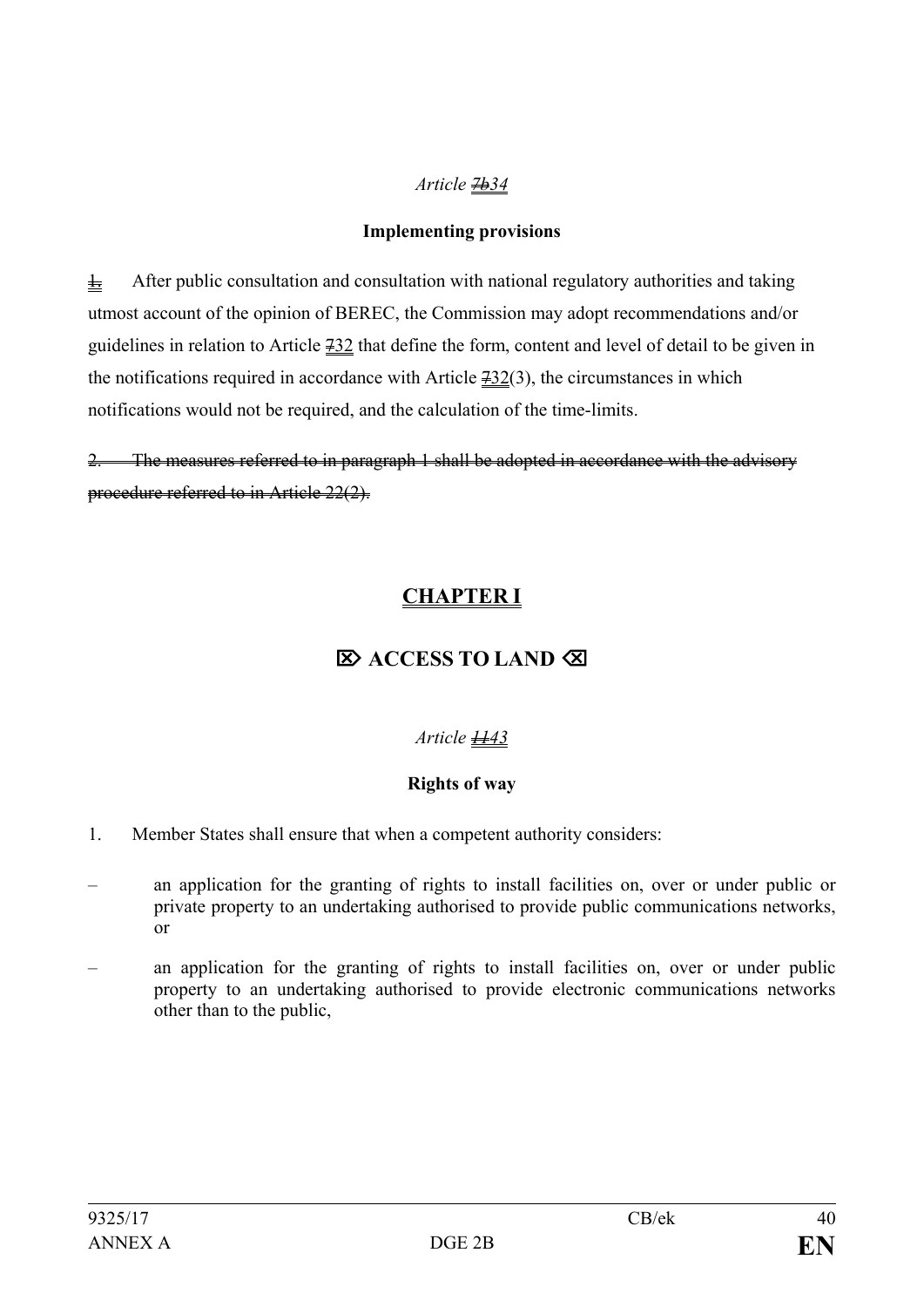the competent authority:

- acts on the basis of simple, efficient, transparent and publicly available procedures, applied without discrimination and without delay, and in any event makes its decision within six months of the application, except in cases of expropriation, and
- follows the principles of transparency and non-discrimination in attaching conditions to any such rights.

The abovementioned procedures can differ depending on whether the applicant is providing public communications networks or not.

2. Member States shall ensure that where public or local authorities retain ownership or control of undertakings operating public electronic communications networks and/or publicly available electronic communications services, there is an effective structural separation of the function responsible for granting the rights referred to in paragraph 1 from the activities associated with ownership or control.

3. Member States shall ensure that effective mechanisms exist to allow undertakings to appeal against decisions on the granting of rights to install facilities to a body that is independent of the parties involved.

## *Article 12*

# **Co location and sharing of network elements and associated facilities for providers of electronic communications networks**

1. Where an undertaking providing electronic communications networks has the right under national legislation to install facilities on, over or under public or private property, or may take advantage of a procedure for the expropriation or use of property, national regulatory authorities shall, taking full account of the principle of proportionality, be able to impose the sharing of such facilities or property, including buildings, entries to buildings, building wiring, masts, antennae, towers and other supporting constructions, ducts, conduits, manholes, cabinets.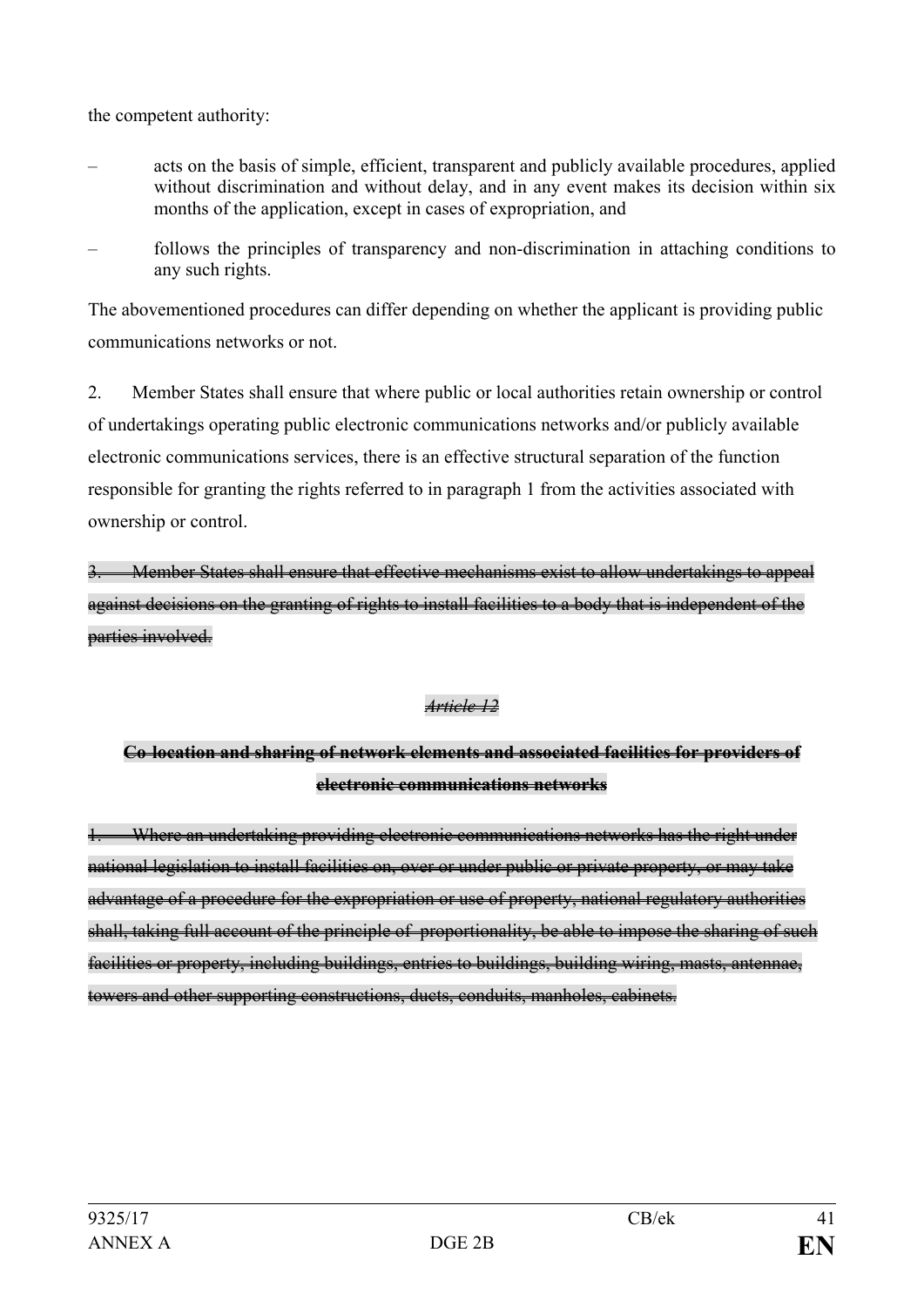2. Member States may require holders of the rights referred to in paragraph 1 to share facilities or property (including physical co location) or take measures to facilitate the coordination of public works in order to protect the environment, public health, public security or to meet town and country planning objectives and only after an appropriate period of public consultation, during which all interested parties shall be given an opportunity to express their views. Such sharing or coordination arrangements may include rules for apportioning the costs of facility or property sharing.

3. Member States shall ensure that national authorities, after an appropriate period of public consultation during which all interested parties are given the opportunity to state their views, also have the power to impose obligations in relation to the sharing of wiring inside buildings or up to the first concentration or distribution point where this is located outside the building, on the holders of the rights referred to in paragraph 1 and/or on the owner of such wiring, where this is justified on the grounds that duplication of such infrastructure would be economically inefficient or physically impracticable. Such sharing or coordination arrangements may include rules for apportioning the costs of facility or property sharing adjusted for risk where appropriate.

4. Member States shall ensure that competent national authorities may require undertakings to provide the necessary information, if requested by the competent authorities, in order for these authorities, in conjunction with national regulatory authorities, to be able to establish a detailed inventory of the nature, availability and geographical location of the facilities referred to in paragraph 1 and make it available to interested parties.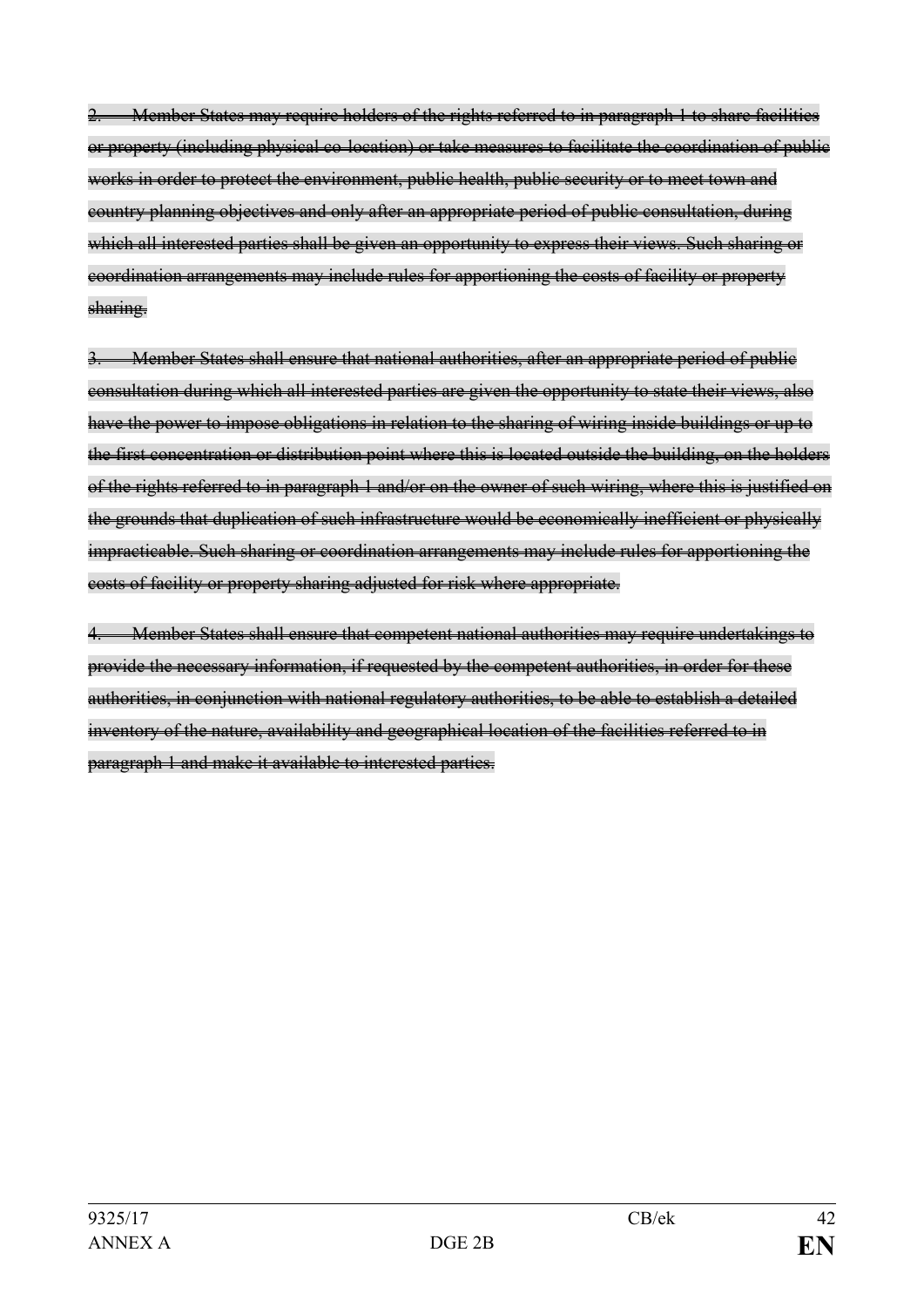new

#### *Article 44*

# **Co-location and sharing of network elements and associated facilities for providers of electronic communications networks**

1. Where an operator has **been granted rights of way pursuant to Article 43** exercised the right under national legislation to install facilities on, over or under public or private property, or has taken advantage of a procedure for the expropriation or use of property, competent authorities **may** shall, be able to impose co-location and sharing of the network elements and associated facilities installed **on this basis**, in order to protect the environment, public health, public security or to meet town and country planning objectives. Co-location or sharing of networks elements and facilities installed and sharing of property may only be imposed after an appropriate period of public consultation, during which all interested parties shall be given an opportunity to express their views and only in the specific areas where such sharing is deemed necessary in view of pursuing the objectives provided in this Article. Competent authorities **may** shall, be able to impose the sharing of such facilities or property, including land, buildings, entries to buildings, building wiring, masts, antennae, towers and other supporting constructions, ducts, conduits, manholes, cabinets or measures facilitating the coordination of public works. Where necessary, national regulatory **competent** authorities shall **may coordinate the procedure provided for in this article, act as a single point of contact reference and** provide rules for apportioning the costs of facility or property sharing and of civil works coordination.

 $\frac{52}{2}$ . Measures taken by a nuttional regulatory  $\Rightarrow$  competent  $\Leftrightarrow$  authority in accordance with this Article shall be objective, transparent, non-discriminatory, and proportionate. Where relevant, these measures shall be carried out in coordination with  $\boxtimes$  the  $\boxtimes$  local  $\ominus$  national regulatory  $\ominus$ authorities.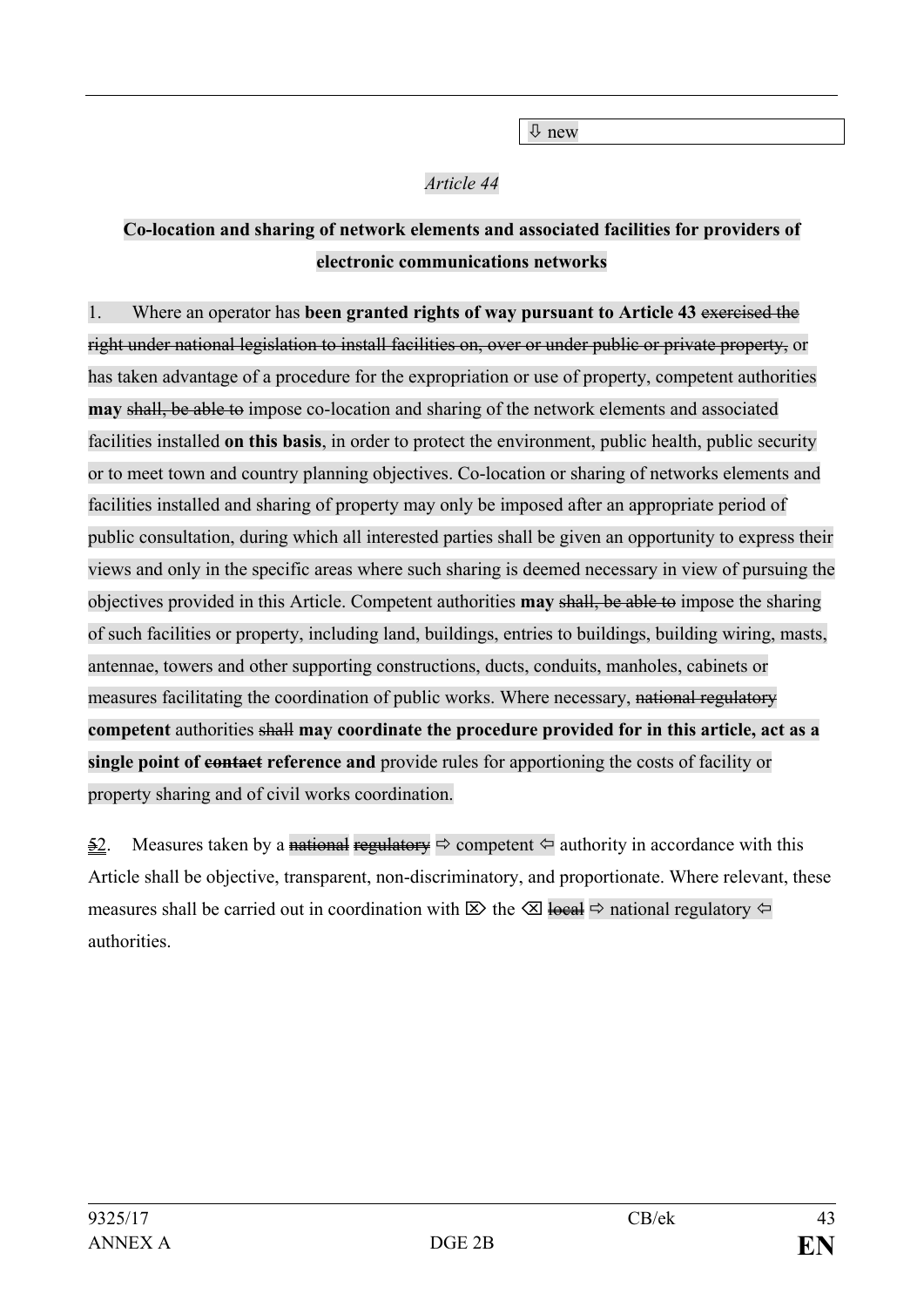# **EXACTITLE II: ACCESS**  $\overline{\mathbf{X}}$

# **CHAPTER I II**

# **GENERAL PROVISIONS , ACCESS PRINCIPLES**

### *Article 357*

#### **General framework for access and interconnection**

1. Member States shall ensure that there are no restrictions which prevent undertakings in the same Member State or in different Member States from negotiating between themselves agreements on technical and commercial arrangements for access and/or interconnection, in accordance with Community  $\boxtimes$  Union  $\boxtimes$  law. The undertaking requesting access or interconnection does not need to be authorised to operate in the Member State where access or interconnection is requested, if it is not providing services and does not operate a network in that Member State.

2. Without prejudice to Article 106 31 of Directive 2002/22/EC of the European Parliament and of the Council of 7 March 2002 on universal service and users' rights relating to electronic eommunications networks and services (Universal Service Directive)<sup>12</sup>, Member States shall not maintain legal or administrative measures which oblige operators, when granting access or interconnection, to offer different terms and conditions to different undertakings for equivalent services and/or imposing obligations that are not related to the actual access and interconnection services provided without prejudice to the conditions fixed in  $\frac{1}{2}$  Annex I of  $\boxtimes$  this  $\boxtimes$ Directive 2002/20/EC (Authorisation Directive).

**<sup>13</sup>** See page 51 of this Official Journal.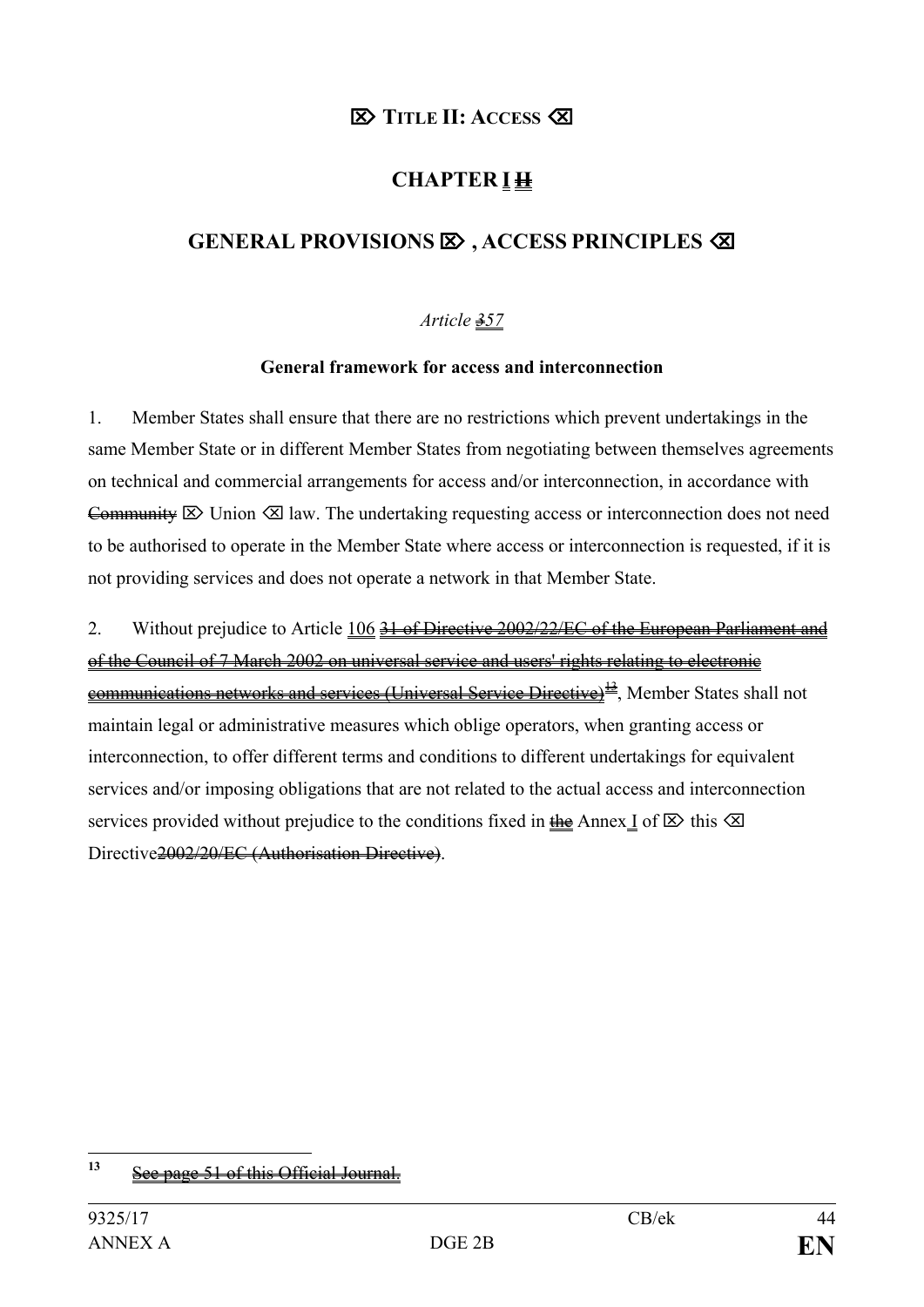#### *Article 458*

#### **Rights and obligations for undertakings**

1. Operators of public communications networks shall have a right and, when requested by other undertakings so authorised in accordance with Article  $\frac{4}{15}$  of  $\boxtimes$  this  $\boxtimes$  Directive 2002/20/EC (Authorisation Directive), an obligation to negotiate interconnection with each other for the purpose of providing publicly available electronic communications services, in order to ensure provision and interoperability of services throughout the Community  $\boxtimes$  Union  $\boxtimes$ . Operators shall offer access and interconnection to other undertakings on terms and conditions consistent with obligations imposed by the national regulatory authority pursuant to Articles 59, 60 and 66  $\frac{1}{2}$  to 8.

2. Public electronic communications networks established for the distribution of digital television services shall be capable of distributing wide screen television services and programmes. Network operators that receive and redistribute wide screen television services or programmes shall maintain that wide screen format.

23. Without prejudice to Article  $\overline{44}$  21 of  $\overline{2}$  this  $\overline{2}$  Directive 2002/20/EC (Authorisation Directive), Member States shall require that undertakings which acquire information from another undertaking before, during or after the process of negotiating access or interconnection arrangements use that information solely for the purpose for which it was supplied and respect at all times the confidentiality of information transmitted or stored. The received information shall not be passed on to any other party, in particular other departments, subsidiaries or partners, for whom such information could provide a competitive advantage.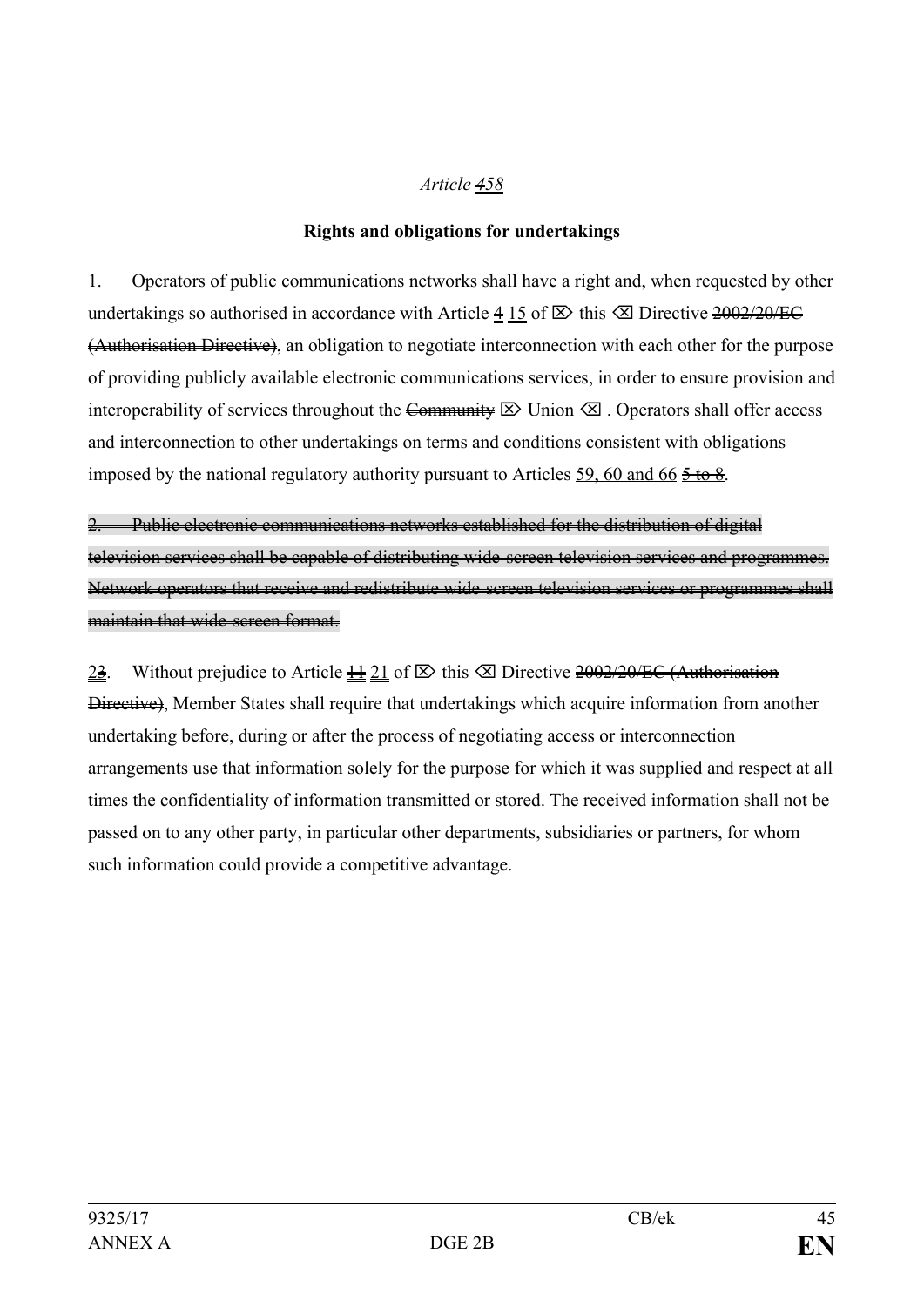## **CHAPTER II**

## **ACCESS AND INTERCONNECTION**

### *Article 559*

# **Powers and responsibilities of the national regulatory authorities with regard to access and interconnection**

1. National regulatory authorities shall, acting in pursuit of the objectives set out in Article  $3\frac{8}{5}$ of Directive 2002/21/EC (Framework Directive), encourage and where appropriate ensure, in accordance with the provisions of this Directive, adequate access and interconnection, and the interoperability of services, exercising their responsibility in a way that promotes efficiency, sustainable competition,  $\Rightarrow$  the deployment of very high capacity networks  $\Leftarrow$  efficient investment and innovation, and gives the maximum benefit to end users.  $\Rightarrow$  They shall provide guidance and make publicly available the procedures applicable to gain access and interconnection to ensure that small and medium-sized enterprises and operators with a limited geographical reach can benefit from the obligations imposed.  $\Leftrightarrow$ 

In particular, without prejudice to measures that may be taken regarding undertakings with significant market power in accordance with Article 866, national regulatory authorities shall be able to impose:

- (a) to the extent that is necessary to ensure end-to-end connectivity, obligations on  $\triangleright$  those  $\triangleright$  undertakings  $\Rightarrow$  that are subject to general authorisation  $\Leftrightarrow \triangleright$  and  $\triangleleft$  that control access to end-users, including in justified cases the obligation to interconnect their networks where this is not already the case;
- $(a+b)$  in justified cases and to the extent that is necessary, obligations on those undertakings  $\Rightarrow$  that are subject to general authorisation  $\Leftrightarrow$  and that control access to end-users to make their services interoperable;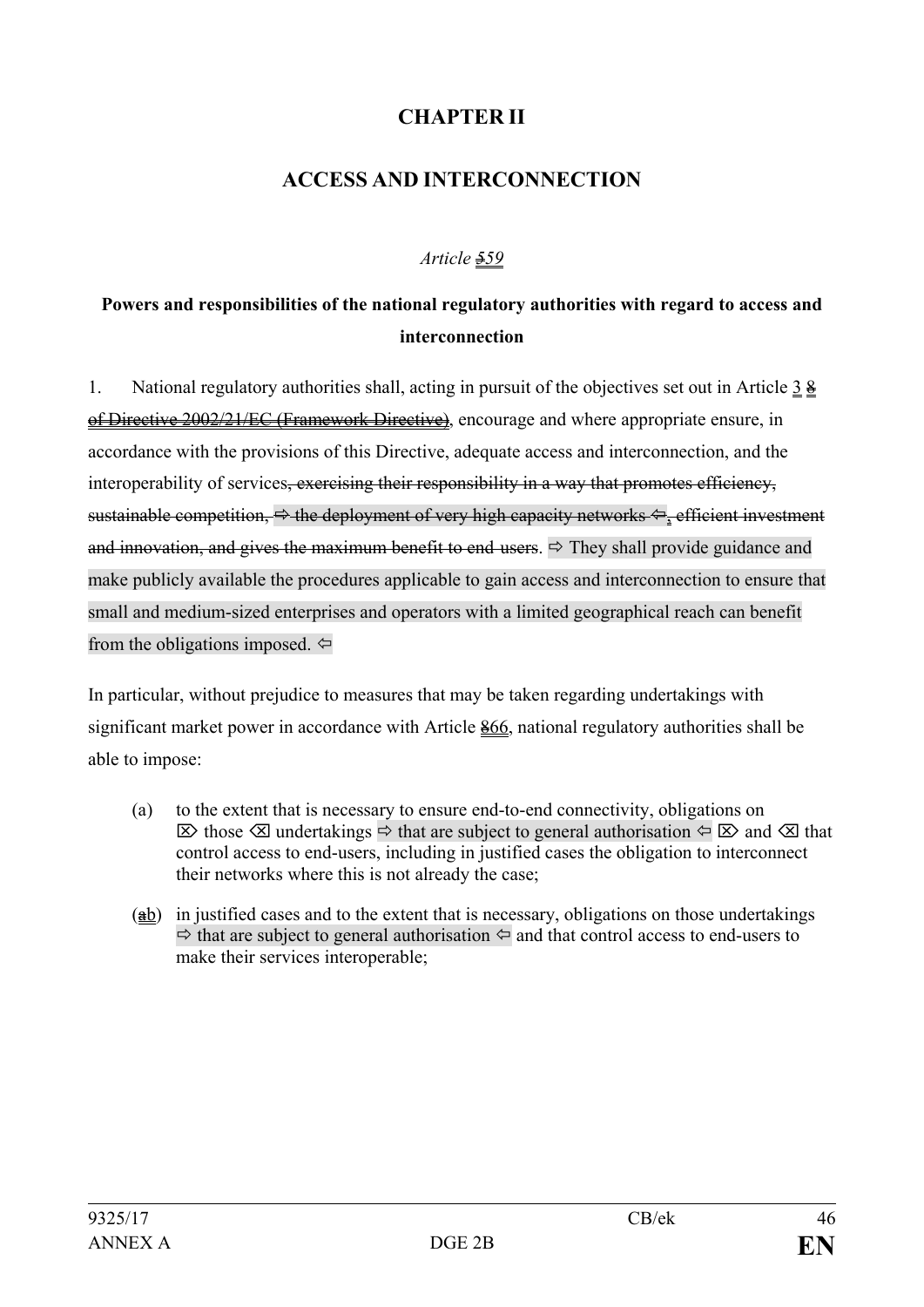- (c) in justified cases, obligations on providers of number-independent interpersonal communications services to make their services interoperable, namely where access to emergency services or end-to-end connectivity between end-users is endangered due to a lack of interoperability between interpersonal communications services.
- $(d\mathbf{b})$  to the extent that is necessary to ensure accessibility for end-users to digital radio and television broadcasting services specified by the Member State, obligations on operators to provide access to the other facilities referred to in Annex II, Part II on fair, reasonable and non-discriminatory terms.

The obligations referred to in point (c) of the second subparagraph may only be imposed:

(i) to the extent necessary to ensure interoperability of interpersonal communications services and may include obligations relating to the use and implementation of standards or specifications listed in Article 39(1) or of any other relevant European or international standards; and

(ii) where the Commission, on the basis **taking utmost account** of a report that it had requested from BEREC, has found an appreciable threat to effective access to emergency services or to end-to-end connectivity between end-users within one or several Member States or throughout the European Union and has adopted implementing measures specifying the nature and scope of any obligations that may be imposed, in accordance with the examination procedure referred to in Article 110(4).

2. **In particular, and without prejudice to paragraph 1, [n**National regulatory authorities] shall impose obligations upon reasonable request to grant access to wiring and cables inside buildings or up to the first concentration or distribution point **as defined determined by the [national regulatory authority],** where that point is located outside the building,**. Such obligations shall be imposed** on **providers of electronic communications networks that own or** the owners of such wiring and cable or on undertakings that have the right to use such wiring and cables, where this is justified on the grounds that replication of such network elements would be economically inefficient or physically impracticable. **National regulatory authorities may also impose such obligations on the owners of such wiring and cable, where they the undertakings are not providers of electronic communications networks, on the same grounds if appropriate.** The access conditions imposed may include specific rules on access **to such network elements and to associated facilities and services**, transparency and non-discrimination and for apportioning the costs of access, which, where appropriate, are adjusted to take into account risk factors.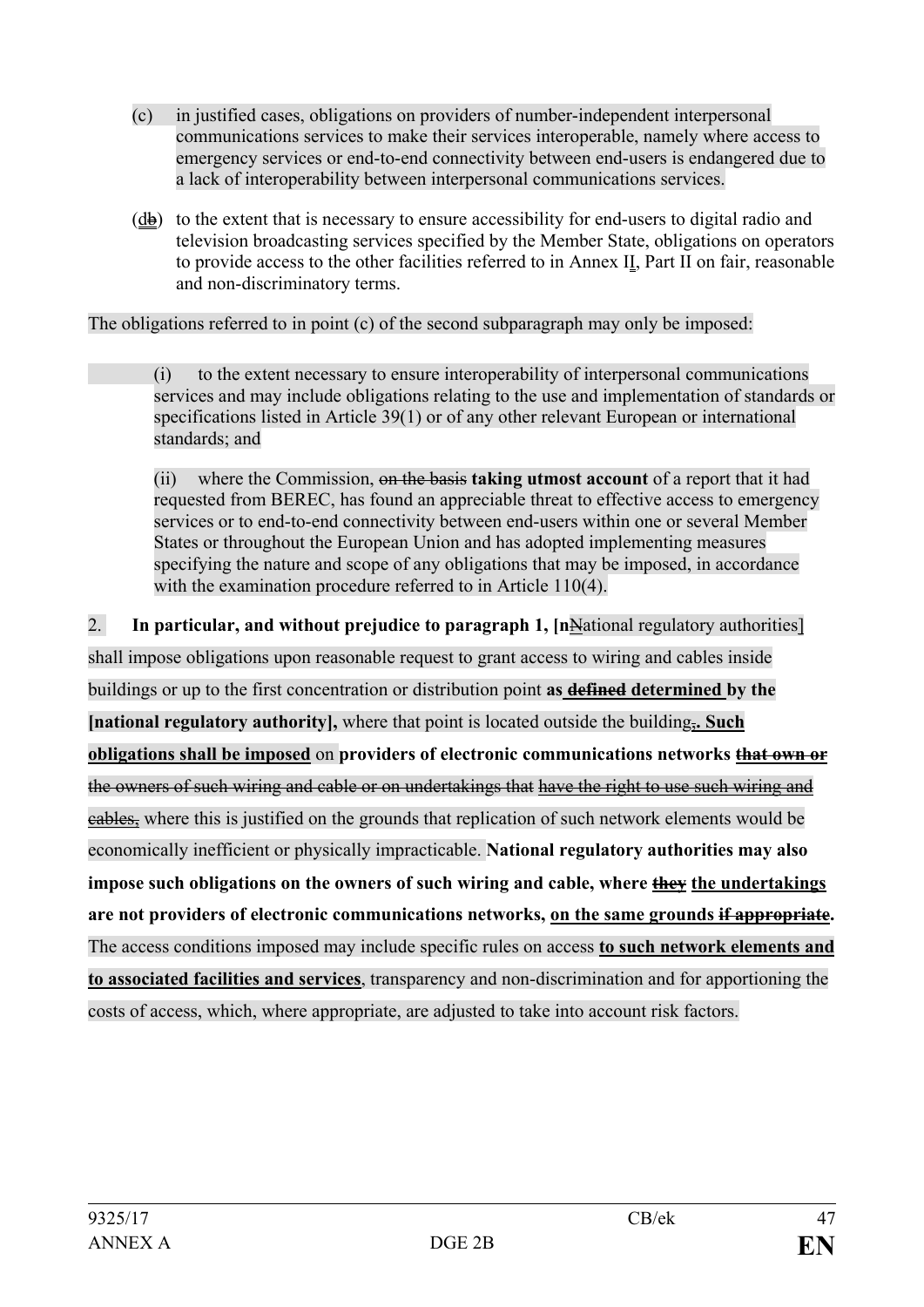**In areas with lower population density and In exceptional circumstances and to the extent that a [national regulatory authority] considers objectively necessary to address economic or physical barriers to replication, which would otherwise not ensure competitive outcomes for end users,** N**[**national regulatory authorities**] it** may extend to those owners or undertakings the imposition of such access obligations, on fair and reasonable terms and conditions, beyond the first **to the** concentration or distribution point**, to a point that it determines, that is the closest to end users capable of hosting closest** to a concentration point as close as possible to end users **that can host a sufficient number of end-user connections to be commercially viable for access seekers**, to the extent strictly necessary to address insurmountable economic or physical barriers to replication in areas with lower population density. **If justified on physical and/or economic grounds, [national regulatory authorities] may impose active or virtual access obligations.**

**[**National regulatory authorities**]** shall not impose **such** obligations in accordance with the second subparagraph where:

 $(a)$  a viable and similar alternative means of access to end-users is made available to any undertaking, provided that the access is offered on fair and reasonable terms and conditions to a very high capacity network by an undertaking meeting the criteria listed in Article 77 paragraphs (a) and (b); and **or**

(b) in the case of recently deployed network elements, in particular by smaller local projects, the granting of that access would compromise the economic or financial viability of their **a new network** deployment **in particular by smaller local projects**.

3. Member States shall ensure that **[**national regulatory authorities**]** have the power to impose on undertakings providing or authorised to provide electronic communications networks obligations in relation to the sharing of passive or active infrastructure, obligations to conclude localised roaming access agreements, or the joint roll-out of infrastructures directly necessary for the local provision of services which rely on the use of spectrum, in compliance with Union law, where it is justified on the grounds that,

(a) the replication of such infrastructure would be economically inefficient or physically impracticable, and

(b) the connectivity in that area, including along its main transport paths, would be severely deficient, or the local population would be subjected to severe restrictions on choice or quality of service, or on both.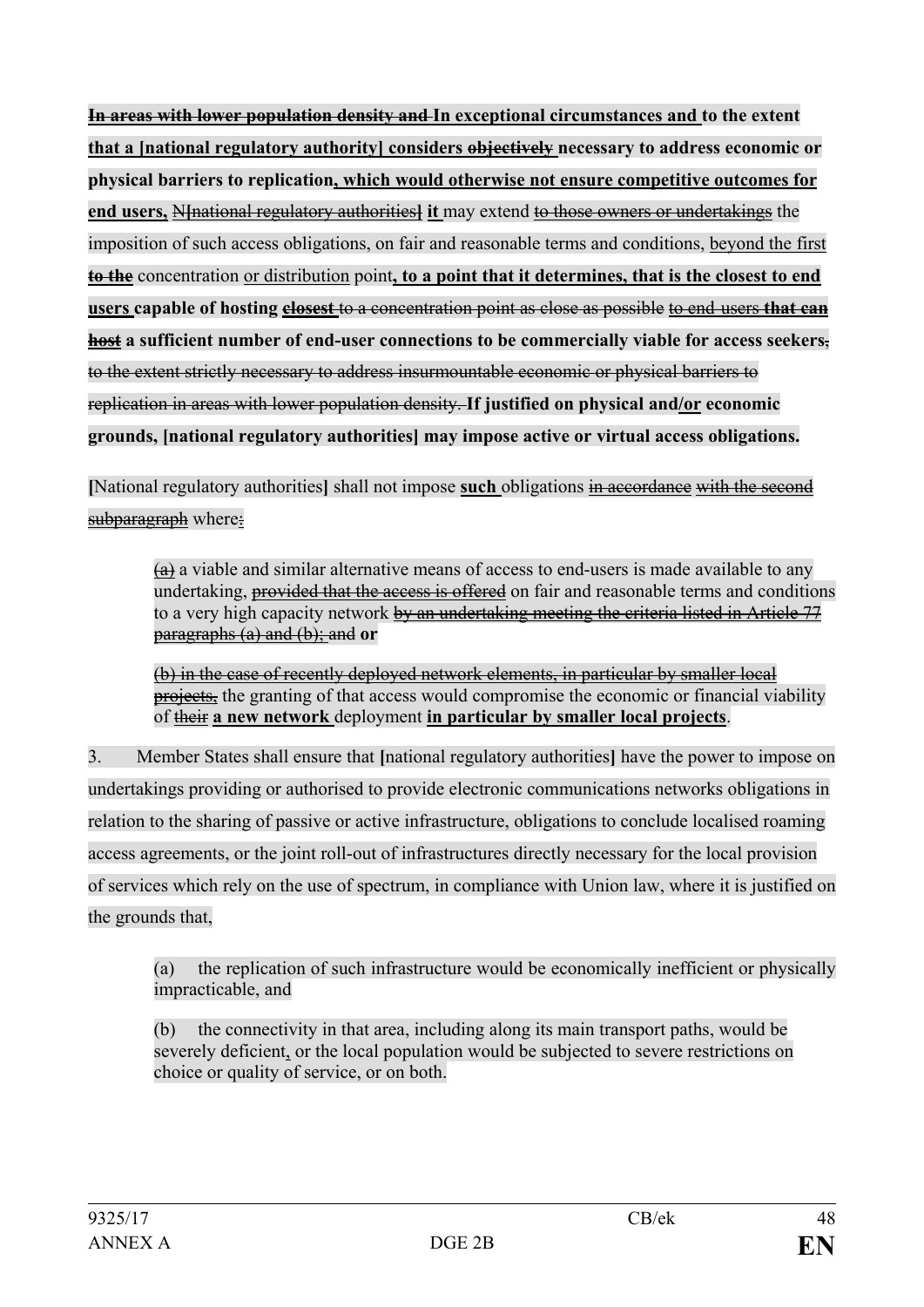**[**National regulatory authorities**]** shall have regard to:

(a) the need to maximise connectivity throughout the Union and in particular territorial areas;

(b) the efficient use of radio spectrum;

(c) the technical feasibility of sharing and associated conditions;

(d) the state of infrastructure-based as well as service-based competition;

(e) the possibility to significantly increase choice and higher quality of service for endusers;

(f) technological innovation;

(g) the overriding need to support the incentive of the host to roll out the infrastructure in the first place.

Such sharing, access or coordination obligations shall be subject to agreements concluded on the basis of fair and reasonable terms and conditions. In the event of dispute resolution, **[**national regulatory authorities**]** may inter alia impose on the beneficiary of the sharing or access obligation, the obligation to share its spectrum with the infrastructure host in the relevant area.

4<del>2</del>. Obligations and conditions imposed in accordance with paragraph  $1 \Rightarrow 2$  and  $3 \Leftrightarrow$  shall be objective, transparent, proportionate and non-discriminatory,  $\boxtimes$  they  $\boxtimes$  and shall be implemented in accordance with the procedures referred to in Articles  $236$ ,  $732$  and  $7233$  of Directive 2002/21/EC  $(Frame work Directive)$   $\Rightarrow$  [National regulatory authorities] shall assess the results of such obligations and conditions within five years from the adoption of the previous measure adopted in relation to the same operators and whether it would be appropriate to withdraw or amend them in the light of evolving conditions. **[**National regulatory authorities**]** shall notify the outcome of their assessment in accordance with the same procedures  $\Leftarrow$ .

53. With regard to access and interconnection referred to in paragraph 1, Member States shall ensure that the **[**national regulatory authority**]** is empowered to intervene at its own initiative where justified in order to secure the policy objectives of Article 3 8 of Directive 2002/21/EC (Framework Directive), in accordance with the provisions of this Directive and the procedures referred to in Articles 236 and 327, 2620 and 21 27 of Directive 2002/21/EC (Framework Directive).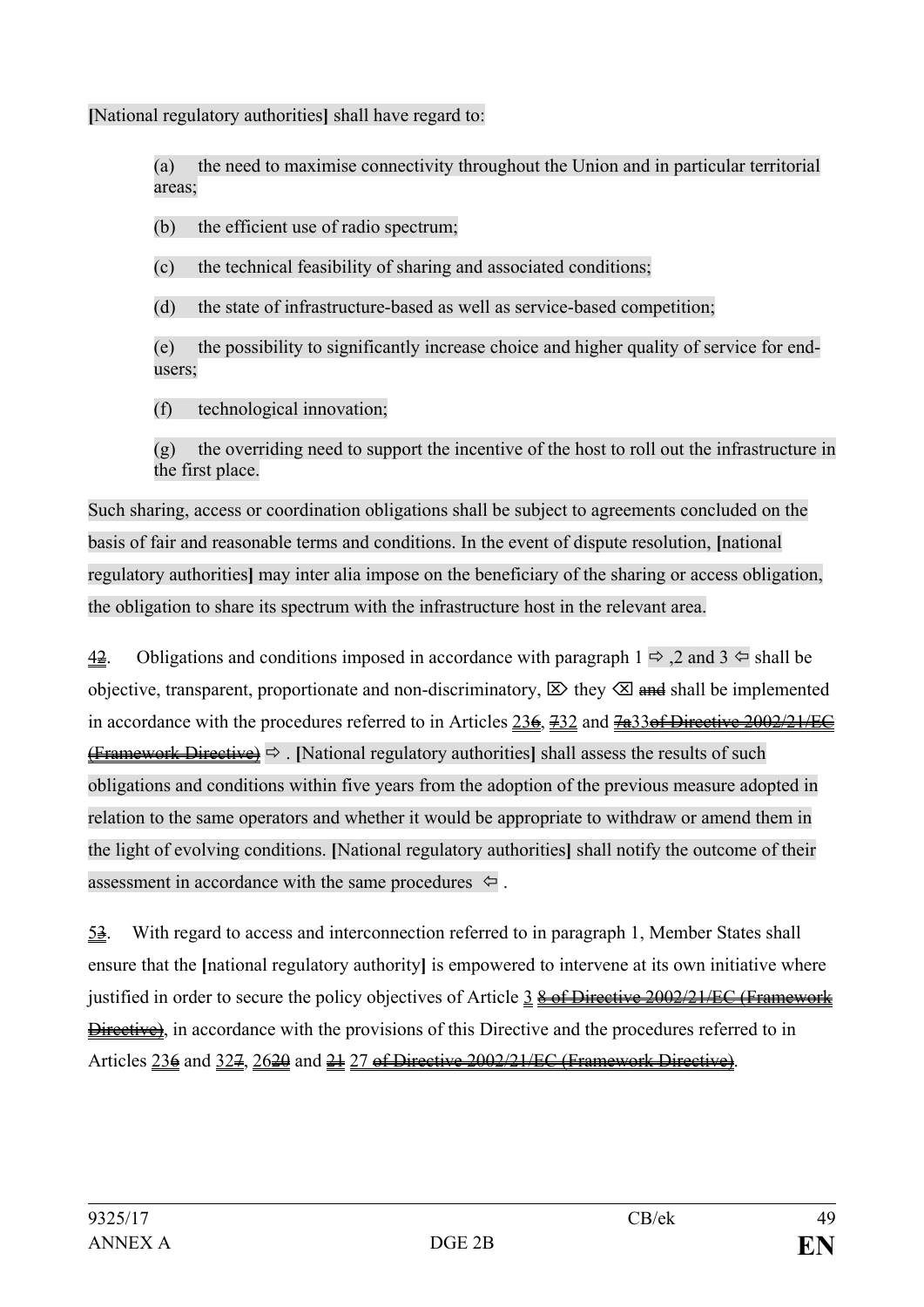6. By [entry into force plus 18 months] in order to contribute to a consistent definition of the location of network termination points by **[**national regulatory authorities**]**, BEREC shall, after consulting stakeholders and in close cooperation with the Commission, adopt guidelines on common approaches to the identification of the network termination point in different network topologies. **[**National regulatory authorities**]** shall take utmost account of those guidelines when defining the location of network termination points.

### *Article 660*

#### **Conditional access systems and other facilities**

1. Member States shall ensure that  $\boxtimes$  the conditions laid down in Annex II, Part I, apply  $\boxtimes \neq$  in relation to conditional access to digital television and radio services broadcast to viewers and listeners in the Community  $\boxtimes$  Union  $\boxtimes$ , irrespective of the means of transmission<del>, the conditions</del> laid down in Annex II, Part I apply.

2. In the light of market and technological developments, the Commission may  $\mathbb{B}$  shall be empowered to  $\otimes$  adopt implementing measures  $\Leftrightarrow$  delegated acts in accordance with Article 109 $\Leftrightarrow$ to amend Annex II. The measures, designed to amend non-essential elements of this Directive, shall be adopted in accordance with the regulatory procedure with scrutiny referred to in Article 14(3).

3. Notwithstanding the provisions of paragraph 1, Member States may permit their national regulatory authority, as soon as possible after the entry into force of this Directive and periodically thereafter, to review the conditions applied in accordance with this Article, by undertaking a market analysis in accordance with the first paragraph of Article 6516 of Directive 2002/21/EC (Framework Directive) to determine whether to maintain, amend or withdraw the conditions applied.

Where, as a result of this market analysis, a national regulatory authority finds that one or more operators do not have significant market power on the relevant market, it may amend or withdraw the conditions with respect to those operators, in accordance with the procedures referred to in Articles  $\frac{6}{9}$  23 and 32<del>7 of Directive 2002/21/EC (Framework Directive</del>, only to the extent that: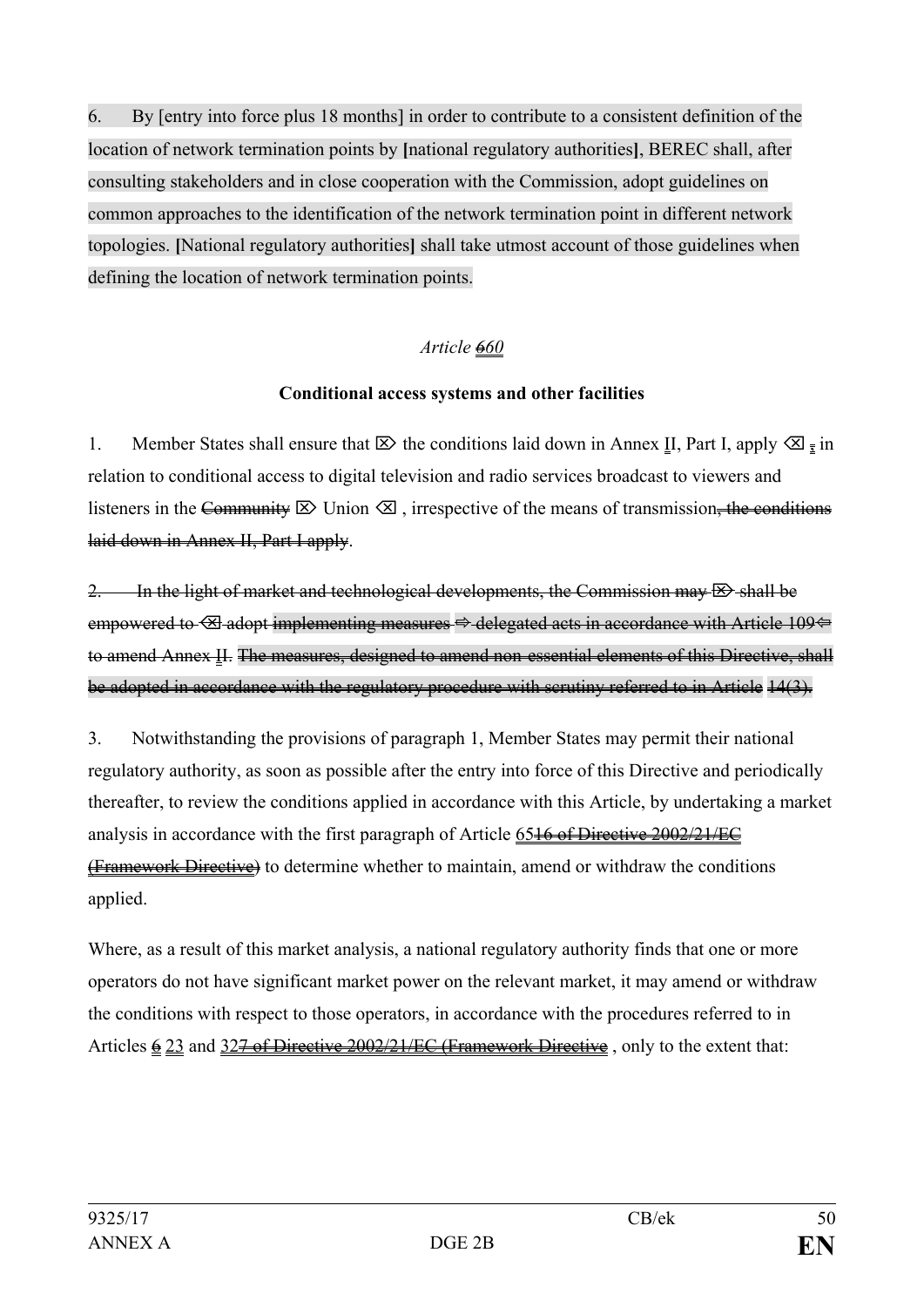(a) accessibility for end-users to radio and television broadcasts and broadcasting channels and services specified in accordance with Article 106 31 of Directive 2002/22/EC (Universal Service Directive would not be adversely affected by such amendment or withdrawal, and

- (b) the prospects for effective competition in the markets for:
	- (i) retail digital television and radio broadcasting services, and
	- (ii) conditional access systems and other associated facilities,

would not be adversely affected by such amendment or withdrawal.

An appropriate period of notice shall be given to parties affected by such amendment or withdrawal of conditions.

4. Conditions applied in accordance with this Article are without prejudice to the ability of Member States to impose obligations in relation to the presentational aspect of electronic programme guides and similar listing and navigation facilities.

# **CHAPTER III**

# **MARKET ANALYSIS AND SIGNIFICANT MARKET POWER**

# *Article 1461*

## **Undertakings with significant market power**

1. Where the Specific  $\boxtimes$  this  $\boxtimes$  Directives requires national regulatory authorities to determine whether operators have significant market power in accordance with the procedure referred to in Article 1665, paragraphs 2 and 3 of this Article shall apply.

2. An undertaking shall be deemed to have significant market power if, either individually or jointly with others, it enjoys a position equivalent to dominance, that is to say a position of economic strength affording it the power to behave to an appreciable extent independently of competitors, customers and ultimately consumers.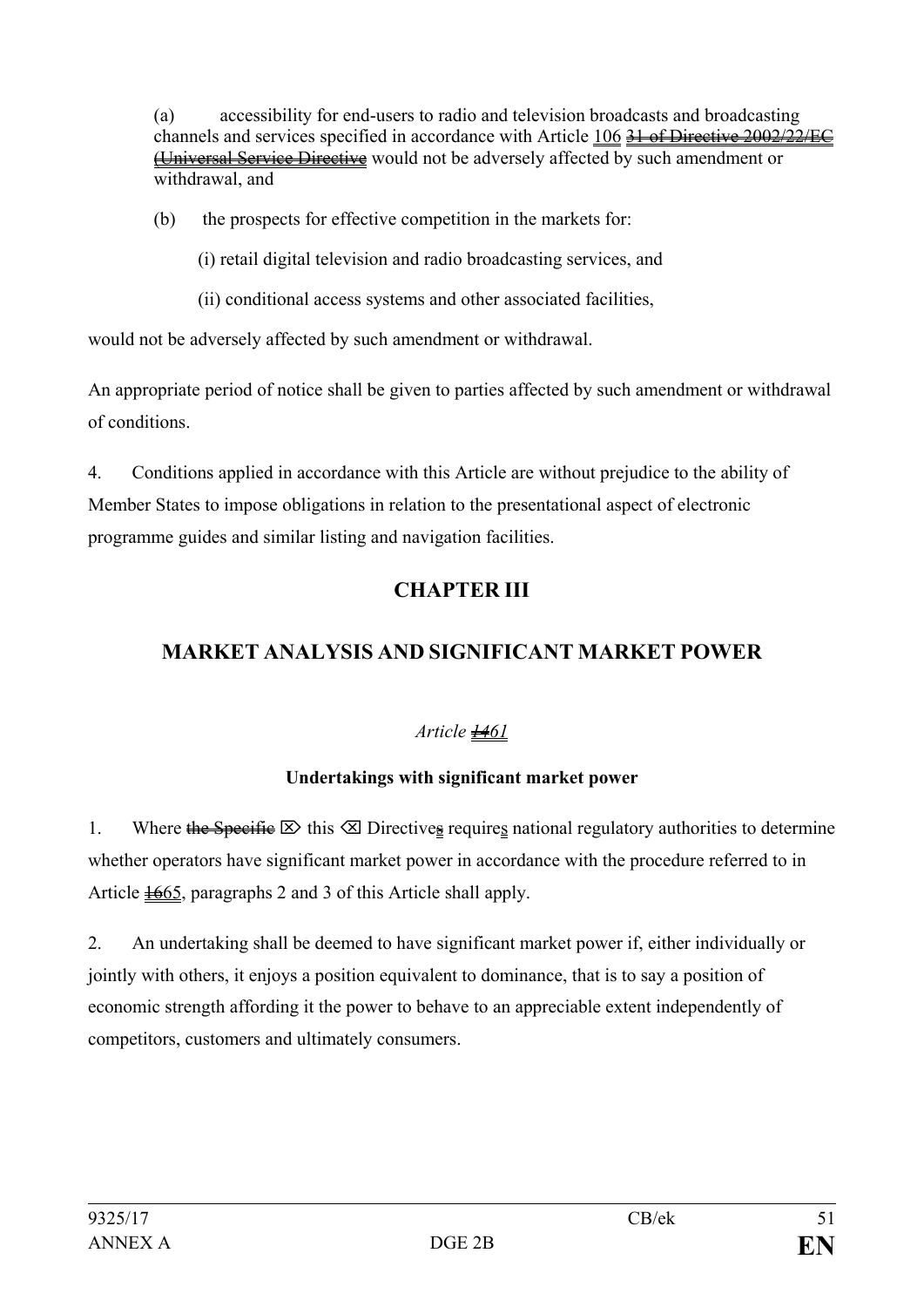In particular, national regulatory authorities shall, when assessing whether two or more undertakings are in a joint dominant position in a market, act in accordance with Community  $\boxtimes$  Union  $\boxtimes$  law and take into the utmost account the guidelines on market analysis and the assessment of significant market power published by the Commission pursuant to Article  $\frac{1562}{120}$ . Criteria to be used in making such an assessment are set out in Annex II.

3. Where an undertaking has significant market power on a specific market (the first market), it may also be designated as having significant market power on a closely related market (the second market), where the links between the two markets are such as to allow the market power held in the first market to be leveraged into the second market, thereby strengthening the market power of the undertaking. Consequently, remedies aimed at preventing such leverage may be applied in the second market pursuant to Articles 9, 10, 11 and 13 of Directive 2002/19/EC (Access Directive). and where such remedies prove to be insufficient, remedies pursuant to Article 17 of Directive 2002/22/EC (Universal Service Directive) may be imposed.

## *Article 1562*

## **Procedure for the identification and definition of markets**

1. After public consultation including with national regulatory authorities and taking the utmost account of the opinion of BEREC, the Commission shall<del>, in accordance with the advisory procedure</del> referred to in Article 22(2), adopt a Recommendation on Relevant Product and Service Markets (the Recommendation). The Recommendation shall identify those product and service markets within the electronic communications sector the characteristics of which may be such as to justify the imposition of regulatory obligations set out in the Specific  $\boxtimes$  this  $\boxtimes$  Directive<sub>s</sub>, without prejudice to markets that may be defined in specific cases under competition law. The Commission shall define markets in accordance with the principles of competition law.

The Commission shall include product and service markets in the Recommendation where, after observing overall trends in the Union, it finds that each of the **three** criteria listed in paragraph 1 of Article 65 is met.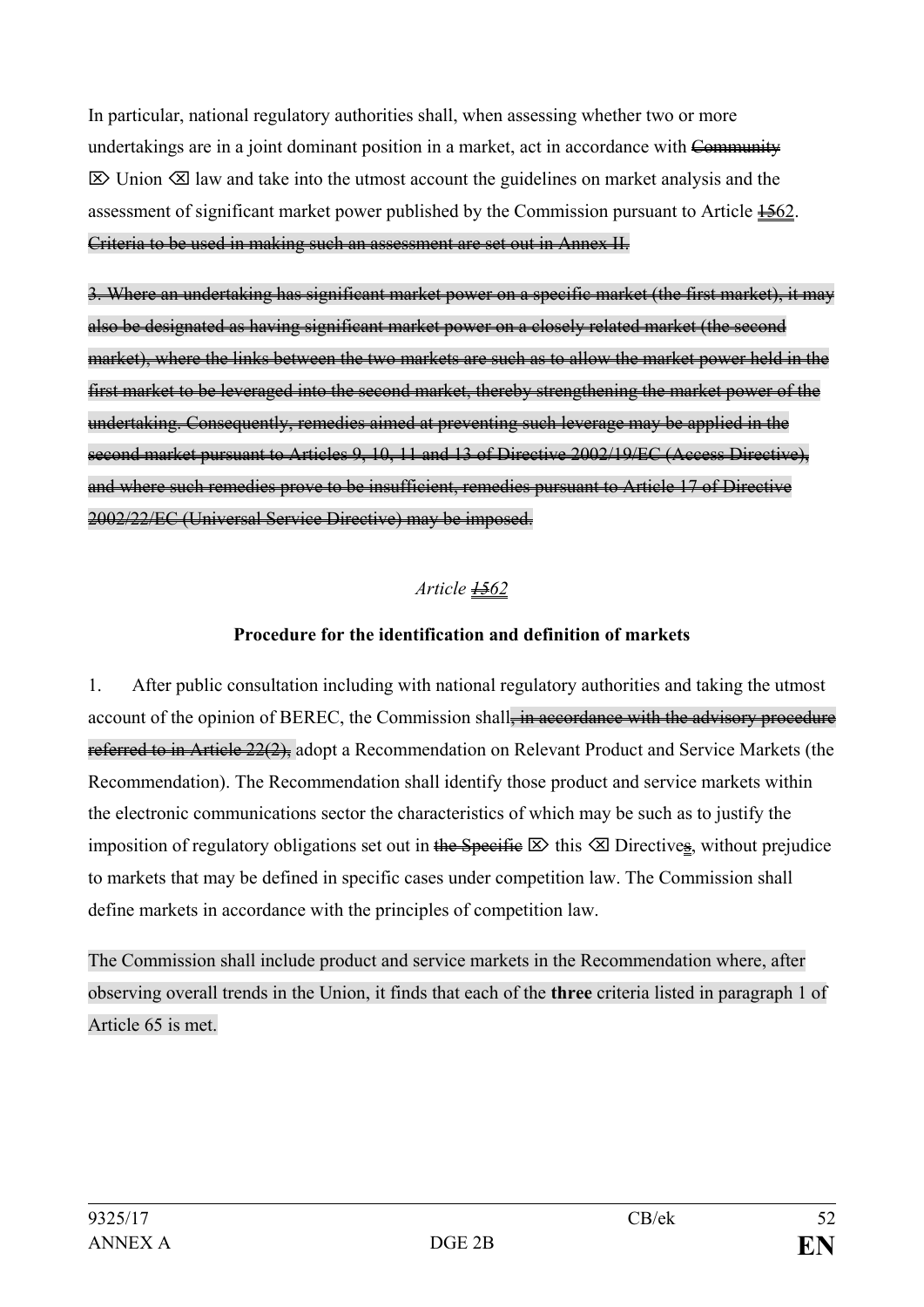The Commission shall regularly review the R<sub>F</sub>ecommendation.

2. The Commission shall publish, at the latest on the date of entry into force of this Directive, guidelines for market analysis and the assessment of significant market power (hereinafter 'the  $\boxtimes$  SMP  $\boxtimes$  guidelines') which shall be in accordance with the principles of competition law **and include guidance to national regulatory authorities on the application of the concept of significant market power to the specific context of** *ex ante* **regulation of electronic communications markets, taking account of the three criteria listed in paragraph 1 of Article 65**.

3. National regulatory authorities shall, taking the utmost account of the Recommendation and the  $\boxtimes$  SMP  $\boxtimes$   $\bigoplus$  guidelines, define relevant markets appropriate to national circumstances, in particular relevant geographic markets within their territory, in accordance with the principles of competition law. National regulatory authorities shall **also**  $\Rightarrow$  take into account the results of the geographical survey conducted in accordance with Article 22(1) **where relevant**. They shall follow the procedures referred to in Articles  $623$  and  $432$  before defining the markets that differ from those identified in the Recommendation.

## *Article 63*

# Procedure for the identification of transnational markets

1. **If the Commission or at least two national regulatory authorities concerned submit a reasoned request including supporting evidence BEREC shall conduct and analysis of a potential transnational market if the Commission or at least two national regulatory authorities concerned submit a reasoned request including supporting evidence.** After consulting stakeholders and **taking utmost account of the analysis carried out by BEREC,** in close cooperation with the Commission, BEREC may adopt a Decision**s** identifying transnational markets in accordance with the principles of competition law and taking utmost account of the Recommendation and SMP Guidelines adopted in accordance with Article 62. BEREC shall conduct an analysis of a potential transnational market if the Commission or at least two national regulatory authorities concerned submit a reasoned request providing supporting evidence.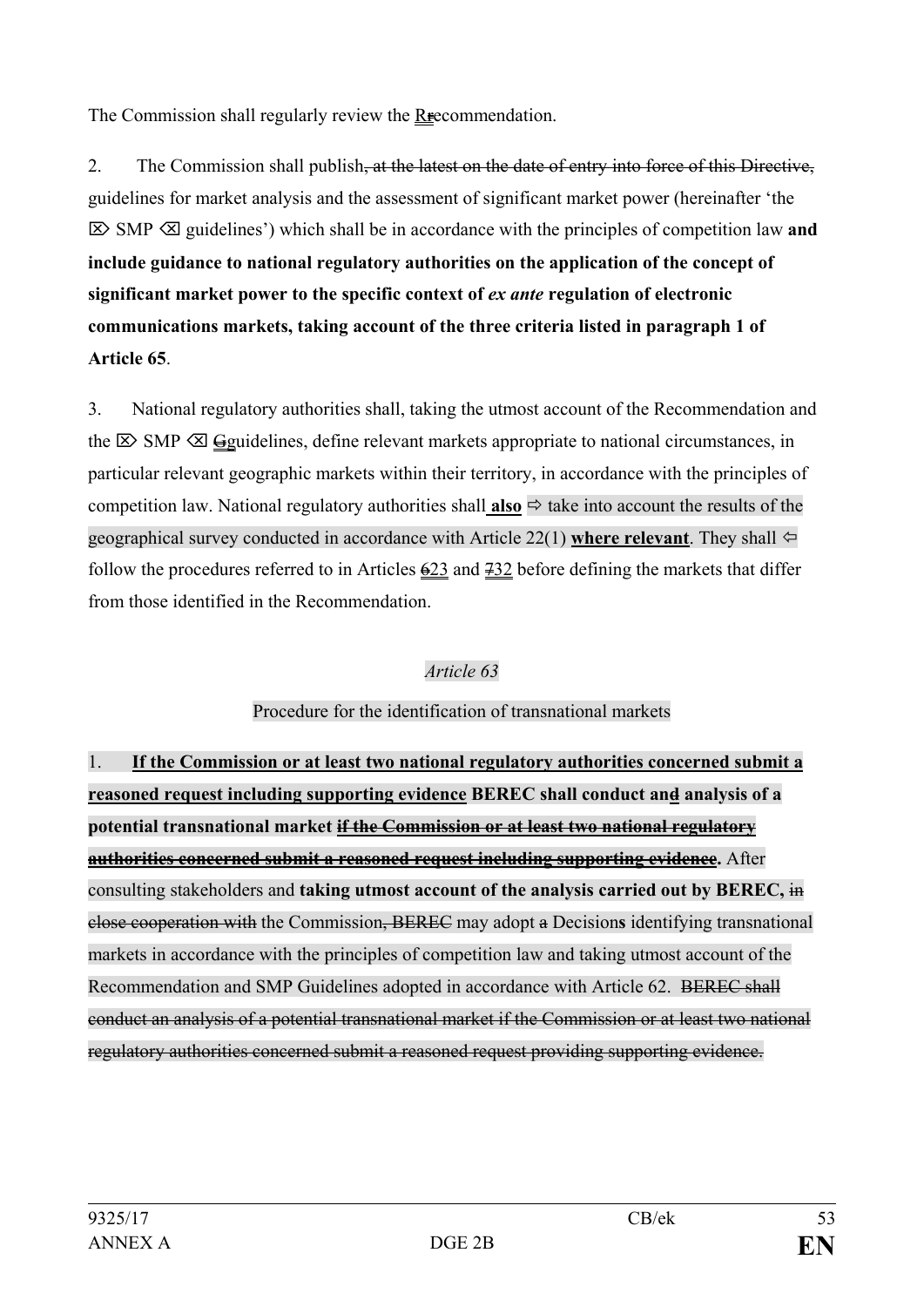$\overline{52}$ . In the case of transnational markets identified in the Decision referred to in Article 15(4)  $\Rightarrow$  in accordance with paragraph  $1 \Leftrightarrow$ , the national regulatory authorities concerned shall jointly conduct the market analysis taking the utmost account of the  $\boxtimes$  SMP  $\boxtimes$  Guidelines and, in a concerted fashion, shall decide on any imposition, maintenance, amendment or withdrawal of regulatory obligations referred to in paragraph 2 of this Article  $65(4)$ .  $\Rightarrow$  The national regulatory authorities concerned shall jointly notify to the Commission with their draft measures regarding the market analysis and any regulatory obligations pursuant to Articles 32 and 33.  $\Leftrightarrow$ 

Two or more national regulatory authorities may also jointly notify their draft measures regarding the market analysis and any regulatory obligations in the absence of transnational markets, where they consider that market conditions in their respective jurisdictions are sufficiently homogeneous.

## *Article 64*

#### **Procedure for the identification of transnational demand**

1. BEREC shall conduct an analysis of transnational end-user demand for products and services that are provided within the Union in one or more of the markets listed in the Recommendation, if it receives a reasoned request providing supporting evidence from the Commission or from at least two of the national regulatory authorities concerned indicating that there is a serious demand problem to be addressed. BEREC may also conduct such analysis if it receives a reasoned request from market participants providing sufficient supporting evidence and considers there is a serious demand problem to be addressed. BEREC's analysis is without prejudice to any findings of transnational markets in accordance with Article 63(1) and to any findings of national or subnational geographical markets by national regulatory authorities in accordance with Article 62(3).

That analysis of transnational end-user demand may include products and services that are supplied within product or service markets that have been defined in different ways by one or more national regulatory authorities when taking into account national circumstances, provided that those products and services are substitutable to those supplied in one of the markets listed in the Recommendation.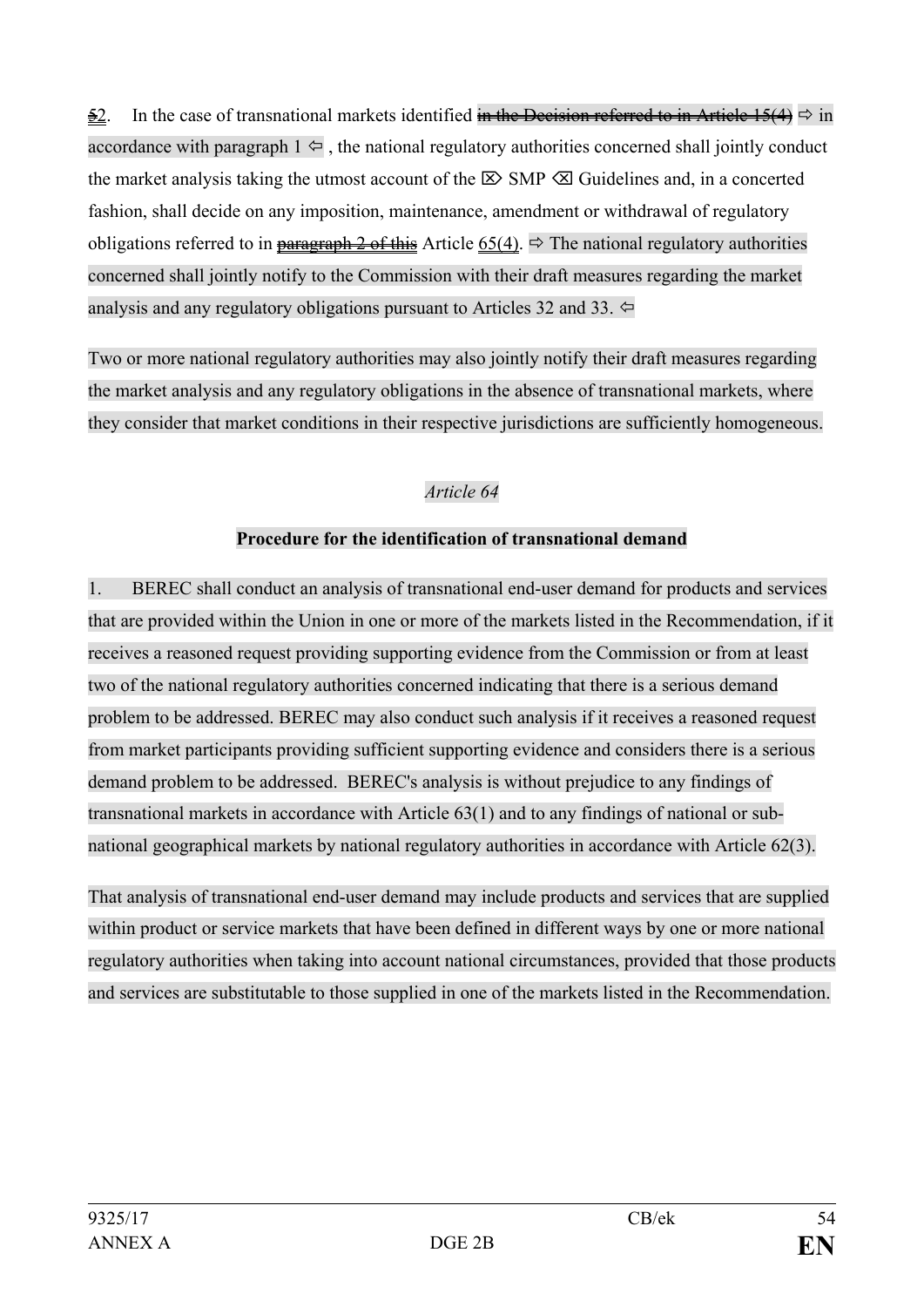If BEREC concludes that a transnational end-user demand exists, is significant and is not sufficiently met by supply provided on a commercial or regulated basis, it shall, after consulting stakeholders and in close cooperation with the Commission, issue guidelines on common approaches for national regulatory authorities to meet the identified transnational demand, including, where appropriate, when they impose remedies in accordance with Article 66. National regulatory authorities shall take into utmost account these guidelines when performing their regulatory tasks within their jurisdiction.

2. On the basis of BEREC guidelines referred to in paragraph 1, the Commission may adopt a Decision pursuant to Article 38 to harmonise the technical specifications of wholesale access products capable of meeting such identified transnational demand, when they are imposed by national regulatory authorities on operators designated with significant market power in markets where such access products are supplied, as defined according to national circumstances. Article 38(3)(a) second subparagraph first indent shall not apply in such a case.

## *Article 16 65*

## **Market analysis procedure**

## 1. National regulatory authorities shall

carry out an analysis of the relevant markets taking into account the markets identified in the Recommendation, and taking the utmost account of the Guidelines  $\Rightarrow$  determine whether a relevant market defined in accordance with Article 62(3) may be such as to justify the imposition of the regulatory obligations set out in this Directive  $\Leftarrow$ . Member States shall ensure that this  $\boxtimes$  an  $\boxtimes$ analysis is carried out, where appropriate, in collaboration with the national competition authorities.  $\Rightarrow$  National regulatory authorities shall take utmost account of the SMP guidelines and shall follow the procedures referred to in Articles 23 and 32 when conducting such analysis.  $\Leftrightarrow$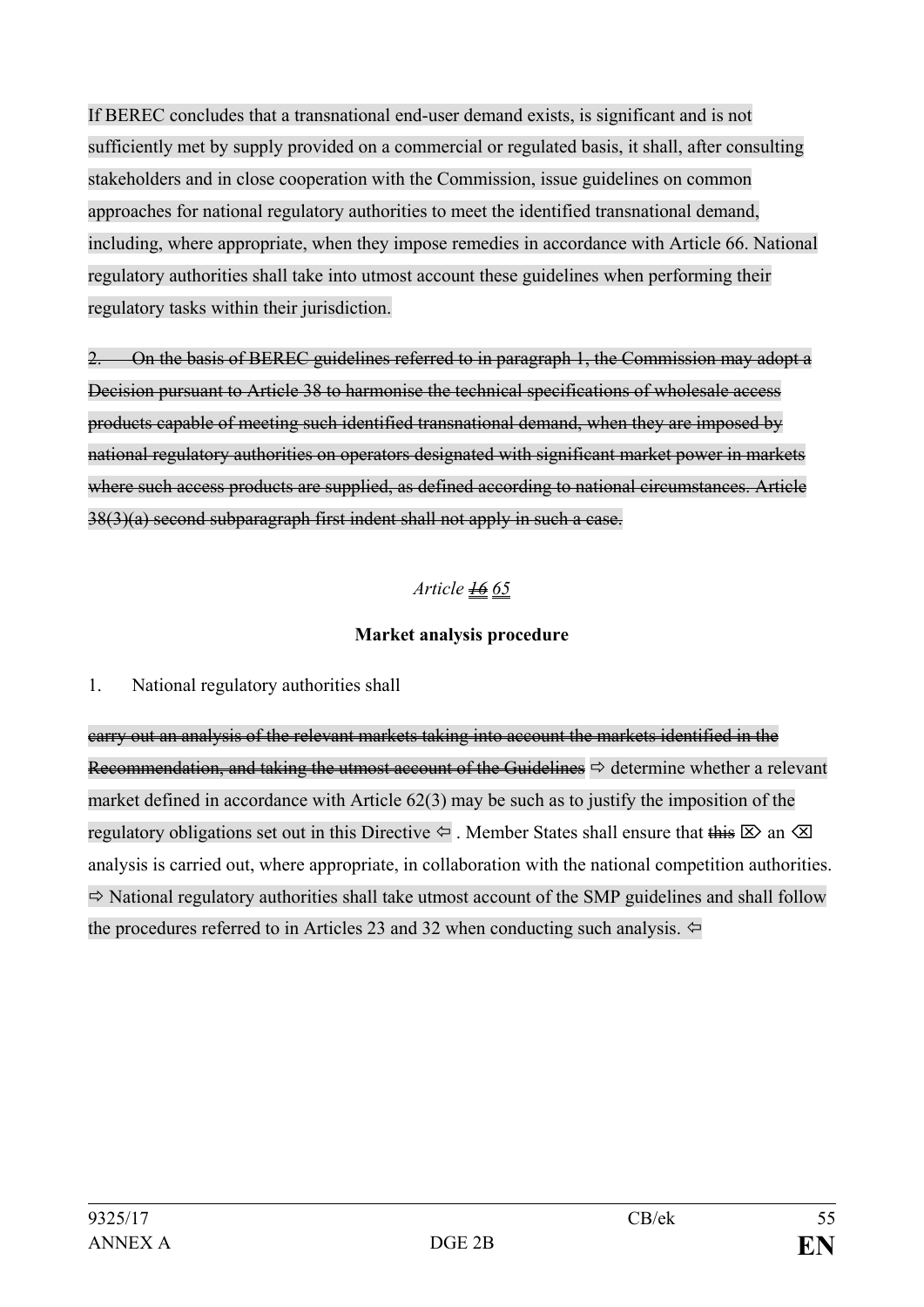A market may be such as to justify the imposition of regulatory obligations set out in this Directive if the following three criteria are cumulatively met:

- (a) high and non-transitory structural, legal or regulatory barriers to entry are present;
- (b) there is a market structure which does not tend towards effective competition within the relevant time horizon, having regard to the state of infrastructure-based competition and other sources of competition behind the barriers to entry;
- (c) competition law alone is insufficient to adequately address the identified market failure(s)

Where a national regulatory authority conducts an analysis of a market that is included in the Recommendation, it shall consider that points (a), (b) and (c) of the second subparagraph have been met, unless the national regulatory authority determines that one or more of such criteria is not met in the specific national circumstances.

2. Where a national regulatory authority is required under paragraphs 3 or 4 of this Article, Article 17 of Directive 2002/22/EC (Universal Service Directive), or Article 8 of Directive 2002/19/EC (Access Directive) to determine whether to impose, maintain, amend or withdraw obligations on undertakings, it shall determine on the basis of its market analysis referred to in paragraph 1 of this Article whether a relevant market is effectively competitive

2. Where a national regulatory authority conducts the analysis required by paragraph 1, it shall consider developments from a forward-looking perspective in the absence of regulation imposed on the basis of this Article in that relevant market, and taking into account:

(a) the existence of market developments **affecting competition** which may increase the likelihood of the relevant market tending towards effective competition, such as those commercial co investment or access agreements between operators which benefit competitive dynamics sustainably;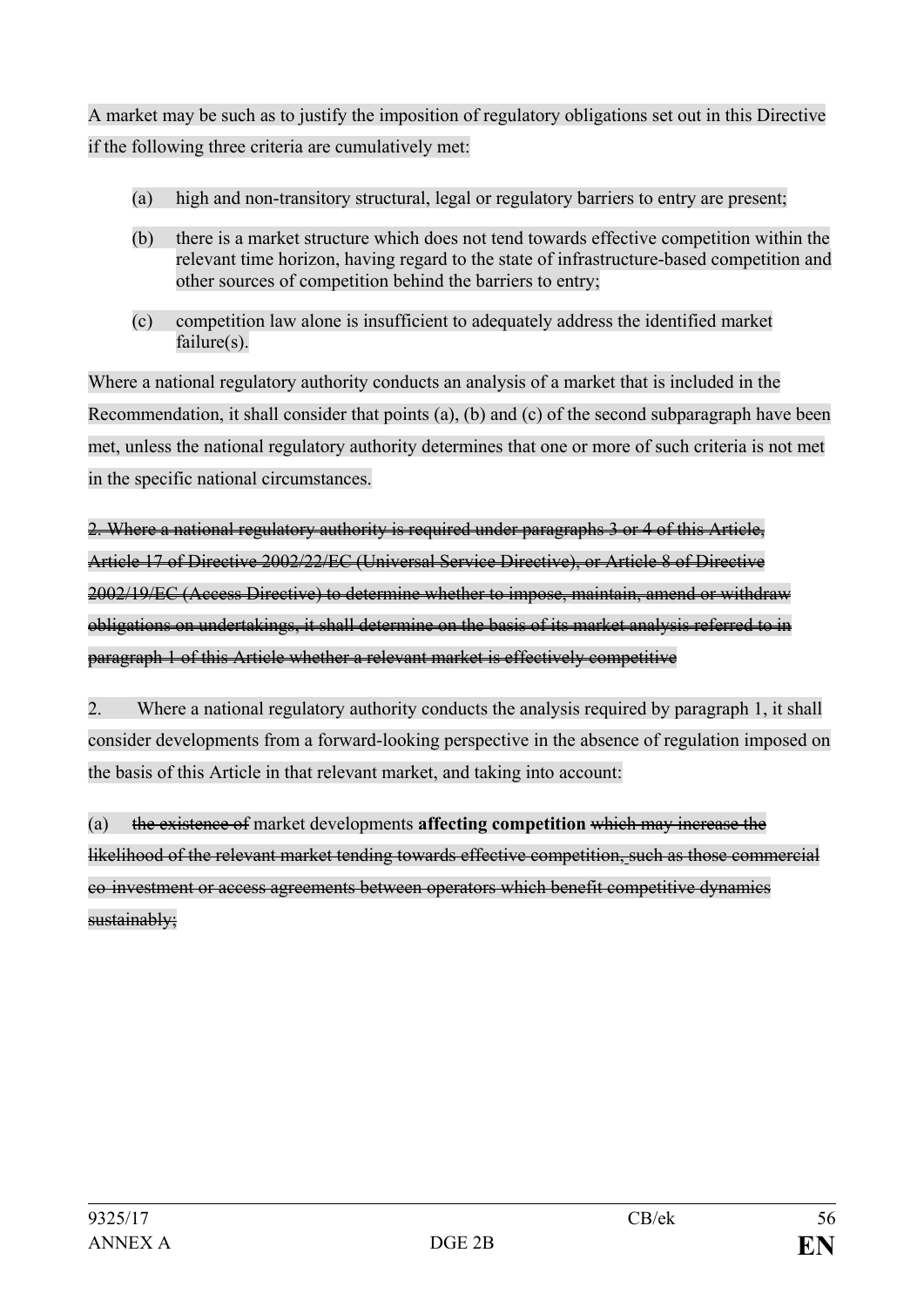(b) all relevant competitive constraints, including at retail level, irrespective of whether the sources of such constraints are deemed to be electronic communications networks, electronic communications services, or other types of services or applications which are comparable from the perspective of the end-user, and irrespective of whether such constraints are part of the relevant market;

(c) other types of regulation or measures imposed and affecting the relevant market or related retail market or markets throughout the relevant period, including, without limitation, obligations imposed in accordance with Articles 44, 58 and 59; and

(d) regulation imposed on other relevant markets on the basis of this Article.

3. Where a national regulatory authority concludes that  $\Rightarrow$  a relevant market may not be such as to justify the imposition of regulatory obligations in accordance with the procedure in paragraphs 1 and 2 of this Article, or where the conditions in paragraph 4 of this Article are not met  $\Leftrightarrow$  the market is effectively competitive, it shall not impose or maintain any of the specific regulatory obligations referred to in paragraph 2 of this Article  $\boxtimes$  in accordance with Article 66  $\boxtimes$ . In cases where  $\boxtimes$  there already are  $\boxtimes$  sector specific regulatory obligations  $\boxtimes$  imposed in accordance with Article 66  $\otimes$  already exist, it shall withdraw such obligations placed on undertakings in that relevant market. An appropriate period of notice shall be given to parties affected by such a withdrawal of obligations.

National regulatory authorities shall ensure that parties affected by such a withdrawal of obligations receive an appropriate period of notice, defined by balancing the need to ensure a sustainable transition for the beneficiaries of these obligations and end-users, end-user choice, and that regulation does not continue beyond what is necessary. When setting such period of notice, national regulatory authorities may determine specific conditions and notice periods in relation to existing access agreements.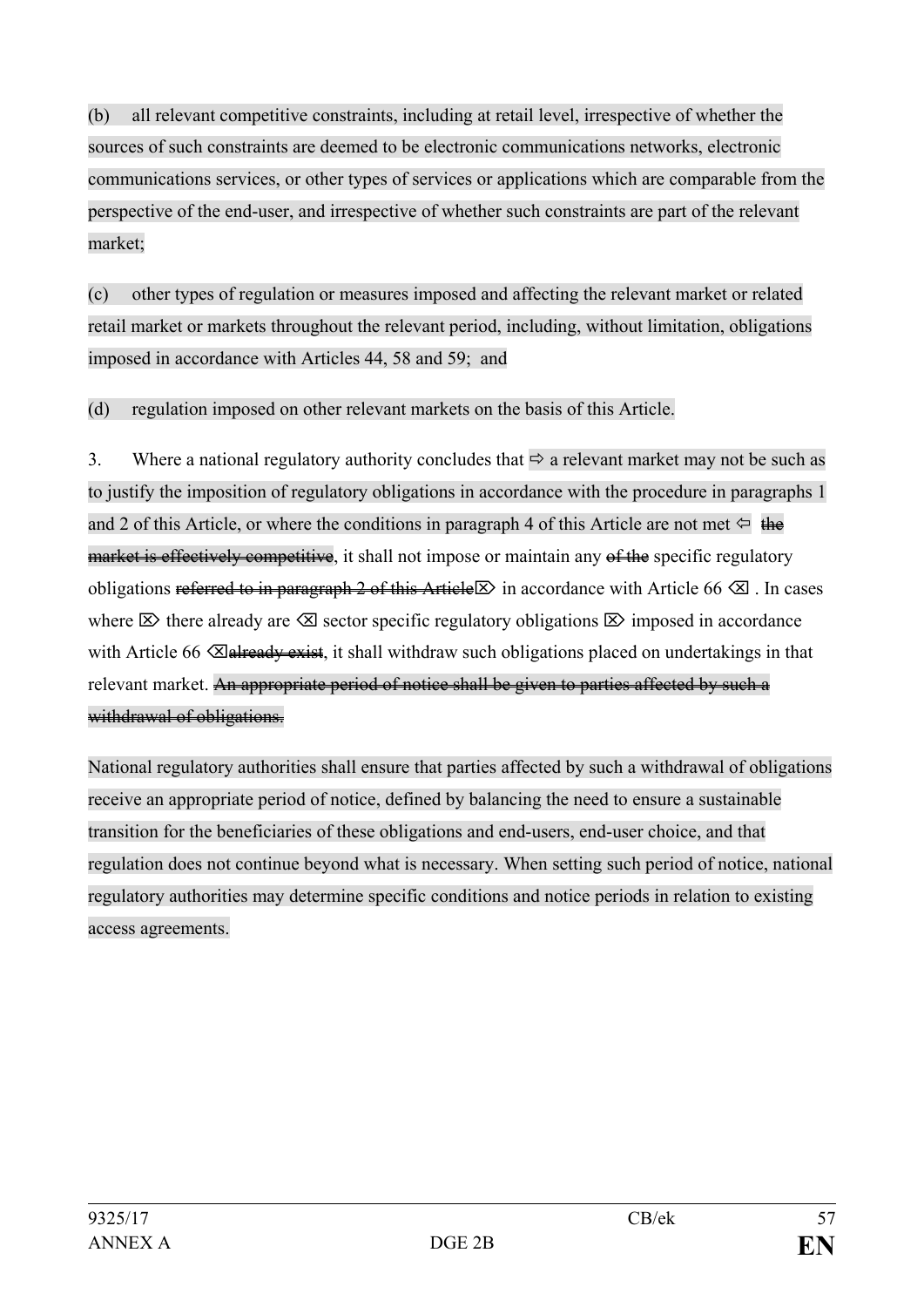4. Where a national regulatory authority determines that  $\sum$  in  $\otimes$  a relevant market is not effectively competitive  $\Rightarrow$  the imposition of regulatory obligations in accordance with paragraphs 1 and 2 of this Article is justified  $\Leftrightarrow$ , it shall identify  $\boxtimes$  any  $\boxtimes$  undertakings which individually or jointly have a significant market power on that  $\boxtimes$  relevant  $\boxtimes$  market in accordance with Article  $\overline{44}$  61. and  $\overline{4}$  The national regulatory authority shall  $\overline{2}$  impose  $\overline{2}$  on such undertakings  $impose$  appropriate specific regulatory obligations referred to in paragraph 2 of this Article  $\triangleright$  in accordance with Article 66  $\otimes$  or maintain or amend such obligations where they already exist  $\Rightarrow$  if it considers that **the outcome for end-users** one or more retail markets would not be effectively competitive in the absence of those obligations  $\Leftarrow$ .

56. Measures taken in accordance with the provisions of paragraphs 3 and 4 shall be subject to the procedures referred to in Articles  $\frac{623}{2}$  and  $\frac{732}{2}$ . National regulatory authorities shall carry out an analysis of the relevant market and notify the corresponding draft measure in accordance with Article 327:

(a) within three  $\Rightarrow$  five  $\Leftarrow$  years from the adoption of a previous measure  $\Rightarrow$  where the national regulatory authority has defined the relevant market and determined which undertakings have significant market power  $\Leftrightarrow$  relating to that market. However,  $\triangle$ Exceptionally, that  $\boxtimes$  five-year  $\triangleleft$  period may be extended for up to three  $\Rightarrow$  one  $\Leftrightarrow$ additional years, where the national regulatory authority has notified a reasoned proposed extension to the Commission  $\Rightarrow$  no later than four months before the expiry of the five years period,  $\Leftarrow$  and the Commission has not objected within one month of the notified extension. **In the case of markets characterised by rapid change in technology and demand patterns at the retail level, the market analysis shall however be carried out every three years, subject to the same one year extension possibility**;

(b) within two **three** years from the adoption of a revised Recommendation on relevant markets, for markets not previously notified to the Commission; or

(c) within  $\downarrow \downarrow \downarrow \Rightarrow$  three  $\Leftrightarrow$  vears from their accession, for Member States which have newly joined the Union.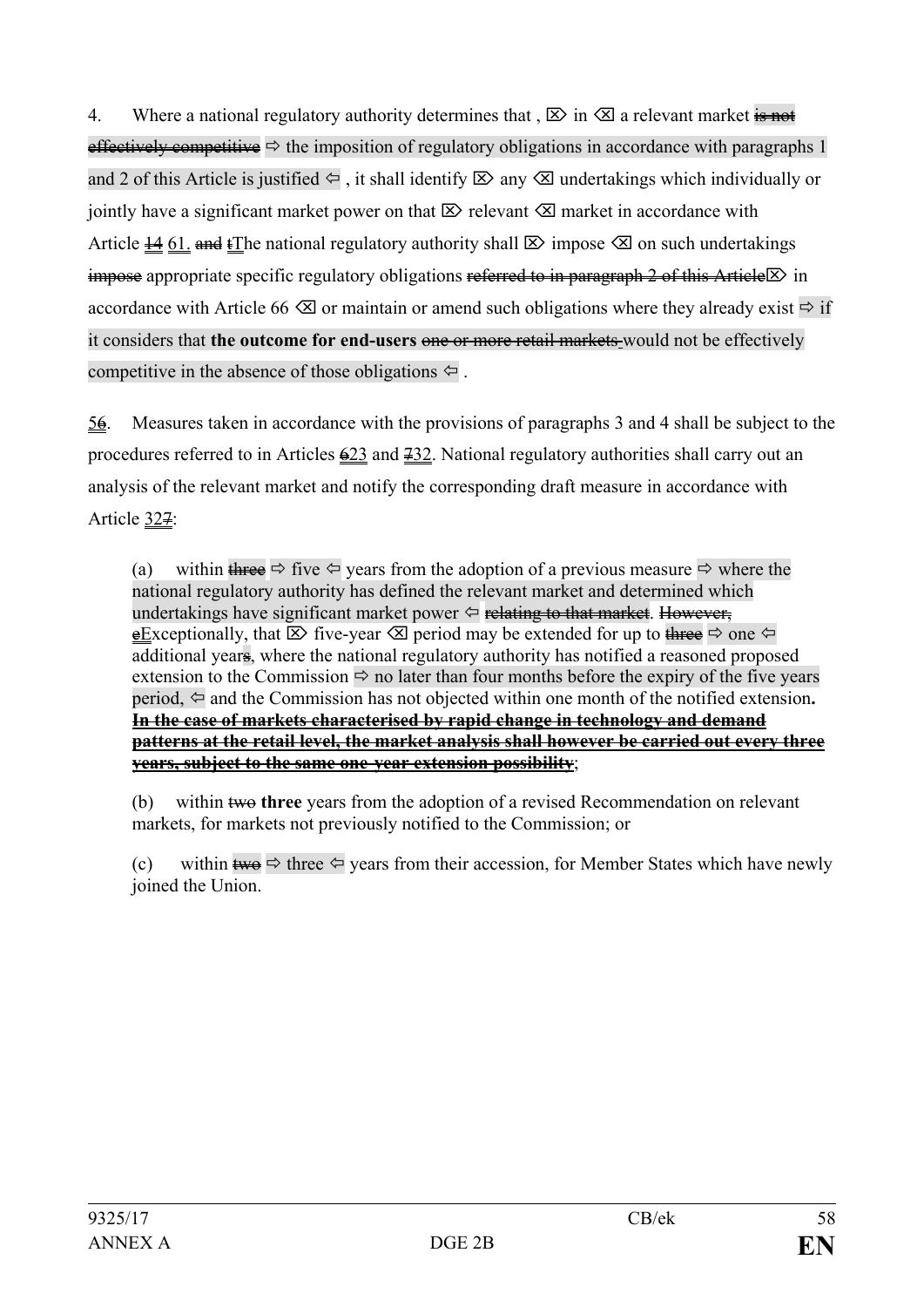$\frac{4}{6}$ . Where a national regulatory authority  $\Rightarrow$  considers that it may not complete or  $\Leftarrow$  has not completed its analysis of a relevant market identified in the Recommendation within the time limit laid down in paragraph 6**5**, BEREC shall, upon request, provide assistance to the national regulatory authority concerned in completing the analysis of the specific market and the specific obligations to be imposed. With this assistance, the national regulatory authority concerned shall within six months  $\boxtimes$  of the limit laid down in paragraph 5  $\boxtimes$  notify the draft measure to the Commission in accordance with Article 732.

# **CHAPTER IV**

## **ACCESS REMEDIES AND SIGNIFICANT MARKET POWER**

### *Article 866*

#### **Imposition, amendment or withdrawal of obligations**

1. Member States shall ensure that national regulatory authorities are empowered to impose the obligations identified in  $\rightarrow$ <sub>1</sub> Articles  $\frac{967}{2}$  to  $\frac{13a}{8}$   $\leftarrow$ .

2. Where an operator is designated as having significant market power on a specific market as a result of a market analysis carried out in accordance with Article  $\frac{16}{16}$  of this Directive 2002/21/EC (Framework Directive), national regulatory authorities shall  $\Rightarrow$  be able to  $\Leftrightarrow$  impose  $\Rightarrow$  any of  $\Leftarrow$  the obligations set out in Articles  $\frac{12}{13}$  75 and 77 of this Directive as appropriate.

3. Without prejudice to:

the provisions of  $\rightarrow$  2 Articles  $\frac{595(1)}{2}$  and  $\frac{6}{2}$  (60  $\leftarrow$ ),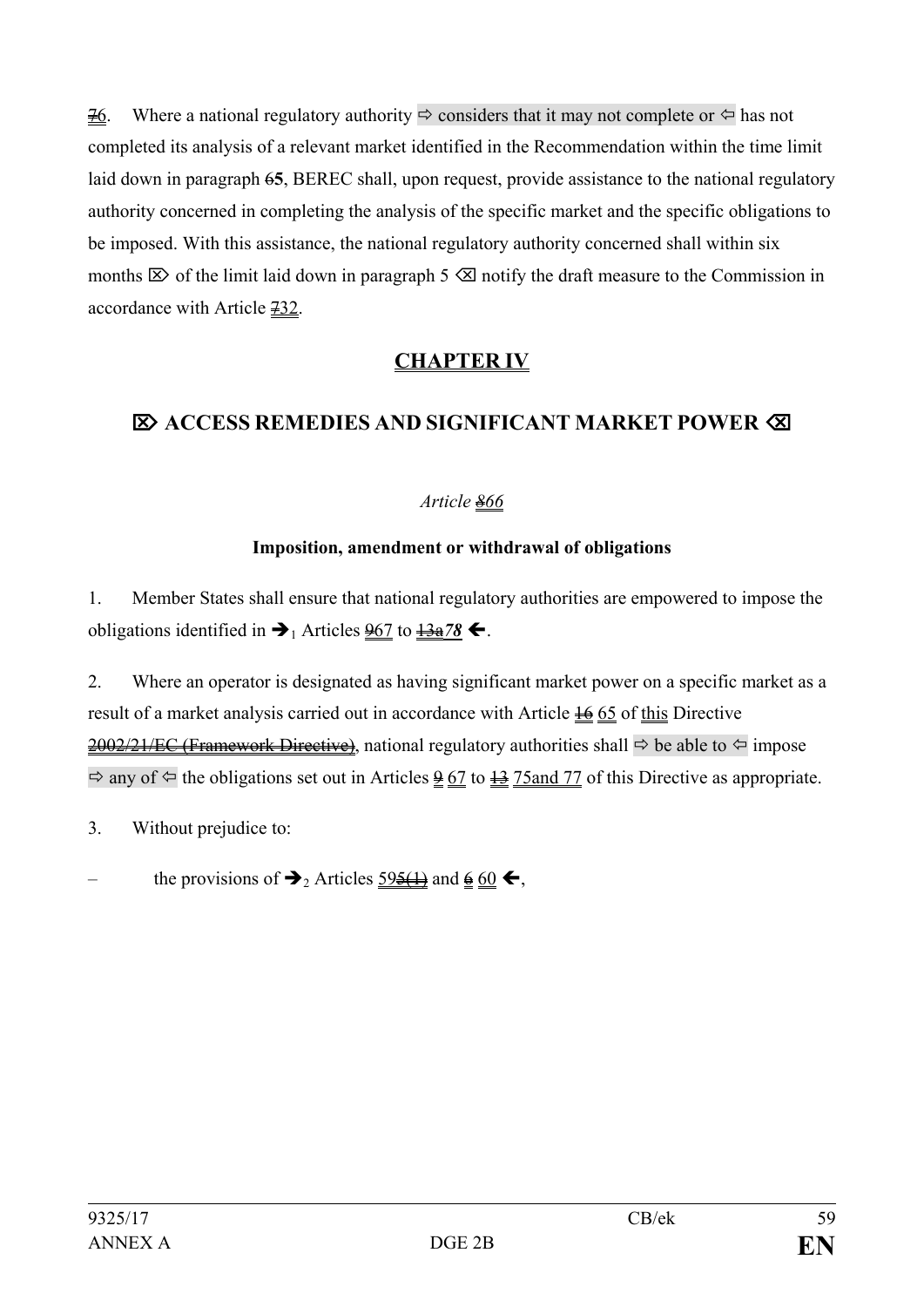the provisions of Articles  $\frac{12}{12}$  44 and  $\frac{131}{7}$  of this Directive  $\frac{2002}{21/EC}$  (Framework Directive), Condition 7 in Part  $\underline{B} D$  of  $\underline{the}$  Annex I to Directive 2002/20/EC (Authorisation Directive) as applied by virtue of Article  $\frac{613}{10}$  of that  $\boxtimes$  this  $\boxtimes$  Directive, Articles  $\frac{27}{10}$ 28 91 and 30 99 of this Directive 2002/22/EC (Universal Service Directive) and the relevant provisions of  $\rightarrow$  Directive 2002/58/Eco the European Parliament and of the Council of 12 July 2002 concerning the processing of personal data and the protection of privacy in the electronic communications sector (Directive on privacy and electronic  $\overline{\mathbf{e}^{\mathbf{a}}$   $\mathbf{e}^{\mathbf{b}}$  and  $\mathbf{e}^{\mathbf{b}}$  and  $\mathbf{e}^{\mathbf{b}}$  containing obligations on undertakings other than those designated as having significant market power, or

– the need to comply with international commitments,

national regulatory authorities shall not impose the obligations set out in Articles  $967$  to  $\frac{1375}{130}$  $\boxtimes$  and 77  $\boxtimes$  on operators that have not been designated in accordance with paragraph 2.

In exceptional circumstances, when a national regulatory authority intends to impose on operators with significant market power obligations for access or interconnection other than those set out in Articles  $\frac{967}{10}$  to  $\frac{1375}{10}$   $\overline{\infty}$  and 77  $\overline{\infty}$ , it shall submit this request to the Commission. The Commission shall take utmost account of the opinion of BEREC. The Commission, acting in accordance with  $\Rightarrow$  the procedure referred to in  $\Leftrightarrow$  Article<del>14(2)</del>  $\boxtimes$  110(3)  $\boxtimes$ , shall take a decision authorising or preventing the national regulatory authority from taking such measures.

4. Obligations imposed in accordance with this Article shall be**:**

**a)** based on the nature of the problem identified **by a national regulatory authority in its market analysis**,  $\Rightarrow$  in particular at retail level and where appropriate taking into account the identification of transnational demand pursuant to Article 64**;**

**b**). They shall be  $\Leftarrow$  proportionate  $\Rightarrow$  -having regard to the costs and benefits;

**c**)  $\Leftrightarrow$  and justified in the light of the objectives laid down in Article  $\frac{2}{3}$  of  $\boxtimes$  this  $\boxtimes$ Directive**; and**

**<sup>14</sup>** OJ L 201, 31.7.2002, p. 37.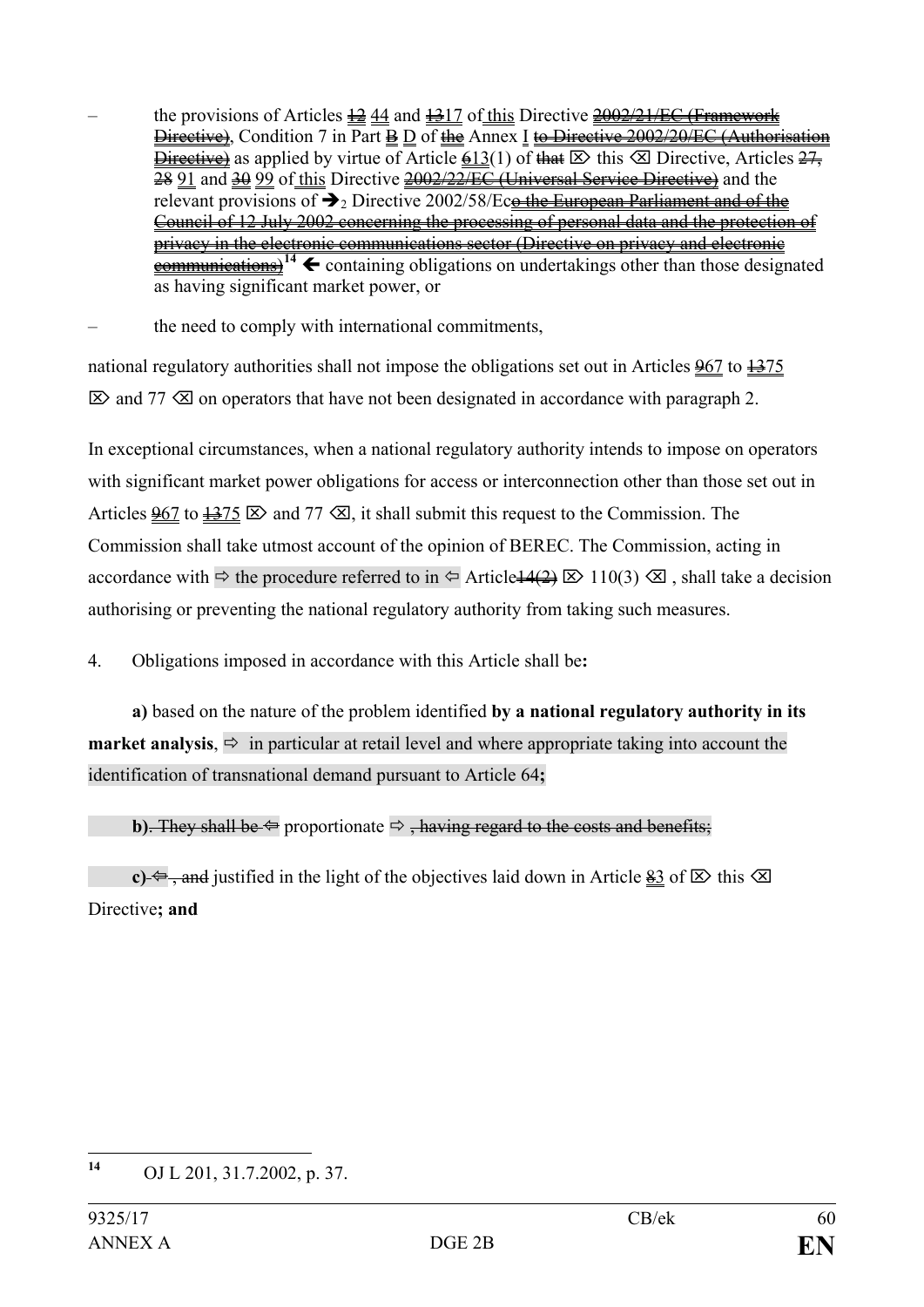**d)** 2002/21/EC (Framework Directive). Such obligations shall only be imposed following consultation in accordance with Articles  $\frac{6}{23}$  and  $\frac{732}{132}$  of that Directive.

5. In relation to the third indent of the first subparagraph of paragraph 3, national regulatory authorities shall notify decisions to impose, amend or withdraw obligations on market players to the Commission, in accordance with the procedure referred to in Article 732 of Directive 2002/21/EC (Framework Directive).

6. National regulatory authorities shall consider the impact of new market developments, such as in relation to commercial agreements **influencing competitive dynamics**, including co-investment agreements, which have been concluded**,** or unforeseeably breached**,** or terminated**, or have effects that diverge from the expectations at the time of the market analysis** affecting competitive dynamics. If these developments are not sufficiently important in order to determine the need to undertake a new market analysis in accordance with Article 65, the national regulatory authority shall assess whether it is necessary to review the obligations imposed on operators designated with significant market power in order to ensure that such obligations continue to meet the conditions in paragraph 4. Such amendments shall only be imposed following consultation in accordance with Articles 23 and 32.

#### *Article 967*

## **Obligation of transparency**

1. National regulatory authorities may, in accordance with the provisions of Article 866, impose obligations for transparency in relation to interconnection and/or access, requiring operators to make public specified information, such as accounting information, technical specifications, network characteristics **and expected developments thereof**, terms and conditions for supply and use, including any conditions limiting **altering** access to and/or use of services and applications**, particularly with regard to migration from legacy infrastructure,** where such conditions are allowed by Member States in conformity with Community  $\boxtimes$  Union  $\boxtimes$  law, and prices.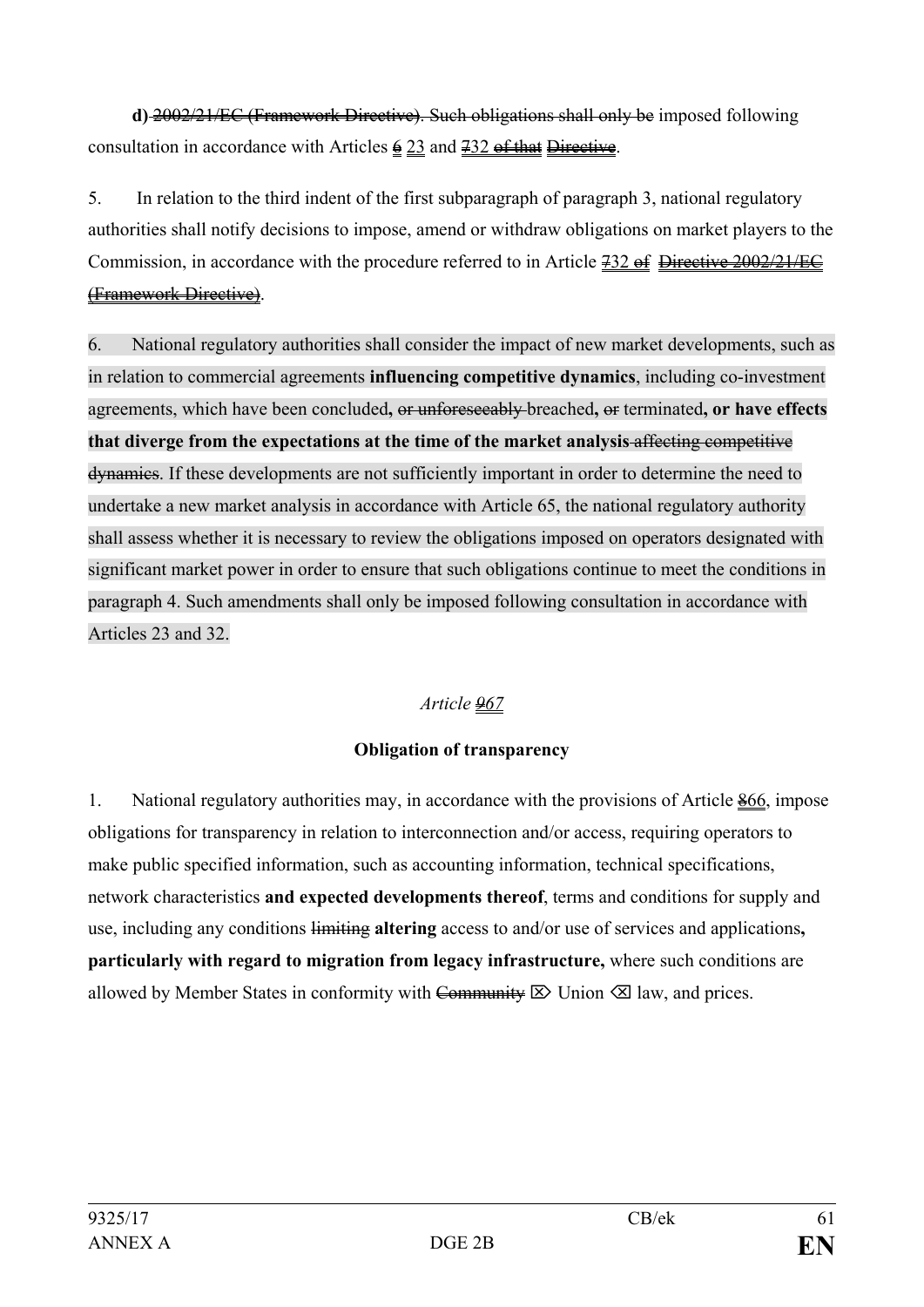2. In particular where an operator has obligations of non-discrimination, national regulatory authorities may require that operator to publish a reference offer, which shall be sufficiently unbundled to ensure that undertakings are not required to pay for facilities which are not necessary for the service requested, giving a description of the relevant offerings broken down into components according to market needs, and the associated terms and conditions including prices. The national regulatory authority shall, *inter alia*, be able to impose changes to reference offers to give effect to obligations imposed under this Directive.

3. National regulatory authorities may specify the precise information to be made available, the level of detail required and the manner of publication.

4.  $\Rightarrow$  No later than [1 year after the adoption of this Directive], in order to contribute to the consistent application of transparency obligations, **[**BEREC**]** shall, after consulting stakeholders and in close cooperation with the Commission, issue guidelines on the minimum criteria for a reference offer and shall review them whenever necessary in order to adapt them to technological and market developments. In providing such minimum criteria, **[**BEREC**]** shall pursue the objectives in Article 3, and shall have regard for the needs of the beneficiaries of access obligations and endusers that are active in more than one Member State as well as to any **[**BEREC**]** guidelines identifying transnational demand in accordance with Article 64 and to any related Commission Decision. ⇔

Notwithstanding paragraph 3, where an operator has obligations under Article  $\frac{12}{2}$   $\otimes$  70 or 71  $\otimes$ concerning wholesale network infrastructure access, national regulatory authorities shall ensure the publication of a reference offer containing at least the elements set out in Annex II  $\Rightarrow$  taking utmost account of the **[BEREC]** guidelines on the minimum criteria for a reference offer  $\Leftrightarrow$ .

5. The Commission may adopt the necessary amendments to Annex II in order to adapt it to technological and market developments. The measures, designed to amend non essential elements of this Directive, shall be adopted in accordance with the regulatory procedure with scrutiny referred to in Article 14(3). In implementing the provisions of this paragraph, the Commission may be assisted by BEREC.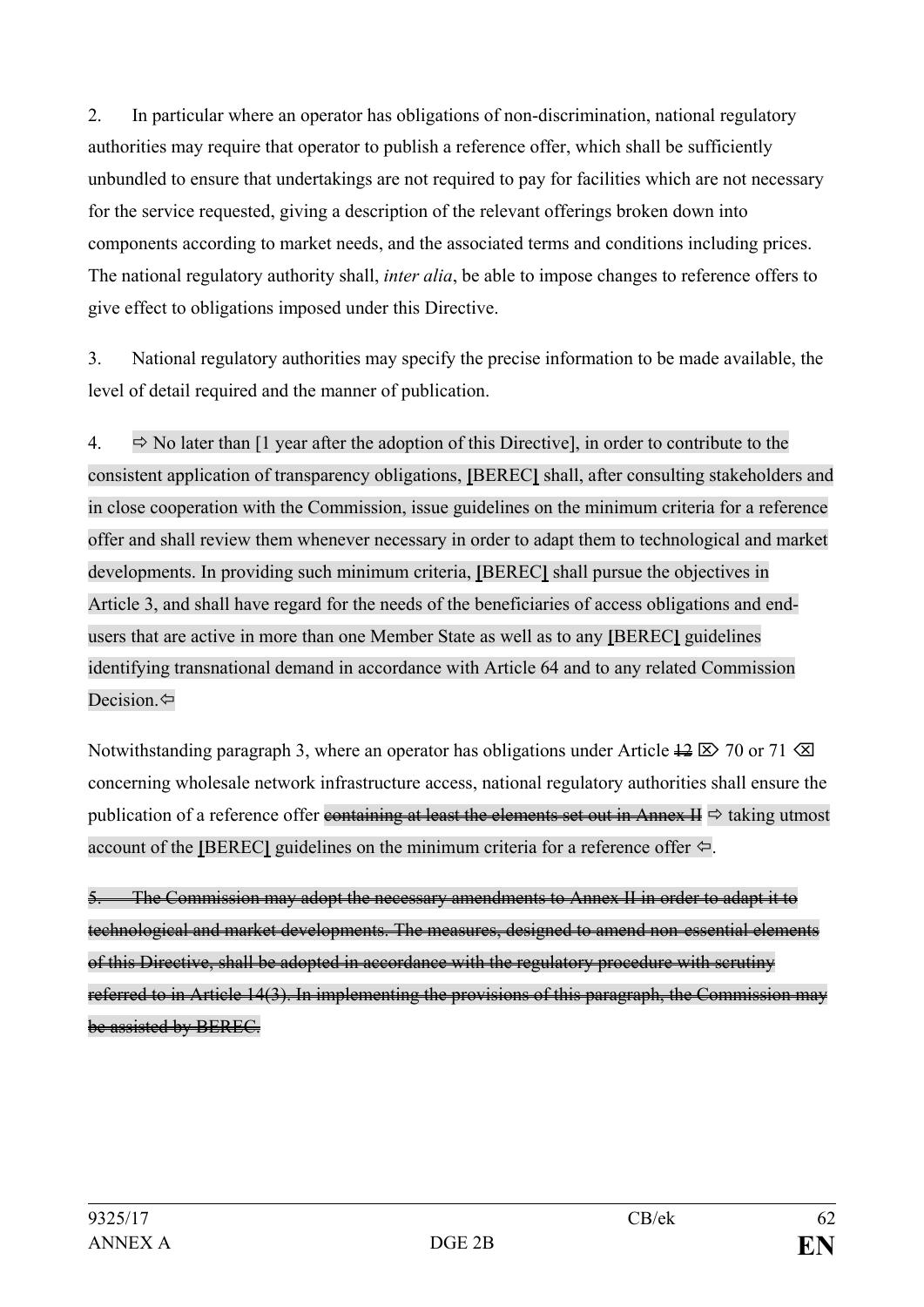### *Article 1068*

#### **Obligation of non-discrimination**

1. A national regulatory authority may, in accordance with the provisions of Article 668, impose obligations of non-discrimination, in relation to interconnection and/or access.

2. Obligations of non-discrimination shall ensure, in particular, that the operator applies equivalent conditions in equivalent circumstances to other undertakings providing equivalent services, and provides services and information to others under the same conditions and of the same quality as it provides for its own services, or those of its subsidiaries or partners.  $\Rightarrow$  In particular, in cases where the operator is deploying new systems, n**N**ational regulatory authorities may **also** impose on that operator obligations to supply access products and services to all undertakings, including to **its downstream arm** itself, on the same timescales, terms and conditions, including those relating to price and service levels, and by means of the same systems and processes, in order to ensure equivalence of access. $\Leftrightarrow$ 

### *Article 1169*

## **Obligation of accounting separation**

1. A national regulatory authority may, in accordance with the provisions of Article 866, impose obligations for accounting separation in relation to specified activities related to interconnection and/or access.

In particular, a national regulatory authority may require a vertically integrated company to make transparent its wholesale prices and its internal transfer prices *inter alia* to ensure compliance where there is a requirement for non-discrimination under Article  $68\frac{10}{10}$  or, where necessary, to prevent unfair cross-subsidy. National regulatory authorities may specify the format and accounting methodology to be used.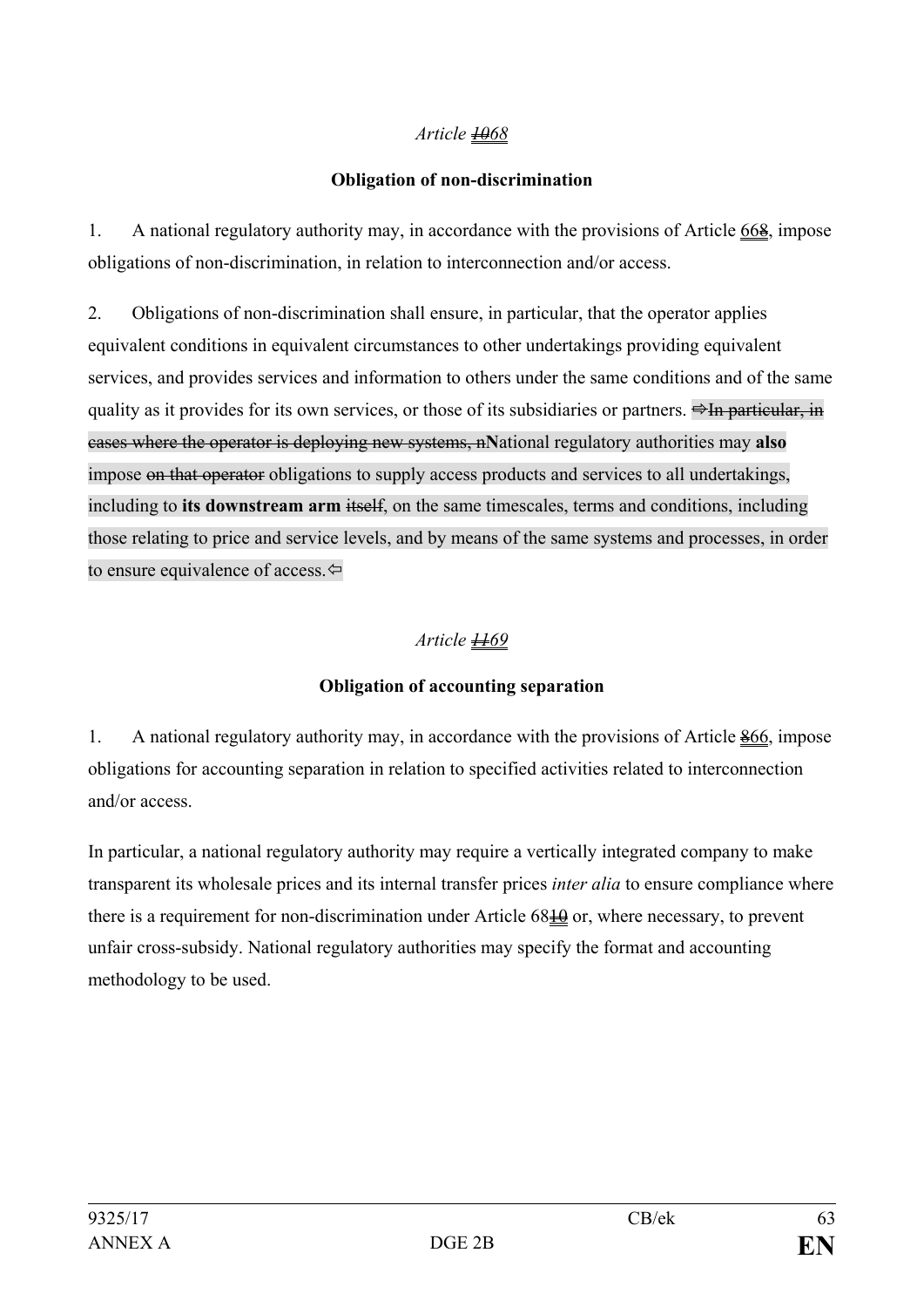2. Without prejudice to Article 20 5 of Directive 2002/21/EC (Framework Directive), to facilitate the verification of compliance with obligations of transparency and non-discrimination, national regulatory authorities shall have the power to require that accounting records, including data on revenues received from third parties, are provided on request. National regulatory authorities may publish such information as would contribute to an open and competitive market, while respecting national and Community  $\boxtimes$  Union  $\boxtimes$  rules on commercial confidentiality.

## *Article 70*

## **Access to civil engineering**

1. A national regulatory authority may, in accordance with Article 66, impose obligations on operators to meet reasonable requests for access to, and use of, civil engineering including, without limitation **but not limited to**, buildings or entries to buildings, building cables including wiring, antennae, towers and other supporting constructions, poles, masts, ducts, conduits, inspection chambers, manholes, and cabinets, in situations where **on the basis of having considered** the market analysis indicates **the national regulatory authority deems** that denial of access or access given under unreasonable terms and conditions having a similar effect would hinder the emergence of a sustainable competitive market at the retail level and would not be in the end-user's interest.

2. National regulatory authorities may impose obligations on an operator to provide access in accordance with this Article, irrespective of whether the assets that are affected by the obligation are part of the relevant market in accordance with the market analysis, provided that the obligation is necessary and proportionate to meet the objectives of Article 3.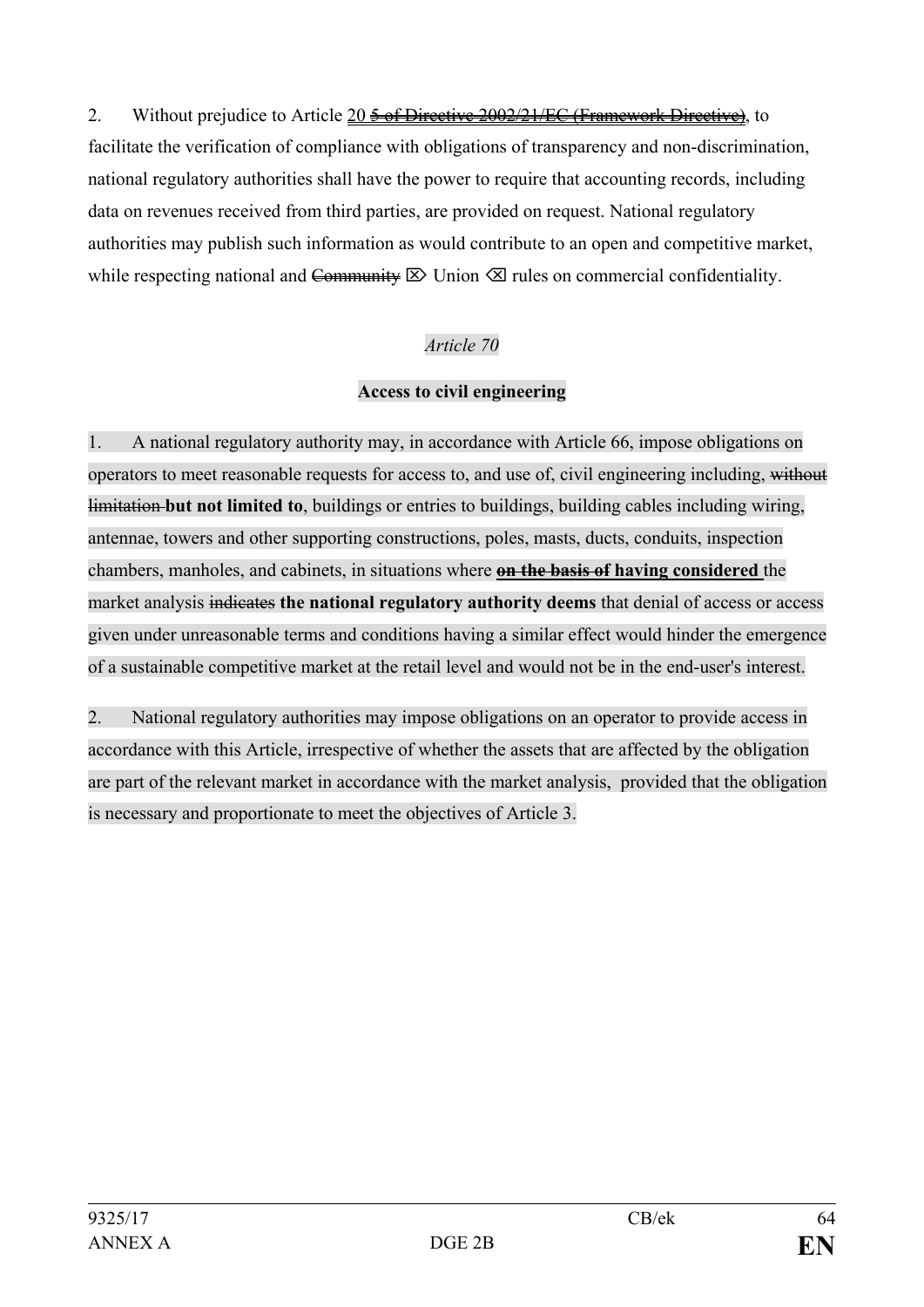### *Article 1271*

#### **Obligations of access to, and use of, specific network facilities**

1.  $\overline{\mathbf{B}}$  Only where  $\overline{\mathbf{A}}$  a national regulatory authority  $\Rightarrow$  concludes that the obligations imposed in accordance with Article 70 would not on their own lead to the achievement of the objectives set out in Article 3, it  $\Leftarrow$  may, in accordance with the provisions of Article  $\frac{866}{60}$ , impose obligations on operators to meet reasonable requests for access to, and use of, specific network elements and associated facilities, *inter alia* in situations where the national regulatory authority considers that denial of access or unreasonable terms and conditions having a similar effect would hinder the emergence of a sustainable competitive market at the retail level,  $\boxtimes$  and  $\boxtimes$  or would not be in the end-user's interest.

Operators may be required *inter alia*:

(a) to give third parties access to specified network elements and/or facilities,  $\Rightarrow$  as appropriate  $\Leftarrow$  including access to network elements which are  $\boxtimes$  either  $\boxtimes$  not active  $\Rightarrow$  or physical  $\Leftrightarrow$  and/or  $\Leftrightarrow$  active or virtual  $\Leftrightarrow$  unbundled access to the local loop<del>, to, inter</del> alia, allow carrier selection and/or pre selection and/or subscriber line resale offers;

(b) to negotiate in good faith with undertakings requesting access;

(c) not to withdraw access to facilities already granted;

#### (d**ca**) *to provide specified services on a wholesale basis for resale by third parties;*

 (de) to grant open access to technical interfaces, protocols or other key technologies that are indispensable for the interoperability of services or virtual network services;

(ef) to provide co-location or other forms of associated facilities sharing;

 $(f_{\hat{\theta}})$  to provide specified services needed to ensure interoperability of end-to-end services to users, including facilities for  $\Rightarrow$  software emulated networks  $\Leftrightarrow$  intelligent network services or roaming on mobile networks;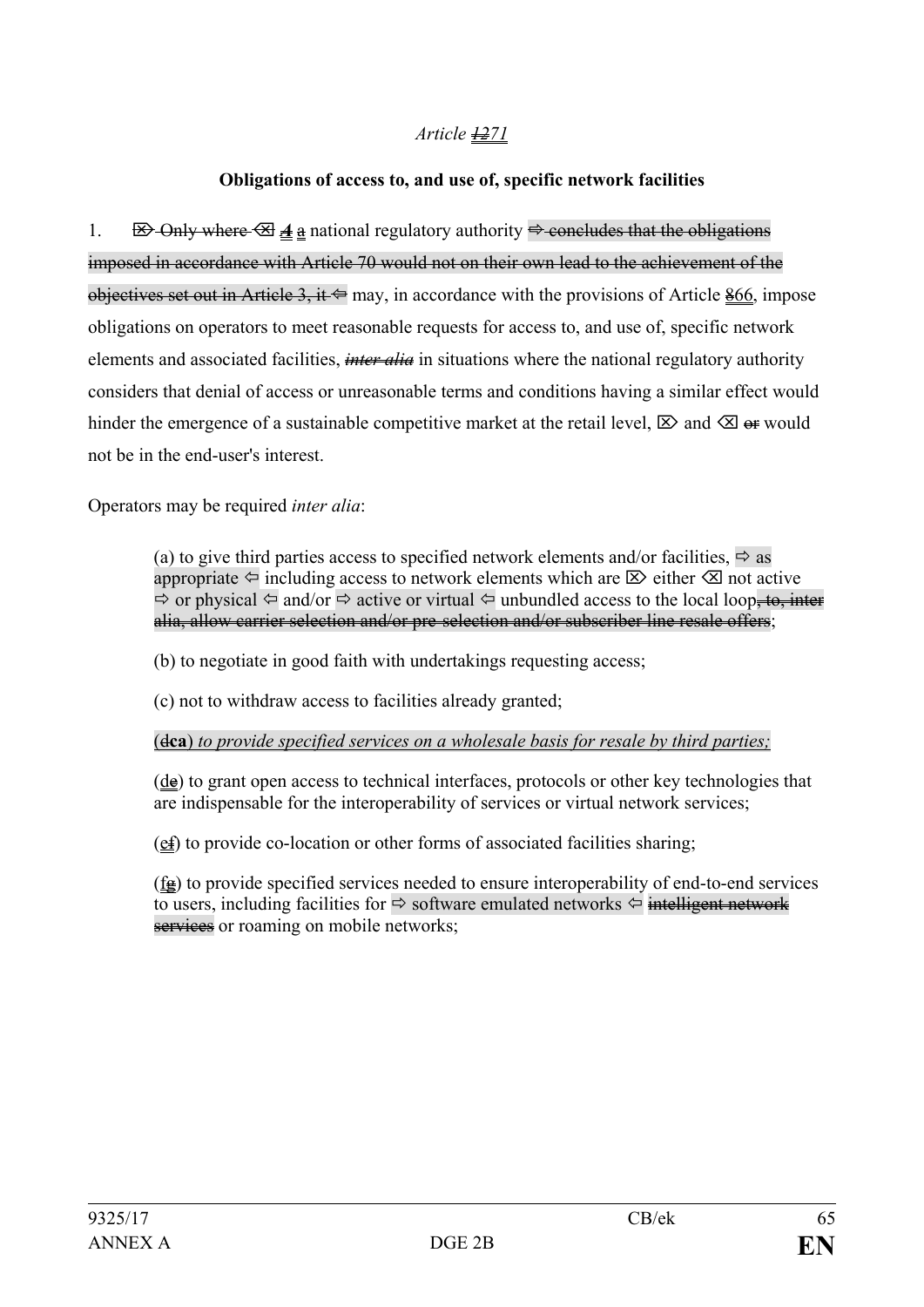$(g<sub>H</sub>)$  to provide access to operational support systems or similar software systems necessary to ensure fair competition in the provision of services;

 $(h<sub>i</sub>)$  to interconnect networks or network facilities;

 $(i<sub>i</sub>)$  to provide access to associated services such as identity, location and presence service.

National regulatory authorities may attach to those obligations conditions covering fairness, reasonableness and timeliness.

2. When national regulatory authorities are considering  $\Rightarrow$  the appropriateness of imposing any of  $\Leftrightarrow$  the  $\Leftrightarrow$  possible specific  $\Leftrightarrow$  obligations referred in paragraph 1, and in particular when assessing  $\boxtimes$ , in conformity with the principle of proportionality,  $\boxtimes \boxtimes$  whether and  $\boxtimes$  how such obligations  $\boxtimes$  should  $\boxtimes$  would be imposed proportionate to the objectives set out in Article 8 of Directive 2002/21/EC (Framework Directive),  $\Rightarrow$  they shall analyse whether other forms of access to wholesale inputs either on the same or a related wholesale market, would already be sufficient to address the identified problem at the retail level. The assessment shall include existing or prospective commercial access offers, regulated access pursuant to Article 59, or existing or contemplated **planned** regulated access to other wholesale inputs pursuant to this Article.  $\Leftarrow$  Tthey shall take account in particular of the following factors:

(a) the technical and economic viability of using or installing competing facilities, in the light of the rate of market development, taking into account the nature and type of interconnection and/or access involved, including the viability of other upstream access products such as access to ducts;

(b) the expected technological evolution affecting network design and management

 $(c\phi)$  the feasibility of providing the access proposed, in relation to the capacity available;

 $(d\mathbf{e})$  the initial investment by the facility owner, taking account of any public investment made and the risks involved in making the investment  $\Rightarrow$  with particular regard to investments in and risk levels associated with very high capacity networks  $\Leftrightarrow$ .

 $\text{ (ed)}$  the need to safeguard competition in the long term, with particular attention to economically efficient infrastructure-based competition  $\Rightarrow$  and to sustainable competition based on co-investment in networks  $\Leftrightarrow$ ;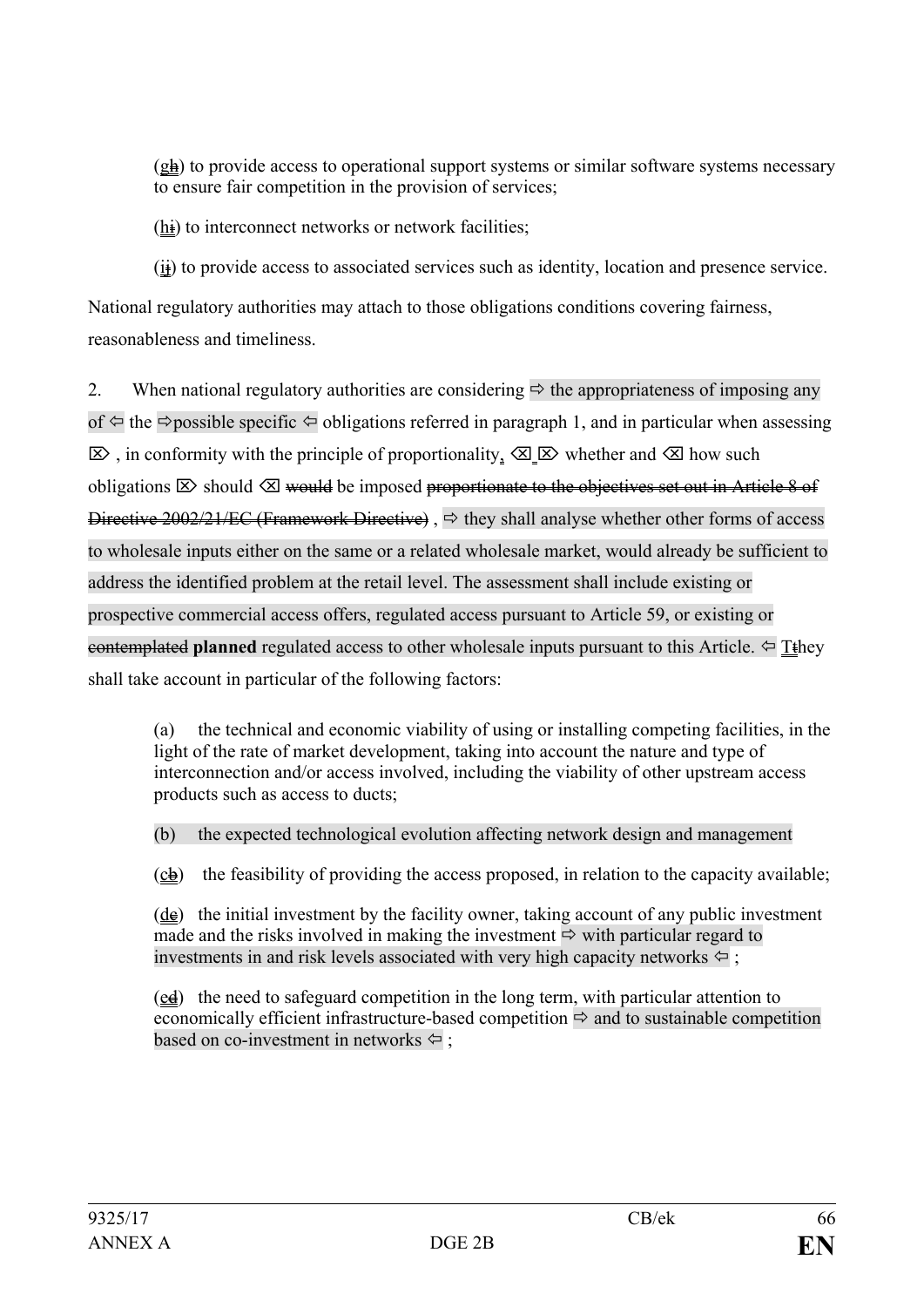- (fe) where appropriate, any relevant intellectual property rights;
- (g) the provision of pan-European services.

**Where a national regulatory authority considers, in accordance with Article 66, the imposition of obligations on the basis of Articles 70 or this Article, it shall examine whether the sole imposition of obligations in accordance with Article 70 would not be a proportionate means to achieve the objectives promote competition and the interests of the citizen set out in Article 3.** 

**Where a national regulatory authority considers Oobligations in respect of access to active or virtual networks pursuant to this Article, it shall examine whether shall only be imposed where the national regulatory authority considers that the imposition of other obligations, in conjunction or not with obligations under Article 70, would not be a proportionate means to achieve the objectives promote competition and the interests of the citizen set out in Article 3.**

3. When imposing obligations on an operator to provide access in accordance with the

provisions of this Article, national regulatory authorities may lay down technical or operational conditions to be met by the provider and/or beneficiaries of such access where necessary to ensure normal operation of the network. Obligations to follow specific technical standards or specifications shall be in compliance with the standards and specifications laid down in accordance with Article 39 17 of Directive 2002/21/EC (Framework Directive).

## *Article 1372*

## **Price control and cost accounting obligations**

1. A national regulatory authority may, in accordance with the provisions of Article 668, impose obligations relating to cost recovery and price controls, including obligations for cost orientation of prices and obligations concerning cost accounting systems, for the provision of specific types of interconnection and/or access, in situations where a market analysis indicates that a lack of effective competition means that the operator concerned may sustain prices at an excessively high level, or may apply a price squeeze, to the detriment of end-users.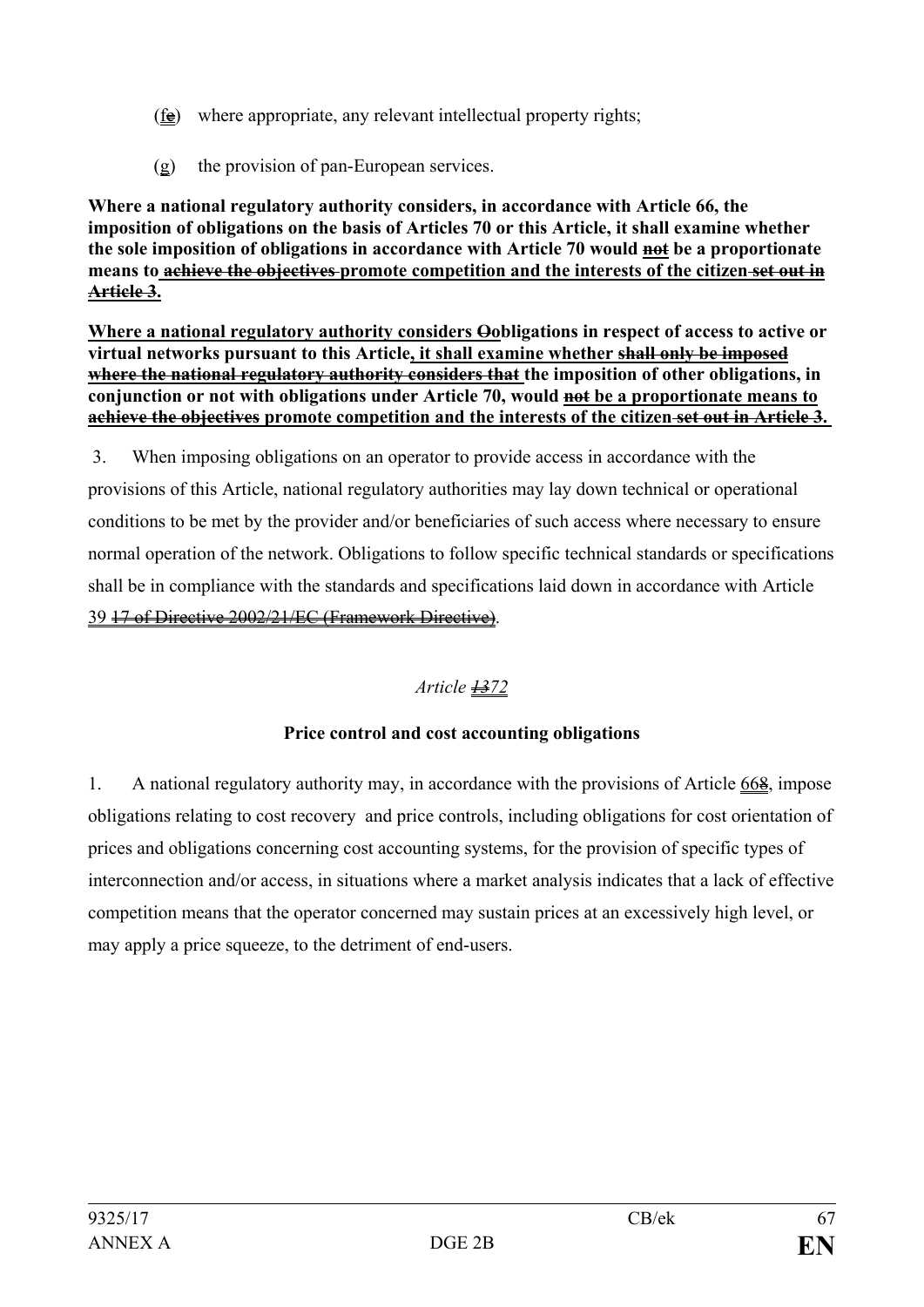$\Rightarrow$  In determining whether or not price control obligations would be appropriate, national regulatory authorities shall take into account long-term end-user interests related to the deployment and takeup of next-generation networks, and in particular of very high capacity networks. In particular,  $\Leftrightarrow$  $t\ddot{=}$  encourage investments by the operator, including in next-generation networks, national regulatory authorities shall take into account the investment made by the operator<sub> $\overline{z}$ </sub>.  $\Rightarrow$  Where the national regulatory authorities deem price controls appropriate, they shall  $\Leftrightarrow$  and allow  $\boxtimes$  the operator  $\otimes$  him a reasonable rate of return on adequate capital employed, taking into account any risks specific to a particular new investment network project.

National regulatory authorities shall not impose or maintain obligations pursuant to this Article, w**Where** they **national regulatory authorities** establish that a demonstrable retail price constraint is present and that any obligations imposed **effective and non-discriminatory access is ensured** in accordance with Articles 67 to 71, **they shall consider whether imposing or maintaining obligations pursuant to this Article may not be appropriate including in particular any** economic replicability test imposed in accordance with Article 68 ensures effective and non discriminatory access.

When national regulatory authorities consider it appropriate to impose price controls on access to existing network elements, they shall also take account of the benefits of predictable and stable wholesale prices in ensuring efficient entry and sufficient incentives for all operators to deploy new and enhanced networks.

2. National regulatory authorities shall ensure that any cost recovery mechanism or pricing methodology that is mandated serves to promote  $\Rightarrow$  the deployment of new and enhanced networks  $\Leftarrow$ , efficiency and sustainable competition and maximise  $\Rightarrow$  sustainable  $\Leftarrow$  consumer benefits. In this regard national regulatory authorities may also take account of prices available in comparable competitive markets.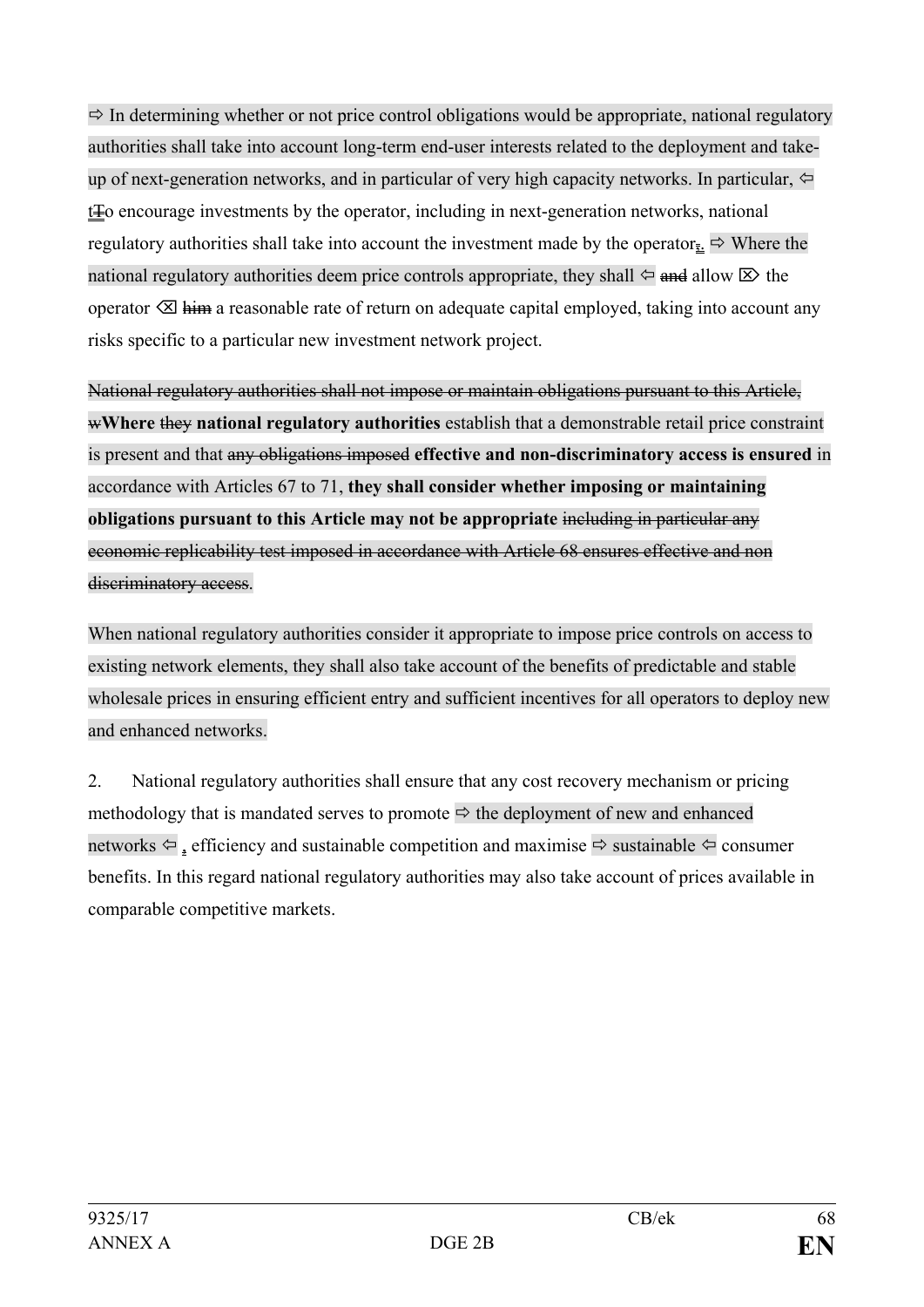3. Where an operator has an obligation regarding the cost orientation of its prices, the burden of proof that charges are derived from costs including a reasonable rate of return on investment shall lie with the operator concerned. For the purpose of calculating the cost of efficient provision of services, national regulatory authorities may use cost accounting methods independent of those used by the undertaking. National regulatory authorities may require an operator to provide full justification for its prices, and may, where appropriate, require prices to be adjusted.

4. National regulatory authorities shall ensure that, where implementation of a cost accounting system is mandated in order to support price controls, a description of the cost accounting system is made publicly available, showing at least the main categories under which costs are grouped and the rules used for the allocation of costs. Compliance with the cost accounting system shall be verified by a qualified independent body. A statement concerning compliance shall be published annually.

new

## *Article 73*

#### **Termination rates**

Where a national regulatory authority imposes obligations relating to cost recovery and price controls on operators designated as having significant market power on a market for wholesale voice call termination, it shall set maximum symmetric termination rates**.** based on the costs incurred by an efficient operator. The evaluation of efficient costs shall be based on current cost values. The cost methodology to calculate efficient costs shall be based on a bottom up modelling approach using long run incremental traffic related costs of providing the wholesale voice call termination service to third parties.

The details of the cost methodology shall be set by a Commission decision, adopted pursuant to Article 38.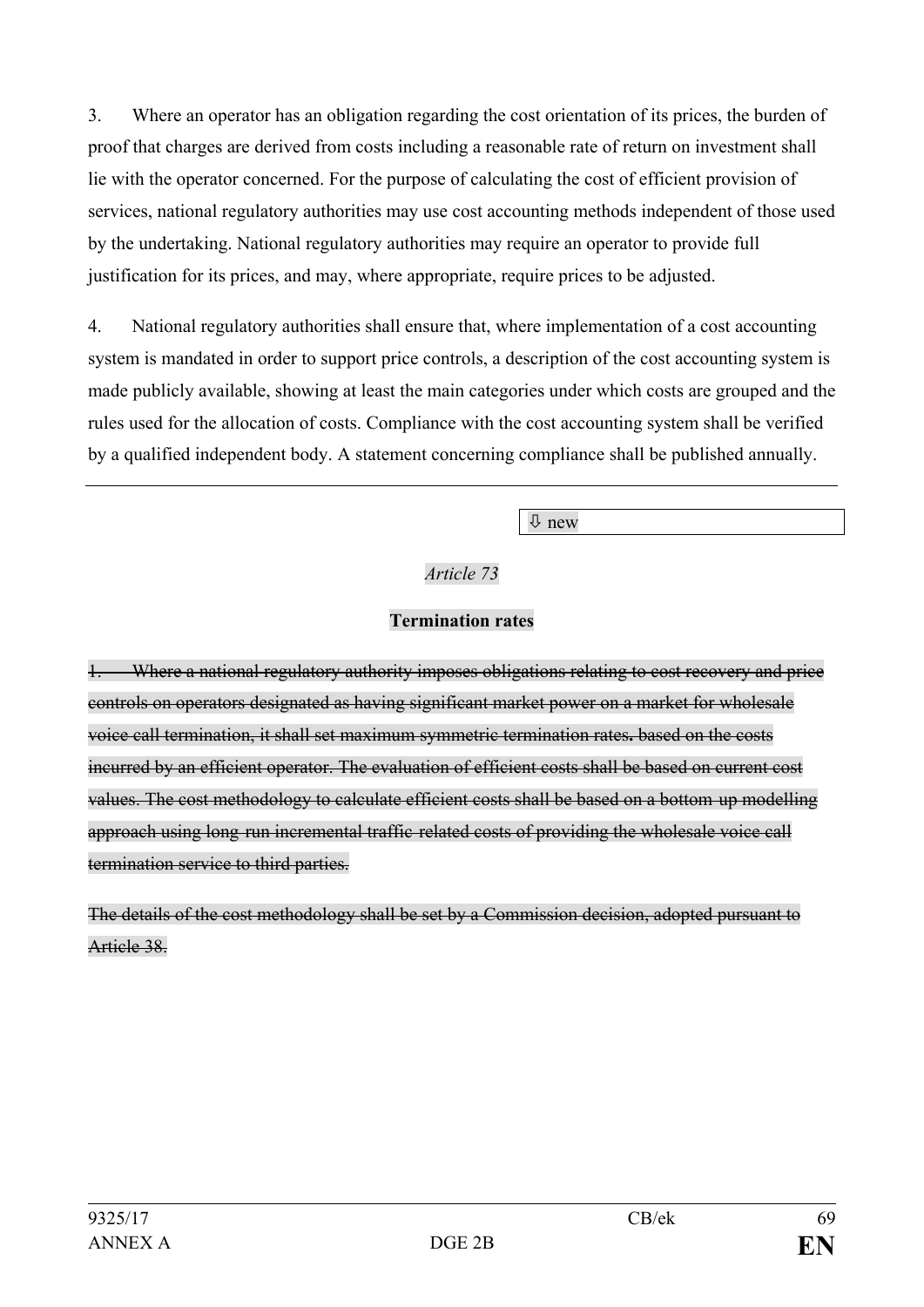2. **1.** By [date **of transposition**] the Commission shall, after having consulted **taking utmost account of the opinion of** BEREC, adopt **a Decision setting:** delegated acts in accordance with Article 109 concerning

 a single maximum **EU-wide mobile voice** termination rate **and a single maximum EUwide fixed voice termination rate, which is imposed on any operators active on each of the markets of mobile voice termination and fixed voice termination respectively in any Member State**. to be imposed by national regulatory authorities**;**

on undertakings designated as having significant market power in fixed and mobile voice termination markets respectively in the Union.

When adopting these delegated acts, the Commission

#### **To that end the Commission** shall**:**

 - follow the principles laid down in the first subparagraph of paragraph 1 and shall comply with the **principles** criteria and parameters provided in Annex III;

4. In applying paragraph 2, the Commission shall ensure that the single voice call termination rate in mobile networks shall not exceed 1.23 €cent per minute and the single voice call termination rate in fixed networks shall not exceed 0.14 €cent per minute. The Commission shall

- **when setting the single maximum termination rate for the first time,** take into account the weighted average of maximum termination rates in fixed and mobile networks established in accordance with the principles provided in **Annex III** the first subparagraph of paragraph 1 applied across the Union; when setting the single maximum termination rate for the first time.

5. When adopting delegated acts pursuant to paragraph 2, the Commission shall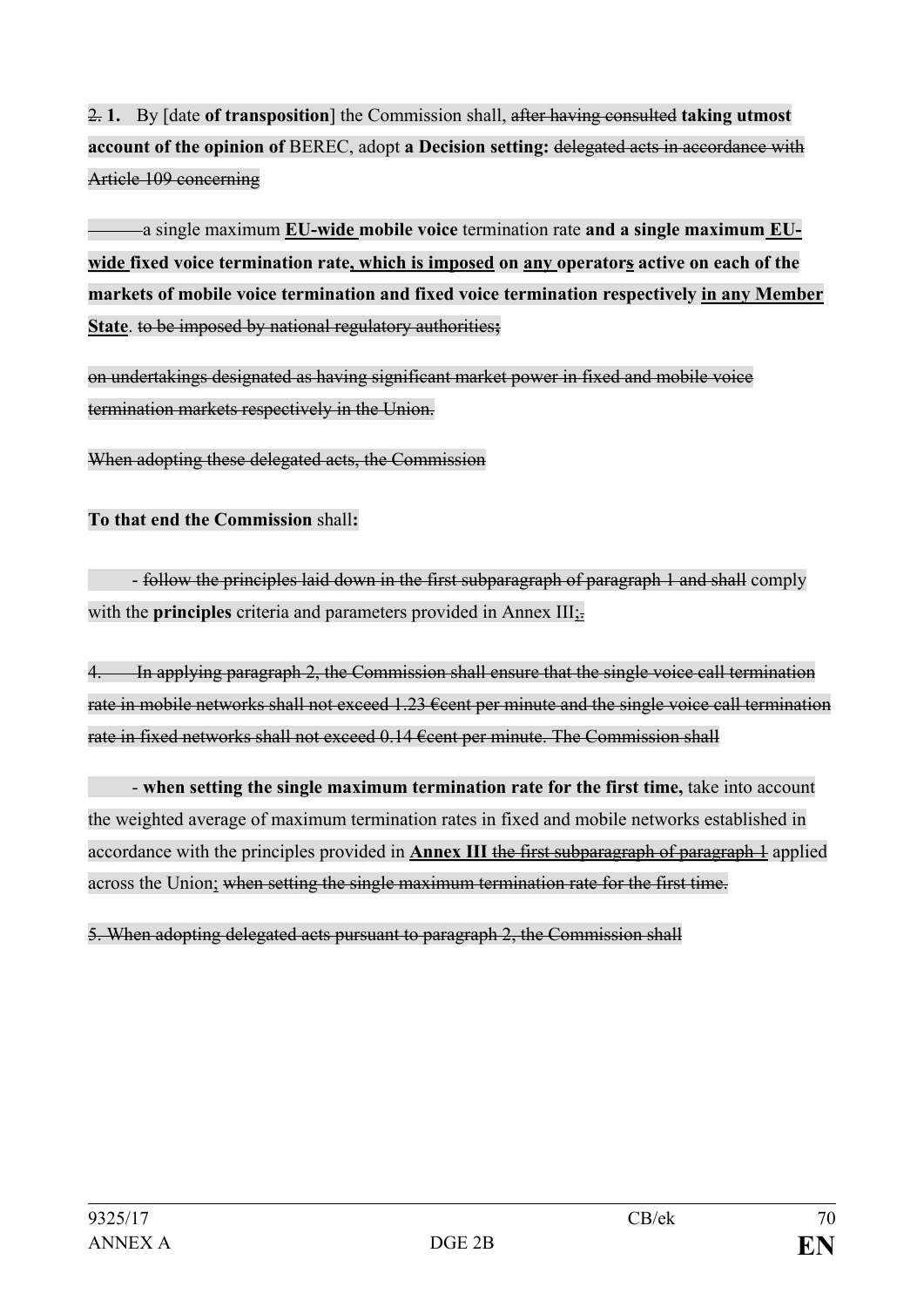- take into account the total number of end-users in each Member State, in order to ensure a proper weighting of the maximum termination rates, as well as national circumstances which result in significant differences between Member States when determining the maximum termination rates in the Union**; and**

The Commission may request BEREC to develop an economic model in order to assist the Commission in determining the maximum termination rates in the Union. The Commission shall

- take into account market information provided by BEREC, national regulatory authorities or, directly, by undertakings providing electronic communications networks and services**; and**.

**- consider the need to allow for a transition period so as to allow adjustments in Member States where this is necessary on the basis of rates previously imposed.**

7.**2. The decision referred to in paragraph 1 shall be adopted in accordance with the examination procedure referred to in Article 110(4). Taking utmost account of the opinion of BEREC, t**The Commission shall review **its decision** the delegated acts adopted pursuant this Article every five years **and shall consider on that occasion, by application of the criteria listed in Article 65(1), whether EU wide maximum mobile voice termination rates or fixed voice termination rates continue to be necessary. Where the Commission decides in accordance with this subparagraph not to impose a maximum mobile voice termination rate or a maximum fixed termination rate, or both, national regulatory authorities may conduct market analyses of voice termination markets in accordance with Article 65, to assess whether the imposition of regulatory obligations is necessary. If a national regulatory authority imposes as a result of such analysis cost oriented termination rates in a relevant market, it shall follow the principles, criteria and parameters provided in Annex III and shall be implemented in accordance with the procedures referred to in Articles 23, 32 and 33**.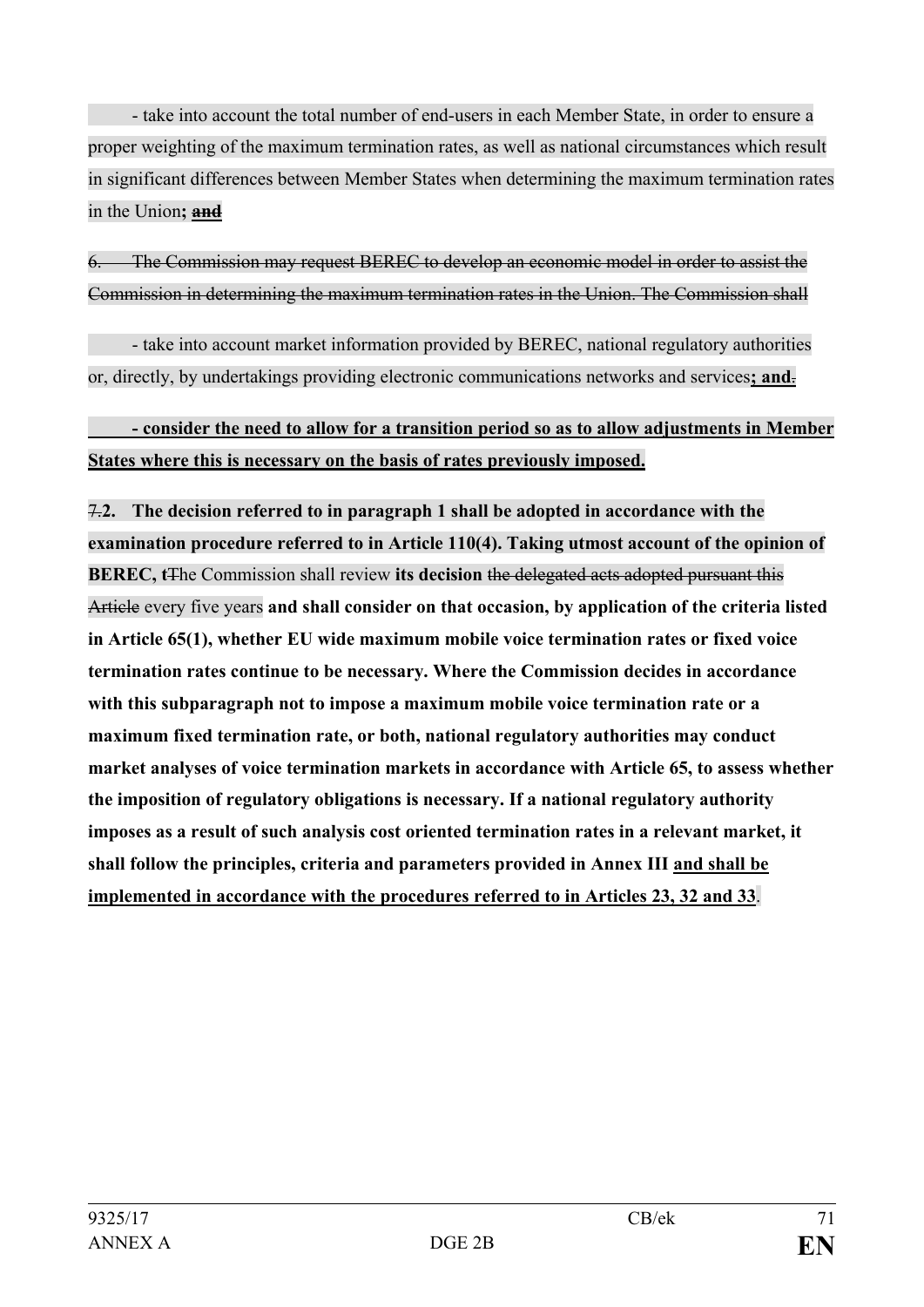#### *Article 74*

#### **Regulatory treatment of new network elements**

1. A national regulatory authority shall **may determine** not **to** impose obligations as regards new network elements that are part of the relevant market on which it intends to impose or maintain obligations in accordance with Articles 66 and Articles 67 to 72 and that the operator designated as **having** significant market power on that relevant market has deployed or is planning to deploy, if **it determines that** the following cumulative conditions are met:

(a) the deployment of the new network elements is open to co-investment offers **from any operator over the lifetime of the network,** according to a transparent process and on terms which **the national regulatory authority considers capable of ensuring** favour sustainable competition in the long term including inter alia fair, reasonable and nondiscriminatory terms offered to potential co-investors; flexibility in terms of the value and timing of the commitment provided by each co-investor; possibility to increase such commitment in the future; reciprocal rights awarded by the co-investors after the deployment of the co-invested infrastructure;

#### **(aa) at least one co-investment agreement based on an offer made pursuant to (a) has been concluded;**

- (b) the deployment of the new network elements contributes significantly to the deployment of very high capacity networks; **and**
- (c) access seekers not participating in the co-investment can benefit from the same quality, speed, conditions and end-user reach as was available before the deployment, either through commercial agreements based on fair and reasonable terms or by means of regulated access maintained or adapted by the national regulatory authority;

**National regulatory authorities shall determine whether the conditions above are met including by consulting with relevant market participants.** When assessing co-investment offers and processes **agreements** referred to in point (a) **and (aa)** of the first subparagraph, national regulatory authorities shall ensure that those offers and processes **agreements** comply with the criteria set out in Annex IV.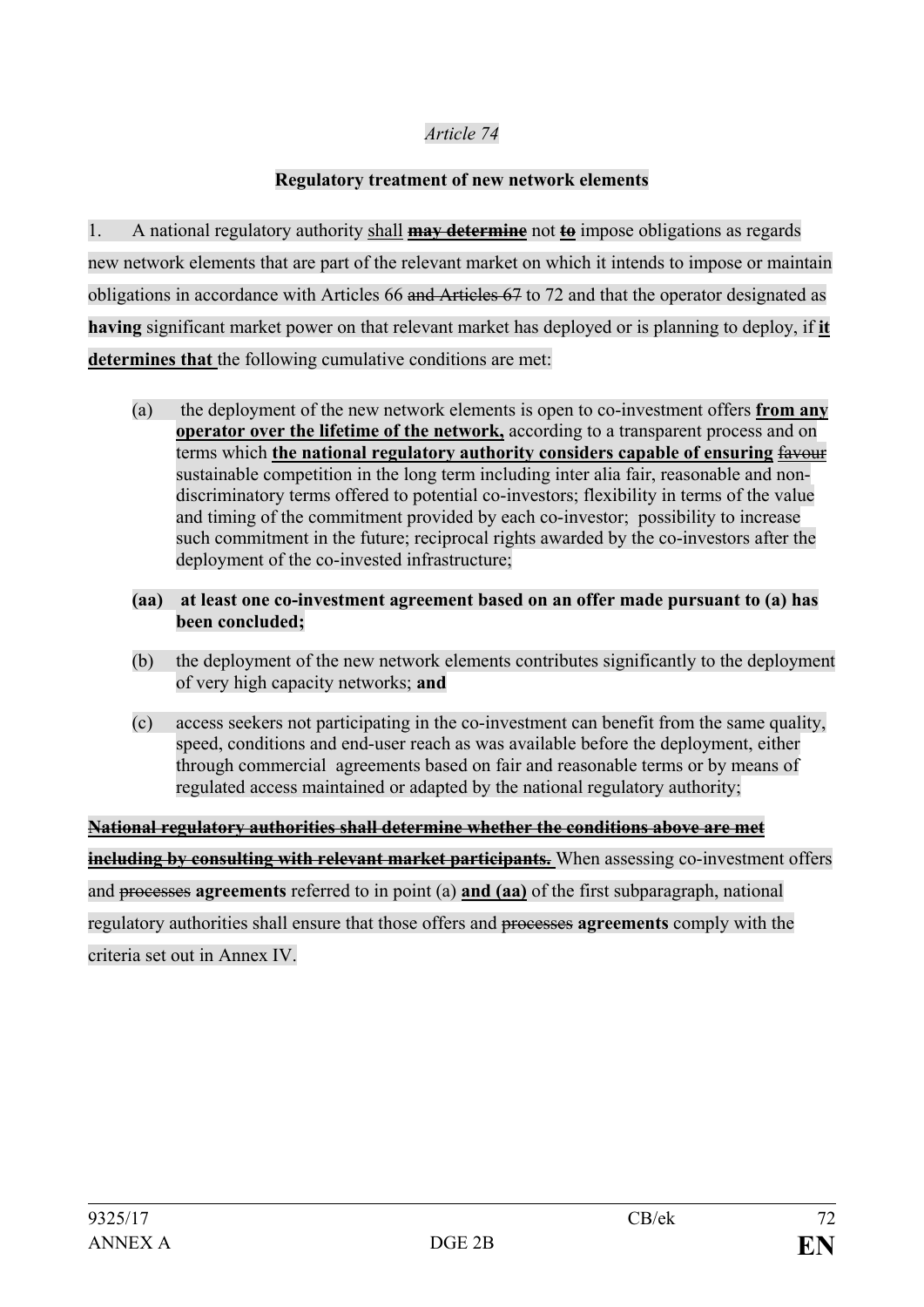**1a. In the absence of an agreement pursuant to subparagraph 1(aa), and where all other conditions of paragraph 1 are satisfied, national regulatory authorities may decide to conduct a market test by consulting stakeholders and interested parties, in particular on the offered terms and conditions. Such consultation shall allow potential co-investors to provide a counter-offer, including a reasoned justification where they deem the terms and conditions of the initial proposal not to be in line with the requirements in point (a) of the above paragraph or in Annex IV. The counter offer shall be submitted within a deadline established by the national regulatory authority so as to avoid unnecessary delays. The national regulatory authority shall allow sufficient time to the operator designated as having significant market to react to any such counter-offer before completing its assessment. In the light of the results of the market test, the NRA may reasonably conclude that the conditions for the non-imposition of obligations in accordance with Articles 67 to 72 are fulfilled.**

**2. Following its assessment and decision pursuant to paragraph 1, national regulatory authorities shall review in subsequent market analyses pursuant to Article 65 which obligations shall may be imposed in accordance with Articles 66 to 72, as appropriate, based on market developments including the take up of the co-investment offer.**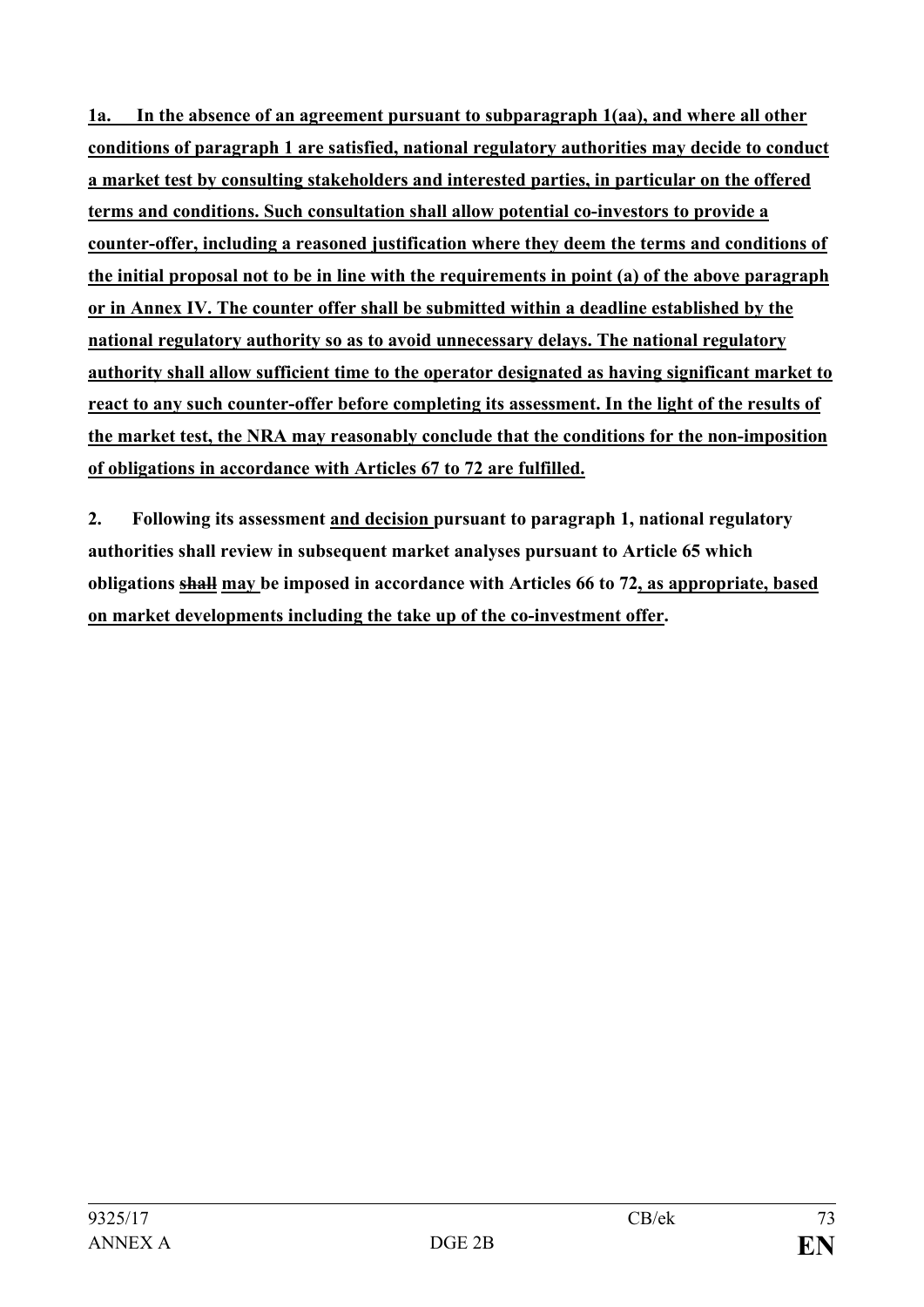## *Article 13a75*

#### **Functional separation**

1. Where the national regulatory authority concludes that the appropriate obligations imposed under Articles  $67$  to  $729 \text{ to } 13$  have failed to achieve effective competition and that there are important and persisting competition problems and/or market failures identified in relation to the wholesale provision of certain access product markets, it may, as an exceptional measure, in accordance with the provisions of the second subparagraph of Article  $\frac{866}{3}$ , impose an obligation on vertically integrated undertakings to place activities related to the wholesale provision of relevant access products in an independently operating business entity.

That business entity shall supply access products and services to all undertakings, including to other business entities within the parent company, on the same timescales, terms and conditions, including those relating to price and service levels, and by means of the same systems and processes.

2. When a national regulatory authority intends to impose an obligation for functional separation, it shall submit a proposal to the Commission that includes:

> (a) evidence justifying the conclusions of the national regulatory authority as referred to in paragraph 1;

(b) a reasoned assessment that there is no or little prospect of effective and sustainable infrastructure-based competition within a reasonable time frame;

(c) an analysis of the expected impact on the regulatory authority, on the undertaking, in particular on the workforce of the separated undertaking and on the electronic communications sector as a whole, and on incentives to invest in a sector as a whole, particularly with regard to the need to ensure social and territorial cohesion,  $\rightarrow$  and on other stakeholders including, in particular, the expected impact on competition and any potential consequential effects on consumers  $\blacktriangle$ ;

(d) an analysis of the reasons justifying that this obligation would be the most efficient means to enforce remedies aimed at addressing the competition problems/markets failures identified.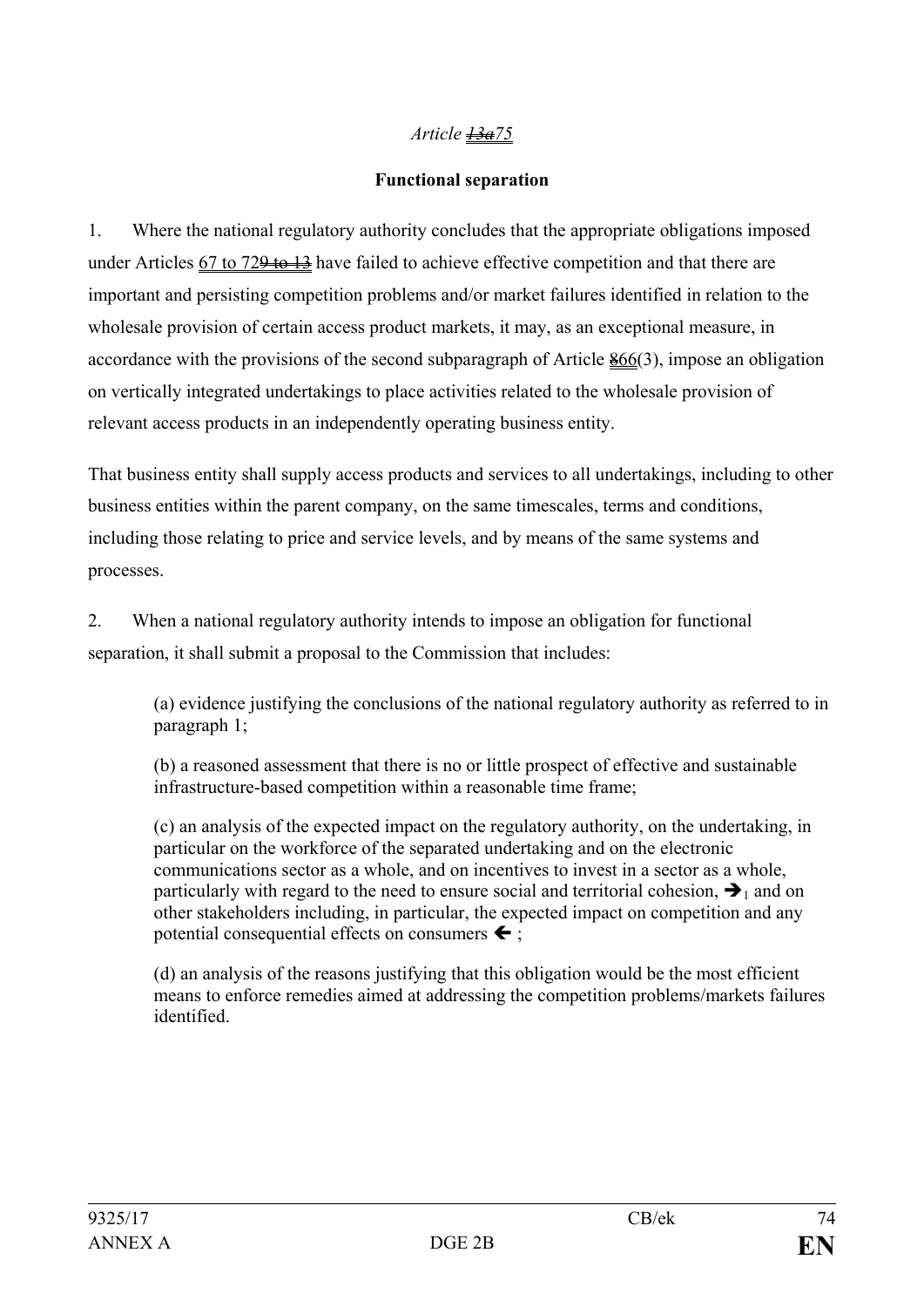3. The draft measure shall include the following elements:

(a) the precise nature and level of separation, specifying in particular the legal status of the separate business entity;

(b) an identification of the assets of the separate business entity, and the products or services to be supplied by that entity;

(c) the governance arrangements to ensure the independence of the staff employed by the separate business entity, and the corresponding incentive structure;

(d) rules for ensuring compliance with the obligations;

(e) rules for ensuring transparency of operational procedures, in particular towards other stakeholders;

(f) a monitoring programme to ensure compliance, including the publication of an annual report.

4. Following the Commission's decision on the draft measure taken in accordance with Article  $\frac{866}{3}$ , the national regulatory authority shall conduct a coordinated analysis of the different markets related to the access network in accordance with the procedure set out in Article 65  $\frac{16}{16}$ Directive 2002/21/EC (Framework Directive). On the basis of its assessment, the national regulatory authority shall impose, maintain, amend or withdraw obligations, in accordance with Articles 236 and 327 of this Directive 2002/21/EC (Framework Directive).

5. An undertaking on which functional separation has been imposed may be subject to any of the obligations identified in Articles 967 to 7213 in any specific market where it has been designated as having significant market power in accordance with Article 6516 of Directive 2002/21/EC (Framework Directive) , or any other obligations authorised by the Commission pursuant to Article 866(3).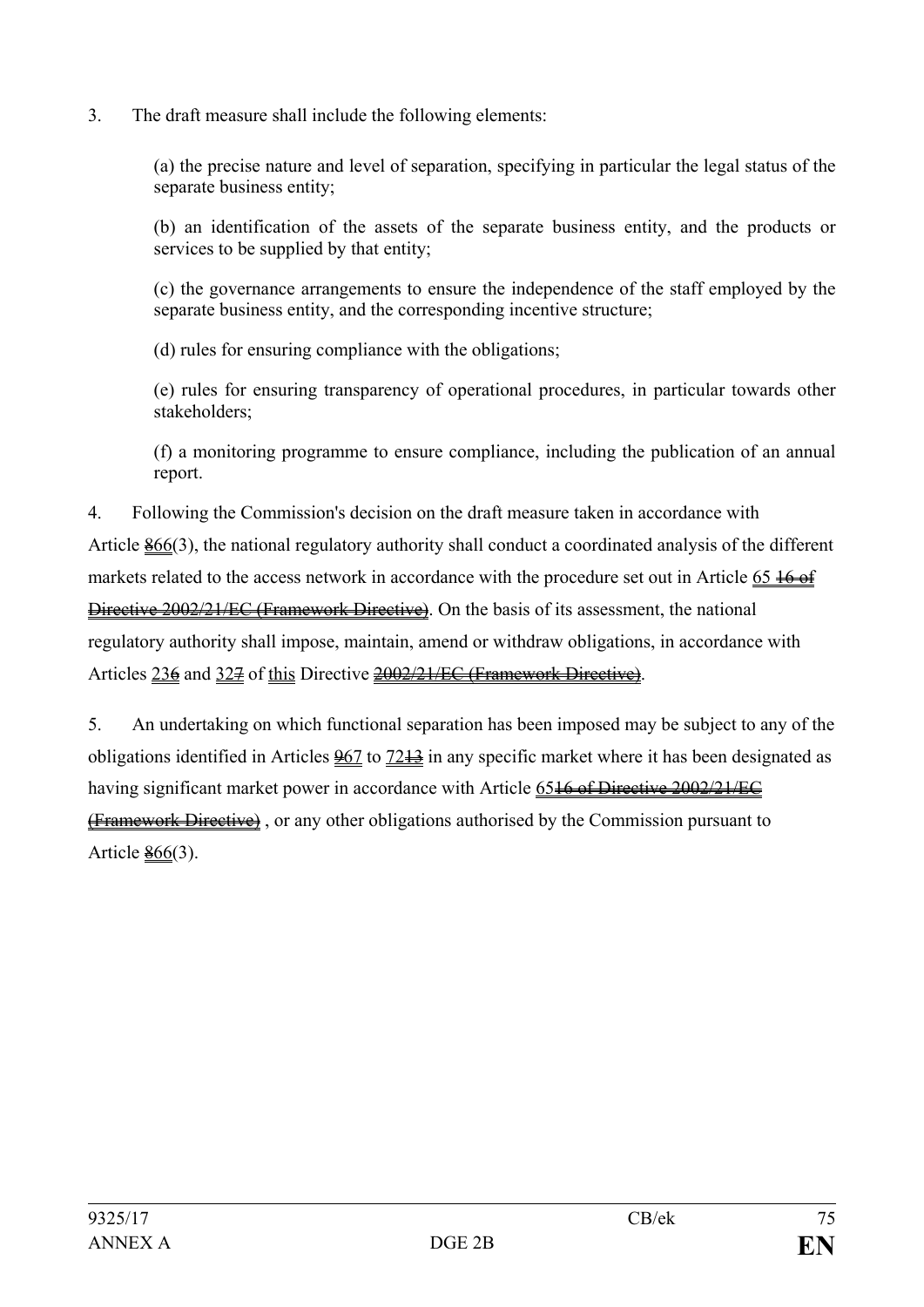## *Article 13b76*

#### **Voluntary separation by a vertically integrated undertaking**

1. Undertakings which have been designated as having significant market power in one or several relevant markets in accordance with Article 6546 of this Directive 2002/21/EC (Framework Directive shall inform the national regulatory authority **at least three months** in advance and in a timely manner, in order to allow the national regulatory authority to assess the effect of the intended transaction, when they intend to transfer their local access network assets or a substantial part thereof to a separate legal entity under different ownership, or to establish a separate business entity in order to provide to all retail providers, including its own retail divisions, fully equivalent access products.

Undertakings shall also inform the national regulatory authority of any change of that intent as well as the final outcome of the process of separation.

Undertakings may also offer commitments regarding access conditions that will apply to their network during an implementation period and after the proposed form of separation is implemented, with a view to ensuring effective and non-discriminatory access by third parties. The offer of commitments shall include sufficient details, including in terms of timing of implementation and duration, so as to allow the national regulatory authority to conduct its tasks in accordance with paragraph 2 of this Article. Such commitments may extend beyond the maximum period for market reviews established in Article 65(6).

2. The national regulatory authority shall assess the effect of the intended transaction  $\Rightarrow$  together with the proposed commitments where applicable  $\Leftarrow$  on existing regulatory obligations under  $\boxtimes$  this  $\boxtimes$  Directive 2002/21/EC (Framework Directive).

For that purpose, the national regulatory authority shall conduct an every directed analysis of the different markets related to the access network in accordance with the procedure set out in Article 65 16 of Directive 2002/21/EC (Framework Directive).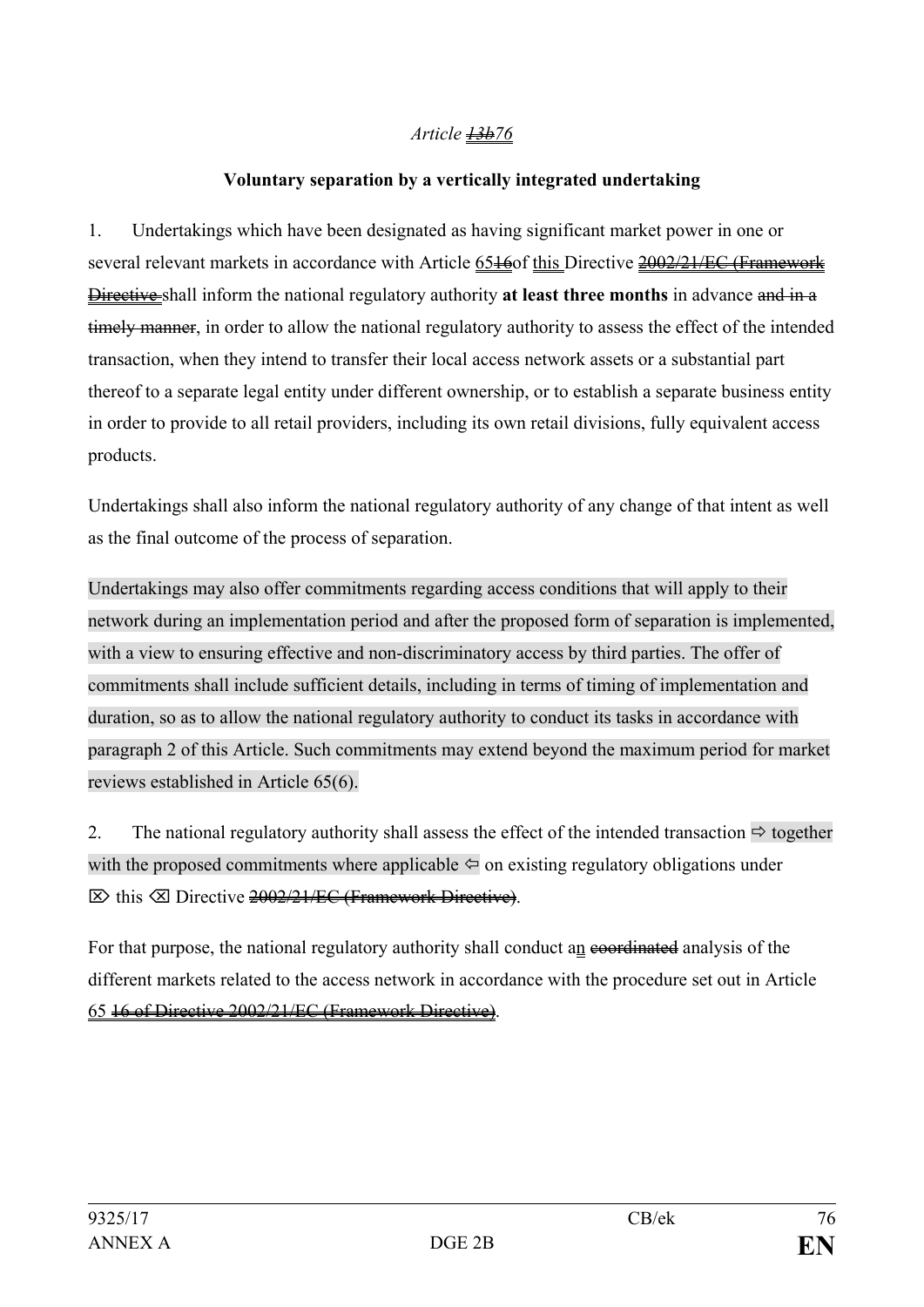The national regulatory authority shall take into account any commitments offered by the undertaking, having regard in particular to the objectives in Article 3. In so doing, the national regulatory authority shall consult third parties in accordance with Article 23, and shall address in particular, without limitation, those third parties which are directly affected by the intended transaction.

On the basis of its assessment, the national regulatory authority shall impose, maintain, amend or withdraw obligations, in accordance with Articles  $236$  and  $32 \div 6f$  Directive  $2002/21/EE$  $(Frame work Directive)$ ,  $\Rightarrow$  applying, if appropriate, the provisions of Article 77. In its decision, the national regulatory authority may make the commitments binding, wholly or in part. By way of exception to Article 65(6), the national regulatory authority may make some or all commitments binding for the entire period for which they are offered.  $\Leftrightarrow$ 

3.  $\Rightarrow$  Without prejudice to the provisions of Article 77,  $\Leftrightarrow$   $\frac{1}{2}$ the legally and/or operationally separate business entity may be subject  $\Rightarrow$  as appropriate  $\Leftarrow$  to any of the obligations identified in Articles  $679$  to  $\frac{1372}{2}$  in any specific market where it has been designated as having significant market power in accordance with Article 65 16 of Directive 2002/21/EC (Framework Directive), or any other obligations authorised by the Commission pursuant to Article  $\frac{866}{3} \Rightarrow$  and where any commitments offered are insufficient to meet the objectives of Article  $3 \approx$ .

4. The national regulatory authority shall monitor the implementation of the commitments offered by the undertakings that it has made binding in accordance with paragraph 2 of this Article and shall consider their extension when the period of time for which they are initially offered has expired.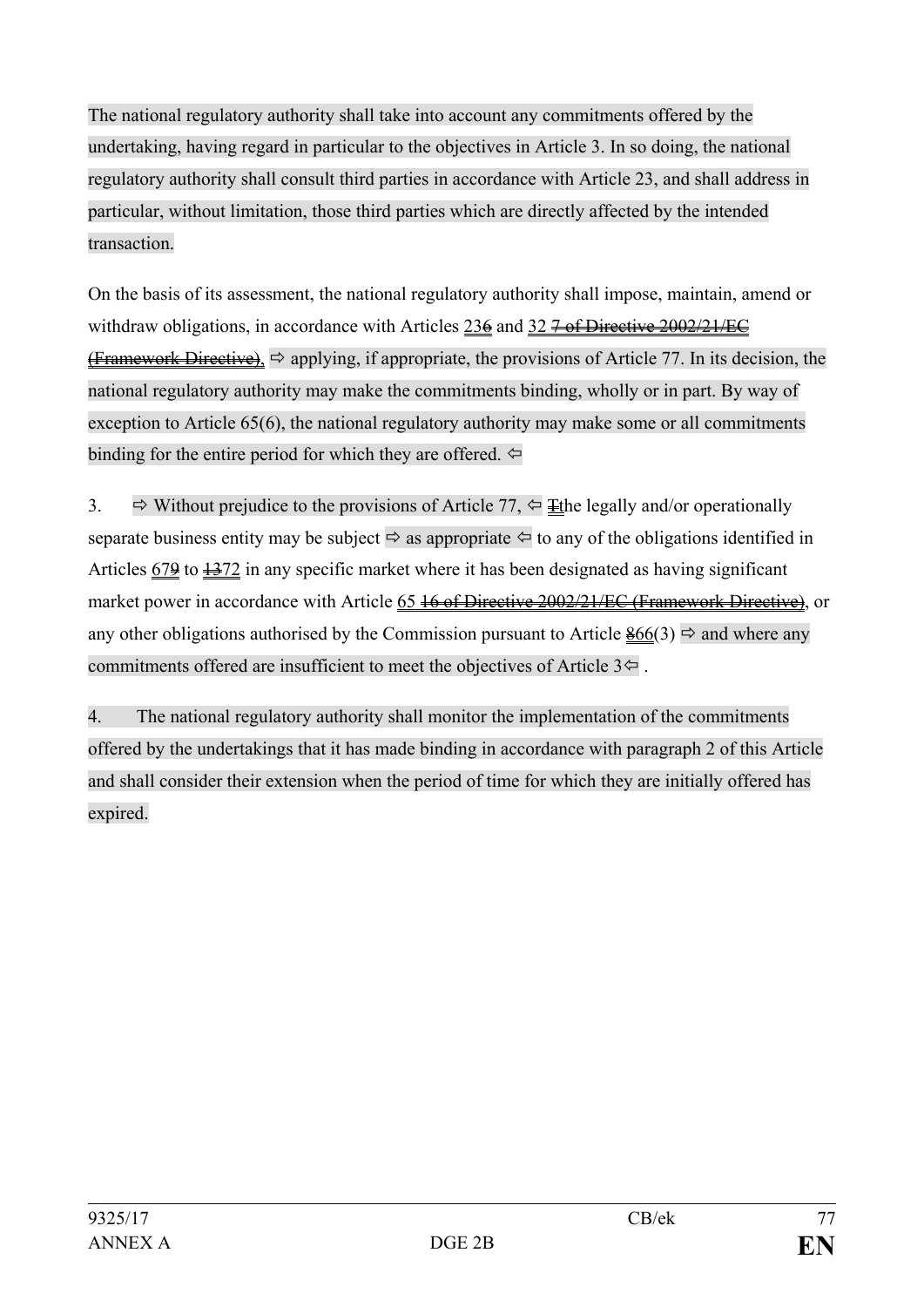#### *Article 77*

#### **Vertically separate Wholesale only undertakings**

1. A national regulatory authority that designates an undertaking which is absent from any retail markets for electronic communications services as having significant market power in one or several wholesale markets in accordance with Article 65 shall consider whether that undertaking has the following characteristics:

- (a) all companies and business units within the undertaking, including all companies that are controlled but not necessarily wholly owned by the same ultimate owner(s), only have activities, current and planned for the future, in wholesale markets for electronic communications services and therefore do not have activities in any retail market for electronic communications services provided to end-users in the Union;
- (b) the undertaking **is not bound to deal with a single and separate undertaking operating downstream that is active in any retail market for electronic communications services provided to private or commercial end-users, because of**  does not hold an exclusive agreement, or an agreement which de facto amounts to an exclusive agreement, with a single and separate undertaking operating downstream that is active in any retail market for electronic communications services provided to private or commercial end users.

2. If the national regulatory authority concludes **considers** that the conditions laid down in points (a) and (b) of paragraph 1 of this Article are fulfilled, it may only impose on that undertaking obligations pursuant to Articles 70 or 71 **or obligations relative to fair and reasonable pricing if justified on the basis of a market analysis including a prospective assessment of the SMP operator's likely behaviour**.

3. The national regulatory authority shall review obligations imposed on the undertaking in accordance with this Article at any time if it concludes that the conditions laid down in points (a) and (b) of paragraph 1 of this Article are no longer met and shall apply Articles 65 to 72, as appropriate.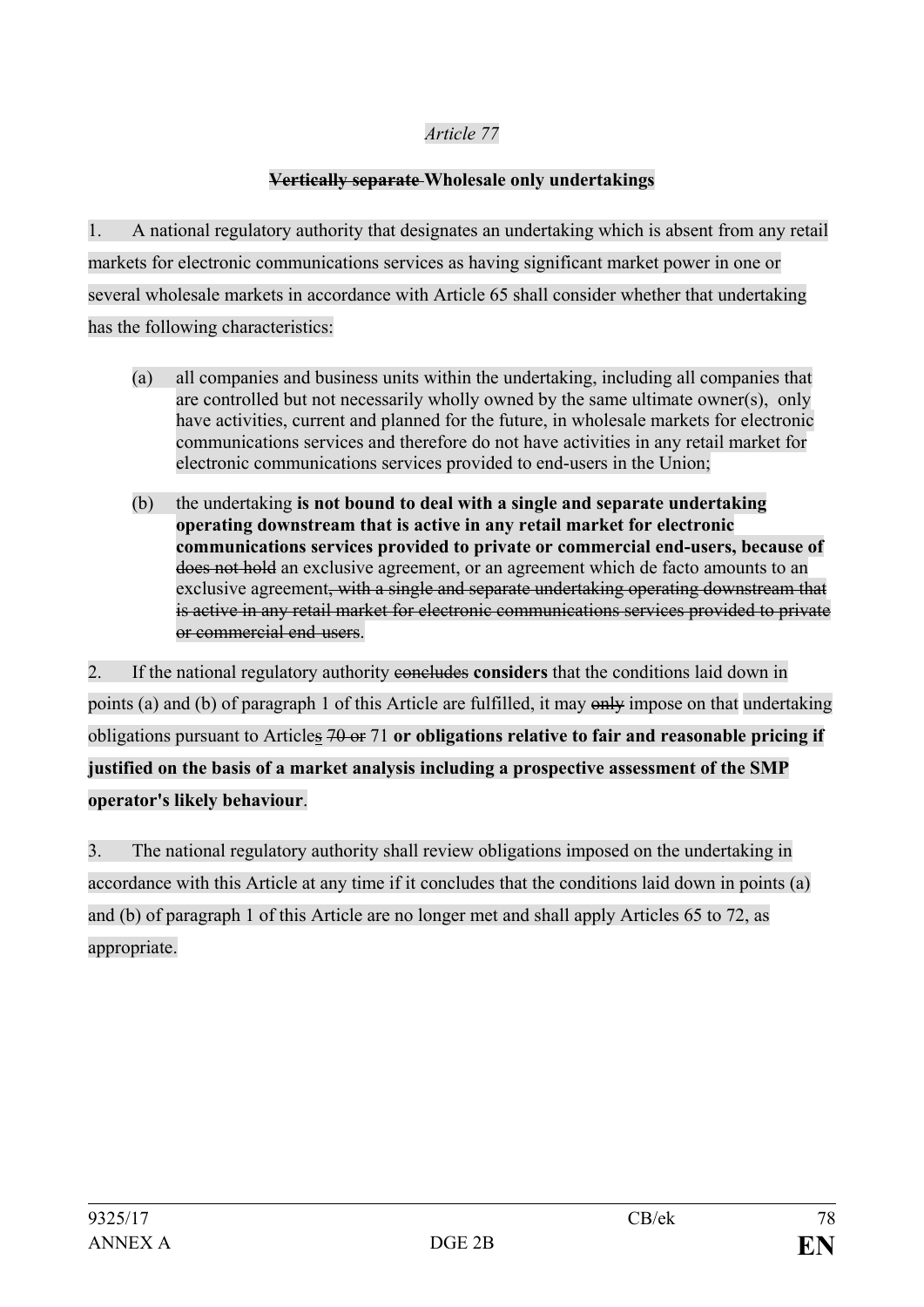4. The national regulatory authority shall also review obligations imposed on the undertaking in accordance with this Article if on the basis of evidence of terms and conditions offered by the undertaking to its downstream customers, the authority concludes that competition problems have arisen **or are likely to arise** to the detriment of end-users which require the imposition of one or more obligations provided in Articles 67, 68, 69**, 70** or 72, or the modification of the obligations imposed in accordance with paragraph 2.

5. The imposition of obligations and their review in accordance with this Article shall be implemented in accordance with the procedures referred to in Articles 23, 32 and 33.

## *Article 78*

#### **Migration from legacy infrastructure**

1. Undertakings which have been designated as having significant market power in one or several relevant markets in accordance with Article 65 shall inform the national regulatory authority in advance and in a timely manner when they plan to decommission **or replace with a new infrastructure** parts of the network, including legacy infrastructure necessary to operate a copper network, which are subject to obligations pursuant to Articles 66 to 77.

2. The national regulatory authority shall ensure that the decommissioning **or replacement** process includes a transparent timetable and conditions, including inter alia an appropriate period of notice and for transition, and establishes the availability of alternative comparable products providing access to network elements substituting the decommissioned **or replaced** infrastructure if necessary to safeguard competition and the rights of end-users.

With regard to assets which are proposed for decommissioning **or replacement**, the national regulatory authority may withdraw the obligations after having ascertained: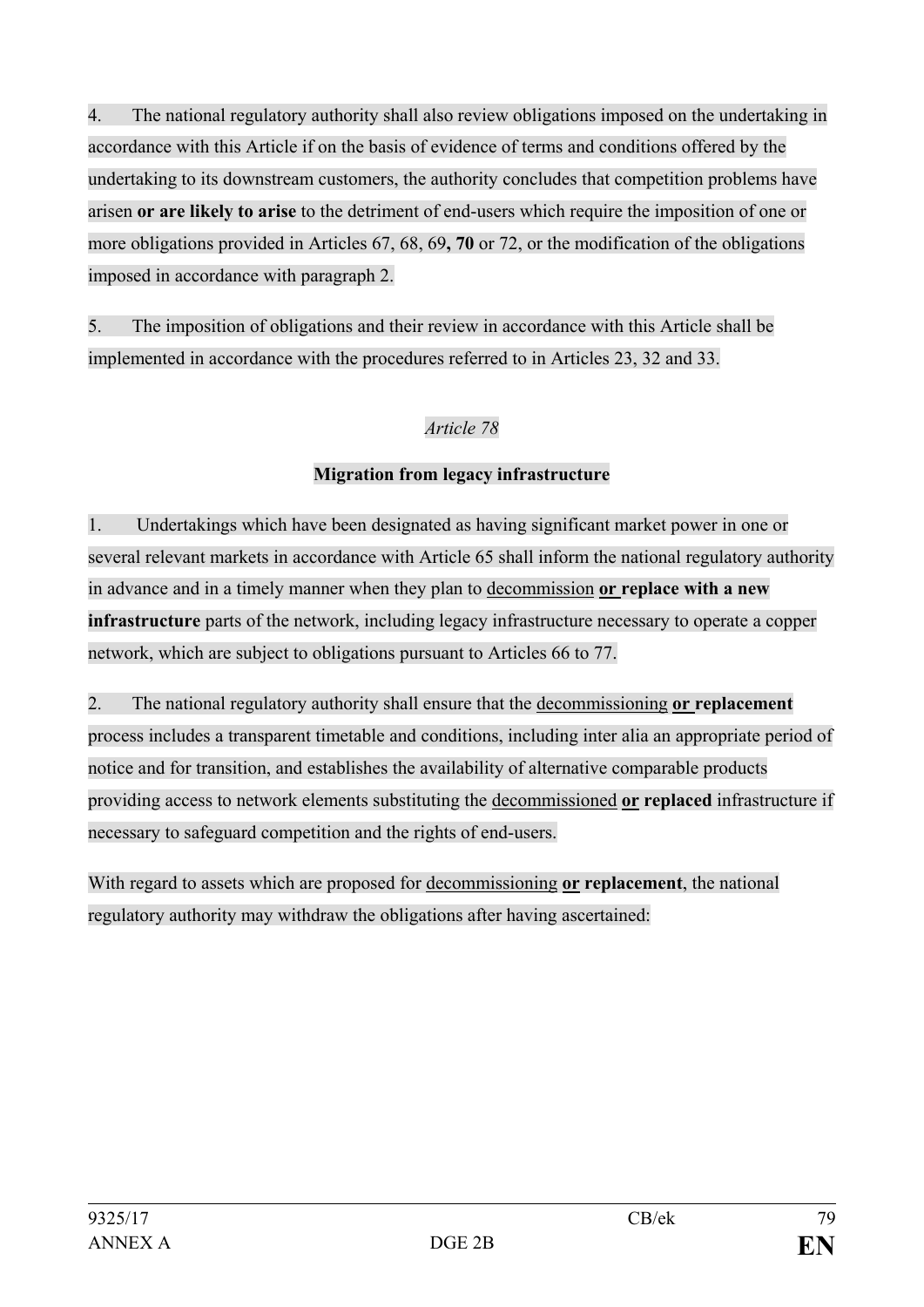- (a) the access provider has demonstrably established the appropriate conditions for migration, including making available a comparable alternative access product enabling to reach the same end-users, as was available using the legacy infrastructure; and
- (b) the access provider has complied with the conditions and process provided to the national regulatory authority in accordance with the present Article.

Such withdrawal shall be implemented in accordance with the procedures referred to in Articles 23,

32 and 33.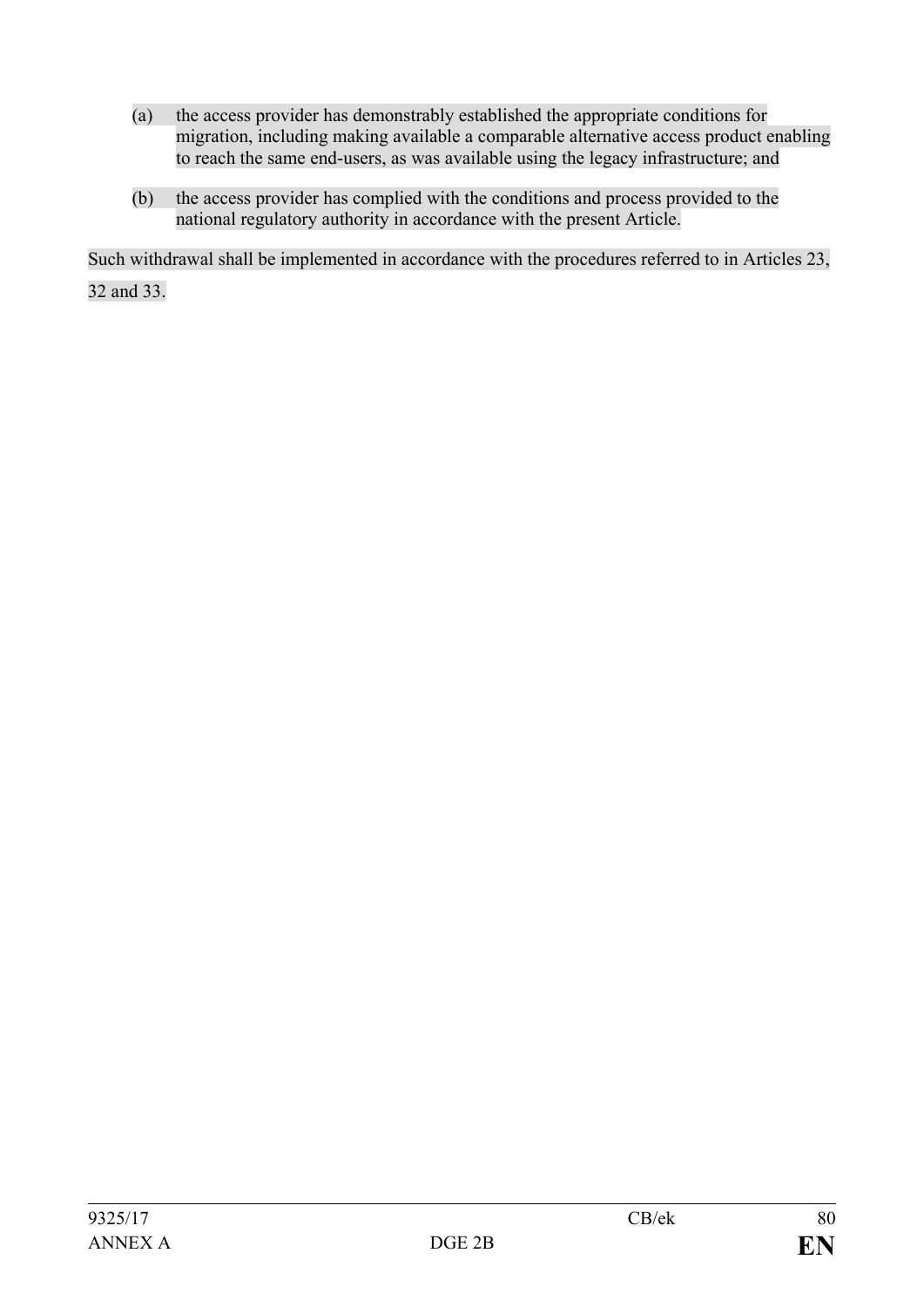## **ANNEX III**

# **CRITERIA FOR THE DETERMINATION OF WHOLESALE CALL TERMINATION RATES**

**Principles, Contraria and parameters for the determination of rates for wholesale call termination on** fixed and mobile markets, referred to in Article 73 (**1**4):

- **(aa) rates shall be based on the recovery of costs incurred by an efficient operator; the evaluation of efficient costs shall be based on current cost values; the cost methodology to calculate efficient costs shall be based on a bottom-up modelling approach using long-run incremental traffic-related costs of providing the wholesale voice call termination service to third parties;**
- (a) the relevant incremental costs of the wholesale voice call termination service shall be determined by the difference between the total long-run costs of an operator providing its full range of services and the total long-run costs of that operator not providing a wholesale voice call termination service to third parties;
- (b) only those traffic related costs which would be avoided in the absence of a wholesale voice call termination service being provided shall be allocated to the relevant termination increment;
- (c) costs related to additional network capacity shall be included only to the extent that they are driven by the need to increase capacity for the purpose of carrying additional wholesale voice call termination traffic;
- (d) radio spectrum fees shall be excluded from the mobile termination increment;
- (e) only those wholesale commercial costs shall be included which are directly related to the provision of the wholesale voice call termination service to third parties;
- (f) all fixed network operators shall be deemed to provide voice call termination services at the same unit costs as the efficient operator, regardless of their size;
- $(g)$  for mobile network operators, the minimum efficient scale shall be set at a market share not below 20%;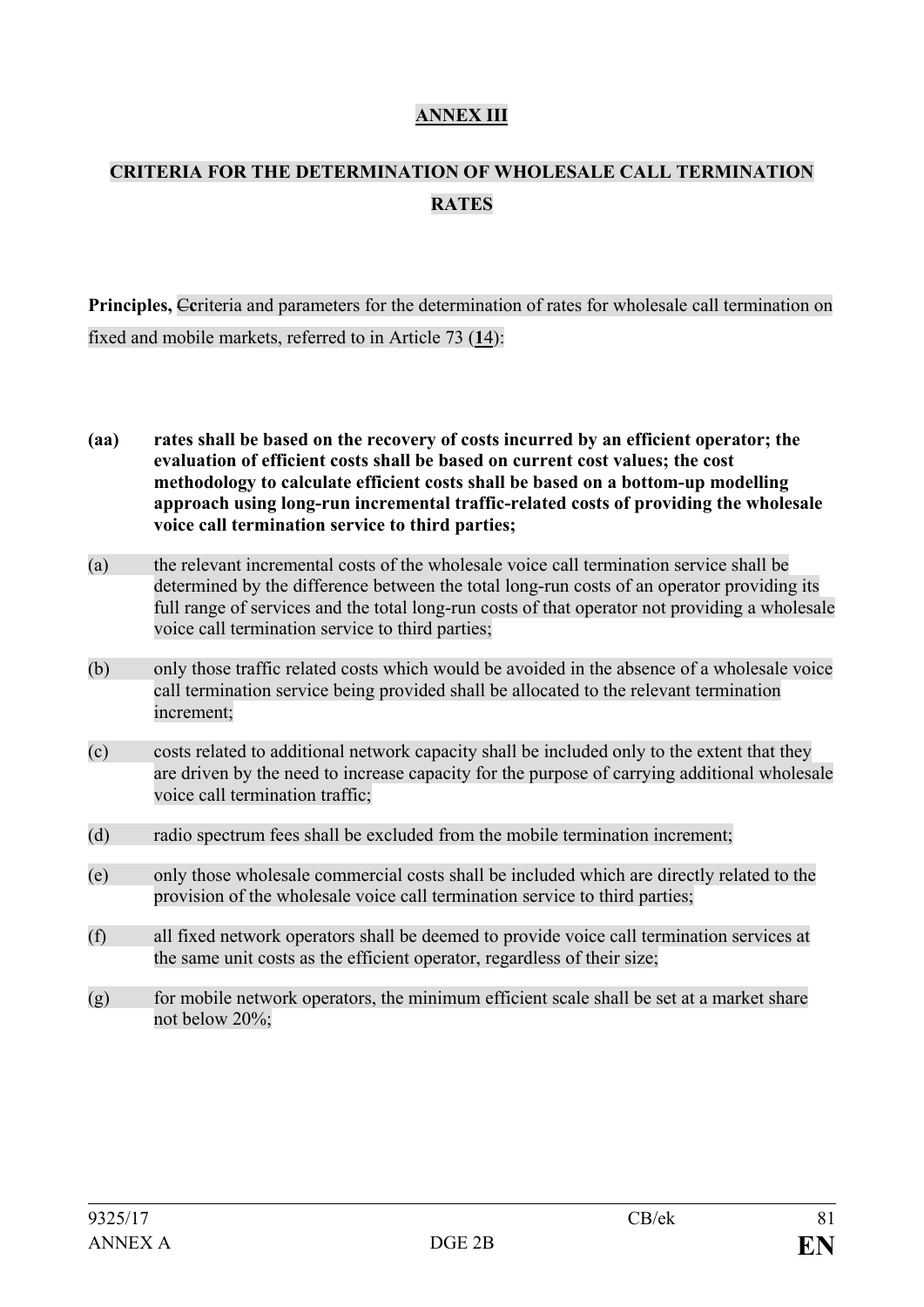- (h) the relevant approach for asset depreciation shall be economic depreciation; and
- (i) the technology choice of the modelled networks shall be forward looking, based on an IP core network, taking into account the various technologies likely to be used over the period of validity of the maximum rate. In the case of fixed networks, calls shall be considered to be exclusively packet switched.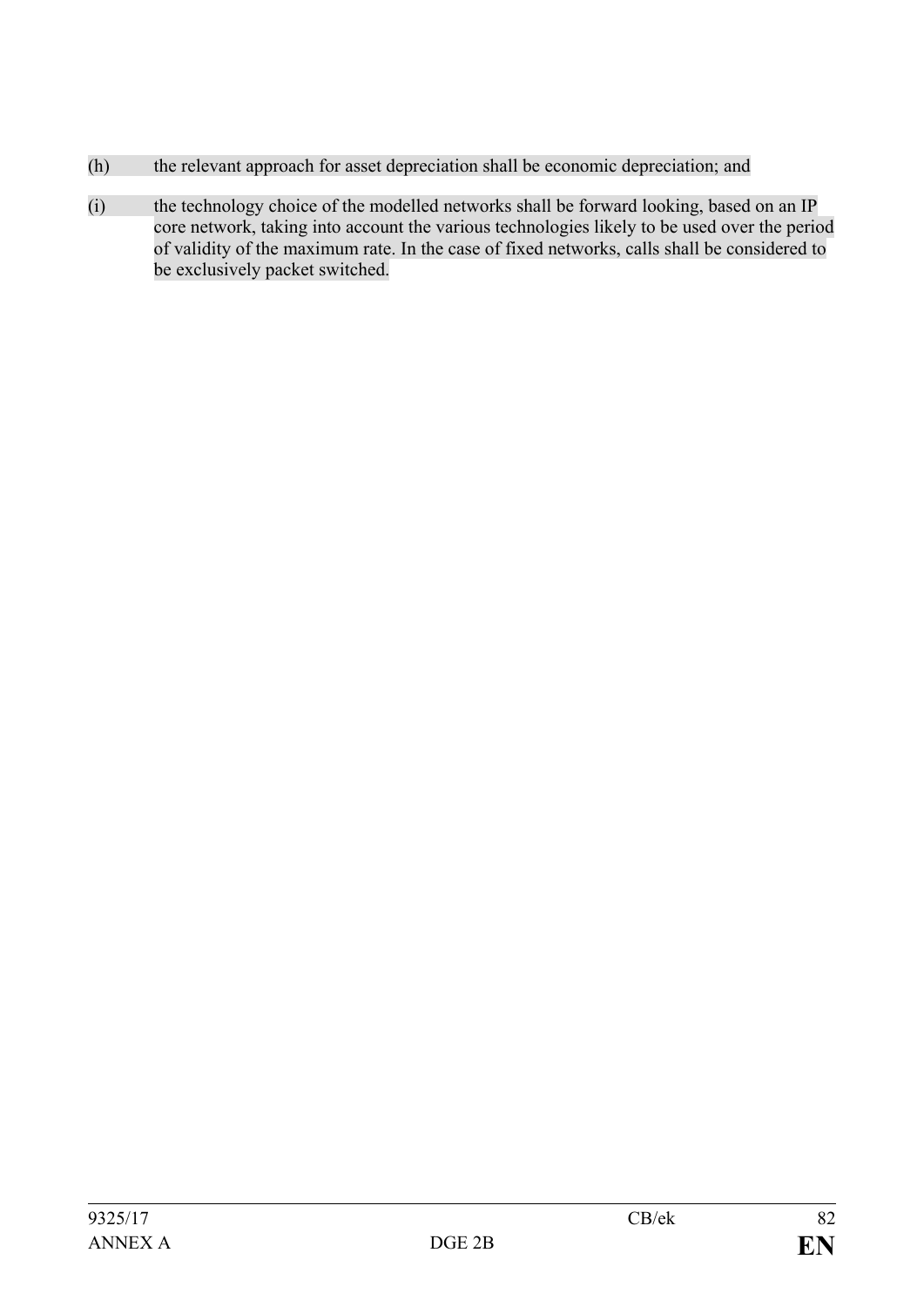# **ANNEX IV**

## **CRITERIA FOR ASSESSING CO-INVESTMENT OFFERS**

When assessing a co-investment offer pursuant to Article 74 (1)  $(d)$ , the national regulatory authority shall verify whether the following criteria have been met:

- (a) The co-investment offer shall be open to any undertaking over the lifetime of the network built under a co-investment offer on a non-discriminatory basis. The SMP operator may include in the offer reasonable conditions regarding the financial capacity of any undertaking, so that for instance potential co-investors need to demonstrate their ability to deliver phased payments on the basis of which the deployment is planned, the acceptance of a strategic plan on the basis of which medium-term deployment plans are prepared, etc.
- (b) The co-investment offer shall be transparent:
	- the offer is available and easily identified on the website of the SMP operator;
	- full detailed terms must be made available without undue delay to any potential bidder that has expressed an interest, including the legal form of the co-investment agreement and - when relevant - the heads of term of the governance rules of the coinvestment vehicle; and
	- The process, like the road map for the establishment and development of the coinvestment project must be set in advance, it must clearly explained in writing to any potential co-investor, and all significant milestones be clearly communicated to all undertakings without any discrimination.
- (c) The co-investment offer shall include terms to potential co-investors which favour sustainable competition in the long term, in particular:
	- All undertakings have to be offered fair, reasonable and non-discriminatory terms and conditions for participation in the co-investment agreement relative to the time they join, including in terms of financial consideration required for the acquisition of specific rights, in terms of the protection awarded to the co-investors by those rights both during the building phase and during the exploitation phase, for example by granting indefeasible rights of use (IRUs) for the expected lifetime of the co-invested network and in terms of the conditions for joining and potentially terminating the coinvestment agreement. Non-discriminatory terms in this context do not entail that all potential co-investors must be offered exactly the same terms, including financial terms, but that all variations of the terms offered must be justified on the basis of the same objective, transparent, non-discriminatory and predictable criteria such as the number of end user lines committed for.